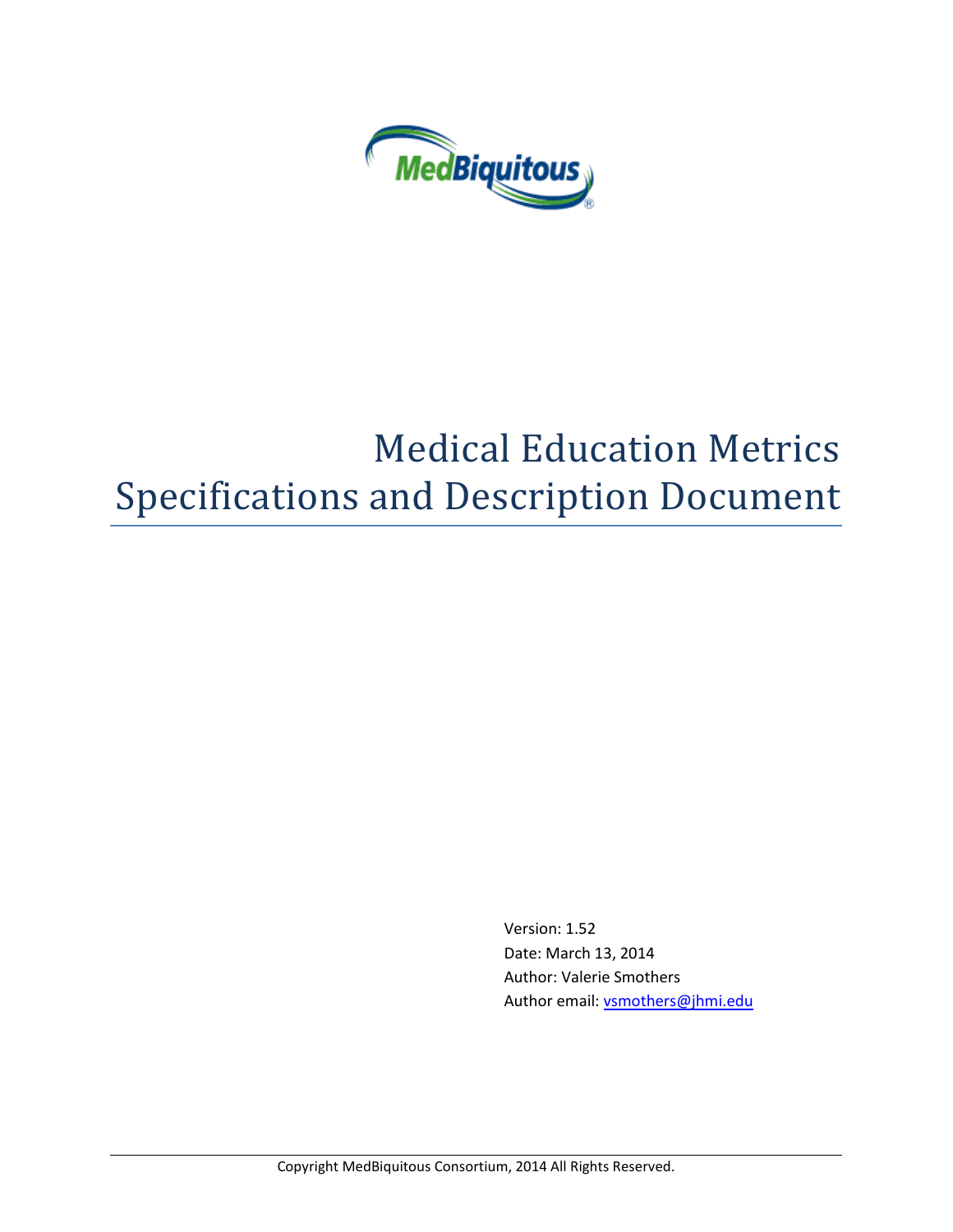# **Version History**

| <b>Version No.</b> | Date                | <b>Changed By</b>                      | <b>Changes Made</b>                                                                                                                                                                                                                                                                                        |
|--------------------|---------------------|----------------------------------------|------------------------------------------------------------------------------------------------------------------------------------------------------------------------------------------------------------------------------------------------------------------------------------------------------------|
| 1.0                | 26 August<br>2009   |                                        |                                                                                                                                                                                                                                                                                                            |
| 1.1                | 27 December<br>2012 | <b>Valerie Smothers</b>                | Added the following elements:<br>RegulatoryInformation,<br>CompliantToRegulation,<br>RelatedToRegulation,<br>RegulatoryClassification, JointlyAccredited,<br>AuditConsent, MultipleCategories. Modified<br>ParticipantsByCategory datatype,                                                                |
| 1.2                | 18 January<br>2013  | <b>Valerie Smothers</b>                | <b>Changed MultipleCategories Number</b><br>element to TotalNumber; Added the<br>following elements to MultipleCategories:<br>TargetedAudience, Registered,<br>NumberReceivingCredit, CreditsAwarded,<br>NumberOfDistinctHostsOrVisitors, NumberOf<br>SuccessfulPageRequests,<br>NumberCompletingActivity. |
| 1.3                | 26 January<br>2013  | <b>Valerie Smothers</b>                | Added descriptions for Multiple Categories<br>subelements; added<br>ParticipantsByPracticeType to<br>ParticipationMetrics, added PracticeType to<br>MultipleCategories.                                                                                                                                    |
| 1.4                | 28 January<br>2013  | <b>Valerie Smothers</b>                | Deleted AuditConsent element. Added note<br>about recommended values for dental<br>specialties. Added sample XML for<br>RegulatoryInformation,<br>RegulatoryClassification,<br>ParticipantsByCategory, Category, and<br>MultipleCategories.                                                                |
| 1.41               | 14 March<br>2013    | Valerie Smothers and<br>Gretchen Groff | Made visual changes to the specification,<br>updated graphics, and added post course<br>prior to assessment in the definition of<br>RegulationClassification.                                                                                                                                              |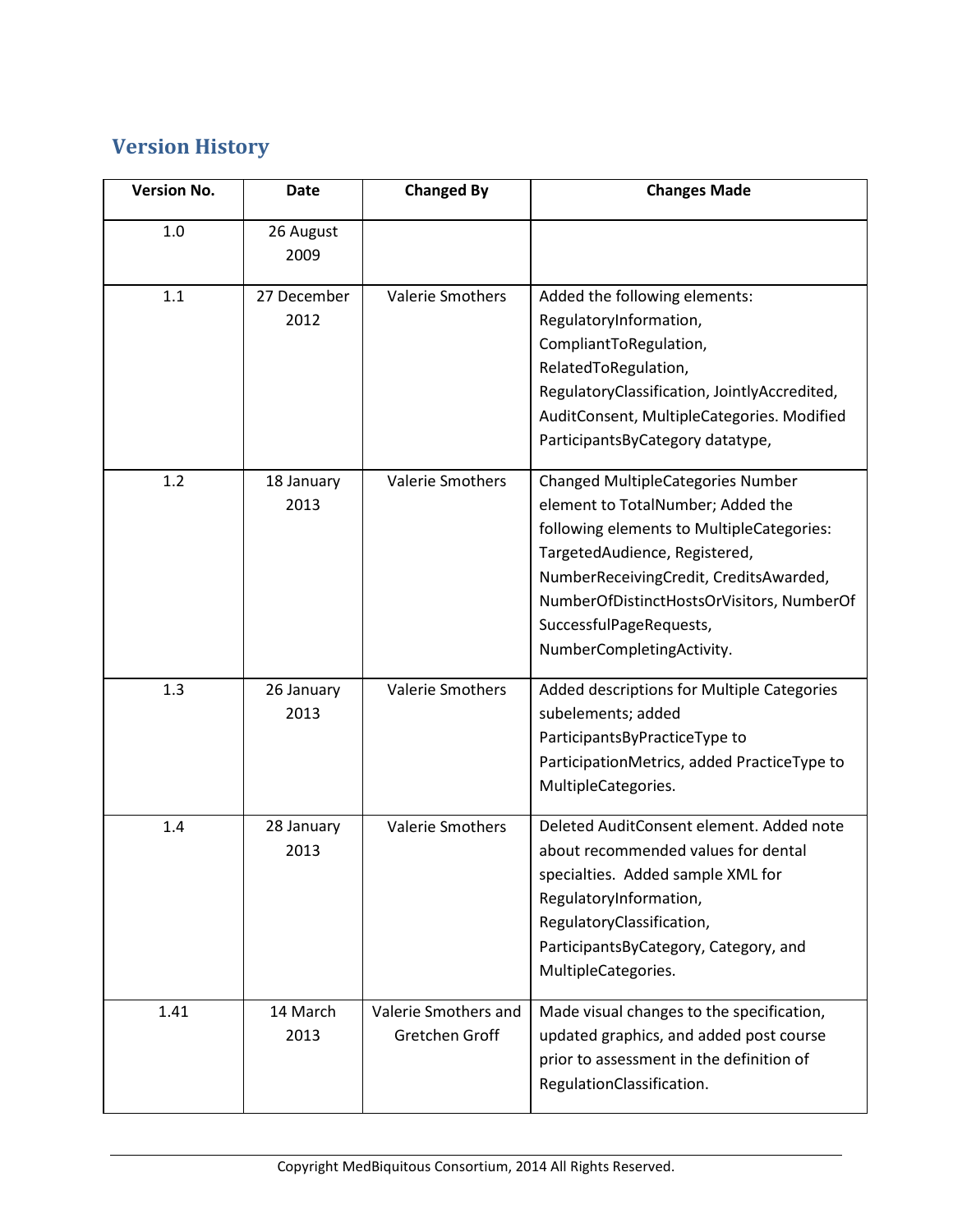| 1.5  | 1 April 2013 | <b>Valerie Smothers</b> | Removed JointlyAccredited and     |  |
|------|--------------|-------------------------|-----------------------------------|--|
|      |              |                         | CommercialSupporter. Made         |  |
|      |              |                         | CommercialSupportAmount nillable. |  |
| 1.51 | 16 July 2013 | Valerie Smothers        | Updated FDA link examples         |  |
|      |              |                         |                                   |  |
| 1.52 | 13 March     | <b>Valerie Smothers</b> | Added ReportingYear element to    |  |
|      | 2014         |                         | ReportDescription                 |  |
|      |              |                         |                                   |  |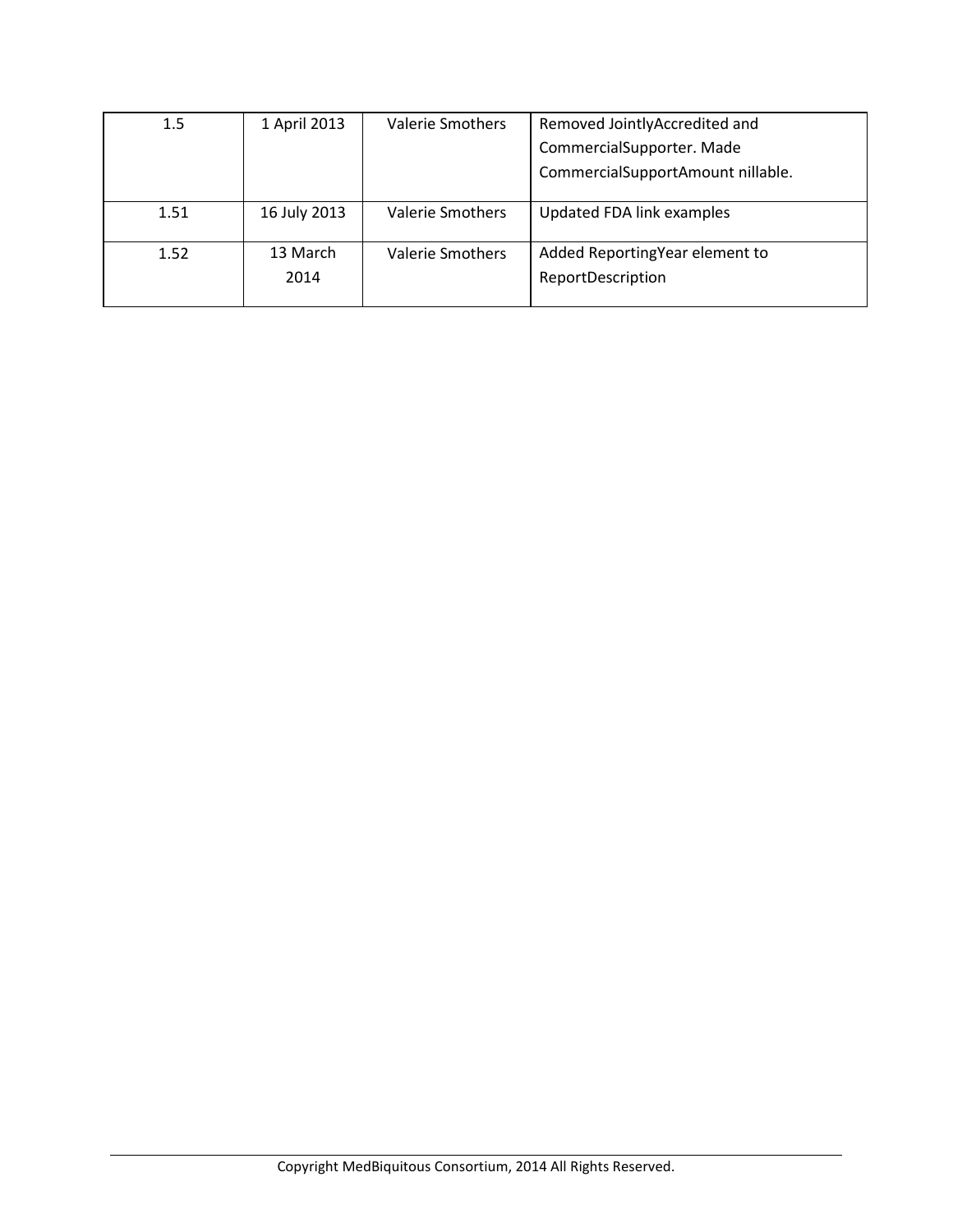# **MedBiquitous Consortium XML Public License and Terms of Use**

MedBiquitous XML (including schemas, specifications, sample documents, Web services description files, and related items) is provided by the copyright holders under the following license. By obtaining, using, and or copying this work, you (the licensee) agree that you have read, understood, and will comply with the following terms and conditions.

The Consortium hereby grants a perpetual, non-exclusive, non-transferable, license to copy, use, display, perform, modify, make derivative works of, and develop the MedBiquitous XML for any use and without any fee or royalty, provided that you include the following on ALL copies of the MedBiquitous XML or portions thereof, including modifications, that you make.

- 1. Any pre-existing intellectual property disclaimers, notices, or terms and conditions. If none exist, the following notice should be used: "Copyright © [date of XML release] MedBiquitous Consortium. All Rights Reserved. http://www.medbiq.org"
- 2. Notice of any changes or modification to the MedBiquitous XML files.
- 3. Notice that any user is bound by the terms of this license and reference to the full text of this license in a location viewable to users of the redistributed or derivative work.

In the event that the licensee modifies any part of the MedBiquitous XML, it will not then represent to the public, through any act or omission, that the resulting modification is an official specification of the MedBiquitous Consortium unless and until such modification is officially adopted.

THE CONSORTIUM MAKES NO WARRANTIES OR REPRESENTATIONS, EXPRESS OR IMPLIED, WITH RESPECT TO ANY COMPUTER CODE, INCLUDING SCHEMAS, SPECIFICATIONS, SAMPLE DOCUMENTS, WEB SERVICES DESCRIPTION FILES, AND RELATED ITEMS. WITHOUT LIMITING THE FOREGOING, THE CONSORTIUM DISCLAIMS ANY IMPLIED WARRANTIES OF MERCHANTABILITY OR FITNESS FOR A PARTICULAR PURPOSE AND ANY WARRANTY, EXPRESS OR IMPLIED, AGAINST INFRINGEMENT BY THE MEDBIQUITOUS XML OF ANY THIRD PARTY PATENTS, TRADEMARKS, COPYRIGHTS OR OTHER RIGHTS. THE LICENSEE AGREES THAT ALL COMPUTER CODES OR RELATED ITEMS PROVIDED SHALL BE ACCEPTED BY LICENSEE "AS IS". THUS, THE ENTIRE RISK OF NON-PERFORMANCE OF THE MEDBIQUITOUS XML RESTS WITH THE LICENSEE WHO SHALL BEAR ALL COSTS OF ANY SERVICE, REPAIR OR CORRECTION.

IN NO EVENT SHALL THE CONSORTIUM OR ITS MEMBERS BE LIABLE TO THE LICENSEE OR ANY OTHER USER FOR DAMAGES OF ANY NATURE, INCLUDING, WITHOUT LIMITATION, ANY GENERAL, DIRECT, INDIRECT, INCIDENTAL, CONSEQUENTIAL, OR SPECIAL DAMAGES, INCLUDING LOST PROFITS, ARISING OUT OF ANY USE OF MEDBIQUITOUS XML.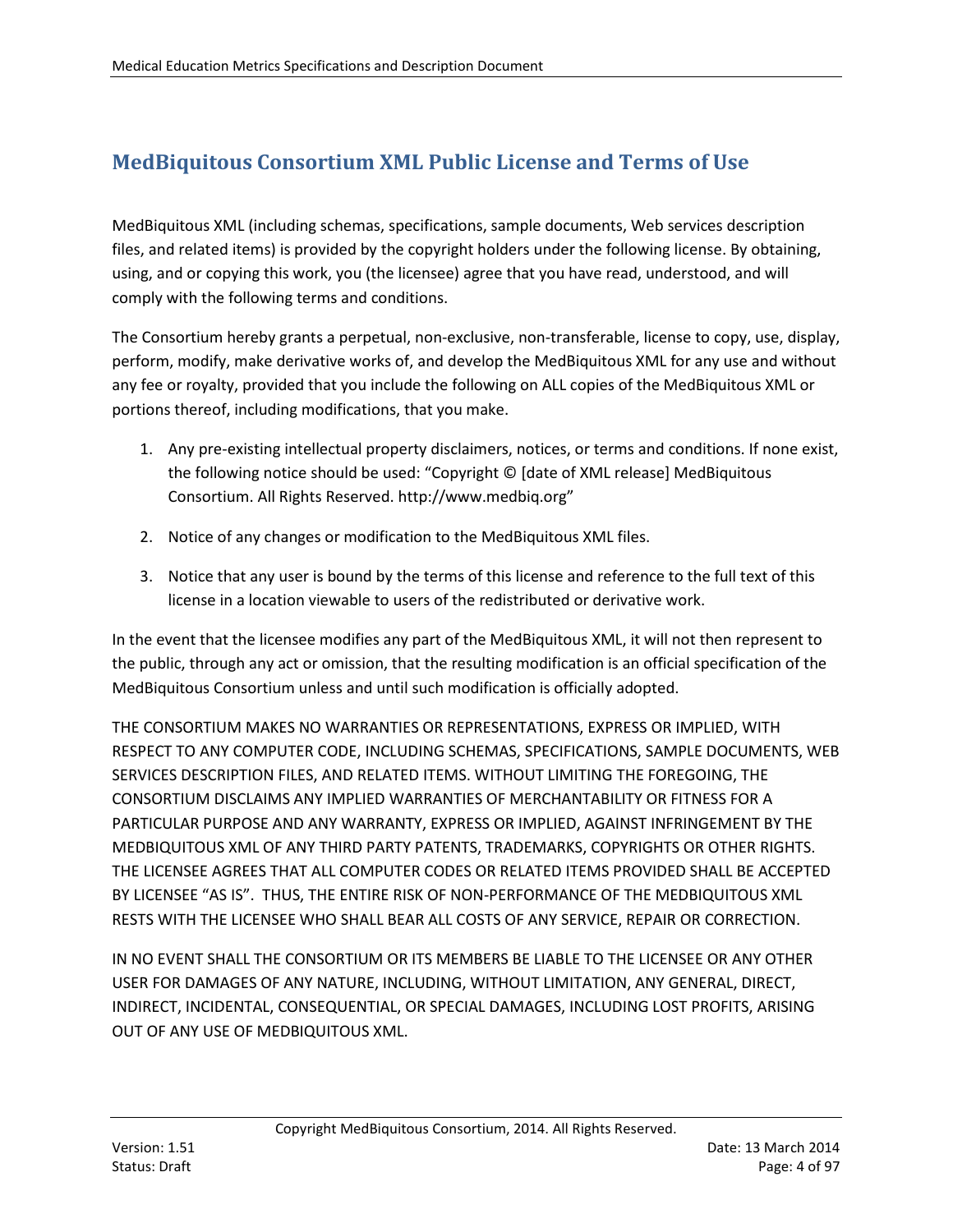LICENSEE SHALL INDEMNIFY THE CONSORTIUM AND EACH OF ITS MEMBERS FROM ANY LOSS, CLAIM, DAMAGE OR LIABILITY (INCLUDING, WITHOUT LIMITATION, PAYMENT OF ATTORNEYS' FEES AND COURT COSTS) ARISING OUT OF MODIFICATION OR USE OF THE MEDBIQUITOUS XML OR ANY RELATED CONTENT OR MATERIAL BY LICENSEE.

LICENSEE SHALL NOT OBTAIN OR ATTEMPT TO OBTAIN ANY PATENTS, COPYRIGHTS OR OTHER PROPRIETARY RIGHTS WITH RESPECT TO THE MEDBIQUITOUS XML.

THIS LICENSE SHALL TERMINATE AUTOMATICALLY IF LICENSEE VIOLATES ANY OF ITS TERMS AND CONDITIONS.

The name and trademarks of the MedBiquitous Consortium and its members may NOT be used in advertising or publicity pertaining to MedBiquitous XML without specific, prior written permission. Title to copyright in MedBiquitous XML and any associated documentation will at all times remain with the copyright holders.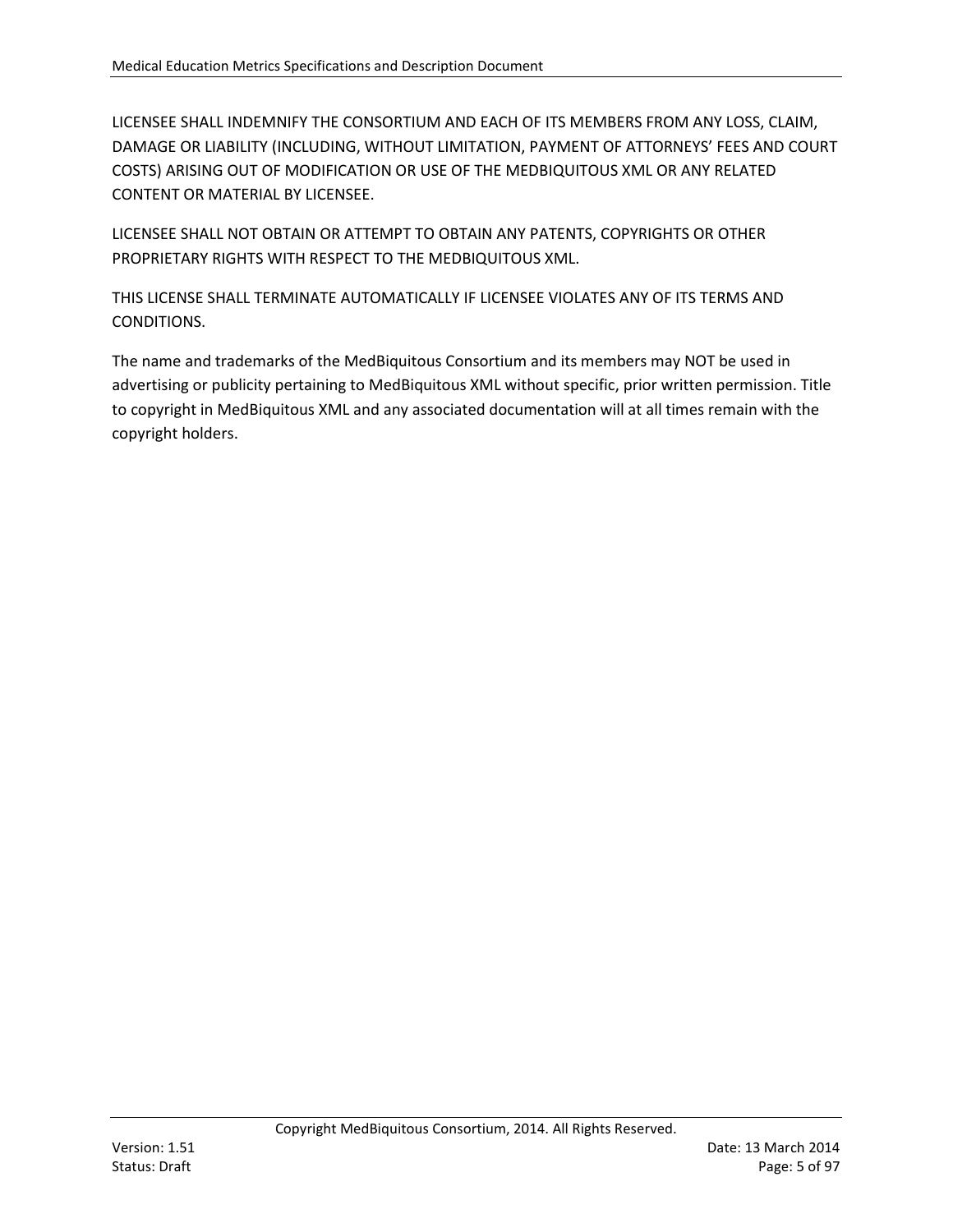# **Table of Contents**

| 1              |     |       |  |  |
|----------------|-----|-------|--|--|
| $\overline{2}$ |     |       |  |  |
| 3              |     |       |  |  |
| 4              |     |       |  |  |
| 5              |     |       |  |  |
| 6              |     |       |  |  |
| 7              |     |       |  |  |
|                | 7.1 |       |  |  |
|                | 7.2 |       |  |  |
|                | 7.3 |       |  |  |
|                | 7.4 |       |  |  |
|                |     | 7.4.1 |  |  |
|                | 7.5 |       |  |  |
|                |     | 7.5.1 |  |  |
|                |     | 7.5.2 |  |  |
|                | 7.6 |       |  |  |
|                | 7.7 |       |  |  |
|                |     | 7.7.1 |  |  |
|                |     | 7.7.2 |  |  |
|                |     | 7.7.3 |  |  |
|                |     | 7.7.4 |  |  |
|                |     | 7.7.5 |  |  |
|                |     | 7.7.6 |  |  |
|                | 7.8 |       |  |  |
|                |     | 7.8.1 |  |  |
|                |     | 7.8.2 |  |  |
|                |     | 7.8.3 |  |  |
|                |     | 7.8.4 |  |  |
|                | 7.9 |       |  |  |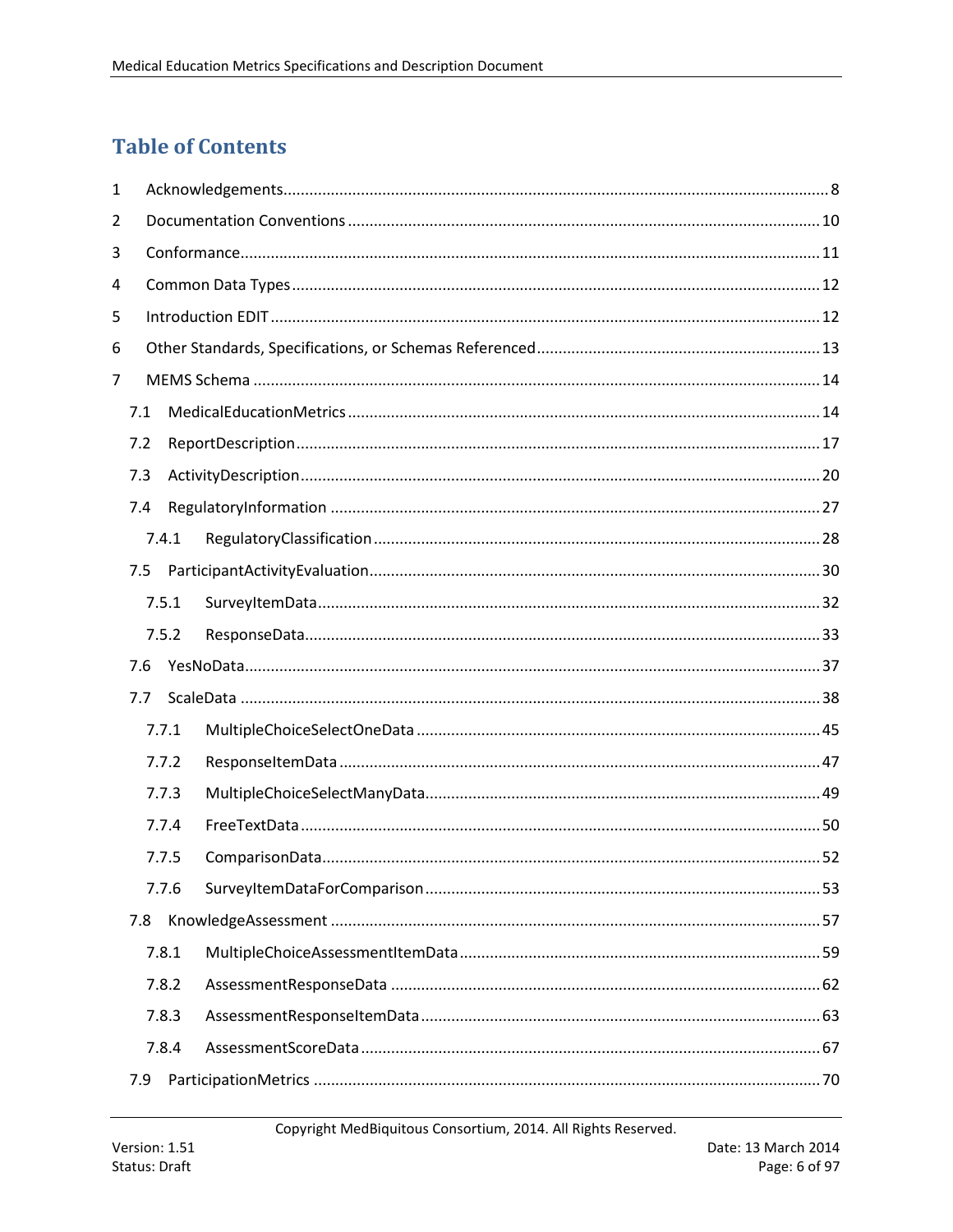| 8  |  |  |
|----|--|--|
| 9  |  |  |
| 10 |  |  |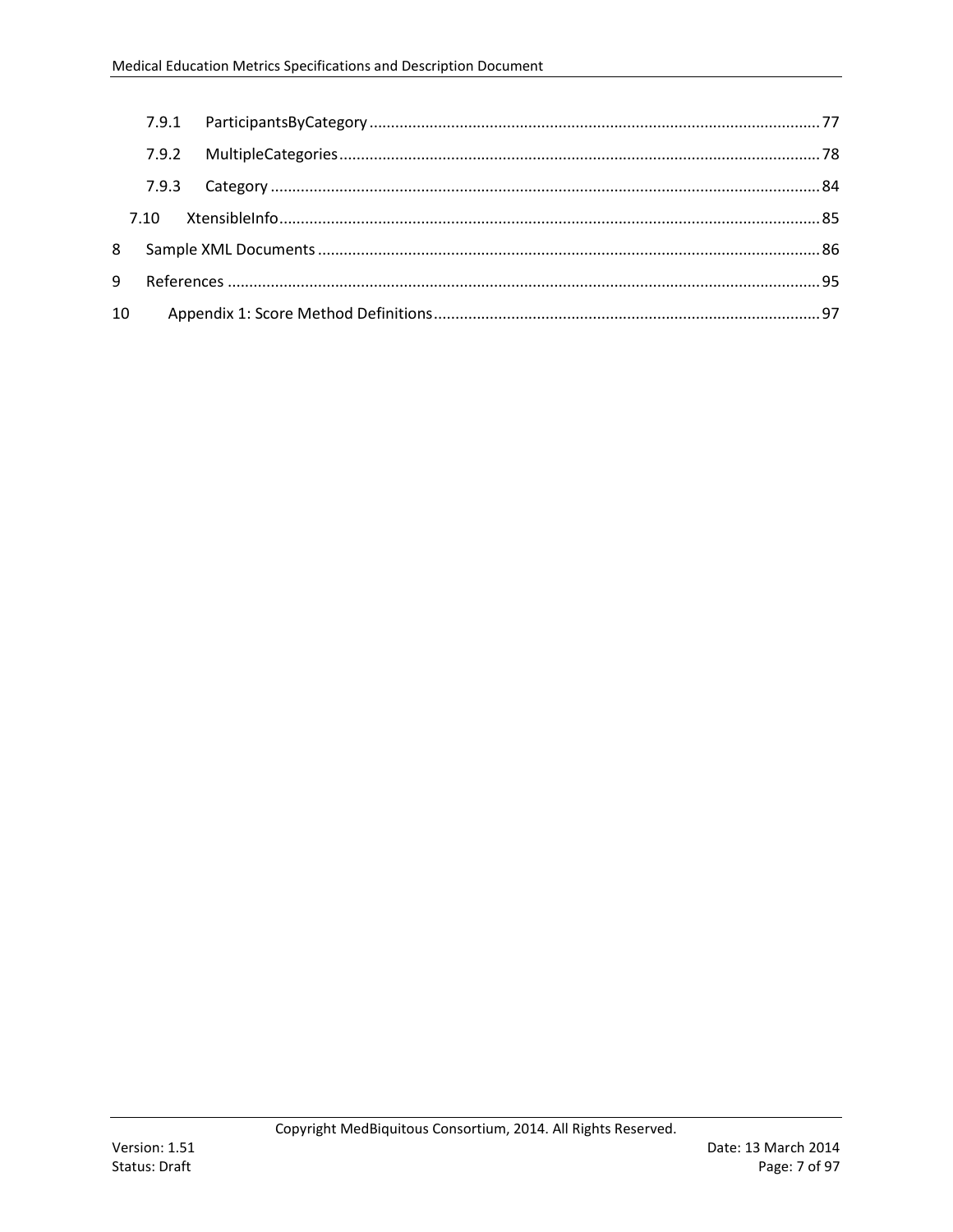# <span id="page-7-0"></span>**1 Acknowledgements**

MedBiquitous wishes to acknowledge the help of the MedBiquitous Metrics Working Group members, invited experts, and other individuals that contributed to the creation of this document, including:

- Francis Kwakwa, Radiological Society of North America, Chair
- Tony D'Ambrosio, REMS Program Companies
- Pamela Ball, American Osteopathic Association
- Mark Baczkowski, REMS Program Companies
- Rod Campbell, REMS Program Companies
- Kathy Chappell, American Nurses Credentialling Center
- Jemma Contreras, REMS Program Companies
- Stephanie Cordato, REMS Program Companies
- Barry Dickinson, American Medical Association
- Lisa Fennell, Association of Regulatory Boards of Optometry
- Susie Flynn, American Academy of Pain Medicine
- Brad Hill, REMS Program Companies
- Edward Kennedy, Accreditation Council for Continuing Medical Education
- Myoung Kim, REMS Program Companies
- Linda Kitlinski, REMS Program Companies
- Robert Kristofco, REMS Program Companies
- Jack Kues, Ph.D., University of Cincinnati
- John Lay, REMS Program Companies
- Lisa Malandro, REMS Program Companies
- Anjum Malkana, Campbell Alliance
- Sue McGuinness, REMS Program Companies
- Stephanie Mercado, American Academy of Physical Medicine and Rehabilitation
- Sherice Mills, REMS Program Companies
- Jill Olexa, REMS Program Companies
- Andrew Rabin, CECity
- Nikki Reyes, Campbell Alliance
- Anshu Sawhney, Campbell Alliance
- Hillary Schmidt, Ph.D., Sanofi-Aventis
- Lorraine Spencer, Johns Hopkins University School of Medicine
- Brian Sullivan, REMS Program Companies
- John Sweeney, Accreditation Council for Continuing Medical Education
- Suzette Tomaska, REMS Program Companies
- Dimitra Travlos, Accreditation Council for Pharmacy Education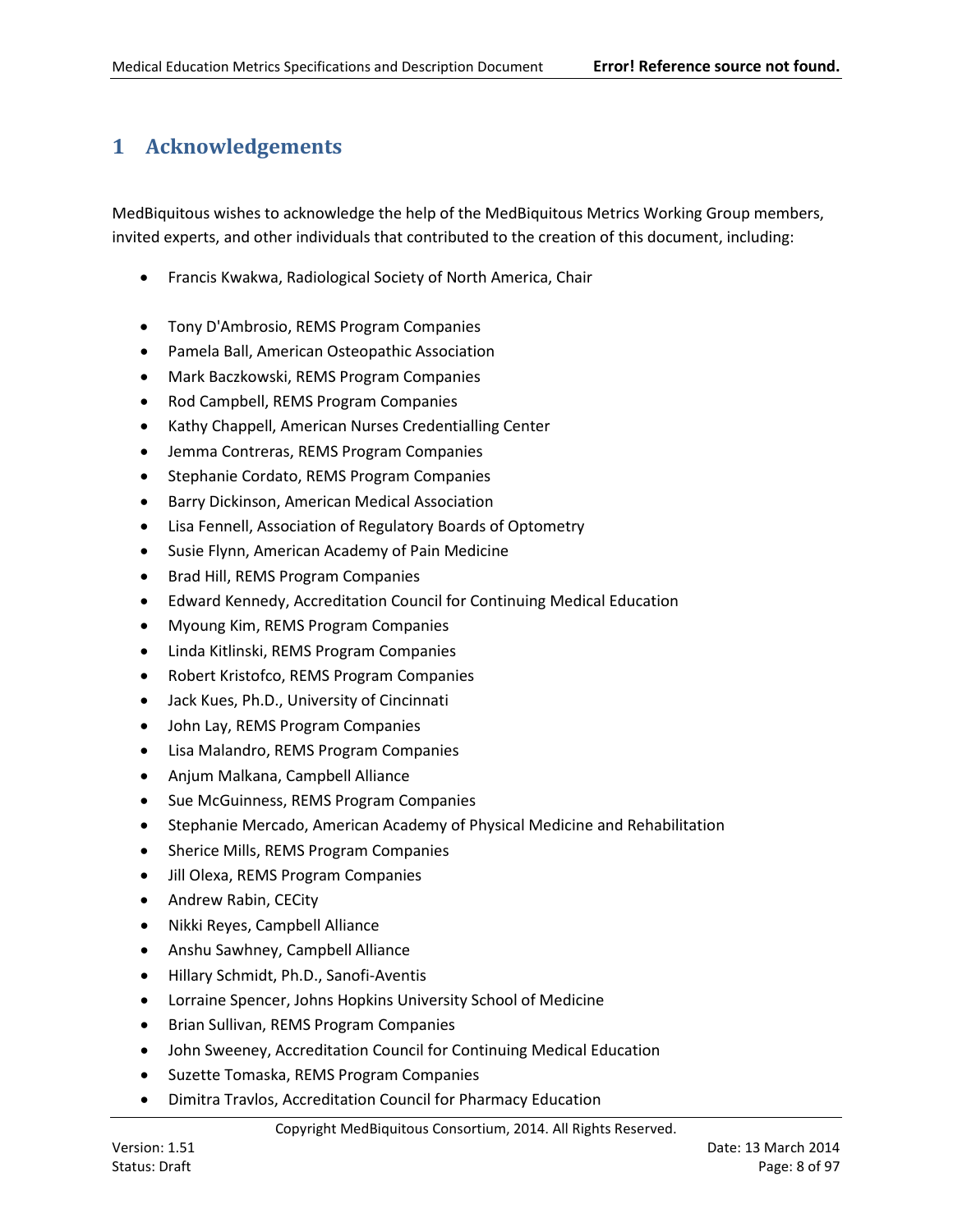Doris Auth served as a liaison to the working group from the US Food and Drug Administration.

Specification authors also received technical guidance from members of the MedBiquitous Technical Steering Committee.

- Joel Farrell, IBM, Technical Steering Committee Chair
- James Fiore, American Board of Surgery
- Steve Kenney, American Osteopathic Association
- Andy Rabin, CECity
- Dan Rehak
- Carl Singer, CECity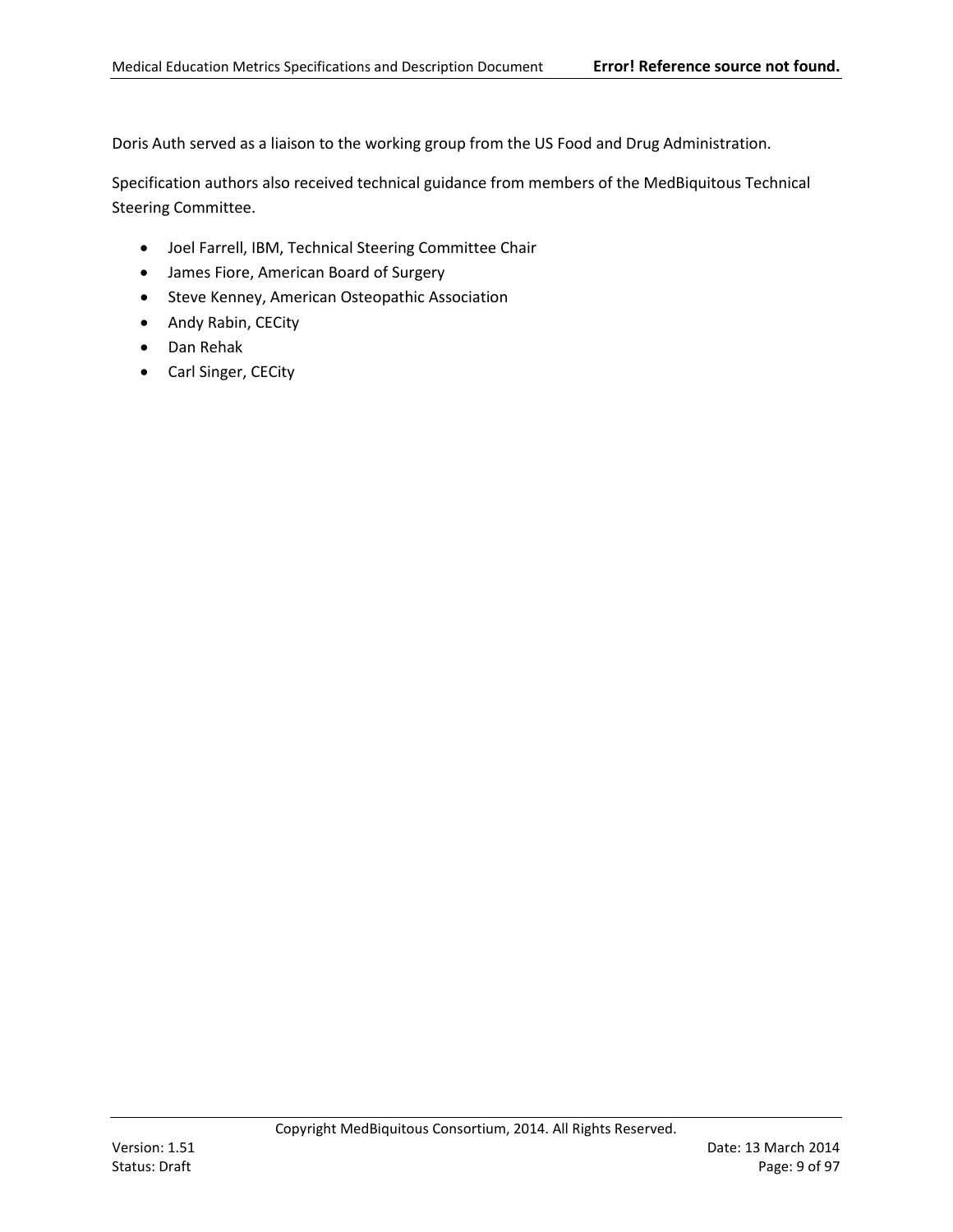# <span id="page-9-0"></span>**2 Documentation Conventions**

This document uses the following conventions:

| <b>Convention</b> | <b>Description</b>                                                                       |
|-------------------|------------------------------------------------------------------------------------------|
| <b>Bold Text</b>  | When used with an XML element name, indicates that the element<br>contains sub-elements. |
| <b>Italics</b>    | When used in an XML element description, an attribute of the XML<br>element.             |
| Monospaced type   | Sample XML tags, code, schema, or portion thereof.                                       |

The document uses graphics generated by Altova XML Spy® software, which uses the following graphical conventions.



*Graphical Standards from Altova's XMLSpy, Copyright Altova GmbH.*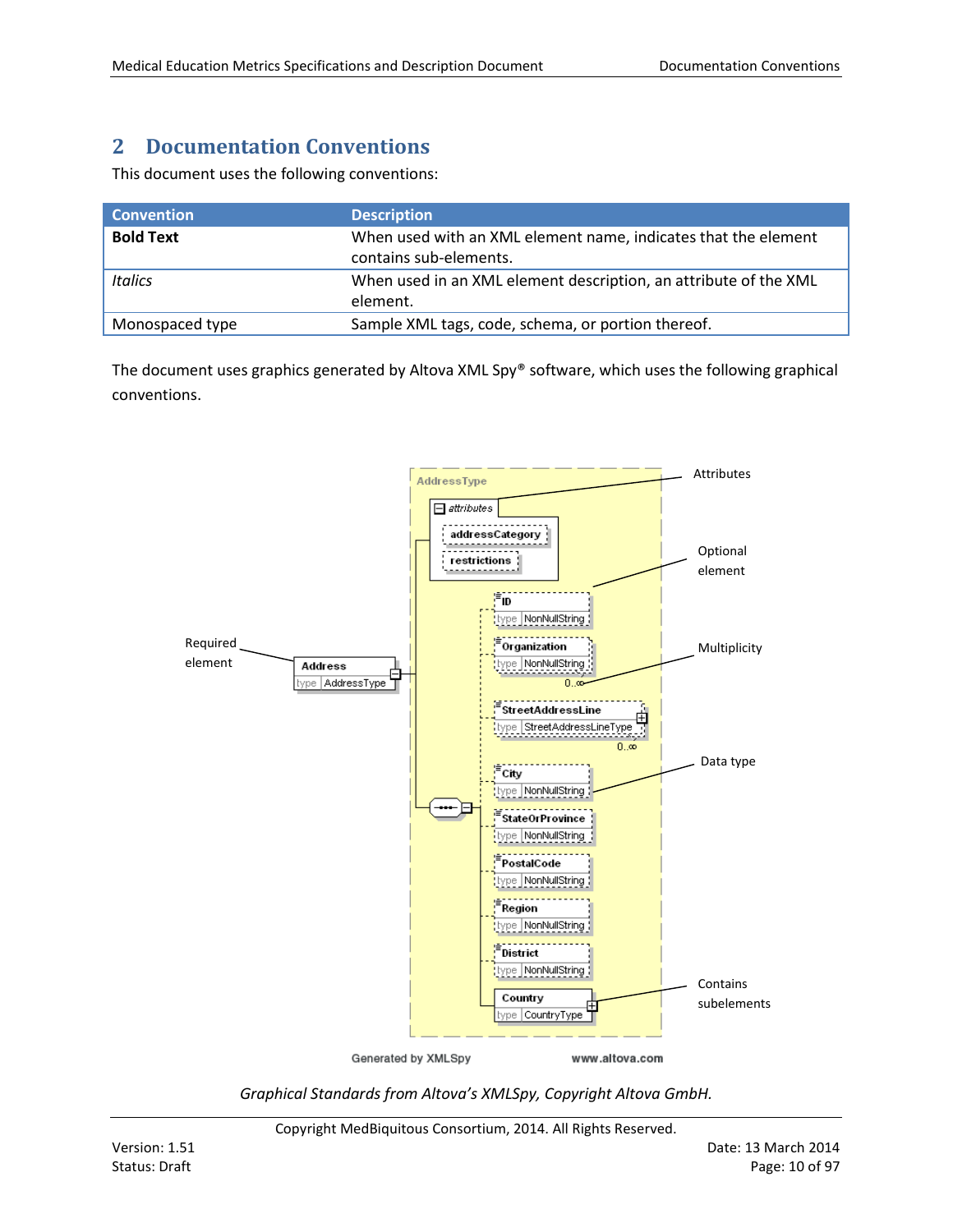## <span id="page-10-0"></span>**3 Conformance**

To conform to the MedBiquitous Medical Education Metrics 2.0 specification, an XML document shall:

- Validate against the Medical Education Metrics XML Schema available at: <http://ns.medbiq.org/metrics/v2/medicaleducationmetrics.xsd>
- Conform to any additional requirements stated in this specification.
- Optionally include elements not defined in this document only in permitted areas and only if those elements are namespace qualified.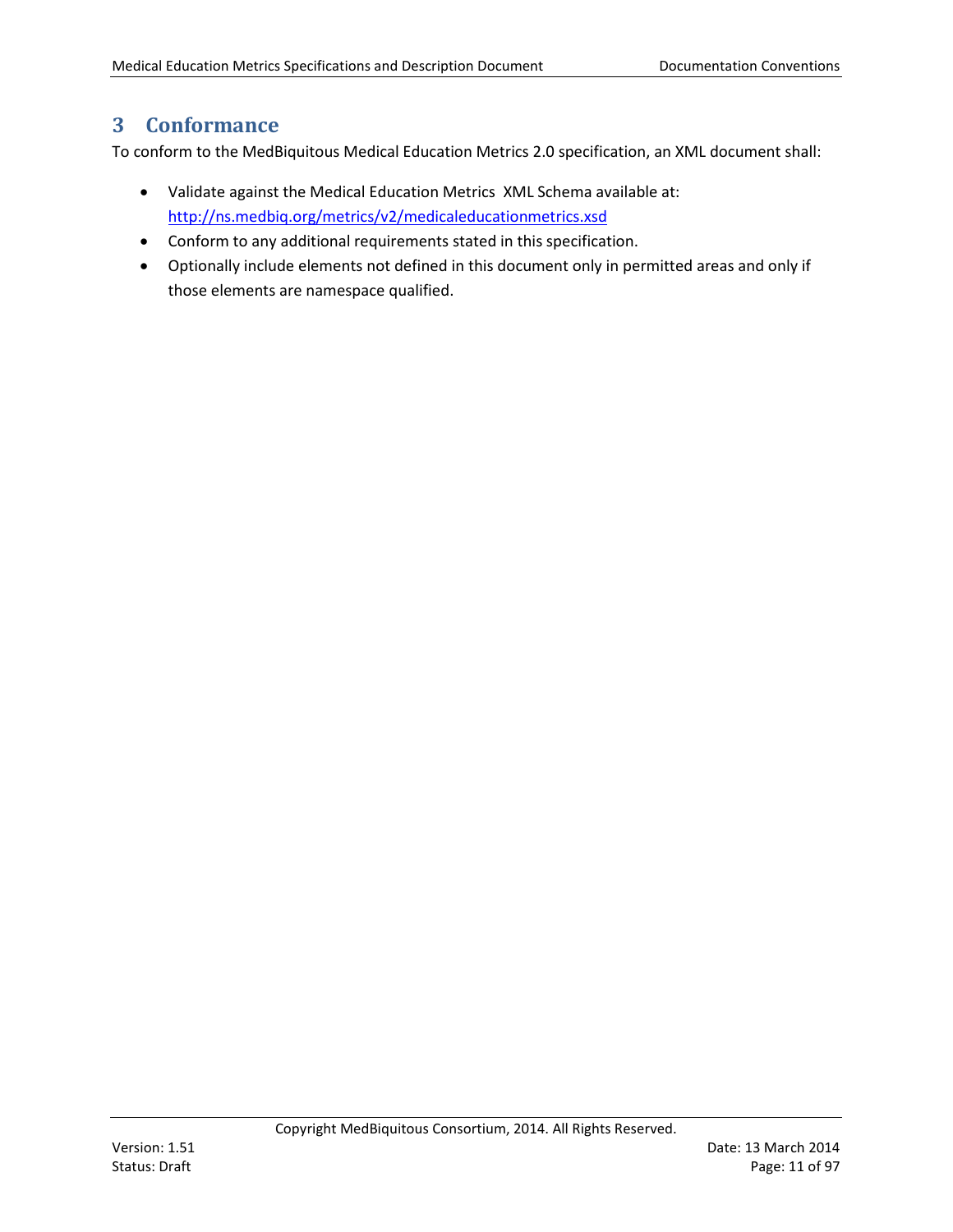## <span id="page-11-0"></span>**4 Common Data Types**

Most of the elements and attributes in MedBiquitous XML documents use the data types defined by the W3C XML schema definition [\[XML\]](#page-95-0). In some cases MedBiquitous creates its own datatypes as part of its best practices or to meet a specific requirement. One commonly used datatype is described below.

### **Non-null string**

Non-null string is a datatype derived from the XML string datatype. Non-null string imposes a minimum length of one character on a string and ensures that required elements are complete.

# <span id="page-11-1"></span>**5 Introduction EDIT**

This document describes MedBiquitous Medical Education Metrics specification, or MEMS, in detail. It is intended for use by anyone who wants to develop tools or implement electronic systems for measuring the quality of educational activities for health professionals or for aggregating such data. The status of the document is indicated at the bottom of the page; draft documents are subject to review and approval through the MedBiquitous and ANSI standards development processes [\[MedBiquitous](#page-94-1)  [Procedures\]](#page-94-1).The objective of MEMS is to provide a consistent format and data structure for representing metrics for health professions education, particularly continuing education activities. This structure then enables the exchange of education metrics between disparate systems and organizations over the Web.

As the Institute of Medicine and others call for reforms to Continuing Medical Education and other types of Continuing Education (CE) for the health professions, there has been an increasing focus on measuring the quality of CE activities. Educators may use aggregate data on the reach and efficacy of CE activities to evaluate the effectiveness of their educational activities or of their overall educational program. Educators, accrediting bodies, CE supporters, and government agencies often collect educational outcomes data in order to measure the reach of educational activities, gauge improvement and identify strong or weak activities. Certifiers, accrediting bodies, and supporters may use this data to monitor the success of multiple educational activities and programs as a whole. Industry groups may compile data to facilitate research and advancement across the industry.

Currently, the data collected comes in different formats and often measures different things, making it difficult to compare metrics within or across organizations. Promoting consistent evaluation measurements will enable many educators to look at measurements across activities within their own organization or across the industry. This in turn could help educators identify ways to improve their activities and programs.

The standard allows extensions so that evaluation data beyond the core set identified in this document may be communicated to other organizations. This specification is not intended to encapsulate all metrics data that will be maintained in an organization's internal systems; rather, it is intended to encapsulate the key quality metrics that may be compiled within the organization or transmitted to an outside organization interested in collecting data on the quality of educational activities.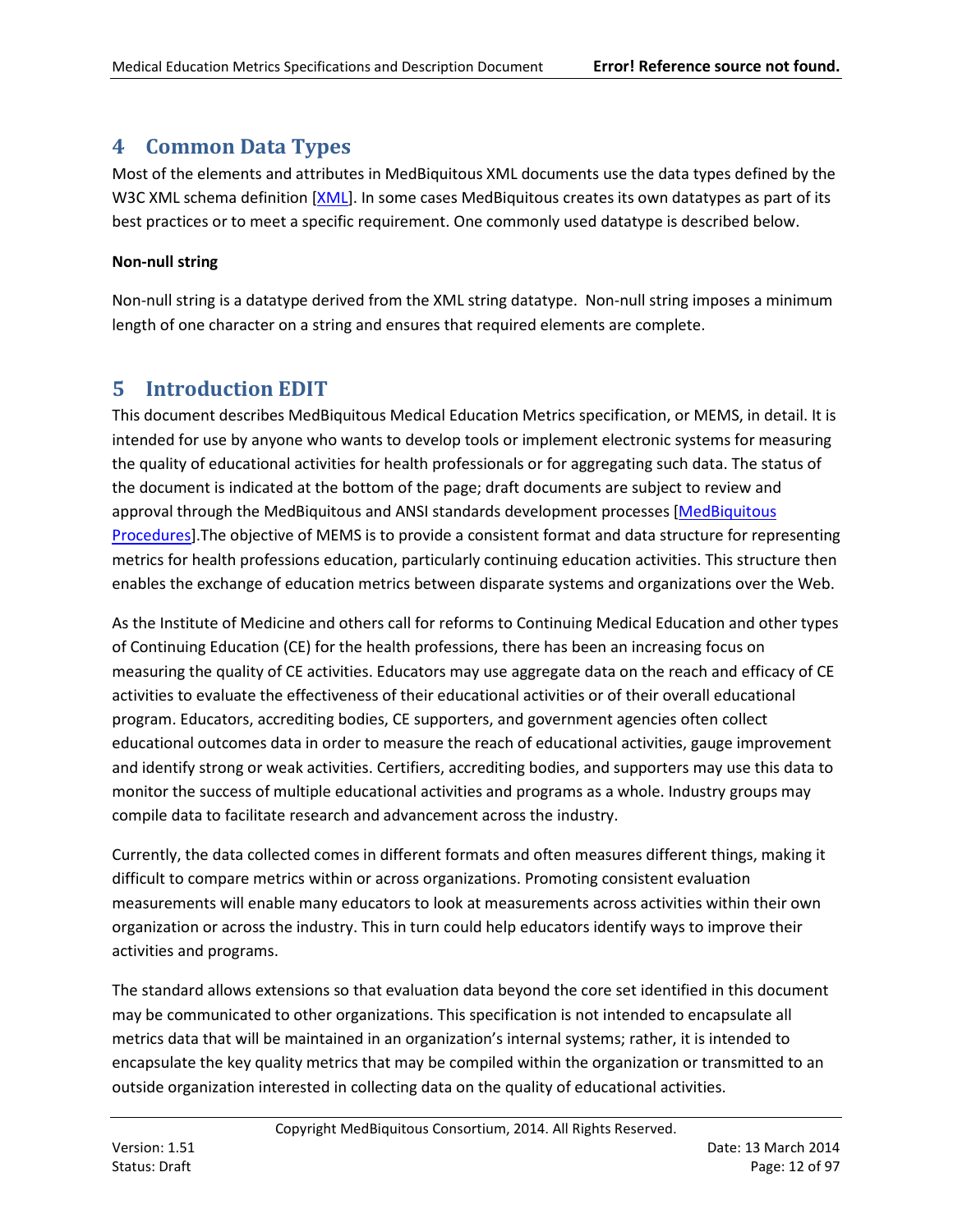# <span id="page-12-0"></span>**6 Other Standards, Specifications, or Schemas Referenced**

This standard references the following standards, specifications, or schemas. The informative references, which describe how these references are used, link to formal references appearing later in this document.

- ANSI/MEDBIQ LO.10.1-2008, Healthcare Learning Object Metadata [\[Healthcare LOM\]](#page-94-2) Healthcare LOM extends the IEEE LOM standard and provides a format for describing healthcare activities.
- ANSI/MEDBIQ AR.10.1-2009, Activity Report [\[Activity Report\]](#page-94-3) Activity Report allows organizations to electronically compile CE and Maintenance of Certification certificate data across providers. MEMS uses data types for credit from the Activity Report.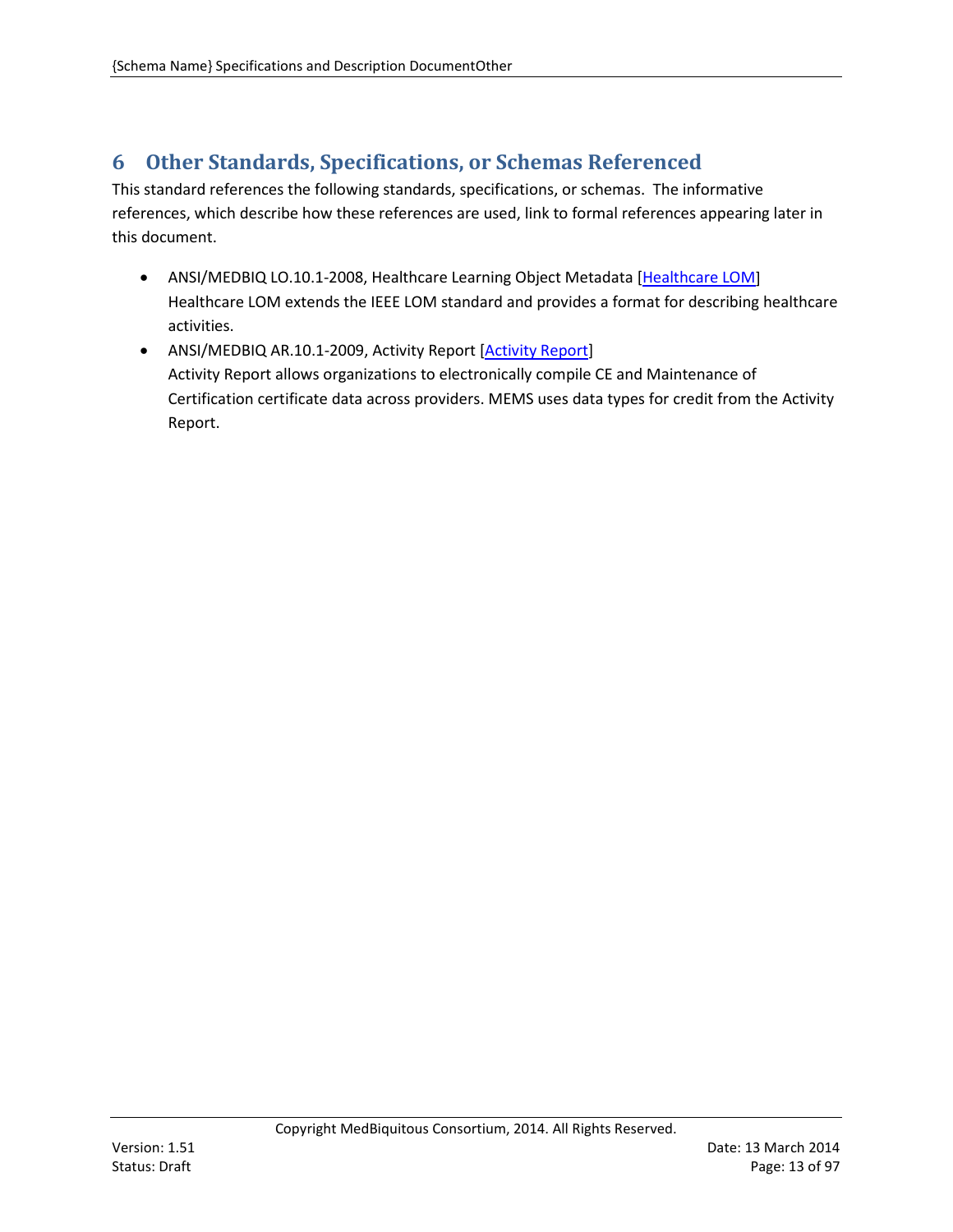## <span id="page-13-2"></span><span id="page-13-0"></span>**7 MEMS Schema**

The following sections explain the MEMS schema grammar. Values in **bold** under XML Tags column indicate that the element has sub-elements.

All the elements having sub-elements will be defined in separate sections. All elements without subelements will be defined within the appropriate element sections that use them.

## <span id="page-13-1"></span>**7.1 MedicalEducationMetrics**

MedicalEducationMetrics is the root element. It contains evaluation data for one educational activity. MedicalEducationMetrics is required and must occur once within a MEMS document.

MedicalEducationMetrics has a series of subelements that are defined in this document.



Generated by XMLSpy

www.altova.com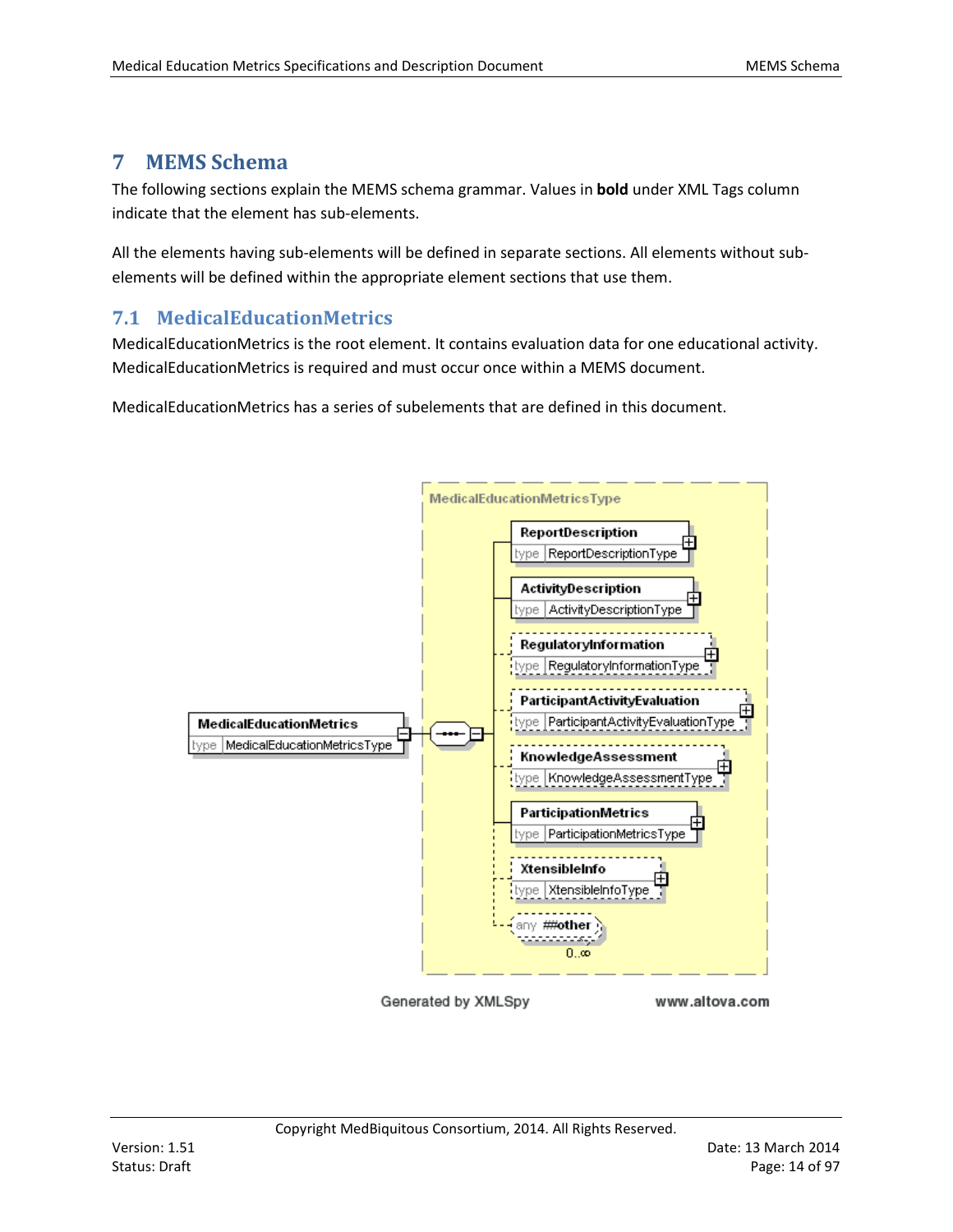## *MedicalEducationMetrics ElementInformation*

| <b>Element</b>                 | <b>Description</b>                                                                                                                                                                                                       | <b>Required</b> | <b>Multiplicity</b> | <b>Datatype</b> |
|--------------------------------|--------------------------------------------------------------------------------------------------------------------------------------------------------------------------------------------------------------------------|-----------------|---------------------|-----------------|
| <b>MedicalEducationMetrics</b> | MedicalEducationMetrics is<br>the root element. It contains<br>sub-elements that define<br>evaluation data for a health<br>professions educational<br>activity.                                                          | Required        | 1                   | Container       |
| <b>ReportDescription</b>       | ReportDescription is the<br>sub-element of<br>MedicalEducationMetrics. It<br>contains subelements that<br>provide details about the<br>scope of the report.<br>See section<br>ReportDescription for more<br>information. | Required        | $\mathbf{1}$        | Container       |
| ActivityDescription            | ActivityDescription is the<br>sub-element of<br>MedicalEducationMetrics. It<br>contains elements that<br>describe and identify the<br>educational activity that is<br>being evaluated.<br>See section                    | Required        | $\mathbf{1}$        | Container       |
|                                | ActivityDescription for more<br>information.                                                                                                                                                                             |                 |                     |                 |
| RegulatoryInformation          | RegultoryInformation<br>contains elements that<br>describe the relationship of<br>this activity to any<br>regulations.                                                                                                   | Optional        | $0$ or $1$          | Container       |
|                                | See section<br>RegulatoryInformation for<br>more information.                                                                                                                                                            |                 |                     |                 |
| ParticipantActivityEvaluation  | ParticipantActivityEvaluation<br>is the sub-element of<br>MedicalEducationMetrics. It<br>contains elements that<br>define a how participants<br>evaluated the educational<br>activity in detail.                         | Optional        | 0 or 1              | Container       |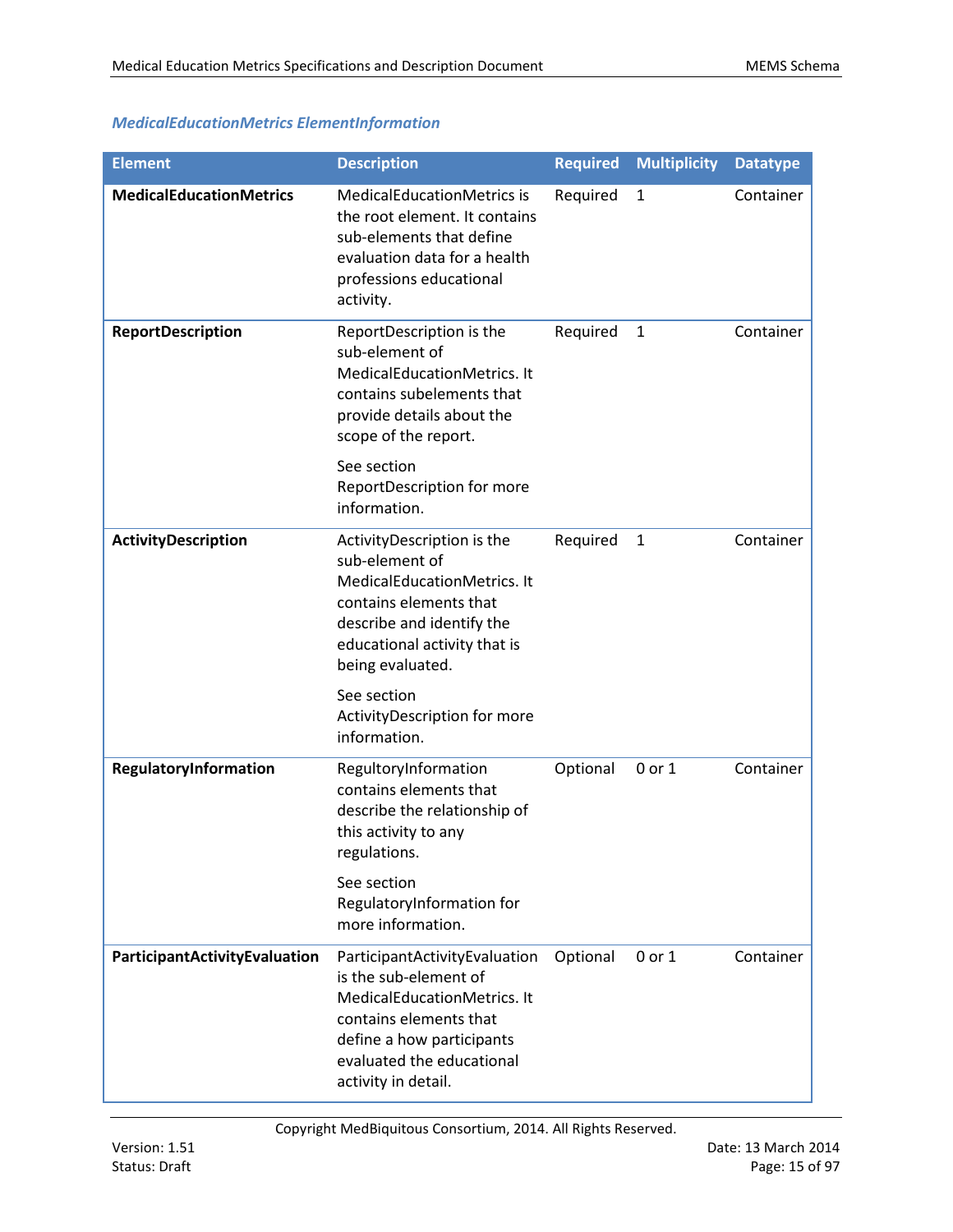|                             | See section<br>ParticipantActivityEvaluation<br>for more information.                                                                                                                                                             |          |              |                 |
|-----------------------------|-----------------------------------------------------------------------------------------------------------------------------------------------------------------------------------------------------------------------------------|----------|--------------|-----------------|
| KnowledgeAssessment         | KnowledgeAssessment is<br>the sub-element of<br>MedicalEducationMetrics. It<br>contains elements that<br>define how participants<br>responded to a set of<br>multiple choice assessment<br>items.                                 | Optional | 0 or 1       | Container       |
|                             | See section Knowledge<br>Assessment for more<br>information.                                                                                                                                                                      |          |              |                 |
| <b>ParticipationMetrics</b> | ParticipationMetrics is the<br>sub-element of<br>MedicalEducationMetrics. It<br>contains elements that<br>define data on the number<br>of learners participating in<br>the activity and the extent<br>of their participation.     | Required | $\mathbf{1}$ | Container       |
|                             | See section<br>ParticipationMetrics for<br>more information.                                                                                                                                                                      |          |              |                 |
| XtensibleInfo               | XtensibleInfo contains sub-<br>elements defined by the<br>organization implementing<br>the schema. See section<br>XtensibleInfo for more<br>information.                                                                          | Optional | 0 or 1       | Container       |
|                             | XtensibleInfo is included for<br>backward compatibility and<br>is not the preferred method<br>of extension.                                                                                                                       |          |              |                 |
| Any                         | MedicalEducationMetrics<br>may contain any elements<br>defined by the organization<br>implementing the schema<br>provided those elements are<br>defined in another<br>namespace. This is the<br>preferred method of<br>extension. | Optional | 0 or more    | Any<br>datatype |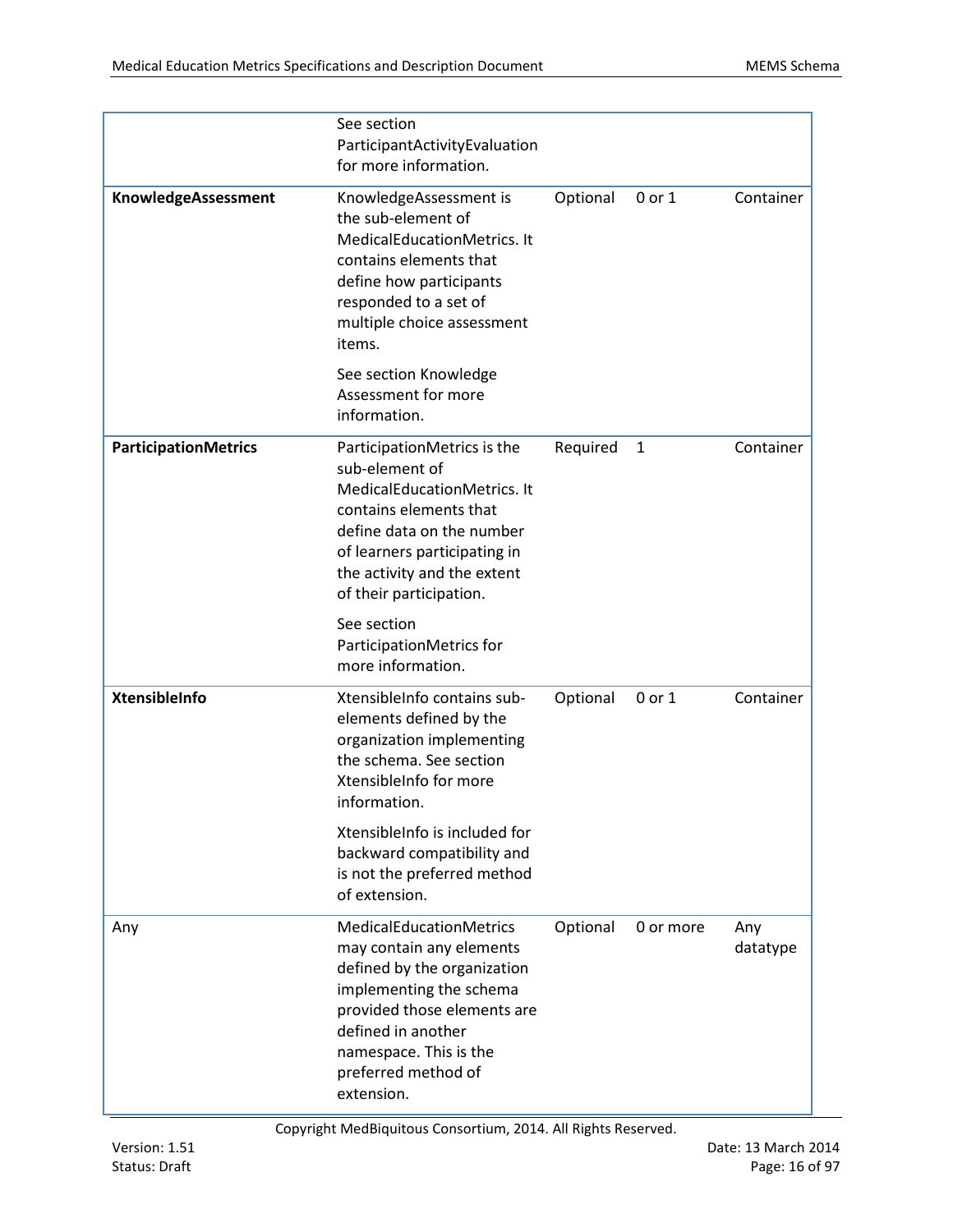Example:

```
<MedicalEducationMetrics>
   <ReportDescription>
    ...
   </ReportDescription>
   <ActivityDescription>
    ...
   </ActivityDescription>
   <RegulatoryInformation>
    ...
   </RegulatoryInformation>
   <ParticipantActivityEvaluation>
    ...
   </ParticipantActivityEvaluation>
   <KnowledgeAssessment>
    ...
   </KnowledgeAssessment>
   <ParticipationMetrics>
    ...
   </ParticipationMetrics>
</MedicalEducationMetrics>
```
## <span id="page-16-0"></span>**7.2 ReportDescription**

ReportDescription contains subelements that provide details about the scope of the report data.

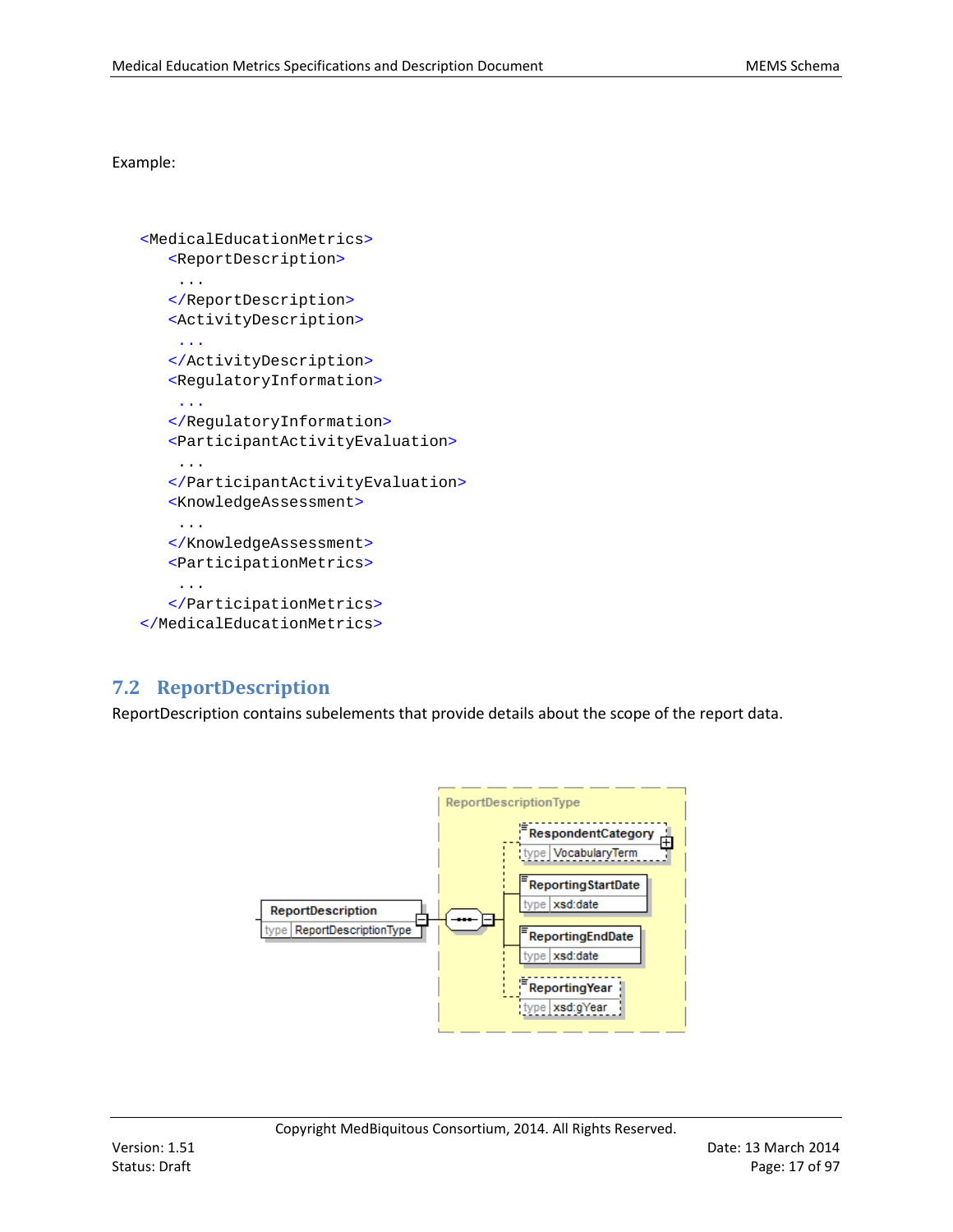## *ReportDescription Information*

| <b>Element</b>           | <b>Description</b>                                                                                                                                                                                                                                                | <b>Required</b> | <b>Multiplicity</b> | <b>Datatype</b> |
|--------------------------|-------------------------------------------------------------------------------------------------------------------------------------------------------------------------------------------------------------------------------------------------------------------|-----------------|---------------------|-----------------|
| <b>ReportDescription</b> | ReportDescription is the<br>sub-element of<br>MedicalEducationMetrics.<br>It contains subelements<br>that provide details about<br>the scope of the report.                                                                                                       | Required        | $\mathbf{1}$        | Container       |
| RespondentCategory       | Respondent Category is the<br>sub-element of<br>ReportDescription. It<br>identifies a respondent<br>category for the metrics<br>information contained in<br>this dataset. This is useful<br>when reporting evaluation<br>data by profession or other<br>category. | Optional        | 0 or 1              | NonNullString   |
|                          | RespondentCategory has<br>the following attributes:                                                                                                                                                                                                               |                 |                     |                 |
|                          | source<br>Indicates a source<br>vocabulary for the<br>respondent category.                                                                                                                                                                                        |                 |                     |                 |
|                          | id<br>Indicates the term<br>identifier in the source<br>vocabulary referenced.                                                                                                                                                                                    |                 |                     |                 |
| ReportingStartDate       | ReportingStartDate is the<br>sub-element of<br>ReportDescription. It<br>defines the first day of the<br>reporting period for the<br>metrics described for this<br>educational activity.                                                                           | Required        | $\mathbf{1}$        | Date            |
| ReportingEndDate         | ReportingEndDate is the<br>sub-element of<br>ReportDescription. It<br>defines the last day of the<br>reporting period for the<br>metrics described for this<br>educational activity.                                                                              | Required        | $\mathbf{1}$        | Date            |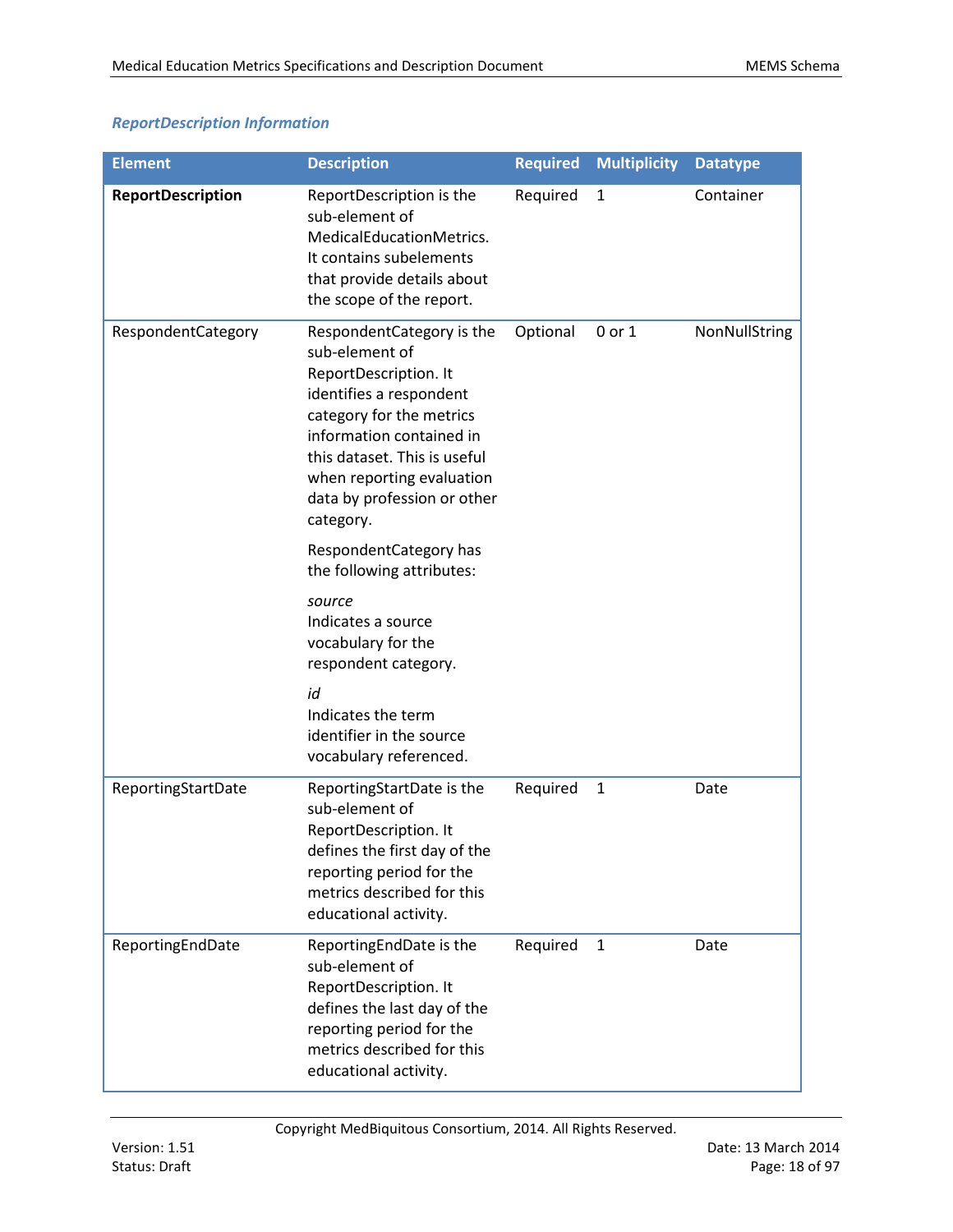| <b>ReportingYear</b> | ReportingYear is a sub-<br>element of<br>ReportDescription and<br>defines the reporting year<br>for this educational<br>activity. | Optional | 0 or 1 | gYear<br>(Gregorian<br>Year) |
|----------------------|-----------------------------------------------------------------------------------------------------------------------------------|----------|--------|------------------------------|
|----------------------|-----------------------------------------------------------------------------------------------------------------------------------|----------|--------|------------------------------|

Example:

```
<ReportDescription>
   <RespondentCategory>practicing physicians</RespondentCategory>
   <ReportingStartDate>2008-01-01</ReportingStartDate>
   <ReportingEndDate>2008-03-31</ReportingEndDate>
</ReportDescription>
```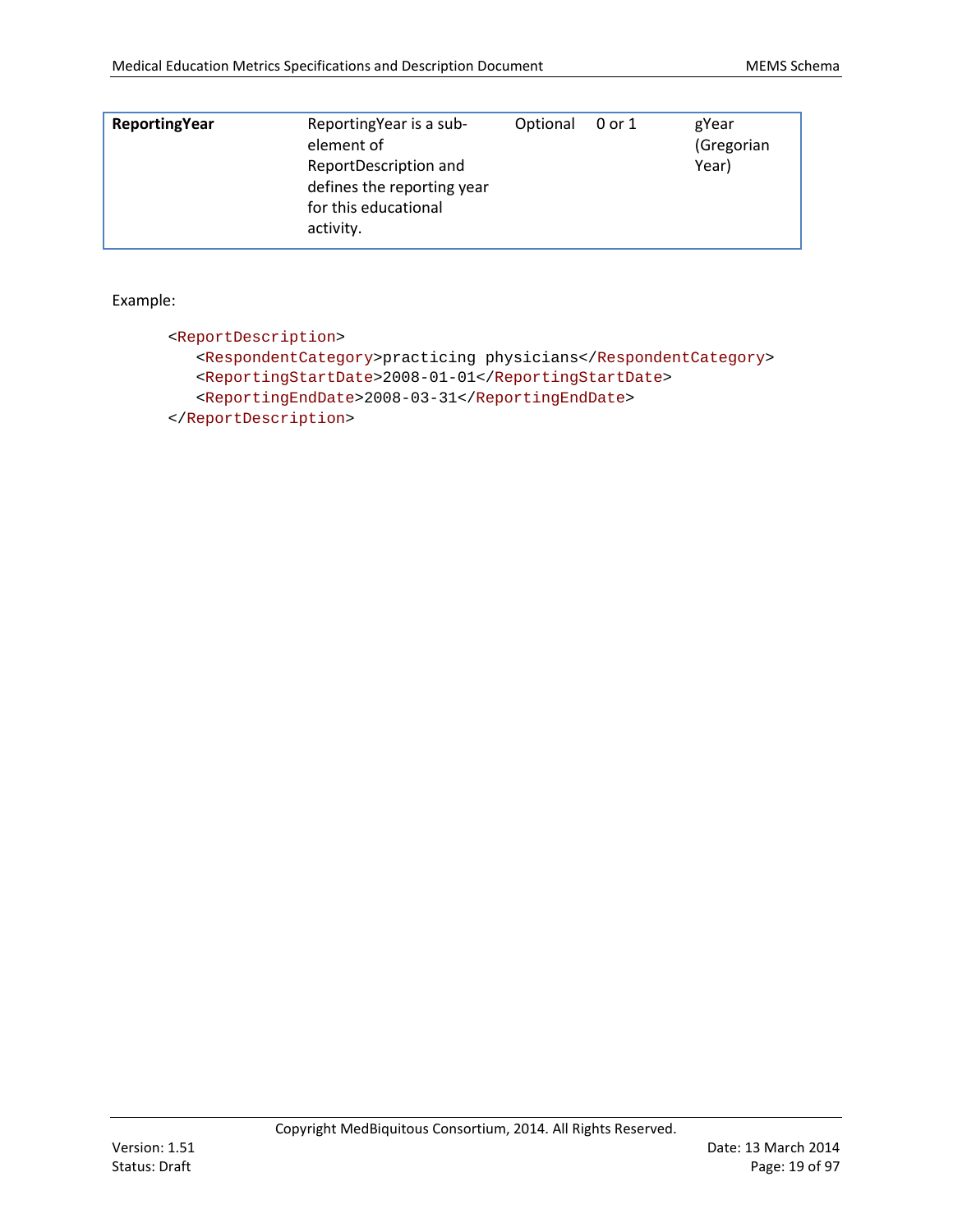## <span id="page-19-0"></span>**7.3 ActivityDescription**

ActivityDescription defines the educational activity that was evaluated. ActivityDescription uses the MedBiquitous standard for Healthcare Learning Object Metadata [\[Healthcare LOM\]](#page-94-2) along with other data elements. Healthcare LOM allows providers to describe the title, format, unique identifier, credits, commercial support, intent, and other important information about an educational activity.

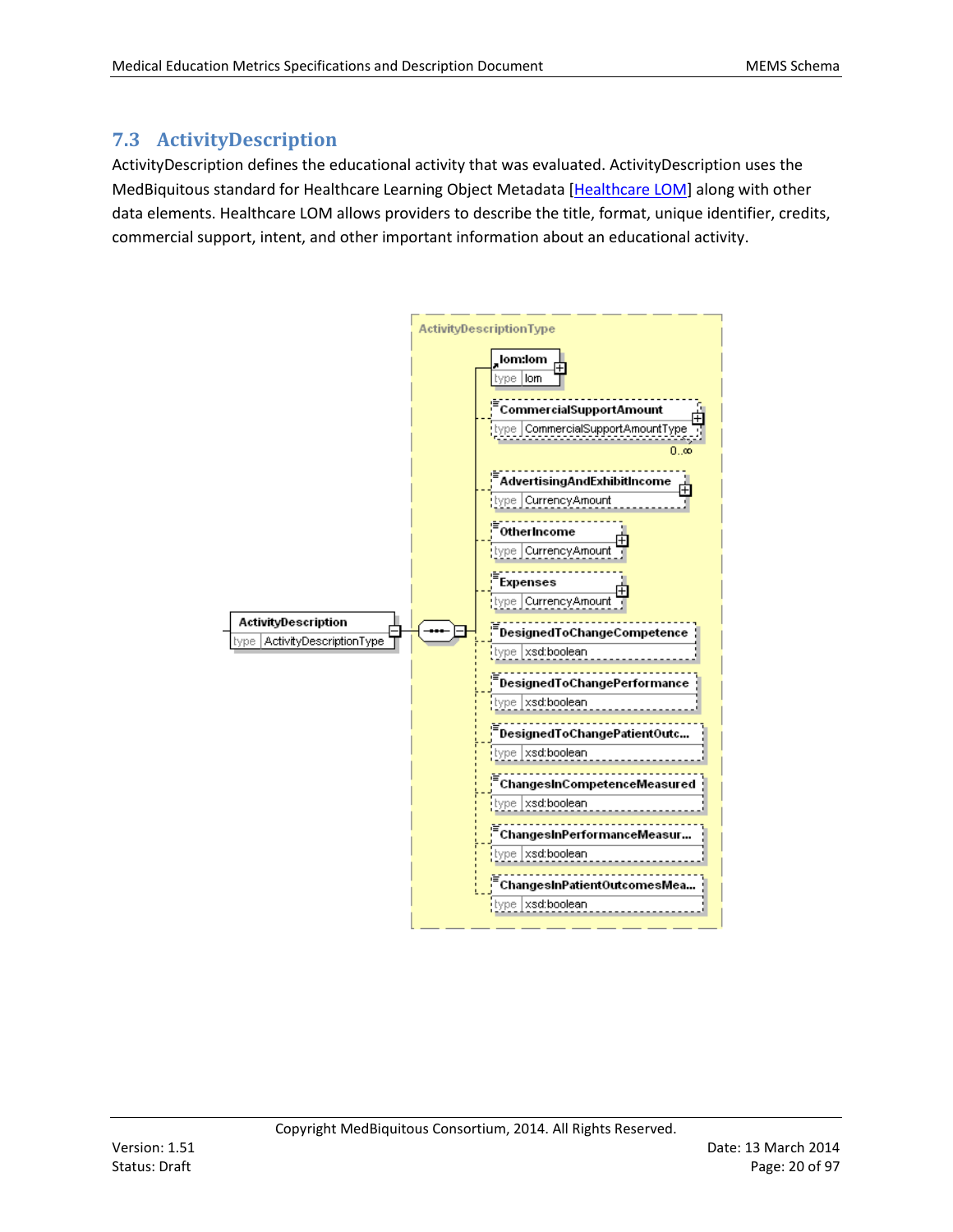## *ActivityDescription Information*

| <b>Element</b>             | <b>Description</b>                                                                                                                                                                                                   | <b>Required</b> | <b>Multiplicity</b> | <b>Datatype</b>                                                                                                                                                               |
|----------------------------|----------------------------------------------------------------------------------------------------------------------------------------------------------------------------------------------------------------------|-----------------|---------------------|-------------------------------------------------------------------------------------------------------------------------------------------------------------------------------|
| <b>ActivityDescription</b> | ActivityDescription is the sub-element of<br>MedicalEducationMetrics. It contains<br>elements that identify and describe the<br>educational activity evaluated in detail.                                            | Required        | $\mathbf{1}$        | <b>Container</b>                                                                                                                                                              |
| lom                        | lom is the sub-element of                                                                                                                                                                                            | Required        | $\mathbf{1}$        | Container                                                                                                                                                                     |
|                            | ActivityDescription. It contains sub-<br>elements that describe the title, number<br>and type of credits, subject, and other<br>aspects of an educational experience in<br>detail.                                   |                 |                     | The LOM<br>element is<br>defined by the<br>Healthcare<br>Learning Object<br>Metadata<br>standard<br><b>Healthcare</b><br>LOM] and the<br>XML binding<br>for LOM [LOM<br>XML]. |
| CommercialSupportAmount    | CommercialSupportAmount is the<br>subelement of ActivityDescription that<br>indicates the amount of commercial<br>support received from a single source.<br>CommercialSupportAmount has the<br>following attributes: | Optional        | 0 or more           | Integer                                                                                                                                                                       |
|                            | currency<br>The currency of the amount indicated.<br>Recommended values are ISO 4217 3-<br>letter alphabetic codes. For example, USD                                                                                 |                 |                     |                                                                                                                                                                               |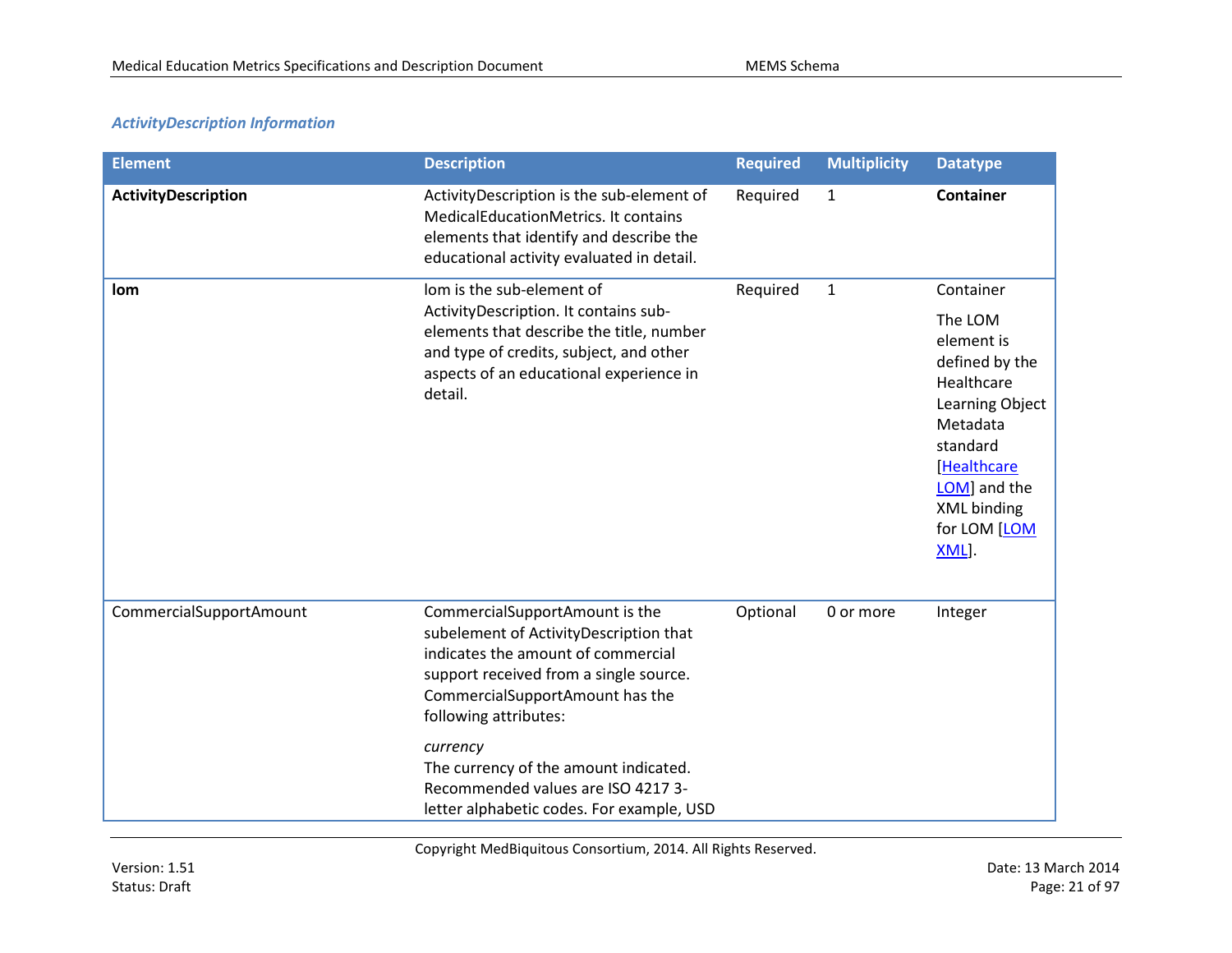|                             | for US dollar, CAD for the Canadian dollar,<br>and EUR for the Euro. Valid values are<br>limited to 3-character strings.                                                                                                                                                       |          |        |         |
|-----------------------------|--------------------------------------------------------------------------------------------------------------------------------------------------------------------------------------------------------------------------------------------------------------------------------|----------|--------|---------|
|                             | supportsource<br>The organization that is the source of the<br>commercial support.                                                                                                                                                                                             |          |        |         |
|                             | nil<br>CommercialSupportAmount is nillable to<br>allow for the exchange of support source<br>or currency in the absence of a support<br>amount. If you are exchanging attribute<br>values only, include the nil attribute for<br>XML Schema Instances with a value of<br>true. |          |        |         |
| AdvertisingAndExhibitIncome | AdvertisingAndExhibitIncome is the<br>subelement of ActivityDescription that<br>indicates the amount of advertising and<br>exhibit income received for this activity.<br>AdvertisingAndExhibitIncome has the<br>following attribute:                                           | Optional | 0 or 1 | Integer |
|                             | currency<br>The currency of the amount indicated.<br>Recommended values are ISO 4217 3-<br>letter alphabetic codes. For example, USD<br>for US dollar, CAD for the Canadian dollar,<br>and EUR for the Euro. Valid values are<br>limited to 3-character strings.               |          |        |         |
| OtherIncome                 | OtherIncome is the subelement of<br>ActivityDescription that indicates the<br>amount of income from sources other                                                                                                                                                              | Optional | 0 or 1 | Integer |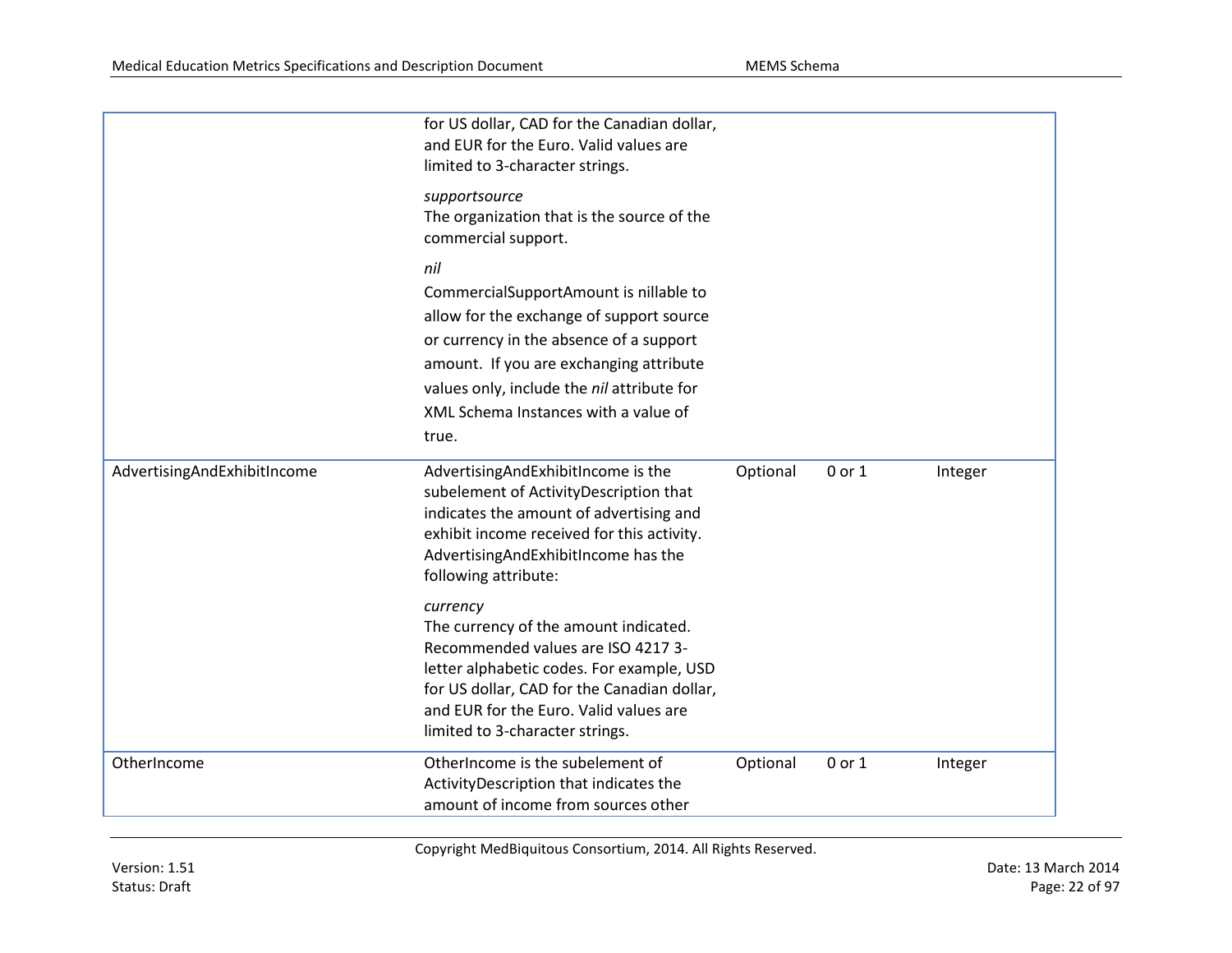|                             | than commercial support, advertising, and<br>exhibits. OtherIncome has the following<br>attribute:                                                                                                                                                               |          |        |         |
|-----------------------------|------------------------------------------------------------------------------------------------------------------------------------------------------------------------------------------------------------------------------------------------------------------|----------|--------|---------|
|                             | currency<br>The currency of the amount indicated.<br>Recommended values are ISO 4217 3-<br>letter alphabetic codes. For example, USD<br>for US dollar, CAD for the Canadian dollar,<br>and EUR for the Euro. Valid values are<br>limited to 3-character strings. |          |        |         |
| Expenses                    | Expenses is the sub-element of<br>ActivityDesciption that indicates the total<br>expenses of the activity. Expenses has the<br>following attribute:                                                                                                              | Optional | 0 or 1 | Integer |
|                             | currency<br>The currency of the amount indicated.<br>Recommended values are ISO 4217 3-<br>letter alphabetic codes. For example, USD<br>for US dollar, CAD for the Canadian dollar,<br>and EUR for the Euro. Valid values are<br>limited to 3-character strings. |          |        |         |
| DesignedToChangeCompetence  | DesignedToChangeCompetence is the<br>sub-element of ActivityDesciption that<br>indicates if the activity is designed to<br>change competence. Valid Values are true<br>and false.                                                                                | Optional | 0 or 1 | Boolean |
| DesignedToChangePerformance | DesignedToChangePerformance is the<br>sub-element of ActivityDesciption that<br>indicates if the activity is designed to<br>change performance. Valid Values are<br>true and false.                                                                              | Optional | 0 or 1 | Boolean |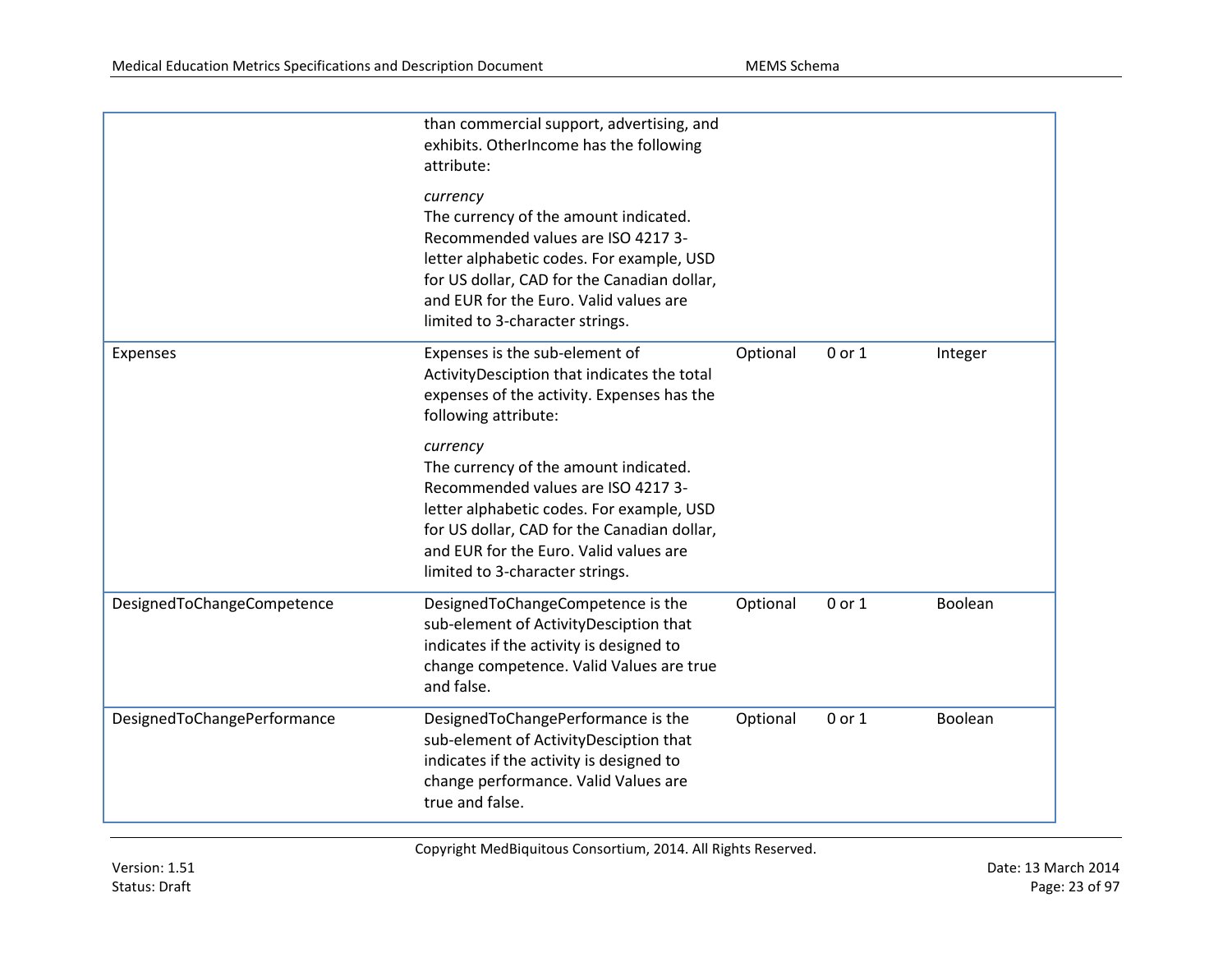| DesignedToChangePatientOutcomes  | DesignedToChangePatientOutcomes is<br>the sub-element of ActivityDesciption that<br>indicates if the activity is designed to<br>change patient outcomes. Valid Values<br>are true and false. | Optional | 0 or 1 | <b>Boolean</b> |
|----------------------------------|----------------------------------------------------------------------------------------------------------------------------------------------------------------------------------------------|----------|--------|----------------|
| ChangesInCompetenceMeasured      | ChangesInCompetenceMeasured is the<br>sub-element of ActivityDescription that<br>indicates if changes in competence were<br>measured as part of activity evaluation.                         | Optional | 0 or 1 | <b>Boolean</b> |
| ChangesInPerformanceMeasured     | ChangesInPerformanceMeasured is the<br>sub-element of ActivityDescription that<br>indicates if changes in performance were<br>measured as part of activity evaluation.                       | Optional | 0 or 1 | <b>Boolean</b> |
| ChangesInPatientOutcomesMeasured | ChangesInPatientOutcomesMeasured is<br>the sub-element of ActivityDescription<br>that indicates if changes in patient<br>outcomes were measured as part of<br>activity evaluation.           | Optional | 0 or 1 | <b>Boolean</b> |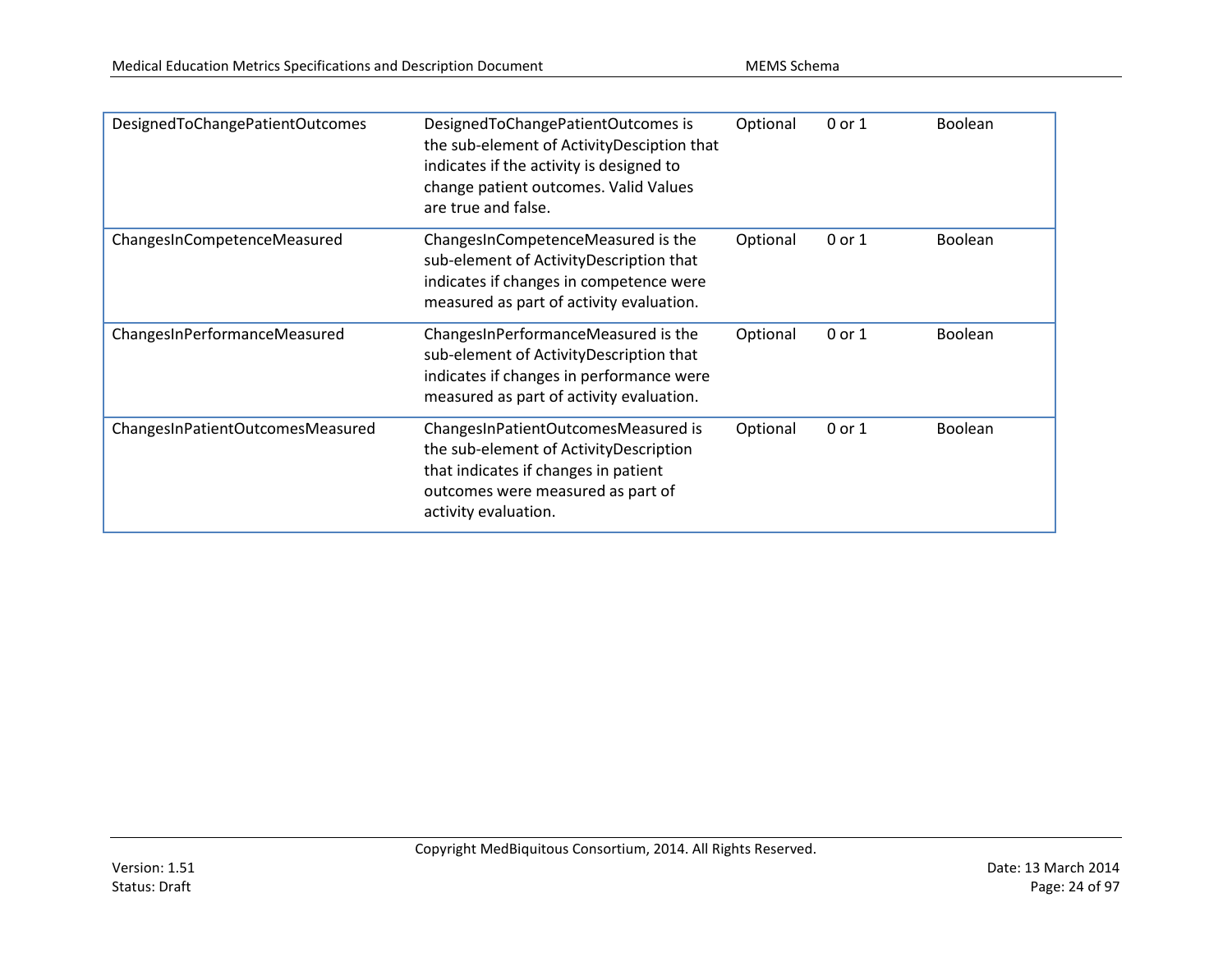| <b>Usage Note</b> | To uniquely identify an educational activity, use the identifier entry element within Healthcare LOM. URLs are one<br>type of identifier that may be used.                     |
|-------------------|--------------------------------------------------------------------------------------------------------------------------------------------------------------------------------|
|                   | For example:                                                                                                                                                                   |
|                   | http://www.medbiq.org/course16355                                                                                                                                              |
|                   | Please note that the URL in this context is used to uniquely identify the educational activity and does not need to<br>map to the course web page or other course information. |

#### Example:

```
<ActivityDescription>
      <lom:lom>
         <lom:general>
            <lom:identifier>
               <lom:catalog>URI</lom:catalog>
               <lom:entry> https://www2.mysite.org/TNT_products.cfm?prod=COD77
</lom:entry>
            </lom:identifier>
            <lom:title>
               <lom:string>Case of the Day, May 2007</lom:string>
            </lom:title>
            <lom:language>en</lom:language>
            <lom:description>
               <lom:string>An introduction to breast imaging. Learning Objectives: 1) Identify, 
characterize, and analyze abnormal findings on multimodality breast imaging studies. </lom:string>
            </lom:description>
            <lom:keyword id="D001940" source="MeSH">
               <lom:string>breast</lom:string>
            </lom:keyword>
            <lom:keyword id="D003952" source="MeSH" >
               <lom:string>diagnostic imaging</lom:string>
```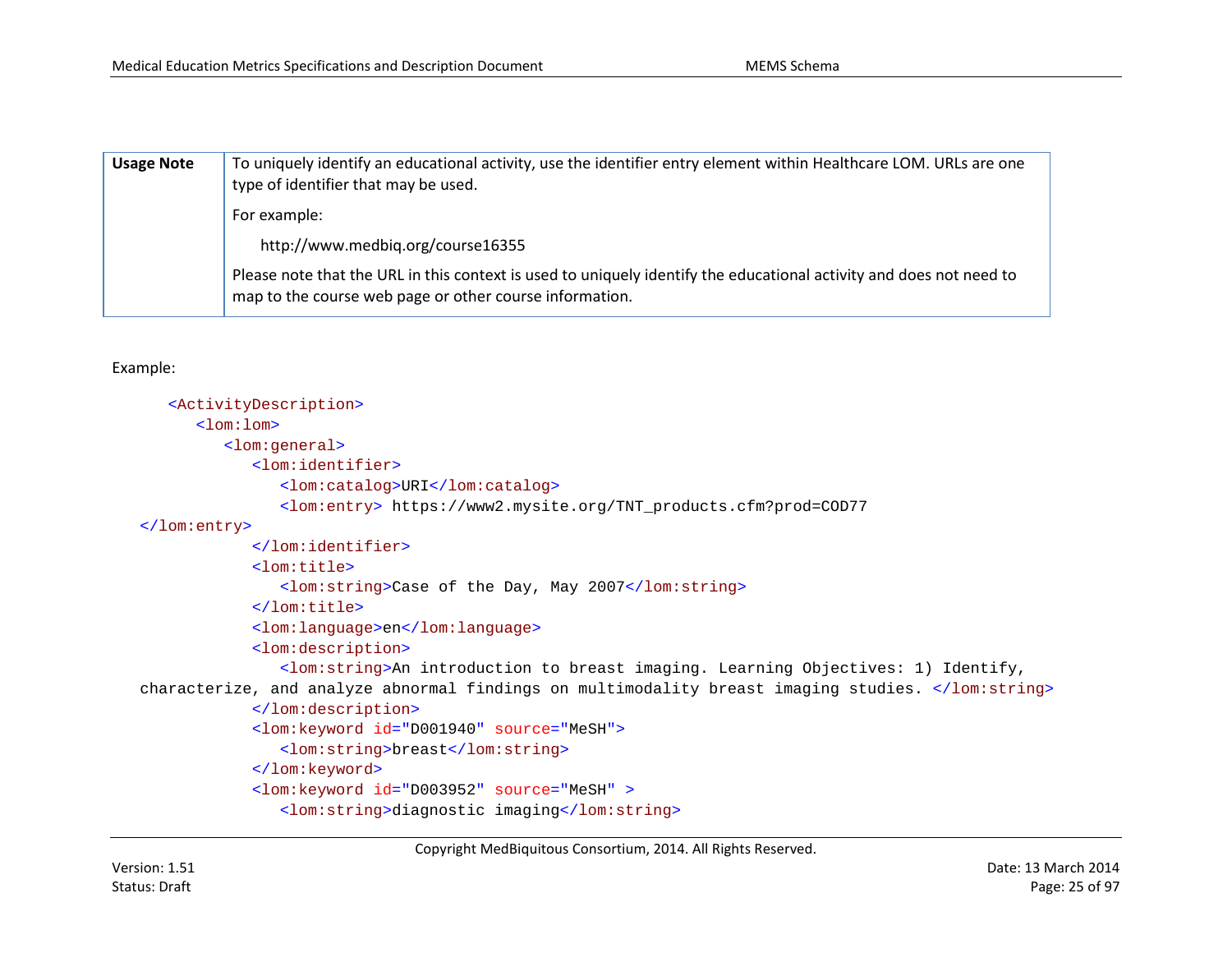</lom:keyword> </lom:general> <hx:healthcareMetadata> <hx:healthcareEducation> <hx:expirationDate>2010-07-19</hx:expirationDate> <hx:creditsAvailable>yes</hx:creditsAvailable> <hx:credits> <hx:accreditingBody>ACCME</hx:accreditingBody> <hx:activityCertification> AMA PRA category 1 </hx:activityCertification> <hx:creditType>CME</hx:creditType> <hx:creditUnit>Credit</hx:creditUnit> <hx:numberOfCredits>1</hx:numberOfCredits> </hx:credits> <hx:participationModality>technology based</hx:participationModality> </hx:healthcareEducation> </hx:healthcareMetadata> </lom:lom> <CommercialSupportAmount currency="USD" supportSource="SeeRite Imaging Company">5000</CommercialSupportAmount> <AdvertisingAndExhibitIncome>0</AdvertisingAndExhibitIncome> <OtherIncome currency="USD">5400</OtherIncome> <Expenses currency="USD">9550</Expenses> <DesignedToChangeCompetence>true</DesignedToChangeCompetence> <DesignedToChangePerformance>false</DesignedToChangePerformance> <DesignedToChangePatientOutcomes>false</DesignedToChangePatientOutcomes> <ChangesInCompetenceMeasured>true</ChangesInCompetenceMeasured> <ChangesInPerformanceMeasured>false</ChangesInPerformanceMeasured> <ChangesInPatientOutcomesMeasured>false</ChangesInPatientOutcomesMeasured> </ActivityDescription>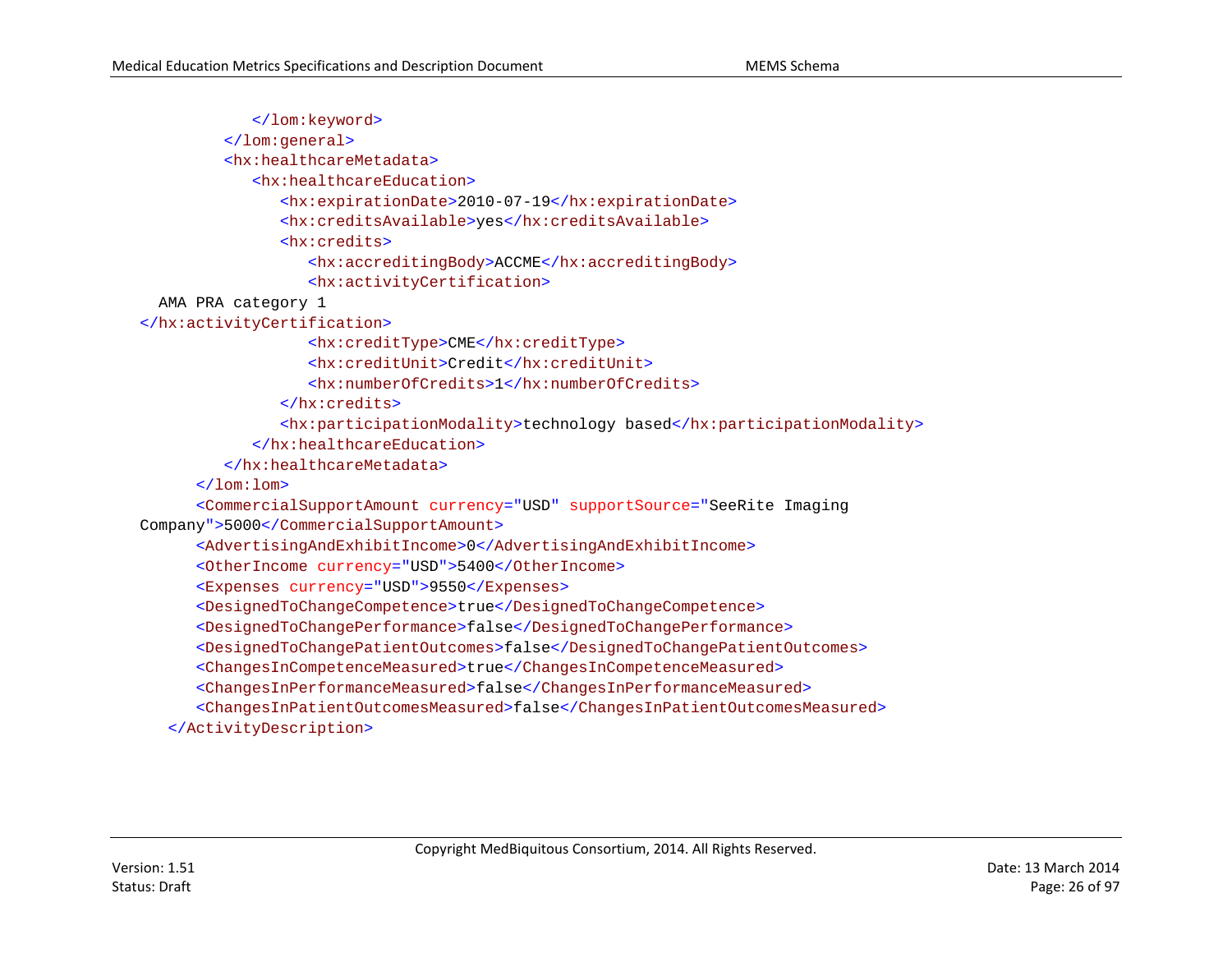## <span id="page-26-0"></span>**7.4 RegulatoryInformation**

RegulatoryInformation contains elements that describe the relationship of this activity to any regulations.



### *RegulatoryInformation Element Information*

| <b>Element</b>        | <b>Description</b>                                                                                                                                                                                    | <b>Required</b> | <b>Multiplicity</b> | <b>Datatype</b> |
|-----------------------|-------------------------------------------------------------------------------------------------------------------------------------------------------------------------------------------------------|-----------------|---------------------|-----------------|
| RegulatoryInformation | Contains elements that<br>describe the relationship of<br>this activity to any<br>regulations.                                                                                                        | Optional        | 0 or 1              | Container       |
| CompliantToRegulation | CompliantToRegulation<br>indicates that the activity<br>described is compliant to<br>requirements outlined in a<br>regulation. The value of<br>CompliantToRegulation is<br>the URI of the regulation. | Optional        | 0 or more           | Any URI         |
|                       | CompliantToRegulation has<br>the following attribute:                                                                                                                                                 |                 |                     |                 |
|                       | label<br>A label for the regulation.<br>For example, ER/LA Opioid<br>REMS.                                                                                                                            |                 |                     |                 |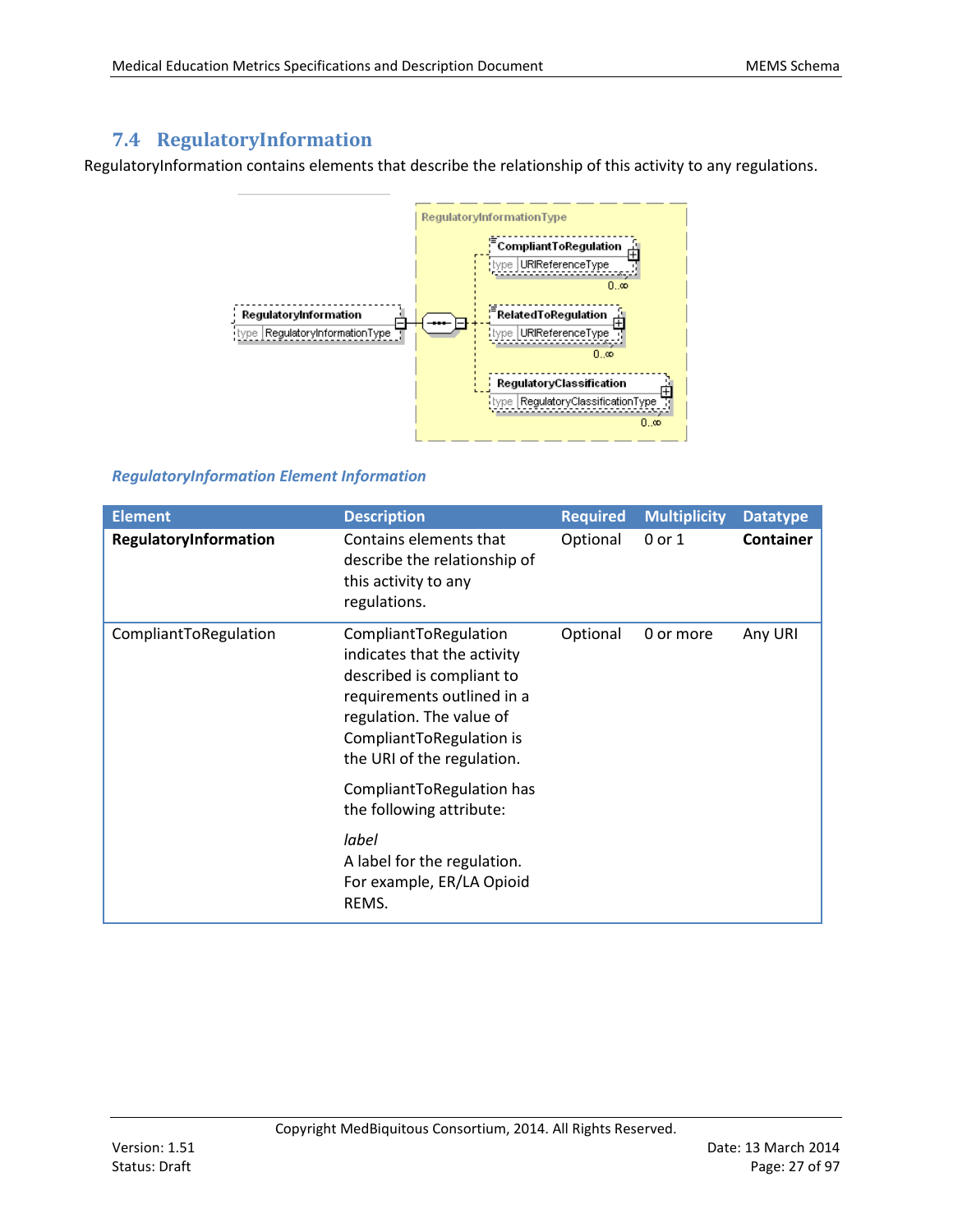| <b>Element</b>                  | <b>Description</b>                                                                                                                                                                                                                                                                                  | <b>Required</b> | <b>Multiplicity</b> | <b>Datatype</b> |
|---------------------------------|-----------------------------------------------------------------------------------------------------------------------------------------------------------------------------------------------------------------------------------------------------------------------------------------------------|-----------------|---------------------|-----------------|
| RelatedToRegulation             | RelatedToRegulation<br>indicates that the activity<br>described is related to<br>requirements outlined in a<br>regulation. The value of<br>RelatedToRegulation is the<br>URI of the regulation.                                                                                                     | Optional        | 0 or more           | Any URI         |
|                                 | RelatedToRegulation has the<br>following attribute:                                                                                                                                                                                                                                                 |                 |                     |                 |
|                                 | label<br>A label for the regulation.<br>For example, ER/LA Opioid<br>REMS.                                                                                                                                                                                                                          |                 |                     |                 |
| <b>RegulatoryClassification</b> | Contains subelements that<br>describe how the activity<br>described relates to a<br>classification system used<br>within the regulation, such<br>as the Blueprint used within<br>a Risk Evaluation and<br>Mitigation Strategy. For<br>more information, see<br>section<br>RegulatoryClassification. | Optional        | 0 or more           | Container       |

Example:

```
<RegulatoryInformation>
      <CompliantToRegulation label="ER/LA Opioid REMS">
http://www.accessdata.fda.gov/drugsatfda_docs/label/2012/OpioidREMJuly2012.pd
f
      </CompliantToRegulation>
   </RegulatoryInformation>
```
## <span id="page-27-0"></span>**7.4.1 RegulatoryClassification**

RegulatoryClassification describes how the activity described relates to a classification system used within the regulation.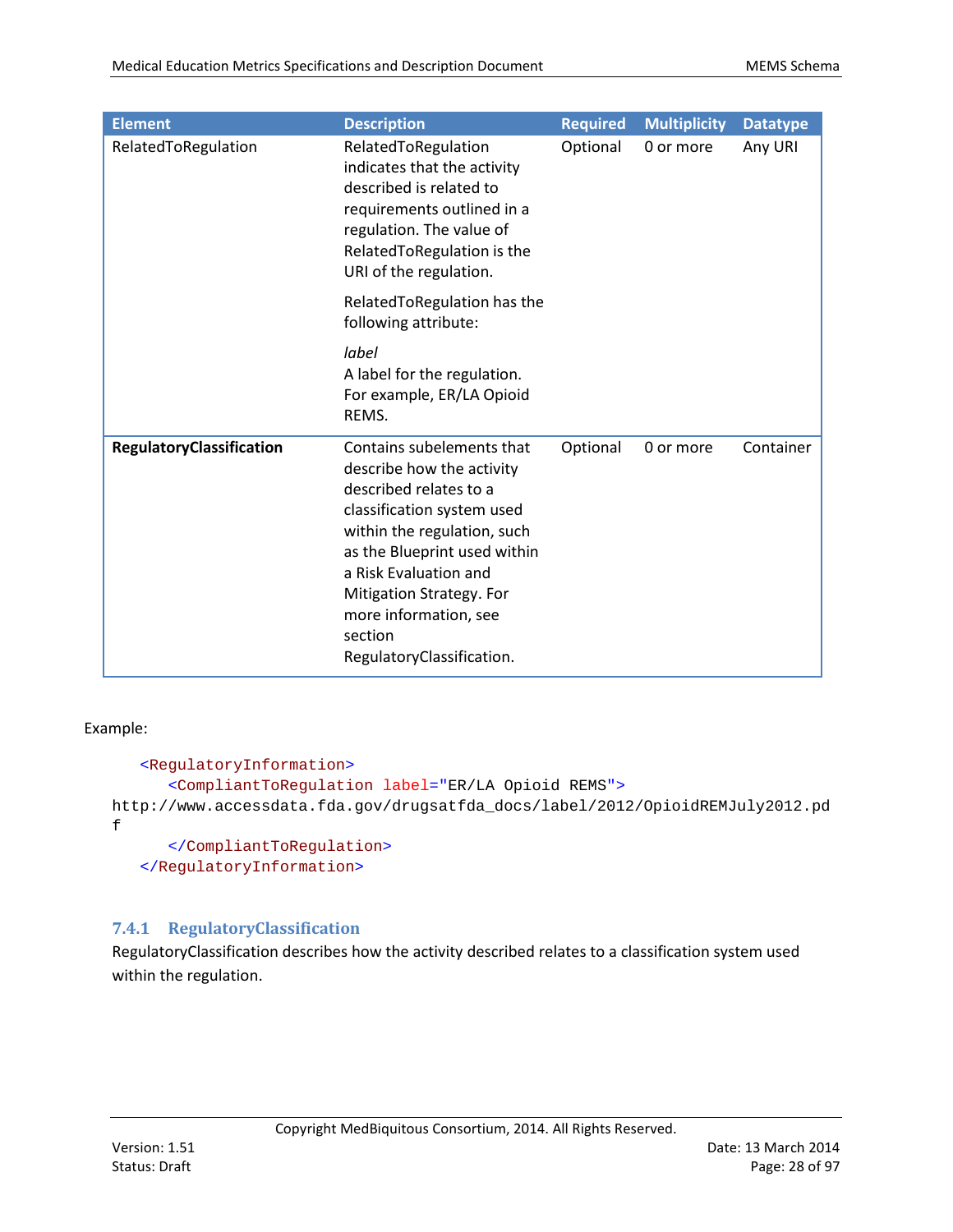

### *RegulatoryClassificationElementInformation*

| Optional                    | 0 or more | Container  |
|-----------------------------|-----------|------------|
|                             |           |            |
| Required                    | 1         | Restricted |
| Valid values are Assessment |           |            |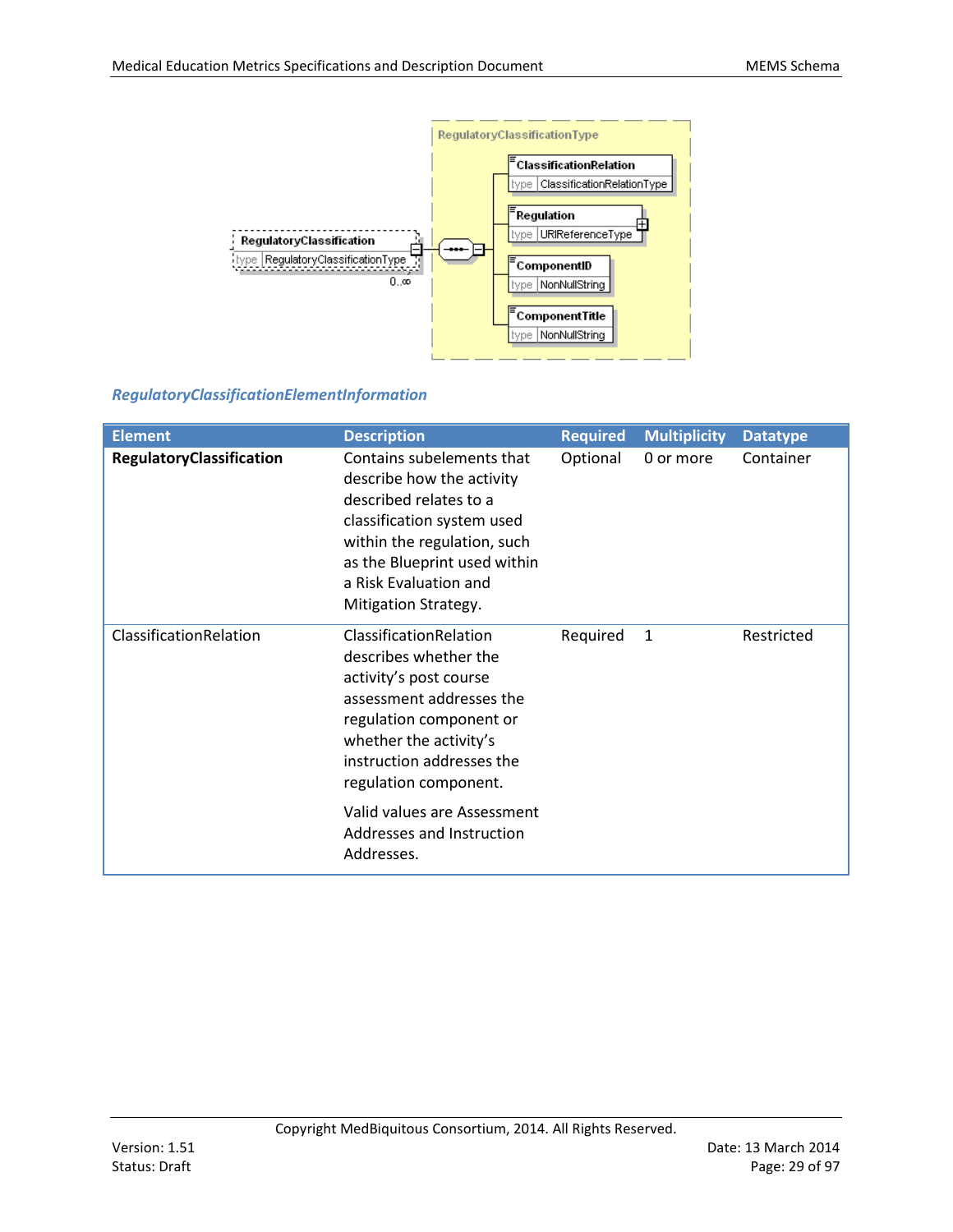| <b>Element</b> | <b>Description</b>                                                                                                                                                               | <b>Required</b> | <b>Multiplicity</b> | <b>Datatype</b> |
|----------------|----------------------------------------------------------------------------------------------------------------------------------------------------------------------------------|-----------------|---------------------|-----------------|
| Regulation     | Regulation points to the<br>regulation that contains the<br>classification system used to<br>classify this activity. The<br>value of Regulation is the<br>URI of the regulation. | Required        | 1                   | Any URI         |
|                | Regulation has the following<br>attribute:                                                                                                                                       |                 |                     |                 |
|                | label<br>A label for the regulation.<br>For example, ER/LA Opioid<br>REMS.                                                                                                       |                 |                     |                 |
| ComponentID    | The identifier for the<br>component of the<br>classification system. For<br>example, II.                                                                                         | Required        | $\mathbf{1}$        | NonNullString   |
| ComponentTitle | The title for the component<br>of the classification system.<br>For example, Initiating<br>Therapy, Modifying Dosing,<br>and Discontinuing Use of<br>ER/LA Opioid Analgesics.    | Required        | $\mathbf{1}$        | NonNullString   |

#### Example:

```
<RegulatoryClassification>
   <ClassificationRelation>Instruction Addresses</ClassificationRelation>
   <Regulation label="ER/LA Opioid 
REMS">http://www.accessdata.fda.gov/drugsatfda_docs/label/2012/OpioidREMJuly2
012.pdf</Regulation>
   <ComponentID>II</ComponentID>
   <ComponentTitle>Initiating Therapy, Modifying Dosing, and Discontinuing 
Use of ER/LA Opioid Analgesics</ComponentTitle>
```
</RegulatoryClassification>

## <span id="page-29-0"></span>**7.5 ParticipantActivityEvaluation**

ParticipantActivityEvaluation defines how participants evaluated the educational activity. ParticipantActivityEvaluation is a sub-element of MedicalEducationMetrics.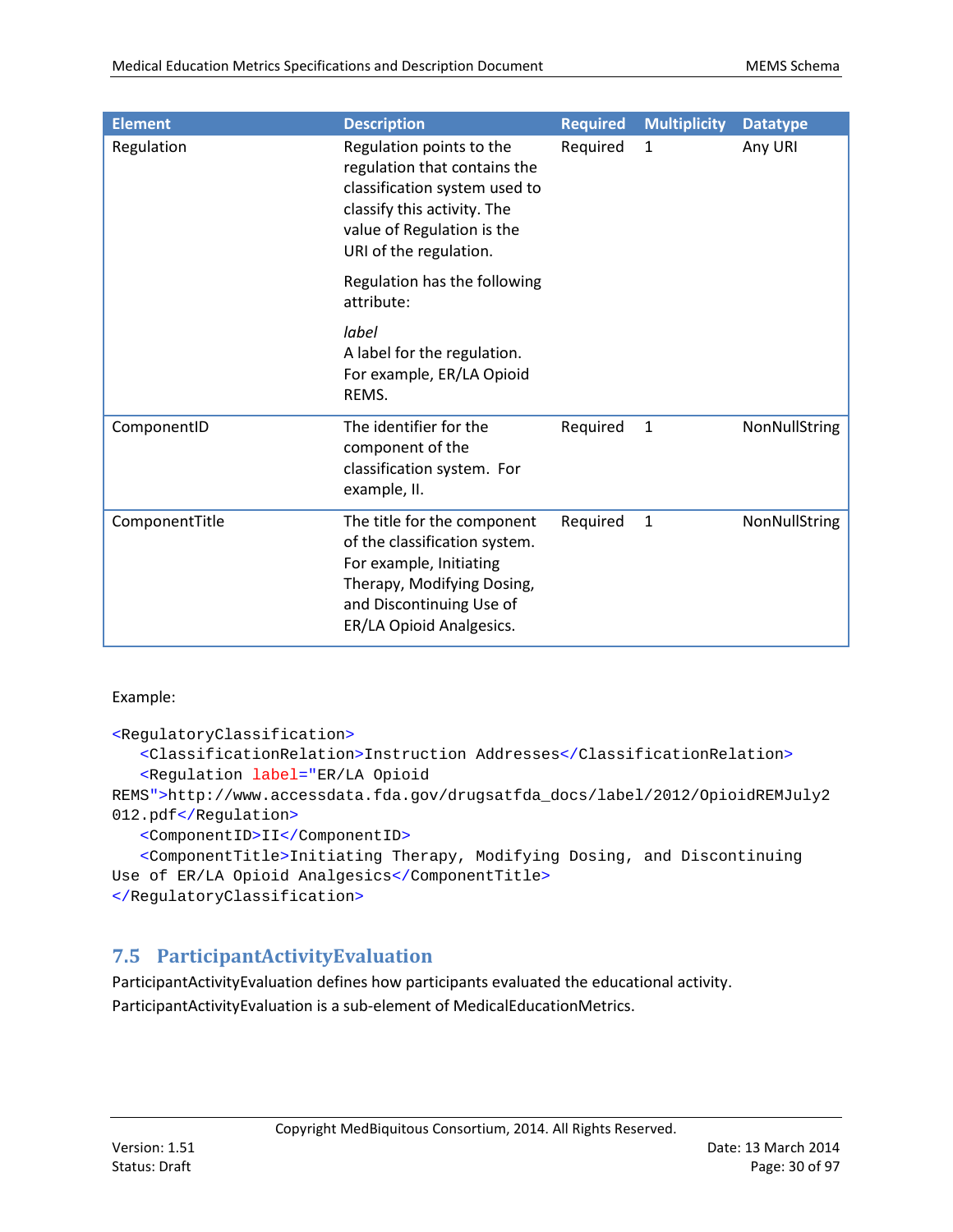

#### *ParticipantActivityEvaluation Information*

| <b>Element</b>                | <b>Description</b>                                                                                                                                                                            | <b>Required</b> | <b>Multiplicity</b> | <b>Datatype</b> |
|-------------------------------|-----------------------------------------------------------------------------------------------------------------------------------------------------------------------------------------------|-----------------|---------------------|-----------------|
| ParticipantActivityEvaluation | ParticipantActivityDescription<br>is the sub-element of<br>MedicalEducationMetrics. It<br>contains elements that<br>identify and describe the<br>educational activity<br>evaluated in detail. | Optional        | 0 or 1              | Container       |
| SurveyItemDataData            | SurveyItemDataData is the<br>sub-element of<br>ParticipantActivityEvaluation.<br>It contains subelements that<br>define a survey question and<br>learner responses to that<br>question.       | Optional        | 0 or more           | Container       |
|                               | See section<br>SurveyItemDataData for<br>more information.                                                                                                                                    |                 |                     |                 |
| ComparisonData                | ComparisonData is the<br>subelement of<br>ParticipantActivityEvaluation.<br>It contains subelements that<br>define a set of related survey<br>questions and learner<br>responses.             | Optional        | 0 or more           | Container       |
|                               | See section ComparisonData<br>for more information.                                                                                                                                           |                 |                     |                 |

#### Example:

```
<ParticipantActivityEvaluation>
   <SurveyItemData>
```

```
...
```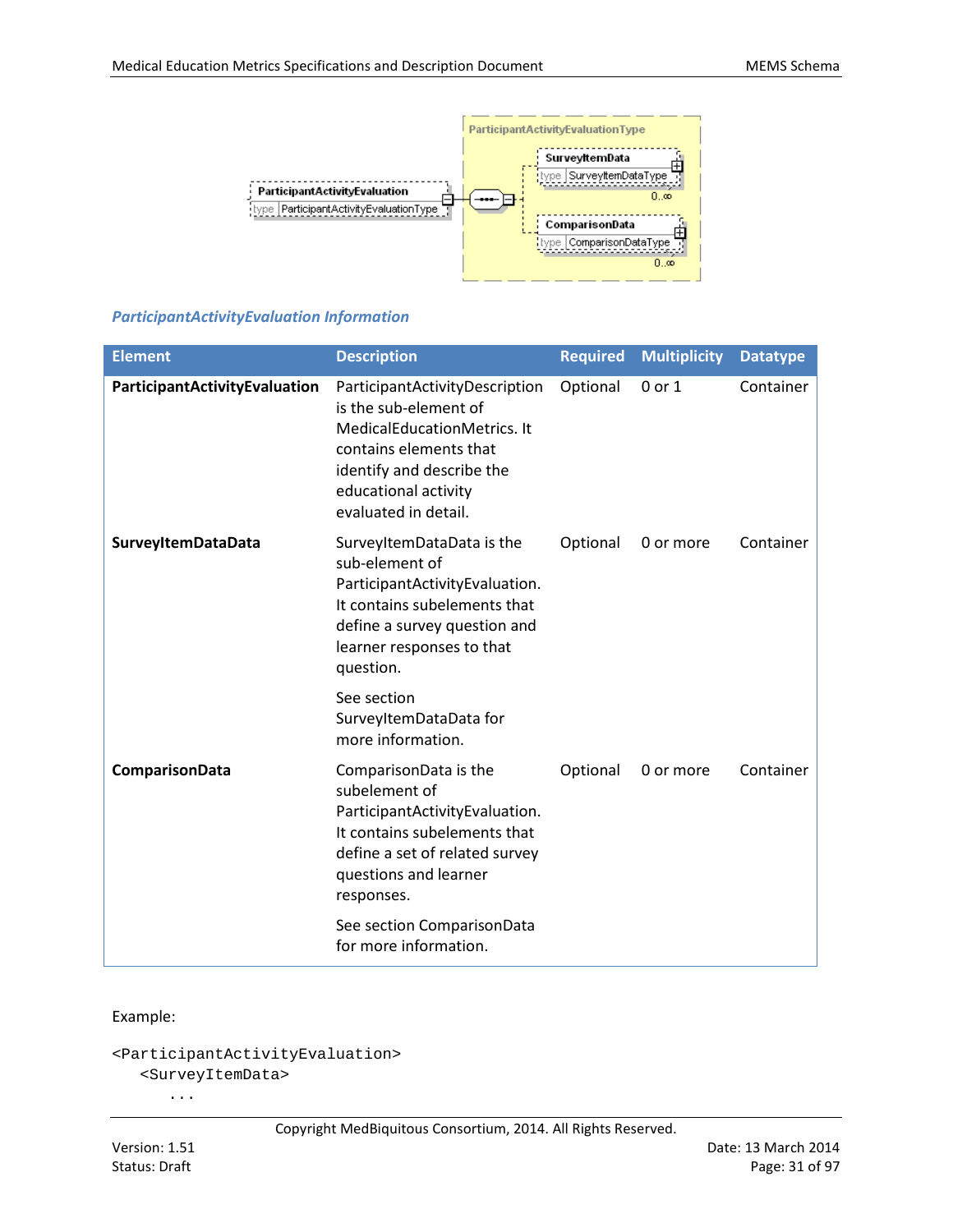```
</SurveyItemData>
   <SurveyItemData>
      ...
   </SurveyItemData>
   <SurveyItemData>
      ...
   </SurveyItemData>
   <ComparisonData>
      ...
   </ComparisonData>
   <ComparisonData>
      ...
   </ComparisonData>
</ParticipantActivityEvaluation>
```
#### <span id="page-31-0"></span>**7.5.1 SurveyItemData**

SurveyItemData contains subelements that define a survey question and learner responses to that question. SurveyItemData may reference a question from a standardized question set.



#### *SurveyItemData Information*

| <b>Element</b>        | <b>Description</b>                                                                                                                                                      |          | <b>Required Multiplicity Datatype</b> |           |
|-----------------------|-------------------------------------------------------------------------------------------------------------------------------------------------------------------------|----------|---------------------------------------|-----------|
| <b>SurveyItemData</b> | SurveyItemData is the sub-<br>element of<br>ParticipantActivityEvaluation.<br>It contains subelements that<br>define a survey question and<br>learner responses to that | Required | 0 or more                             | Container |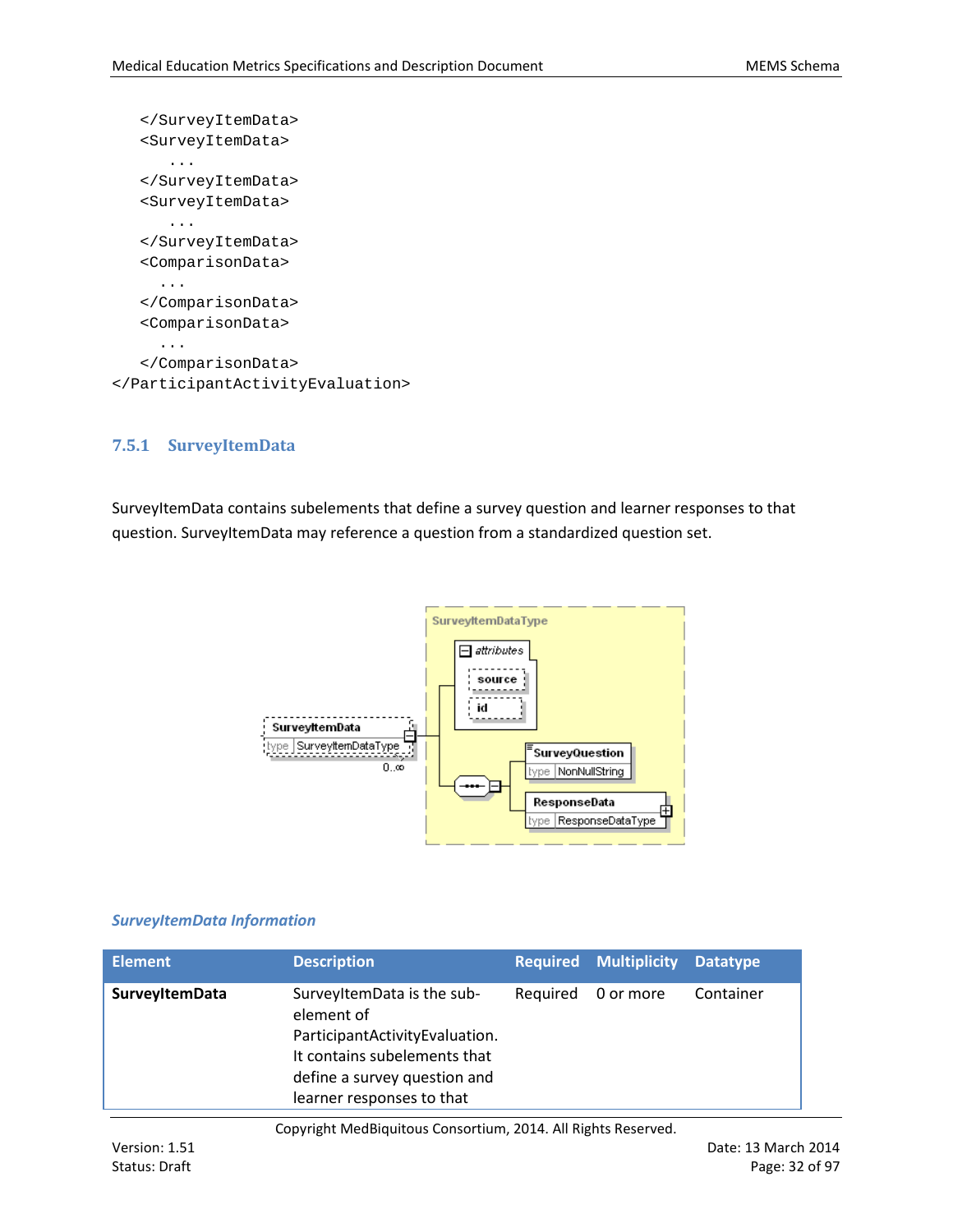|                       | question.                                                                                                                              |          |              |               |
|-----------------------|----------------------------------------------------------------------------------------------------------------------------------------|----------|--------------|---------------|
|                       | SurveyItemData has the<br>following attributes:                                                                                        |          |              |               |
|                       | source<br>Indicates a source vocabulary<br>for the survey item.                                                                        |          |              |               |
|                       | id<br>Indicates the item identifier<br>in the source vocabulary<br>referenced.                                                         |          |              |               |
| <b>SurveyQuestion</b> | SurveyQuestion is the sub-<br>element of SurveyItemData<br>that indicates the text of the<br>survey question.                          | Required | 1            | NonNullString |
| <b>ResponseData</b>   | ResponseData is the sub-<br>element of SurveyItemData.<br>It contains subelements that<br>show the response data for<br>this question. | Required | $\mathbf{1}$ | Container     |
|                       | For more information, see<br>section ResponseData.                                                                                     |          |              |               |

#### Example:

```
<SurveyItemData source="CMEQual Survey" id="123">
         <SurveyQuestion>
 ...
</SurveyQuestion>
         <ResponseData>
          ...
         </ResponseData>
      </SurveyItemData>
```
#### <span id="page-32-0"></span>**7.5.2 ResponseData**

ResponseData shows the response data for a specific survey question.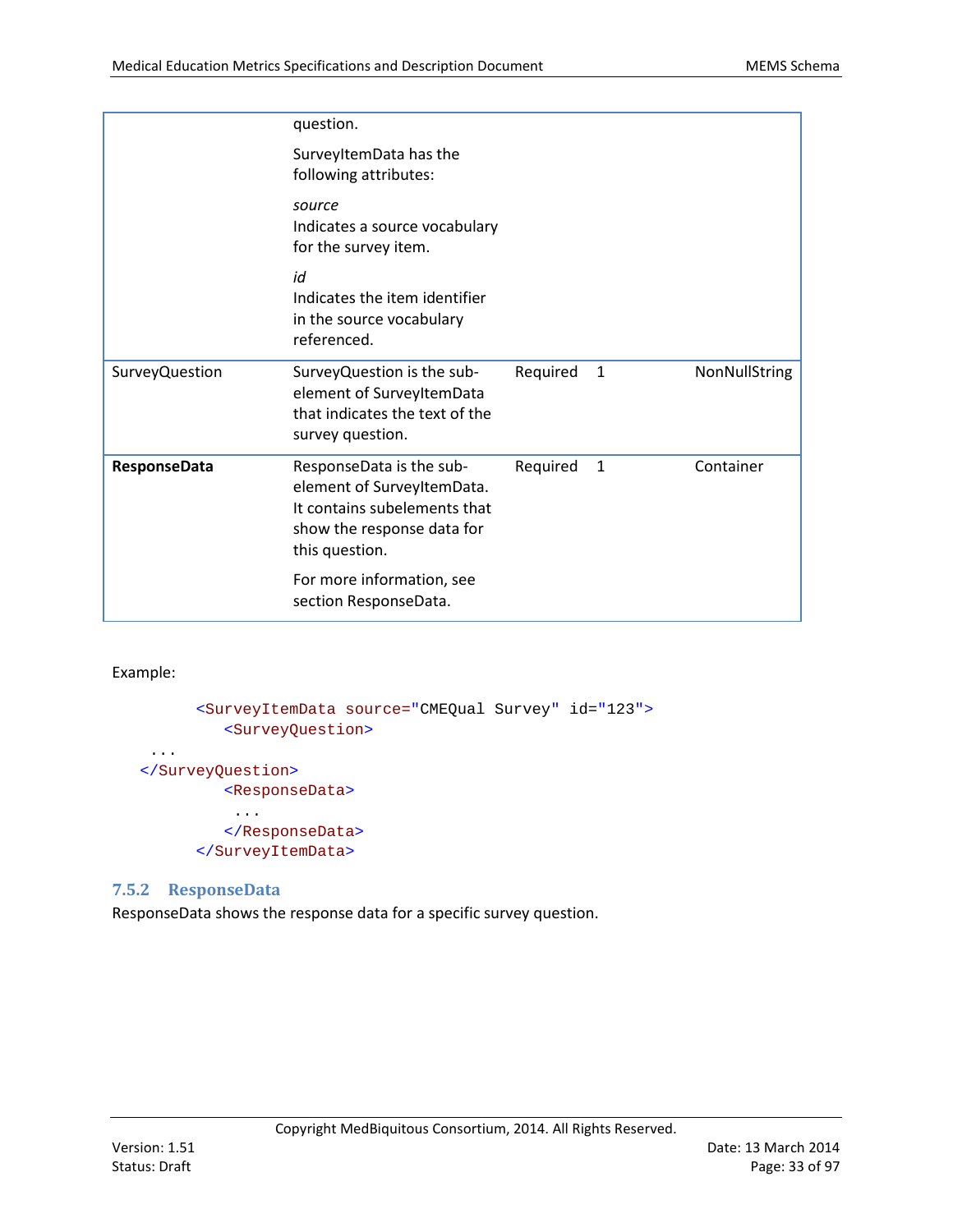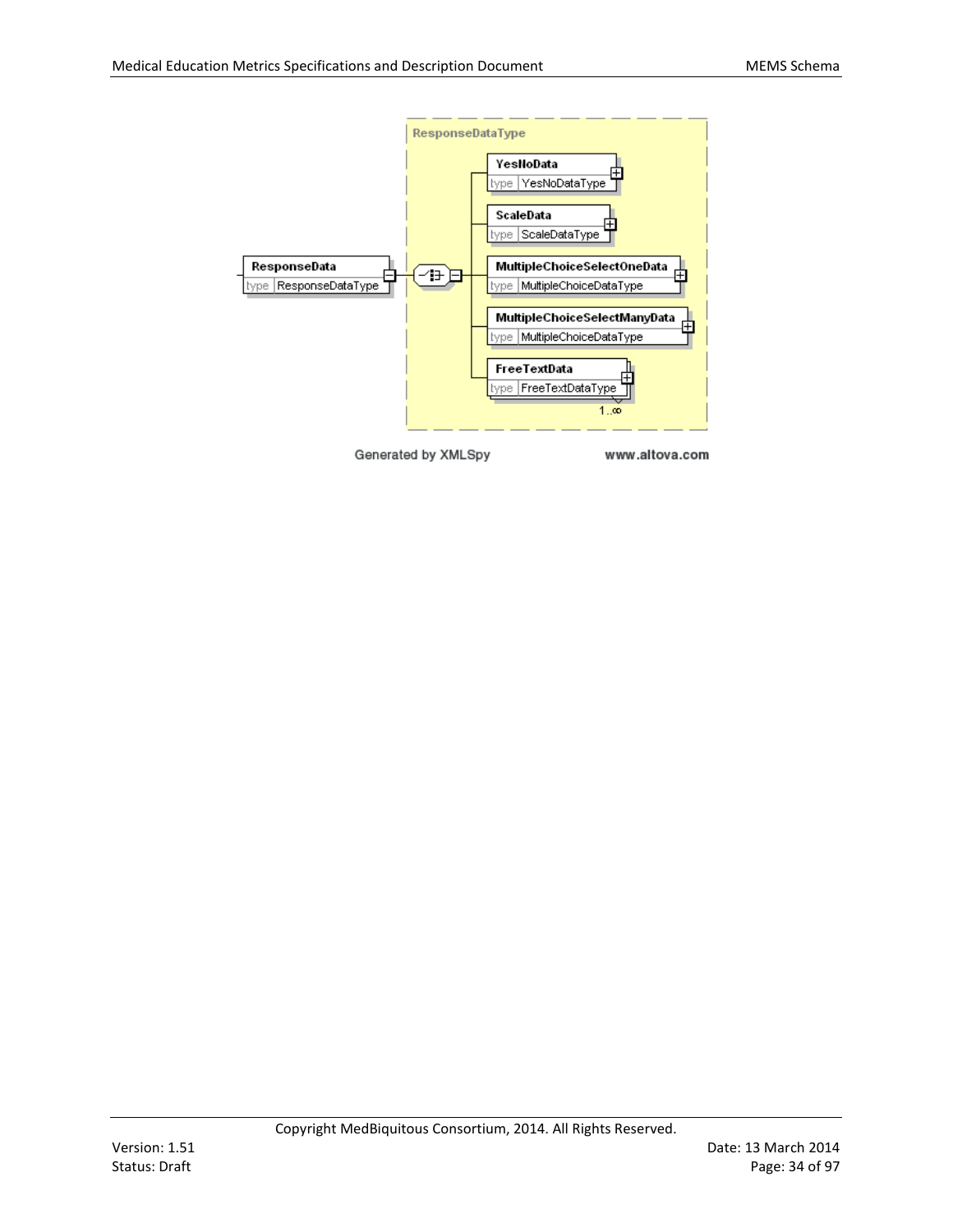## *ResponseData Information*

| <b>Element</b>               | <b>Description</b>                                                                                                                                                                                                                                           | <b>Required</b>                                                                               | <b>Multiplicity</b> | <b>Datatype</b> |
|------------------------------|--------------------------------------------------------------------------------------------------------------------------------------------------------------------------------------------------------------------------------------------------------------|-----------------------------------------------------------------------------------------------|---------------------|-----------------|
| <b>ResponseData</b>          | Response is the sub-element of<br>SurveyItemData or<br>SurveyItemDataForComparison. It<br>contains subelements that show the<br>response data for this question.                                                                                             | Required                                                                                      | $\mathbf{1}$        | Container       |
| YesNoDataData                | YesNoData is the sub-element of<br>ResponseData. It contains response<br>data for yes/no questions.<br>See section YesNoData for more<br>information.                                                                                                        | YesNoData or<br>another<br>subelement of<br>ResponseData is<br>required                       | 0 or 1              | Container       |
| <b>ScaleData</b>             | ScaleData is the sub-element of<br>ResponseData. It contains response<br>data for scale questions, including<br>Likert scale questions.<br>See section ScaleData for more<br>information.                                                                    | ScaleData or<br>another<br>subelement of<br>ResponseData is<br>required                       | 0 or 1              | Container       |
| MultipleChoiceSelectOneData  | MultipleChoiceSelectOneData is the<br>sub-element of ResponseData. It<br>contains response data for a multiple<br>choice question in which the learner<br>may select only one answer.<br>See section<br>MultipleChoiceSelectOneData for<br>more information. | MultipleChoice<br>SelectOneData or<br>another<br>subelement of<br>ResponseData is<br>required | 0 or 1              | Container       |
| MultipleChoiceSelectManyData | MultipleChoiceSelectManyData is the<br>sub-element of ResponseData. It<br>contains response data for a multiple                                                                                                                                              | MultipleChoice<br>SelectManyData or<br>another                                                | 0 or 1              | Container       |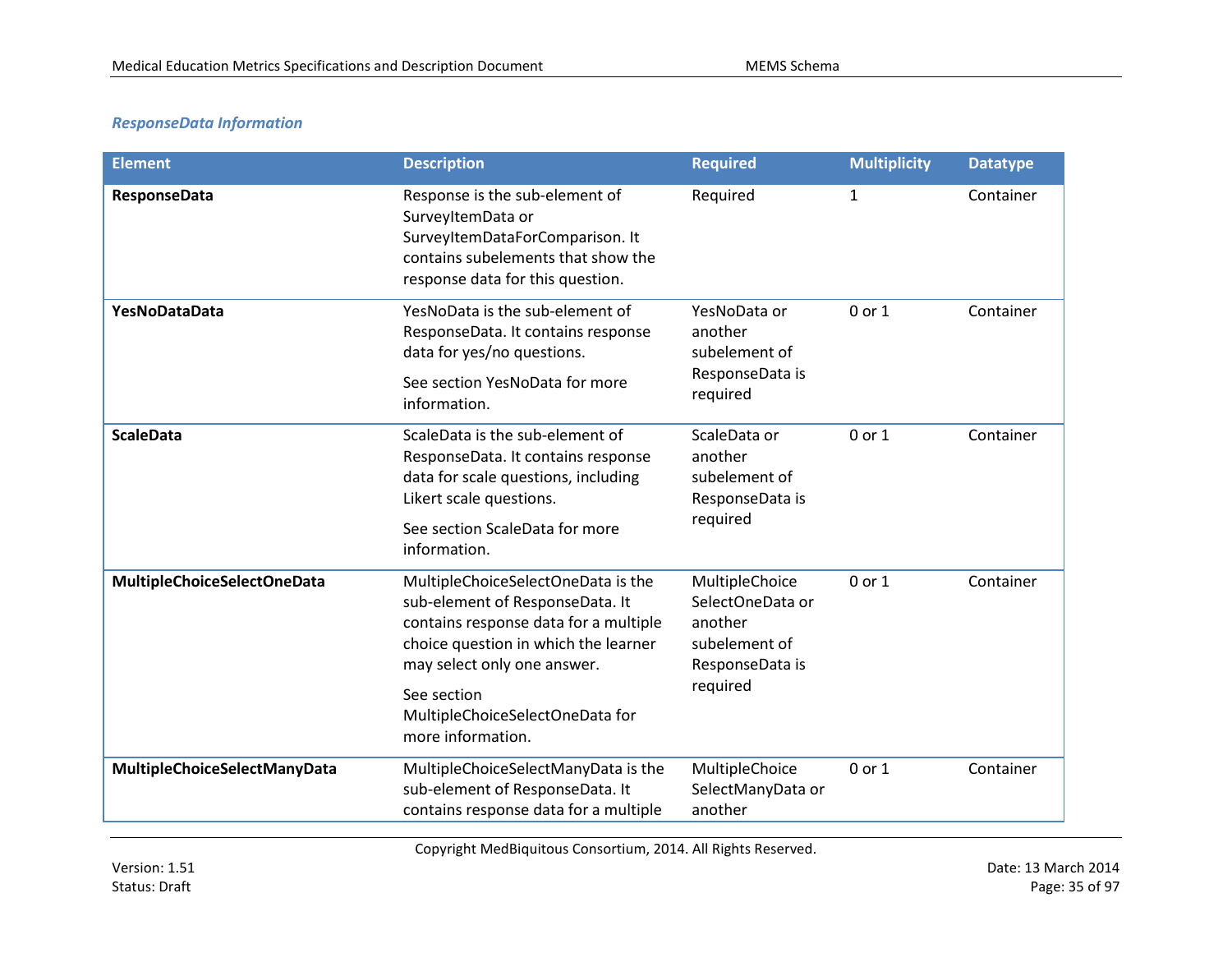|              | choice question in which the learner<br>may select multiple answers.<br>See section<br>MultipleChoiceSelectManyData for<br>more information.                     | subelement of<br>ResponseData is<br>required                               |           |           |
|--------------|------------------------------------------------------------------------------------------------------------------------------------------------------------------|----------------------------------------------------------------------------|-----------|-----------|
| FreeTextData | Free Text Data is the sub-element of<br>ResponseData and contains response<br>data for free text questions.<br>See section FreeTextData for more<br>information. | FreeTextData or<br>another<br>subelement of<br>ResponseData is<br>required | 0 or more | Container |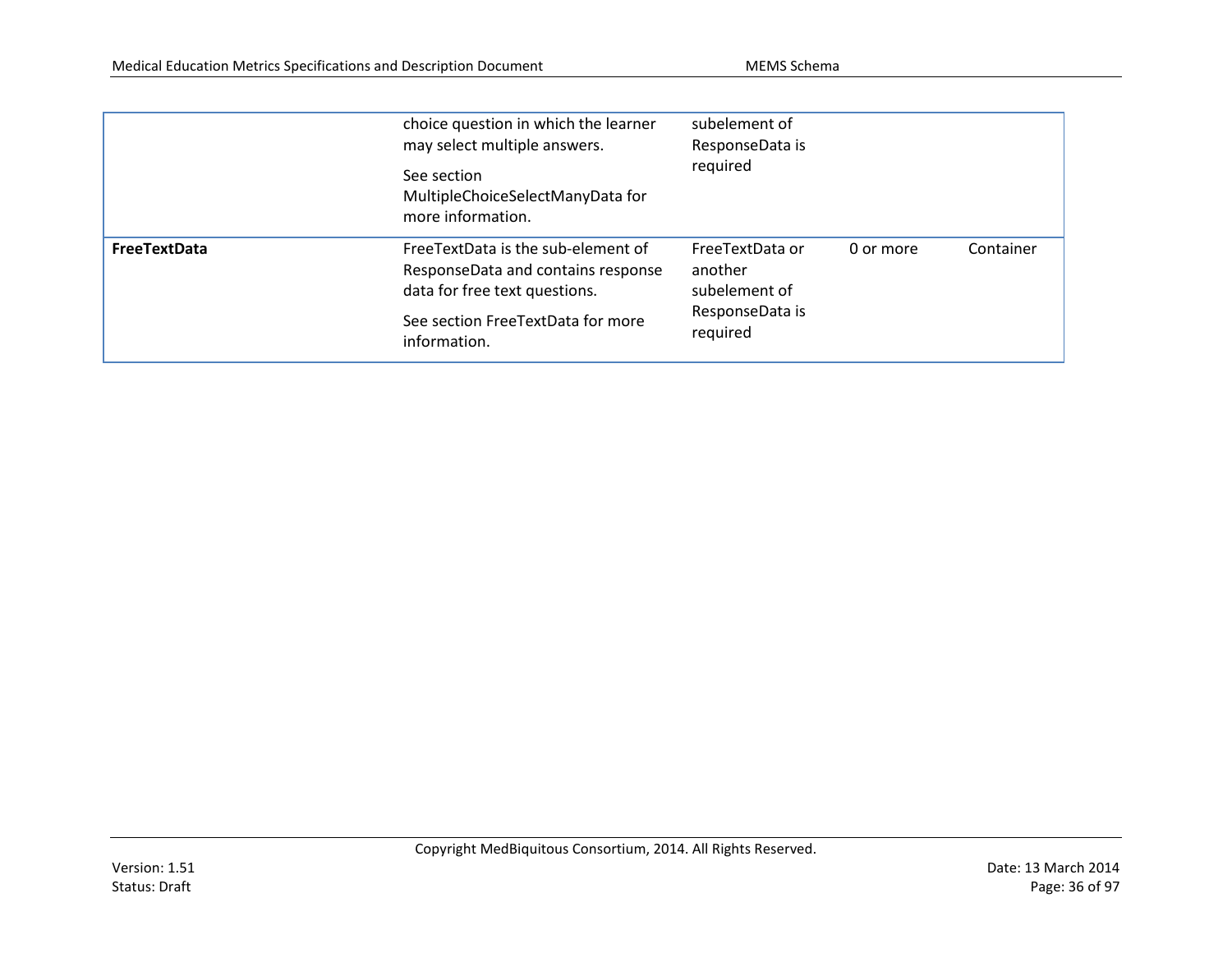```
<ResponseData>
   <ScaleData type="likert" points="5">
      <One label="Strongly Agree">100</One>
      <Two>40</Two>
      <Three>10</Three>
      <Four>0</Four>
      <Five label="Strongly Disagree">0</Five>
   </ScaleData>
</ResponseData>
```
## **7.6 YesNoData**

The YesNoData defines how many participants answered yes and no to a given question. Each response may be tied to a standardized instrument with unique identifiers for each response. Such identifiers facilitate data compilation across disparate data sets.



### *YesNoDataType Information*

| <b>Element</b> | <b>Description</b>                                                                 | <b>Required</b>                                                            | <b>Multiplicity</b> | <b>Datatype</b> |
|----------------|------------------------------------------------------------------------------------|----------------------------------------------------------------------------|---------------------|-----------------|
| YesNoData      | YesNoData contains<br>response data for yes/no<br>questions.                       | YesNoData or<br>another<br>subelement<br>οf<br>ResponseData<br>is required | $0$ or $1$          | Container       |
| Yes            | Yes defines how many<br>participants answered<br>Yes to the question.              | Required                                                                   | 1                   | Integer         |
|                | source<br>Indicates a source<br>vocabulary or instrument<br>for the item response. |                                                                            |                     |                 |
|                | id<br>Indicates the unique                                                         |                                                                            |                     |                 |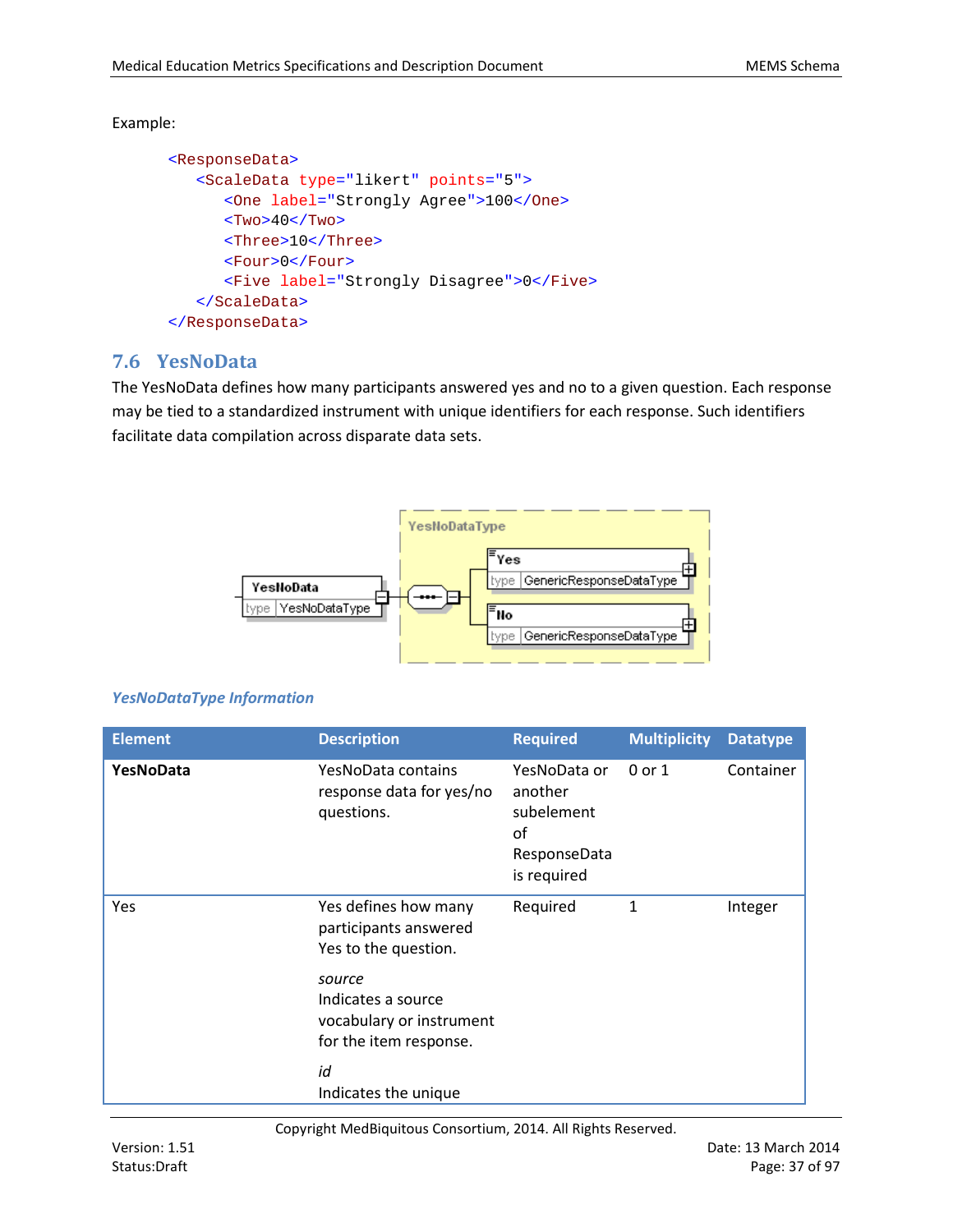|    | response identifier in the<br>source referenced.                                   |          |   |         |
|----|------------------------------------------------------------------------------------|----------|---|---------|
| No | No defines how many<br>participants answered<br>No to the question.                | Required | 1 | Integer |
|    | source<br>Indicates a source<br>vocabulary or instrument<br>for the item response. |          |   |         |
|    | id<br>Indicates the unique<br>response identifier in the<br>source referenced.     |          |   |         |

```
<YesNoData>
   <Yes>140</Yes>
   <No>10</No>
</YesNoData>
```
# **7.7 ScaleData**

ScaleData contains response data for scale questions, including Likert scale questions. Each response may be tied to a standardized instrument with unique identifiers for each response. Such identifiers facilitate data compilation across disparate data sets.

Scales are intended to measure an individual's opinion or perception using a numeric or graduated scale. The following are examples of scales.

Strongly agree 1 2 3 4 5 6 7 Strongly disagree Strongly agree Agree Neither agree nor disagree Disagree Strongly Disagree Unsafe 1 2 3 4 5 Safe

Scales should only use subelements corresponding to the number of points in the scale. For example, a five point scale would use subelements one through five but not subelements six through ten.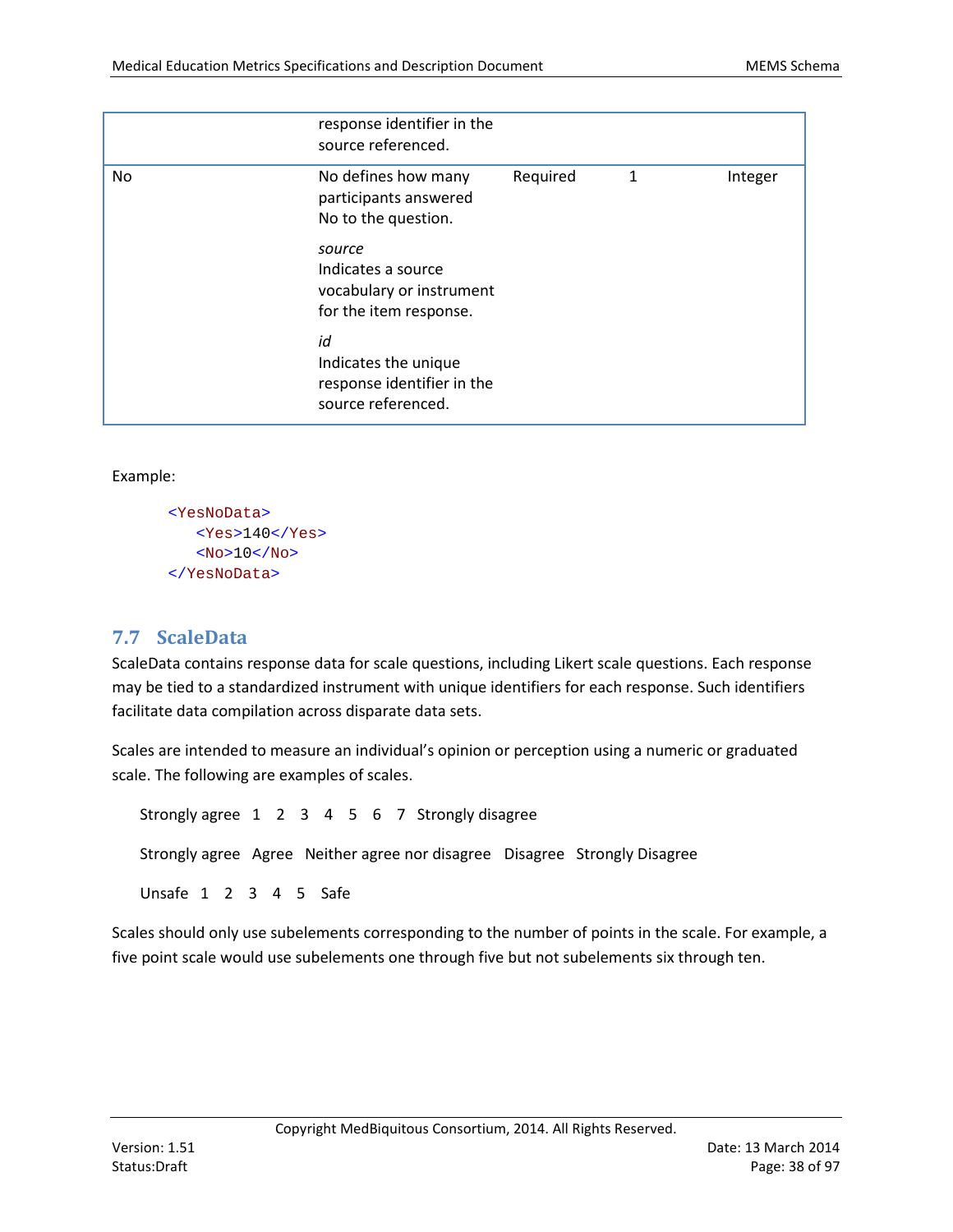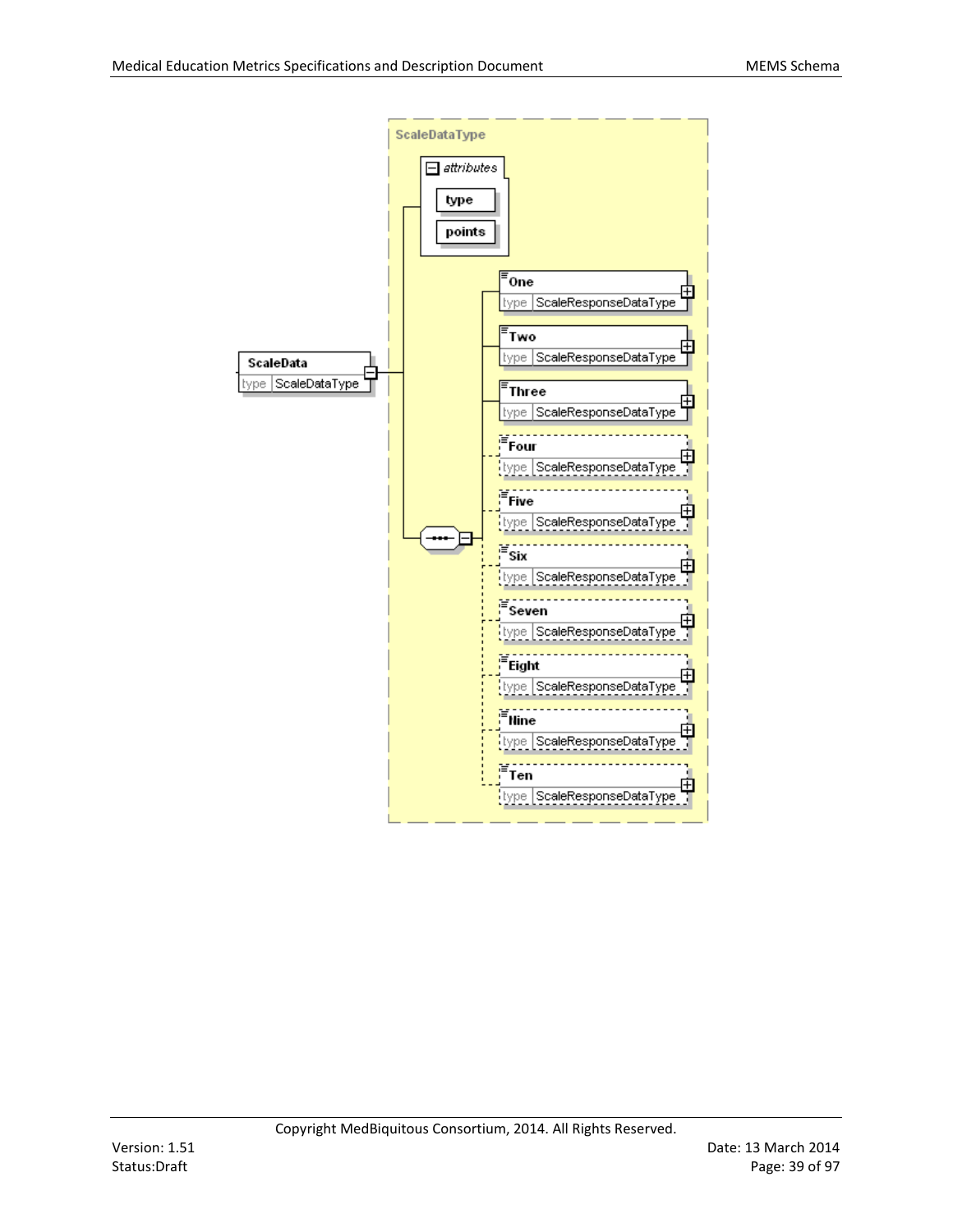# *ScaleData Information*

| <b>Element</b>   | <b>Description</b>                                                                                                                                                        | <b>Required</b>                    | <b>Multiplicity</b> | <b>Datatype</b> |
|------------------|---------------------------------------------------------------------------------------------------------------------------------------------------------------------------|------------------------------------|---------------------|-----------------|
| <b>ScaleData</b> | ScaleData contains response data for scale<br>questions, including Likert scale questions.                                                                                | ScaleData or<br>another subelement | $0$ or $1$          | Container       |
|                  | ScaleData has the following attributes:                                                                                                                                   | of Response Data is<br>required    |                     |                 |
|                  | type<br>Indicates the type of scale. For example,<br>likert, unsafe/safe, ineffective/effective.                                                                          |                                    |                     |                 |
| One              | points<br>Indicates the number of points in the<br>scale. The value must be an integer that is<br>equal to or higher than 3 and no higher<br>than 10.                     |                                    |                     |                 |
|                  | One is a sub-element of ScaleData and<br>indicates the number of individuals<br>indicating one as their response on a scale<br>question.                                  | Required                           | $\mathbf{1}$        | Integer         |
|                  | label<br>Indicates a label for this point on the<br>scale. For example, Strongly Agree. Labels<br>should be used for the first and last point<br>on a scale at a minimum. |                                    |                     |                 |
|                  | source<br>Indicates a source vocabulary or<br>instrument for the item response.                                                                                           |                                    |                     |                 |
|                  | id<br>Indicates the unique response identifier in<br>the source referenced.                                                                                               |                                    |                     |                 |
| Two              | Two is a sub-element of ScaleData and<br>indicates the number of individuals<br>indicating two as their response on a scale<br>question.                                  | Required                           | $\mathbf{1}$        | Integer         |
|                  | label<br>Indicates a label for this point on the<br>scale. For example, Strongly Agree. Labels<br>should be used for the first and last point<br>on a scale at a minimum. |                                    |                     |                 |
|                  | source<br>Indicates a source vocabulary or<br>instrument for the item response.                                                                                           |                                    |                     |                 |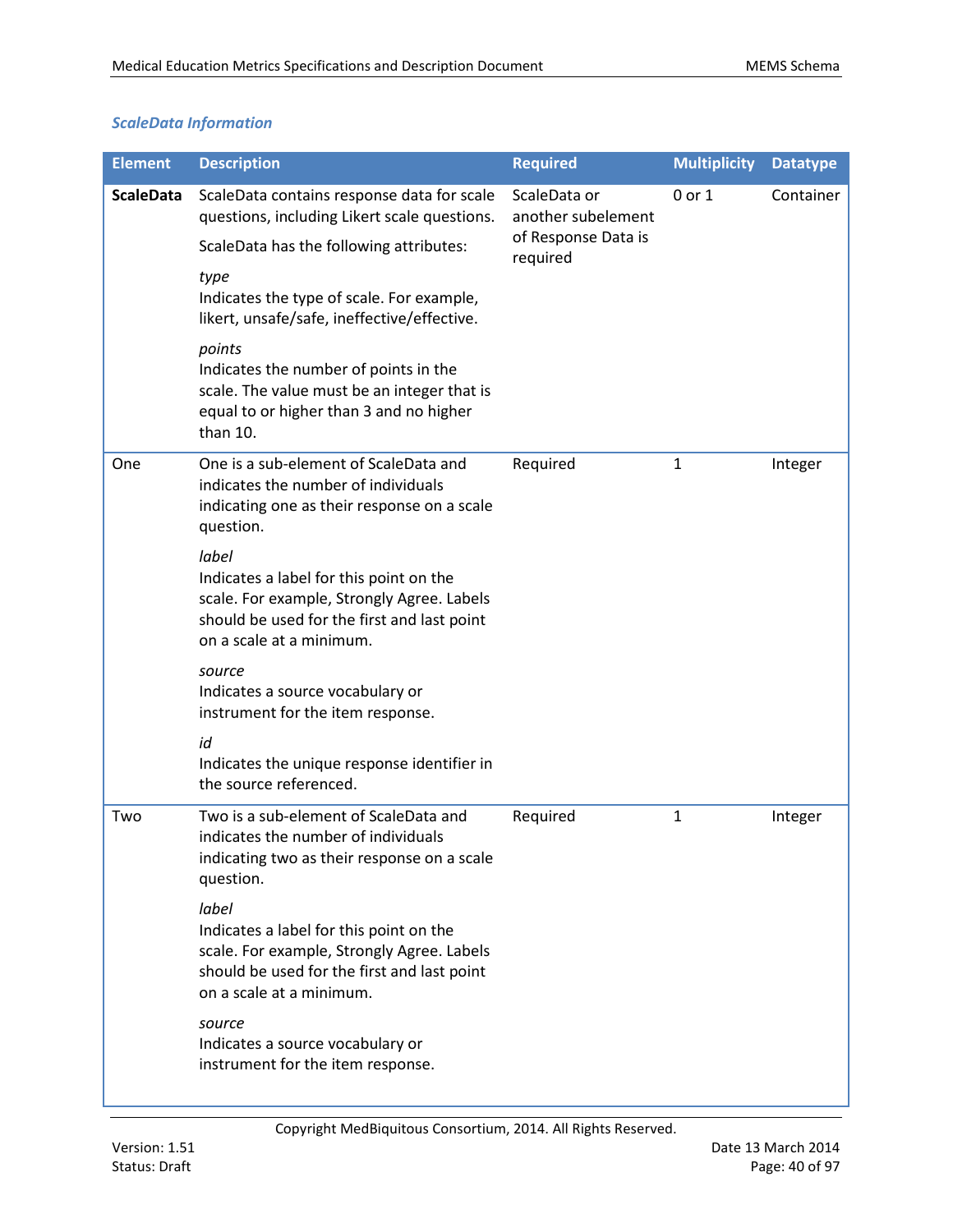|       | id<br>Indicates the unique response identifier in<br>the source referenced.                                                                                               |          |            |         |
|-------|---------------------------------------------------------------------------------------------------------------------------------------------------------------------------|----------|------------|---------|
| Three | Three is a sub-element of ScaleData and<br>indicates the number of individuals<br>indicating three as their response on a<br>scale question.                              | Required | 1          | Integer |
|       | label<br>Indicates a label for this point on the<br>scale. For example, Strongly Agree. Labels<br>should be used for the first and last point<br>on a scale at a minimum. |          |            |         |
|       | source<br>Indicates a source vocabulary or<br>instrument for the item response.                                                                                           |          |            |         |
|       | id<br>Indicates the unique response identifier in<br>the source referenced.                                                                                               |          |            |         |
| Four  | Four is a sub-element of ScaleData and<br>indicates the number of individuals<br>indicating four as their response on a scale<br>question.                                | Optional | $0$ to $1$ | Integer |
|       | label<br>Indicates a label for this point on the<br>scale. For example, Strongly Agree. Labels<br>should be used for the first and last point<br>on a scale at a minimum. |          |            |         |
|       | source<br>Indicates a source vocabulary or<br>instrument for the item response.                                                                                           |          |            |         |
|       | id<br>Indicates the unique response identifier in<br>the source referenced.                                                                                               |          |            |         |
| Five  | Five is a sub-element of ScaleData and<br>indicates the number of individuals<br>indicating five as their response on a scale<br>question.                                | Optional | $0$ to $1$ | Integer |
|       | label<br>Indicates a label for this point on the<br>scale. For example, Strongly Agree. Labels<br>should be used for the first and last point<br>on a scale at a minimum. |          |            |         |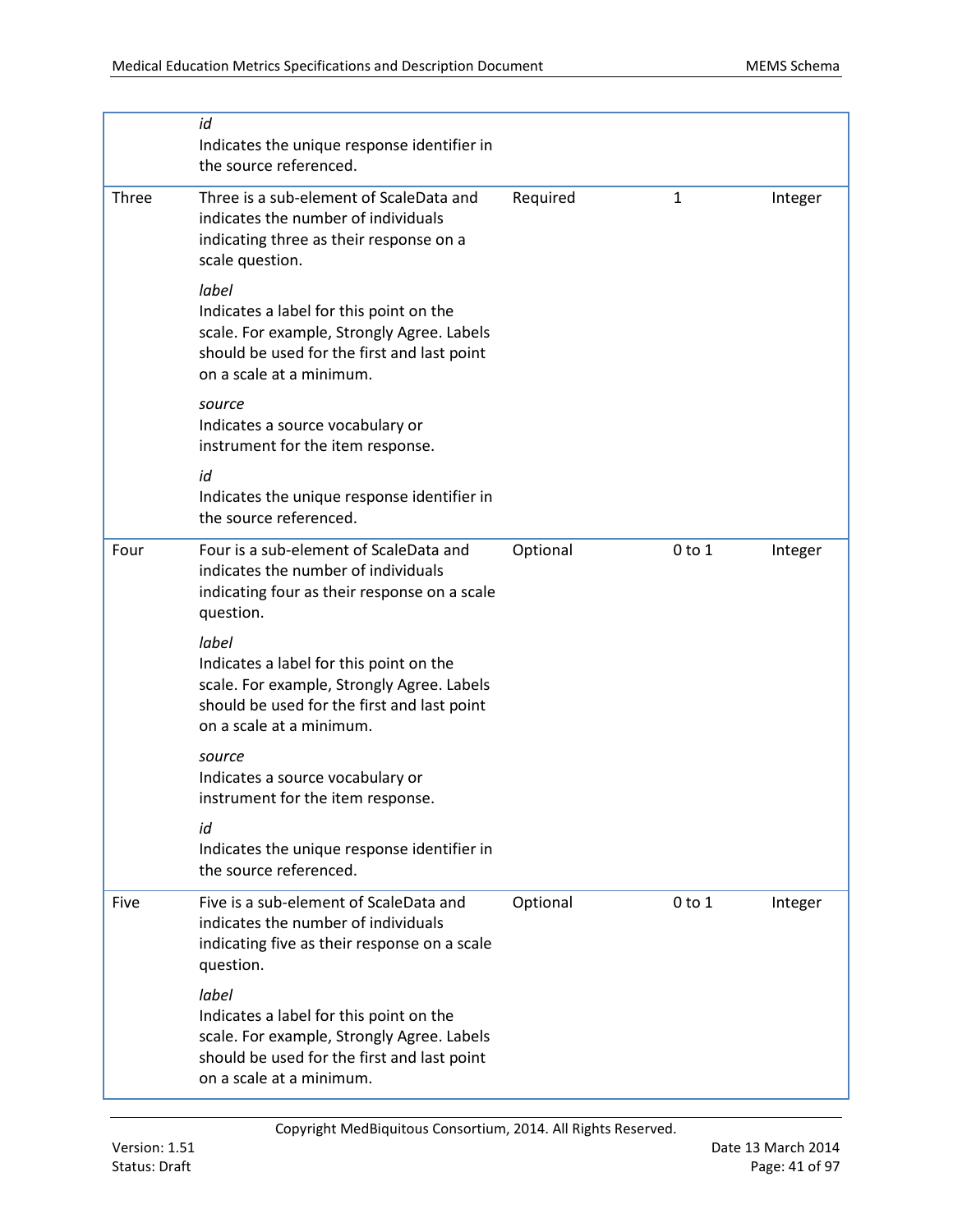|       | source<br>Indicates a source vocabulary or<br>instrument for the item response.<br>id<br>Indicates the unique response identifier in<br>the source referenced.            |          |            |         |
|-------|---------------------------------------------------------------------------------------------------------------------------------------------------------------------------|----------|------------|---------|
| Six   | Six is a sub-element of ScaleData and<br>indicates the number of individuals<br>indicating six as their response on a scale<br>question.                                  | Optional | $0$ to $1$ | Integer |
|       | label<br>Indicates a label for this point on the<br>scale. For example, Strongly Agree. Labels<br>should be used for the first and last point<br>on a scale at a minimum. |          |            |         |
|       | source<br>Indicates a source vocabulary or<br>instrument for the item response.                                                                                           |          |            |         |
|       | id<br>Indicates the unique response identifier in<br>the source referenced.                                                                                               |          |            |         |
| Seven | Seven is a sub-element of ScaleData and<br>indicates the number of individuals<br>indicating seven as their response on a<br>scale question.                              | Optional | $0$ to $1$ | Integer |
|       | label<br>Indicates a label for this point on the<br>scale. For example, Strongly Agree. Labels<br>should be used for the first and last point<br>on a scale at a minimum. |          |            |         |
|       | source<br>Indicates a source vocabulary or<br>instrument for the item response.                                                                                           |          |            |         |
|       | id<br>Indicates the unique response identifier in<br>the source referenced.                                                                                               |          |            |         |
| Eight | Eight is a sub-element of ScaleData and<br>indicates the number of individuals<br>indicating eight as their response on a<br>scale question.                              | Optional | $0$ to $1$ | Integer |
|       | label<br>Indicates a label for this point on the                                                                                                                          |          |            |         |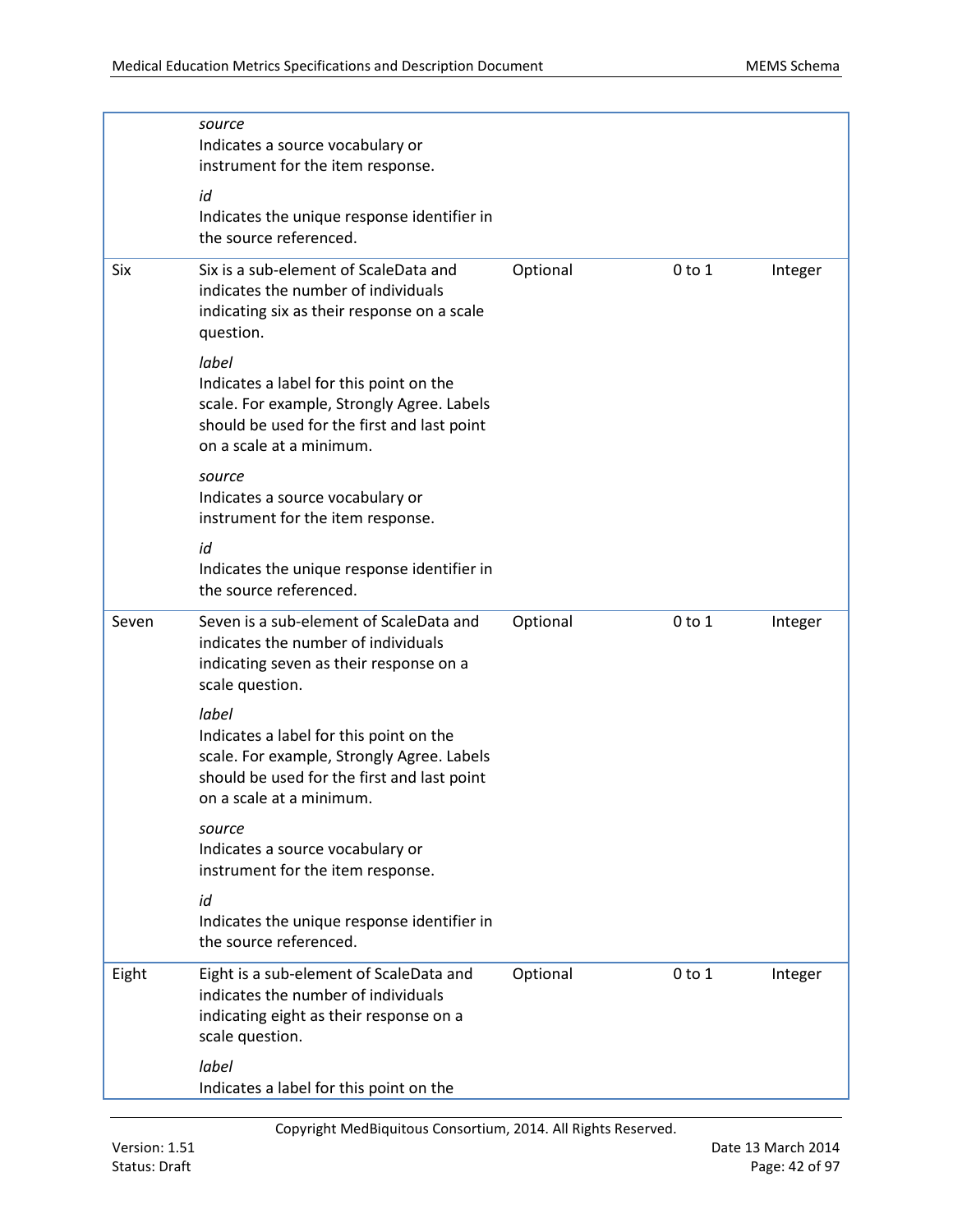|             | scale. For example, Strongly Agree. Labels<br>should be used for the first and last point<br>on a scale at a minimum.<br>source<br>Indicates a source vocabulary or<br>instrument for the item response.<br>id<br>Indicates the unique response identifier in<br>the source referenced.                                                                                                                                                                                                   |          |        |         |
|-------------|-------------------------------------------------------------------------------------------------------------------------------------------------------------------------------------------------------------------------------------------------------------------------------------------------------------------------------------------------------------------------------------------------------------------------------------------------------------------------------------------|----------|--------|---------|
| <b>Nine</b> | Nine is a sub-element of ScaleData and<br>indicates the number of individuals<br>indicating nine as their response on a<br>scale question.<br>label<br>Indicates a label for this point on the<br>scale. For example, Strongly Agree. Labels<br>should be used for the first and last point<br>on a scale at a minimum.<br>source<br>Indicates a source vocabulary or<br>instrument for the item response.<br>id<br>Indicates the unique response identifier in<br>the source referenced. | Optional | 0 or 1 | Integer |
| Ten         | Ten is a sub-element of ScaleData and<br>indicates the number of individuals<br>indicating ten as their response on a scale<br>question.<br>label<br>Indicates a label for this point on the<br>scale. For example, Strongly Agree. Labels<br>should be used for the first and last point<br>on a scale at a minimum.<br>source<br>Indicates a source vocabulary or<br>instrument for the item response.<br>id<br>Indicates the unique response identifier in<br>the source referenced.   | Optional | 0 or 1 | Integer |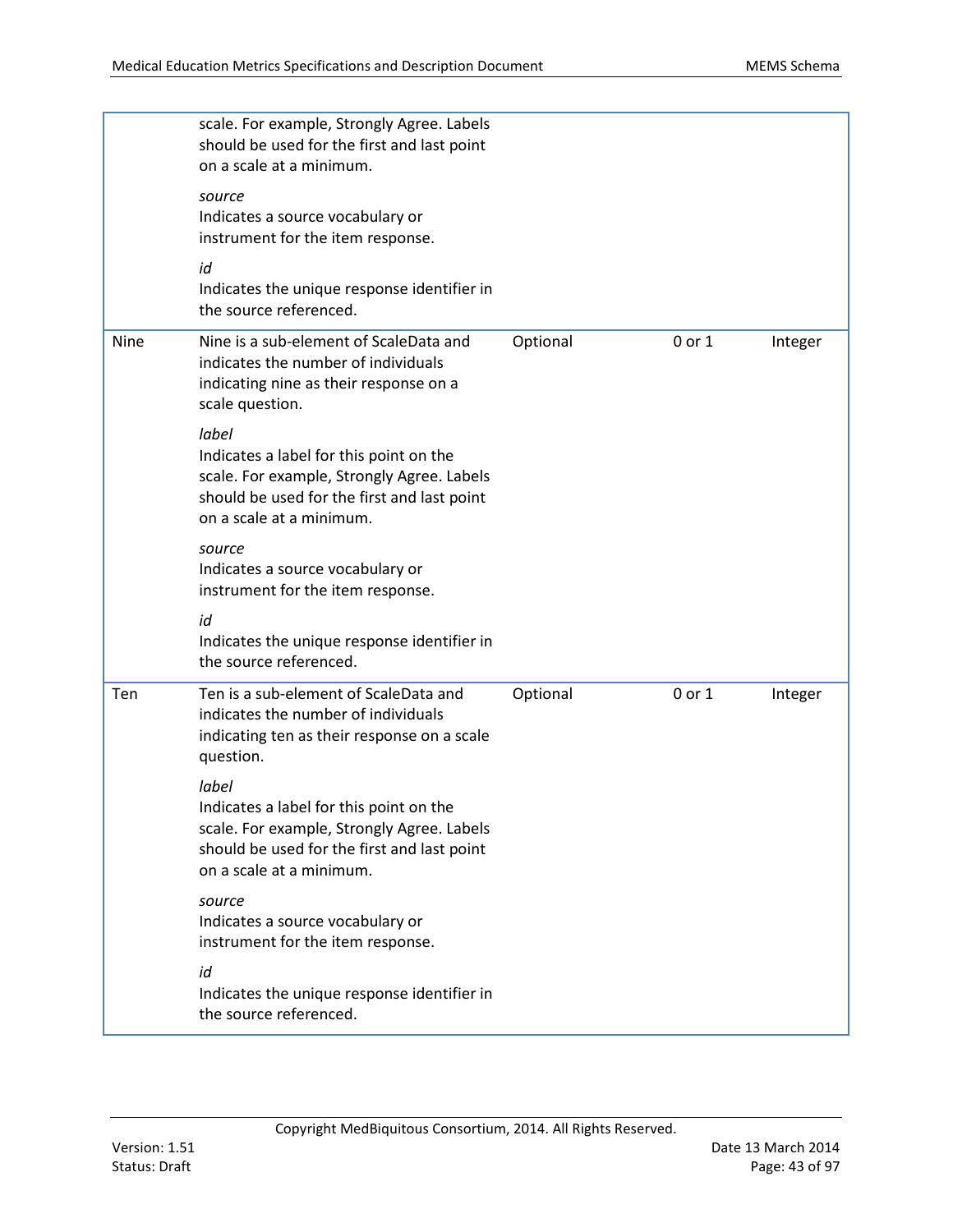```
<ScaleData type="likert" points="5">
  <One label="Strongly Agree">100</One>
  <Two>40</Two>
  <Three>10</Three>
  <Four>0</Four>
  <Five label="Strongly Disagree">0</Five>
</ScaleData>
```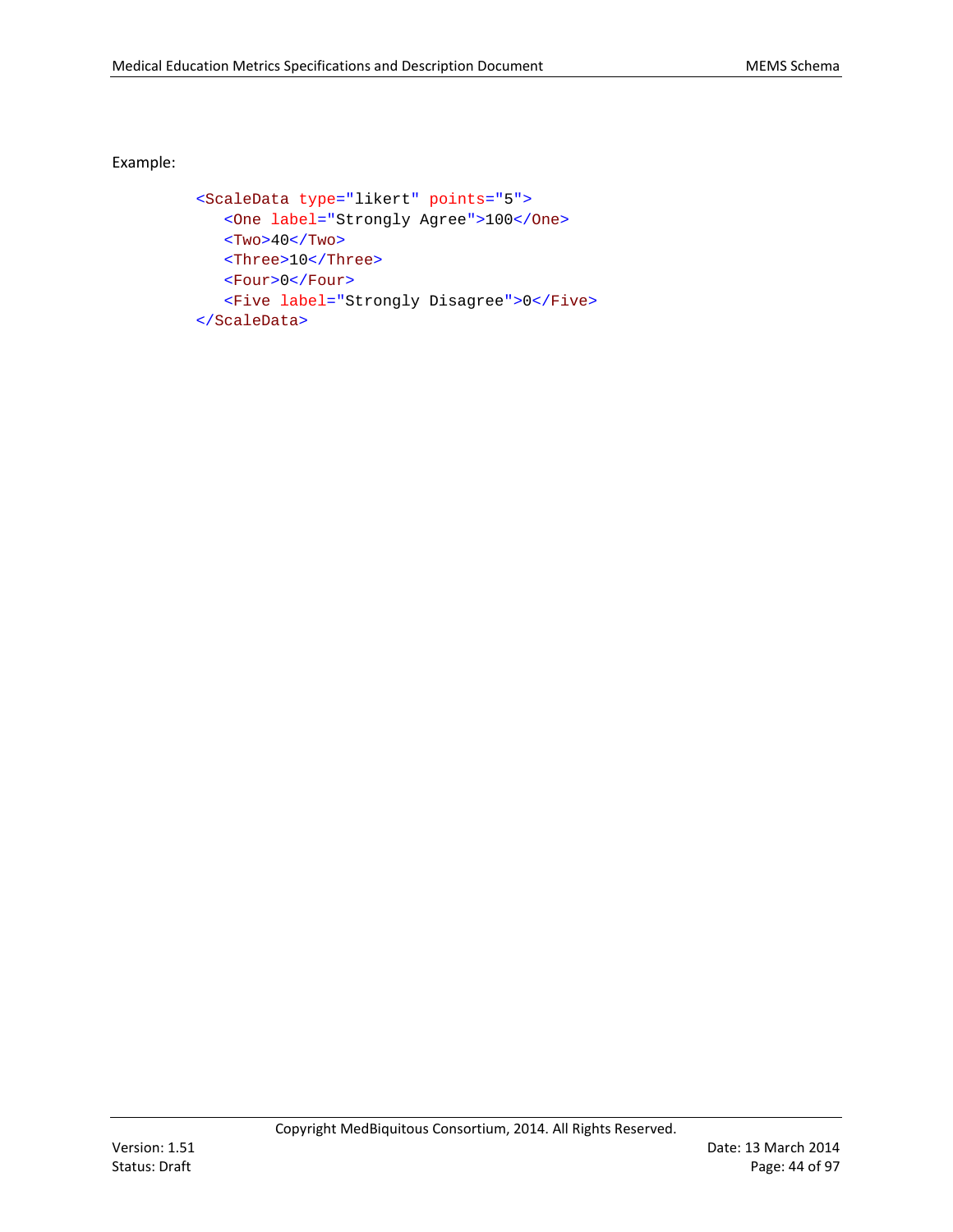## **7.7.1 MultipleChoiceSelectOneData**

MultipleChoiceSelectOneData contains response data for a multiple choice question in which the learner may select only one answer.



### *MultipleChoiceSelectOneData Information*

| <b>Element</b>              | <b>Description</b>                                                                                                                                                                                                                                                    | <b>Required</b>                                                                            | <b>Multiplicity</b> | <b>Datatype</b> |
|-----------------------------|-----------------------------------------------------------------------------------------------------------------------------------------------------------------------------------------------------------------------------------------------------------------------|--------------------------------------------------------------------------------------------|---------------------|-----------------|
| MultipleChoiceSelectOneData | MultipleChoiceSelectOneData<br>contains response data for a multiple<br>choice question in which the learner<br>may select only one answer.                                                                                                                           | MultipleChoice<br>SelectOne or<br>another<br>subelement of<br>ResponseData is<br>required. | $\mathbf{1}$        | Container       |
| ResponseltemData            | ResponseltemData is a sub-element<br>of MultipleChoiceSelectOneData that<br>describes the response options to a<br>multiple choice question and the<br>number of respondents that selected<br>each response. See section<br>ResponseltemData for more<br>information. | Required                                                                                   | 1 or more           | Container       |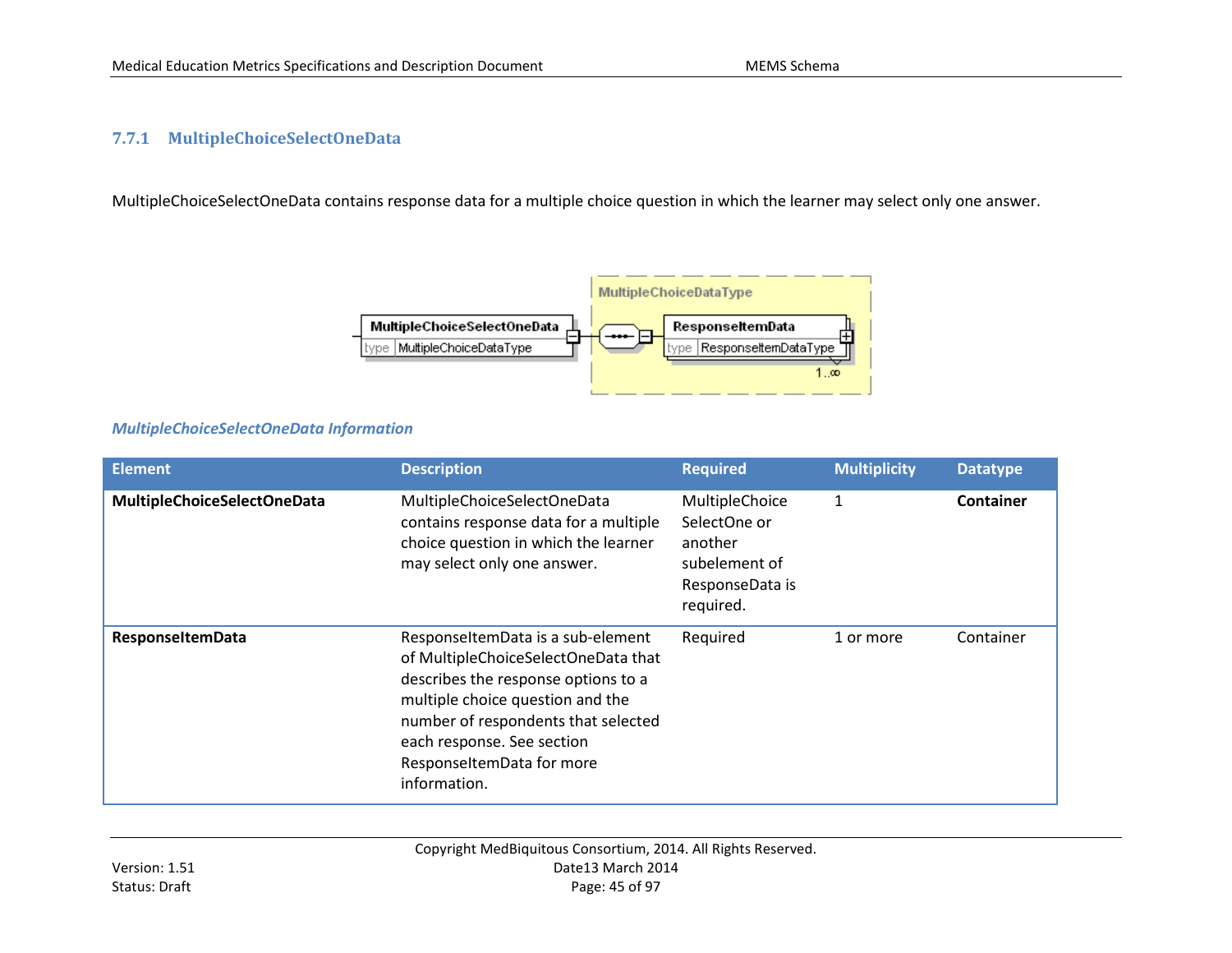```
<SurveyQuestion>How many years have you been in practice?</SurveyQuestion>
<ResponseData>
   <MultipleChoiceSelectOneData>
      <ResponseItemData>
         <ResponseText>less than 5 years</ResponseText>
         <TotalRespondents>20</TotalRespondents>
      </ResponseItemData>
      <ResponseItemData>
         <ResponseText>5-10 years</ResponseText>
         <TotalRespondents>50</TotalRespondents>
      </ResponseItemData>
      <ResponseItemData>
         <ResponseText>10-20 years</ResponseText>
         <TotalRespondents>70</TotalRespondents>
      </ResponseItemData>
      <ResponseItemData>
         <ResponseText>more than 20 years</ResponseText>
         <TotalRespondents>20</TotalRespondents>
      </ResponseItemData>
   </MultipleChoiceSelectOneData>
</ResponseData>
```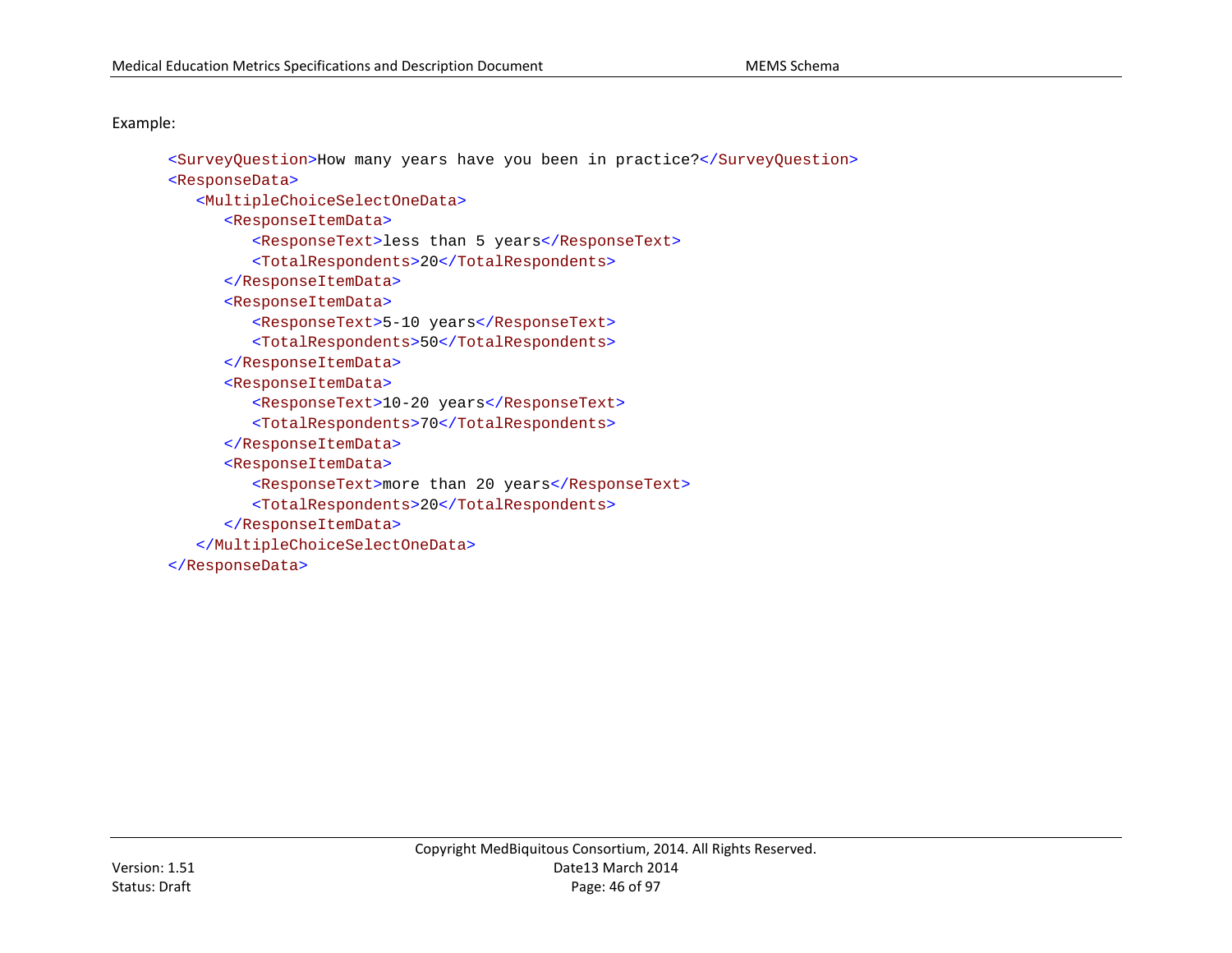## **7.7.2 ResponseItemData**

ResponseItemData describes the response options to a multiple choice question and the number of respondents that selected each response. Responses may be tied to a standardized instrument with unique identifiers for each response item. Such identifiers facilitate data compilation across disparate data sets.



## *ResponseItemData Information*

| <b>Element</b>   | <b>Description</b>                                                                                                                                         | <b>Required</b> | <b>Multiplicity</b> | <b>Datatype</b> |
|------------------|------------------------------------------------------------------------------------------------------------------------------------------------------------|-----------------|---------------------|-----------------|
| ResponseltemData | ResponseltemData<br>describes the response<br>options to a multiple<br>choice question and the<br>number of respondents<br>that selected each<br>response. | Required        | 1 or more           | Container       |
|                  | source<br>Indicates a source<br>vocabulary for the<br>response item.                                                                                       |                 |                     |                 |
|                  | id<br>Indicates the item<br>identifier in the source<br>vocabulary referenced.                                                                             |                 |                     |                 |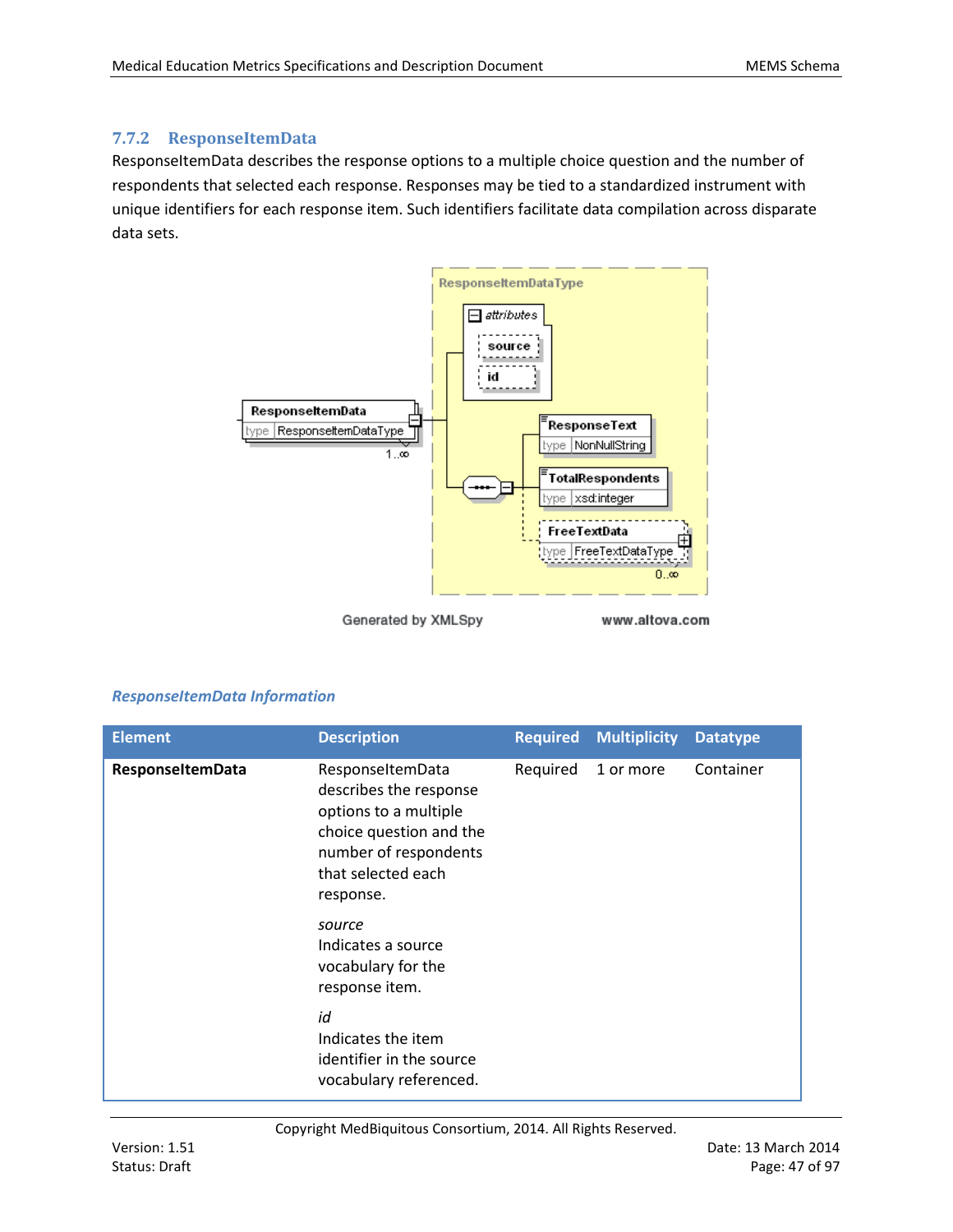| ResponseText        | ResponseText is a sub-<br>element of<br>ResponseltemData.<br>ResponseText defines the<br>text of the response<br>option.                                                                                                                        | Required | 1         | NonNullString |
|---------------------|-------------------------------------------------------------------------------------------------------------------------------------------------------------------------------------------------------------------------------------------------|----------|-----------|---------------|
| TotalRespondents    | TotalRespondents is a<br>sub-element of<br>ResponseltemData that<br>indicates the number of<br>respondents that<br>selected this response<br>item.                                                                                              | Required | 1         | Integer       |
| <b>FreeTextData</b> | FreeTextData is a sub-<br>element of<br>ResponseltemData.<br>FreeTextData is used<br>when a multiple choice<br>question gives<br>respondents the option<br>to enter their own<br>response.<br>See section FreeTextData<br>for more information. | Optional | 0 or more | Container     |

```
<ResponseItemData>
  <ResponseText>less than 5 years</ResponseText>
  <TotalRespondents>20</TotalRespondents>
</ResponseItemData>
```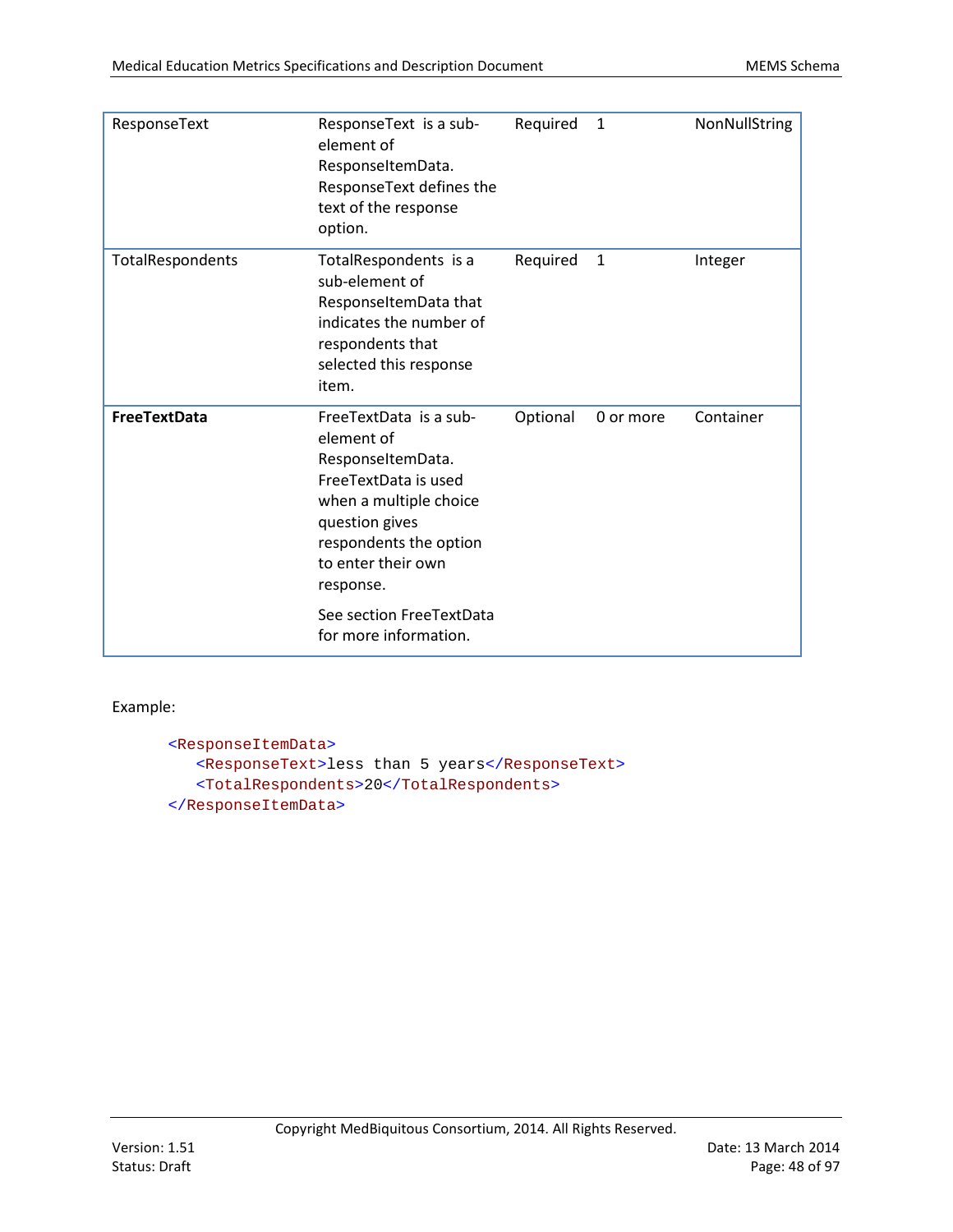## **7.7.3 MultipleChoiceSelectManyData**

MultipleChoiceSelectManyData contains response data for a multiple choice question in which the learner may select multiple answers.



## *MultipleChoiceSelectManyData Information*

| <b>Element</b>               | <b>Description</b>                                                                                                                                                                                                                                                     | <b>Required</b>                                                                                 | <b>Multiplicity</b> | <b>Datatype</b> |
|------------------------------|------------------------------------------------------------------------------------------------------------------------------------------------------------------------------------------------------------------------------------------------------------------------|-------------------------------------------------------------------------------------------------|---------------------|-----------------|
| MultipleChoiceSelectManyData | MultipleChoiceSelectManyData<br>contains response data for a<br>multiple choice question in which<br>the learner may select multiple<br>answers.                                                                                                                       | MultipleChoice<br>SelectManyData or<br>another<br>subelement of<br>ResponseData is<br>required. | 1                   | Container       |
| ResponseltemData             | ResponseltemData is a sub-element<br>of MultipleChoiceSelectManyData<br>that describes the response options<br>to a multiple choice question and<br>the number of respondents that<br>selected each response.<br>See section ResponseltemData for<br>more information. | Required                                                                                        | 1 or more           | Container       |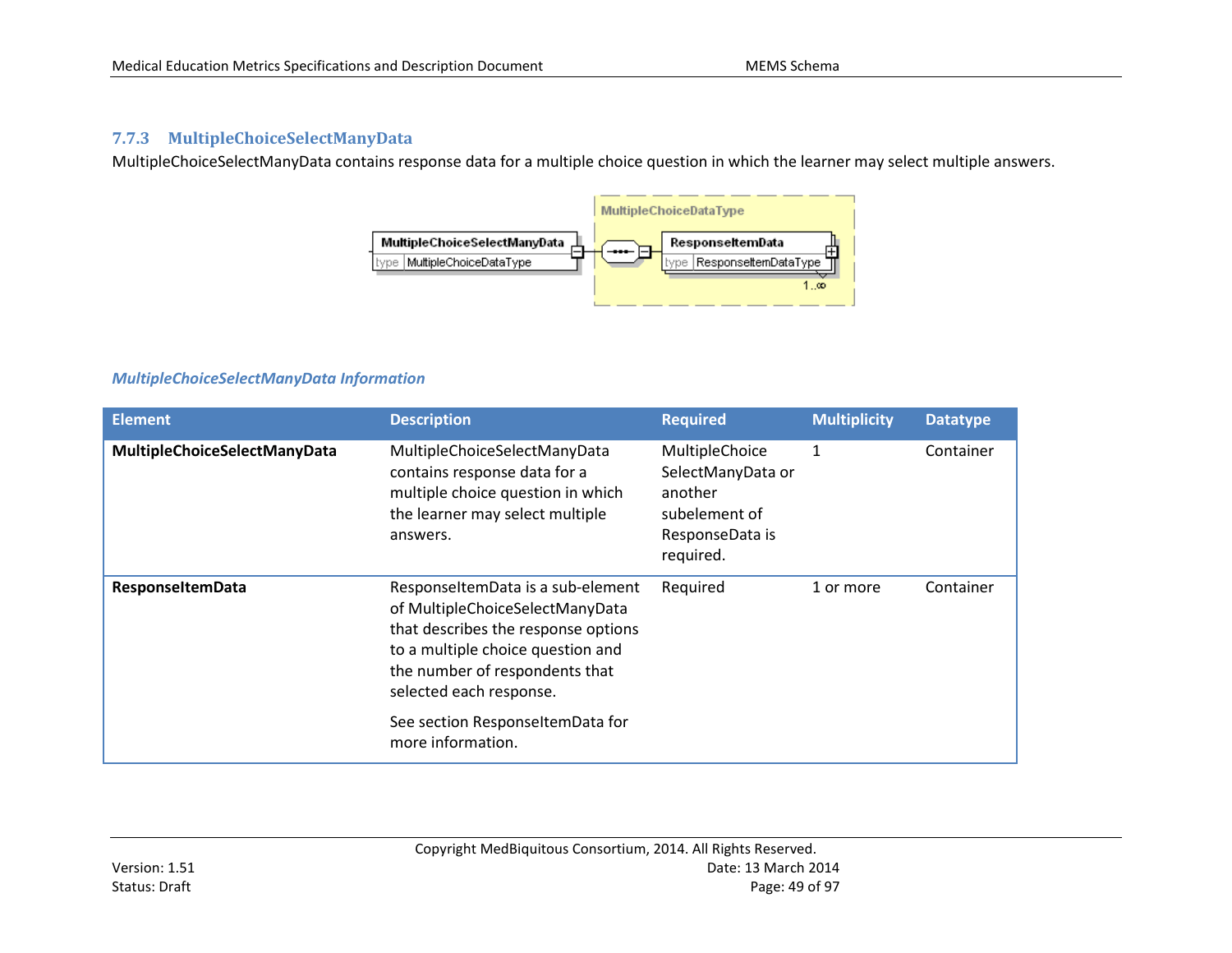```
<SurveyQuestion>What factors influenced you to attend this 
program?</SurveyQuestion>
   <ResponseData>
      <MultipleChoiceSelectManyData>
         <ResponseItemData>
            <ResponseText>Course description</ResponseText>
            <TotalRespondents>95</TotalRespondents>
         </ResponseItemData>
         <ResponseItemData>
            <ResponseText>List of faculty</ResponseText>
            <TotalRespondents>100</TotalRespondents>
         </ResponseItemData>
         <ResponseItemData>
            <ResponseText>Host city</ResponseText>
            <TotalRespondents>40</TotalRespondents>
         </ResponseItemData>
      </MultipleChoiceSelectManyData>
   </ResponseData>
```
## **7.7.4 FreeTextData**

In some cases respondents will be asked to write in the response to a question using their own words. The FreeTextData element provides a way to send these responses along with any descriptive categories assigned to them as a result of content analysis.



# *FreeTextData Information*

| <b>Element</b>      | <b>Description</b>                                                 |          | <b>Required Multiplicity Datatype</b> |           |
|---------------------|--------------------------------------------------------------------|----------|---------------------------------------|-----------|
| <b>FreeTextData</b> | FreeTextData contains<br>response data for free<br>text questions. | Optional | 0 or more                             | Container |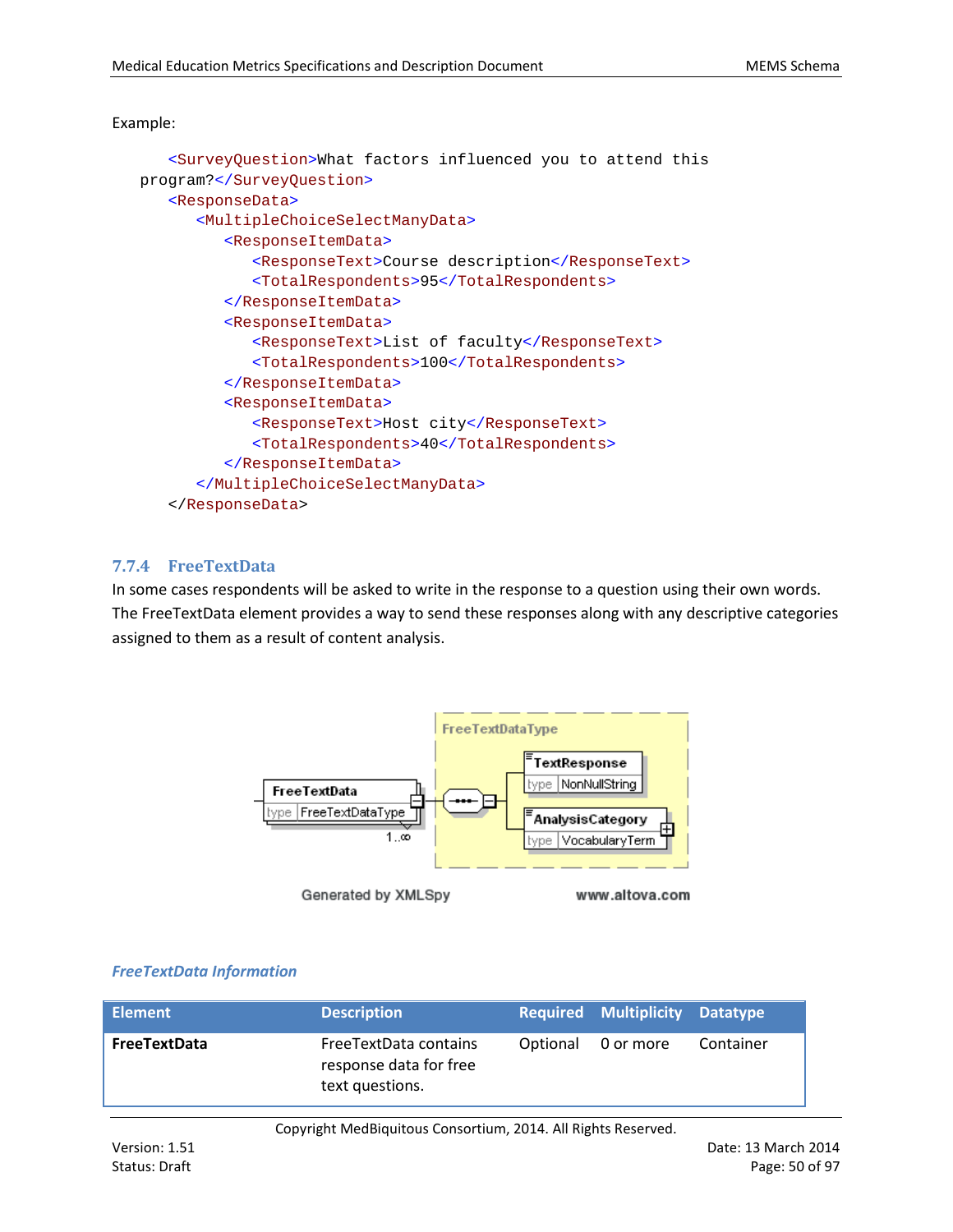| TextResponse     | TextResponse is a<br>subelement of<br>FreeTextData that<br>contains the text of the<br>individual's response.                                                                                                         | Required | 1            | NonNullString |
|------------------|-----------------------------------------------------------------------------------------------------------------------------------------------------------------------------------------------------------------------|----------|--------------|---------------|
| AnalysisCategory | AnalysisCategory is a<br>subelement of<br>FreeTextData that<br>indicates a category<br>assigned to the free text<br>response as a result of<br>content analysis.<br>AnalysisCategory has the<br>following attributes: | Required | $\mathbf{1}$ | NonNullString |
|                  | source<br>Indicates a source<br>vocabulary for the<br>category.                                                                                                                                                       |          |              |               |
|                  | id<br>Indicates the term<br>identifier in the source<br>vocabulary referenced.                                                                                                                                        |          |              |               |

```
<SurveyQuestion>If there were one thing you would change about the 
program, what would it be?</SurveyQuestion>
   <ResponseData>
      <FreeTextData>
         <TextResponse>Great conference - wouldn't change a 
thing.</TextResponse>
         <AnalysisCategory>Positive comment</AnalysisCategory>
      </FreeTextData>
      <FreeTextData>
         <TextResponse>Longer lunch for networking.</TextResponse>
         <AnalysisCategory>Logistics</AnalysisCategory>
      </FreeTextData>
      <FreeTextData>
         <TextResponse>Different faculty - we see the same faces every 
year.</TextResponse>
         <AnalysisCategory>Faculty</AnalysisCategory>
      </FreeTextData>
      <FreeTextData>
         <TextResponse>Can we start later in the day?</TextResponse>
         <AnalysisCategory>Logistics</AnalysisCategory>
      </FreeTextData>
```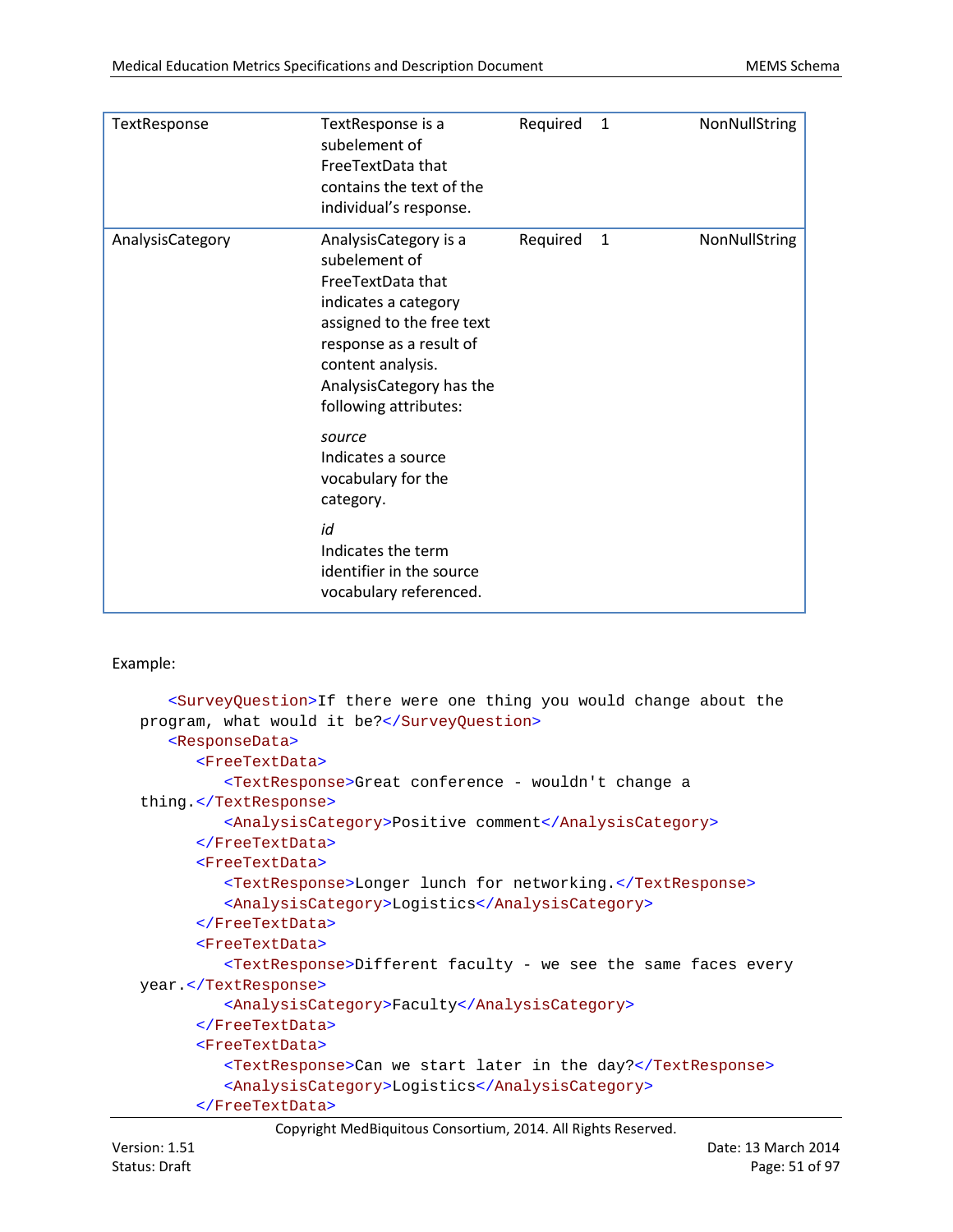### </ResponseData>

### **7.7.5 ComparisonData**

ComparisonData contains response data for two or more complementary or related survey questions and learner responses. Often the questions are asked at different points in time. For example, the questions may compare a learner's expectations before an activity with their perceptions following an activity or after a specified time period.



## *ComparisonData Information*

| <b>Element</b>                     | <b>Description</b>                                                                                                                                                                                                  | <b>Required</b> | <b>Multiplicity</b> | <b>Datatype</b> |
|------------------------------------|---------------------------------------------------------------------------------------------------------------------------------------------------------------------------------------------------------------------|-----------------|---------------------|-----------------|
| ComparisonData                     | ComparisonData is the<br>subelement of<br>ParticipantActivityEvaluation<br>that defines a set of related<br>survey questions and learner<br>responses.                                                              | Optional        | 0 or more           | Container       |
| <b>SurveyItemDataForComparison</b> | SurveyItemDataForComparison<br>is the subelement of<br>ComparisonData that defines a<br>single survey item and<br>corresponding learner<br>responses in a set of related<br>survey items grouped for<br>comparison. | Required        | 1 or more           | Container       |
|                                    | See section<br>SurveyItemDataForComparison<br>for more information.                                                                                                                                                 |                 |                     |                 |

```
<ComparisonData>
   <SurveyItemDataForComparison>
   . . .
```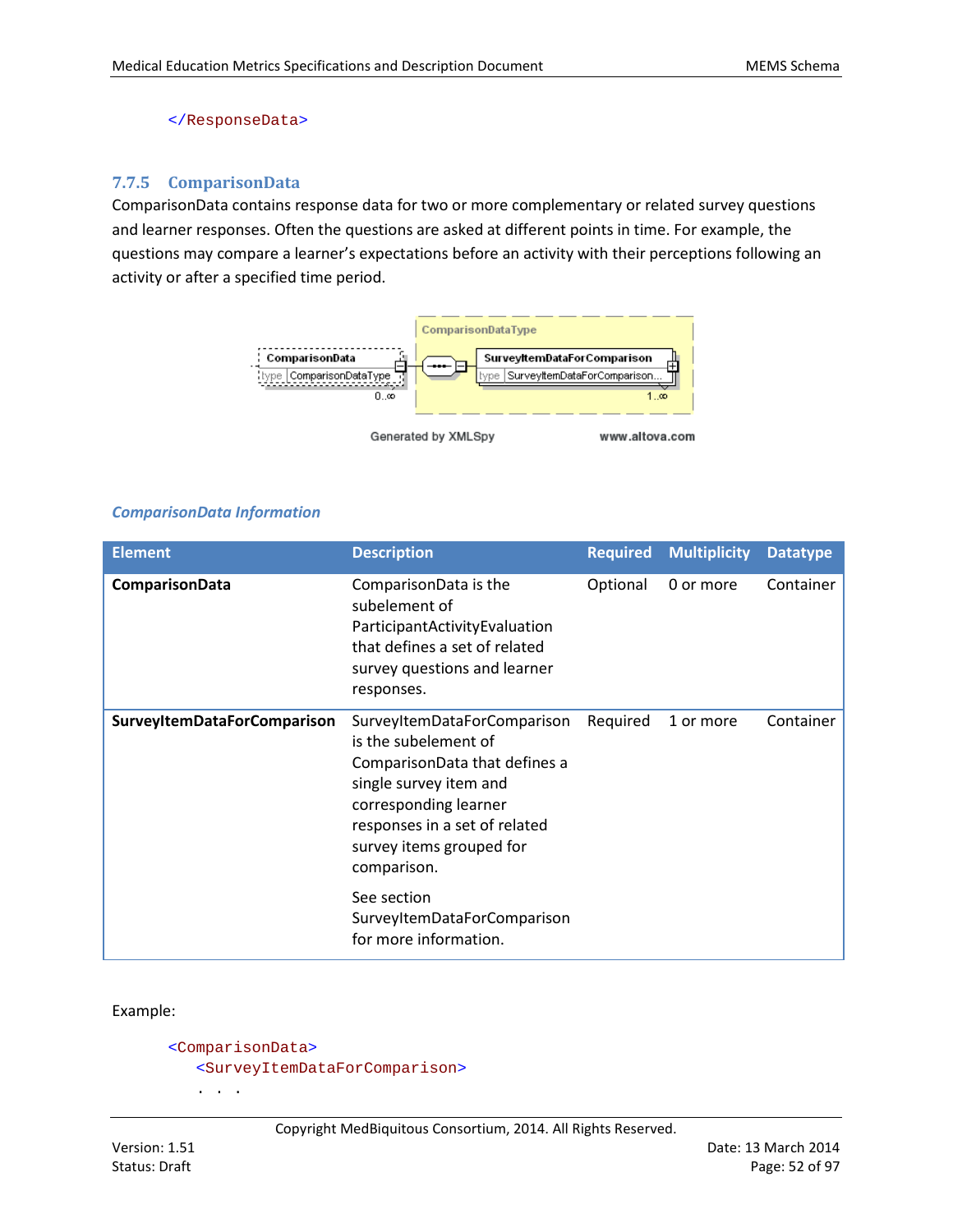

## **7.7.6 SurveyItemDataForComparison**

SurveyItemDataForComparison defines a single survey item and corresponding learner responses in a set of related survey items grouped for comparison.



Generated by XMLSpy

www.altova.com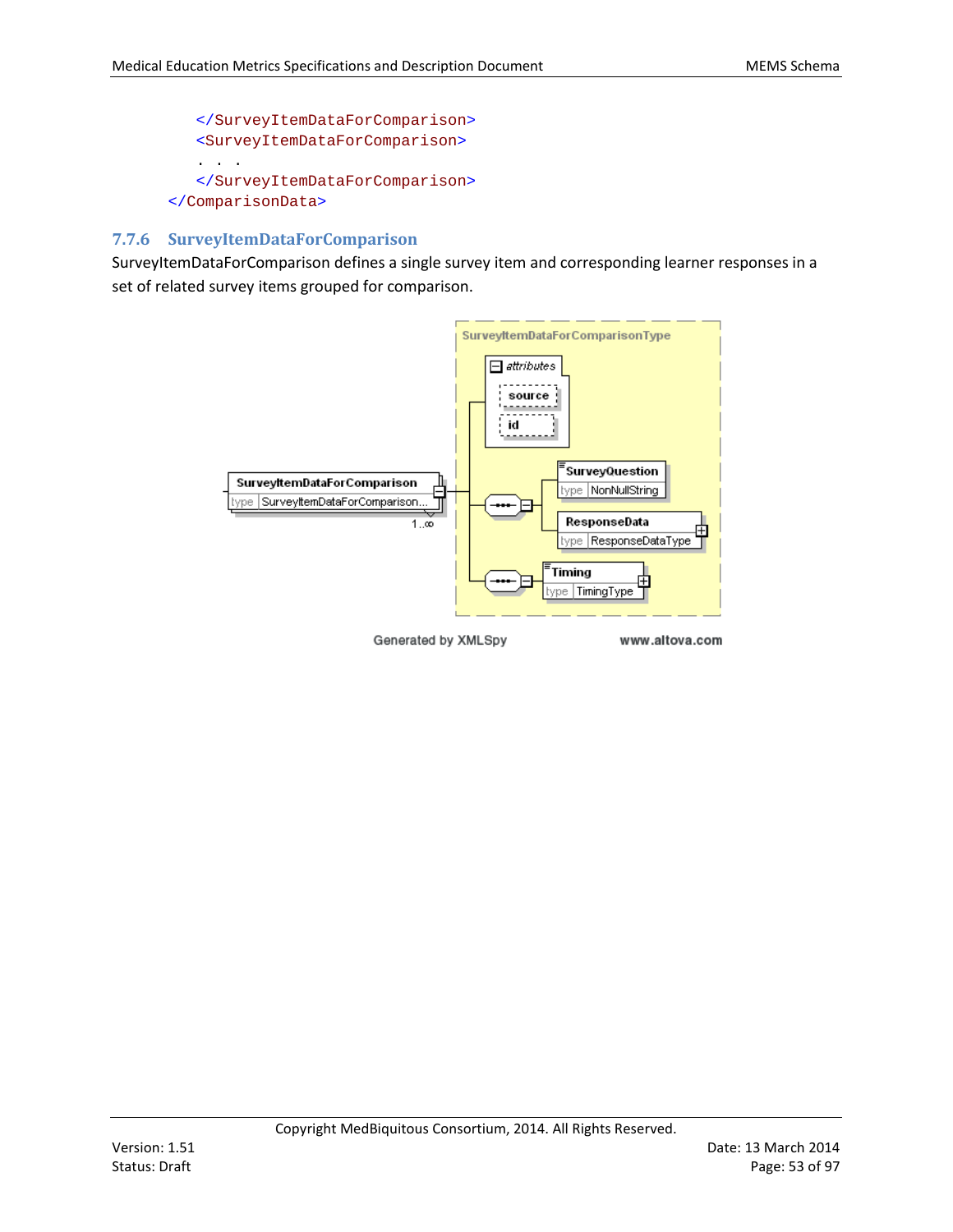## *SurveyItemDataForComparison Information*

| <b>Element</b>                     | <b>Description</b>                                                                                                                                                                                                                                      | <b>Required</b> | <b>Multiplicity</b> | <b>Datatype</b>          |
|------------------------------------|---------------------------------------------------------------------------------------------------------------------------------------------------------------------------------------------------------------------------------------------------------|-----------------|---------------------|--------------------------|
| <b>SurveyItemDataForComparison</b> | SurveyItemDataForComparison<br>is the subelement of<br>ComparisonData that defines a<br>single survey item and<br>corresponding learner<br>responses in a set of related<br>survey items grouped for<br>comparison. It has the<br>following attributes: | Required        | 1 or more           | Container                |
|                                    | source<br>Indicates a source vocabulary<br>for the survey item.                                                                                                                                                                                         |                 |                     |                          |
|                                    | id<br>Indicates the item identifier in<br>the source vocabulary<br>referenced.                                                                                                                                                                          |                 |                     |                          |
| <b>SurveyQuestion</b>              | SurveyQuestion is the sub-<br>element of<br>SurveyItemDataForComparison<br>that indicates the text of the<br>survey question.                                                                                                                           | Required        | $\mathbf{1}$        | NonNull<br><b>String</b> |
| <b>ResponseData</b>                | ResponseData is the sub-<br>element of<br>SurveyItemDataForComparison<br>. It contains subelements that<br>show the response data for this<br>question.                                                                                                 | Required        | $\mathbf{1}$        | Container                |
|                                    | For more information, see<br>section ResponseData.                                                                                                                                                                                                      |                 |                     |                          |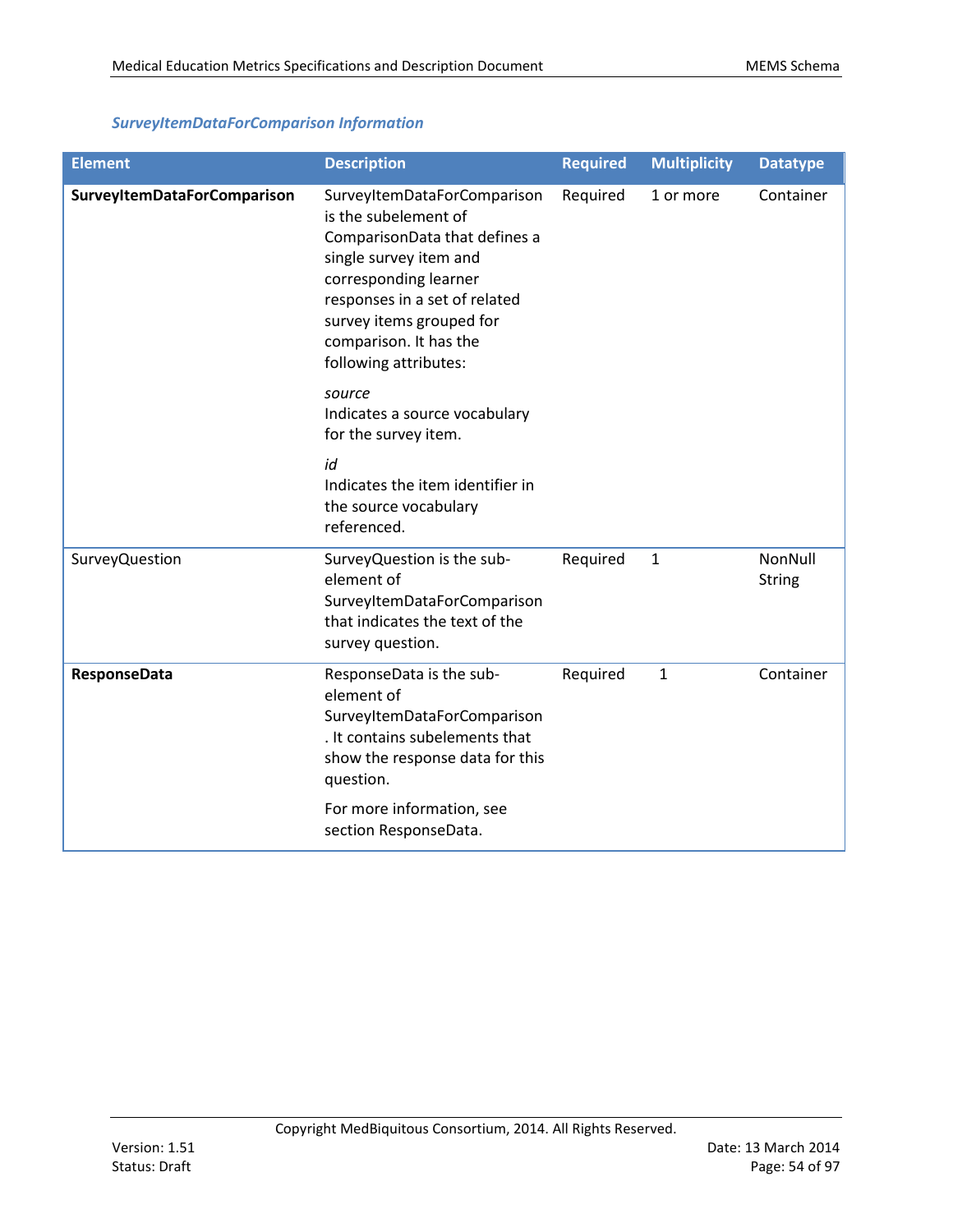| Timing | Timing is the subelement of<br>SurveyItemDataForComparison<br>that indicates at what time in<br>relation to the learning event<br>this survey item was presented<br>to the learner. Valid values are:<br>Before, During, After. | Required | 1 | Restricted |
|--------|---------------------------------------------------------------------------------------------------------------------------------------------------------------------------------------------------------------------------------|----------|---|------------|
|        | Timing has the following<br>attribute.                                                                                                                                                                                          |          |   |            |
|        | duration<br>Indicates the amount of time<br>before or after the learning<br>activity the survey item was<br>presented to the learner. For<br>example, P1D would indicate<br>one day before or after the<br>activity.            |          |   |            |

```
<ComparisonData>
      <SurveyItemDataForComparison>
         <SurveyQuestion>Thinking about my expectations for this CME 
activity, it is important that it address my most pressing questions.
</SurveyQuestion>
         <ResponseData>
            <ScaleData type="low/high" points="5">
               <One label="Low">5</One>
               <Two>15</Two><Three>35</Three>
               <Four>70</Four>
               <Five label="High">25</Five>
            </ScaleData>
         </ResponseData>
         <Timing duration="P1D">Before</Timing>
      </SurveyItemDataForComparison>
      <SurveyItemDataForComparison>
         <SurveyQuestion>Thinking about my participation in this CME 
activity, I thought it was able to address my most pressing questions.
</SurveyQuestion>
         <ResponseData>
            <ScaleData type="minimally/completely" points="5">
               <One label="Minimally">5</One>
               <Two>10</Two>
               <Three>30</Three>
               <Four>75</Four>
```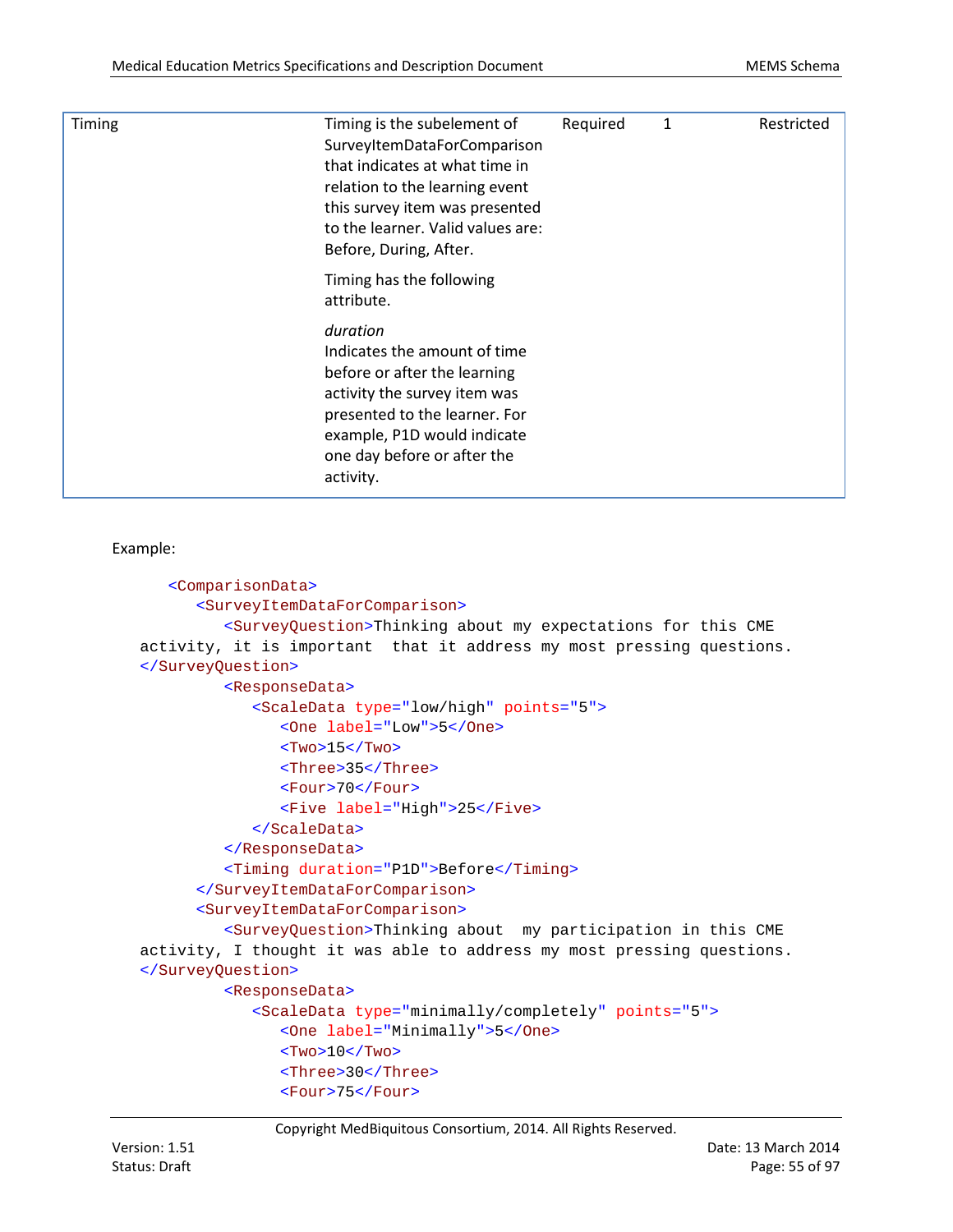```
<Five label="Completely">30</Five>
        </ScaleData>
     </ResponseData>
      <Timing duration="P1D">After</Timing>
   </SurveyItemDataForComparison>
</ComparisonData>
```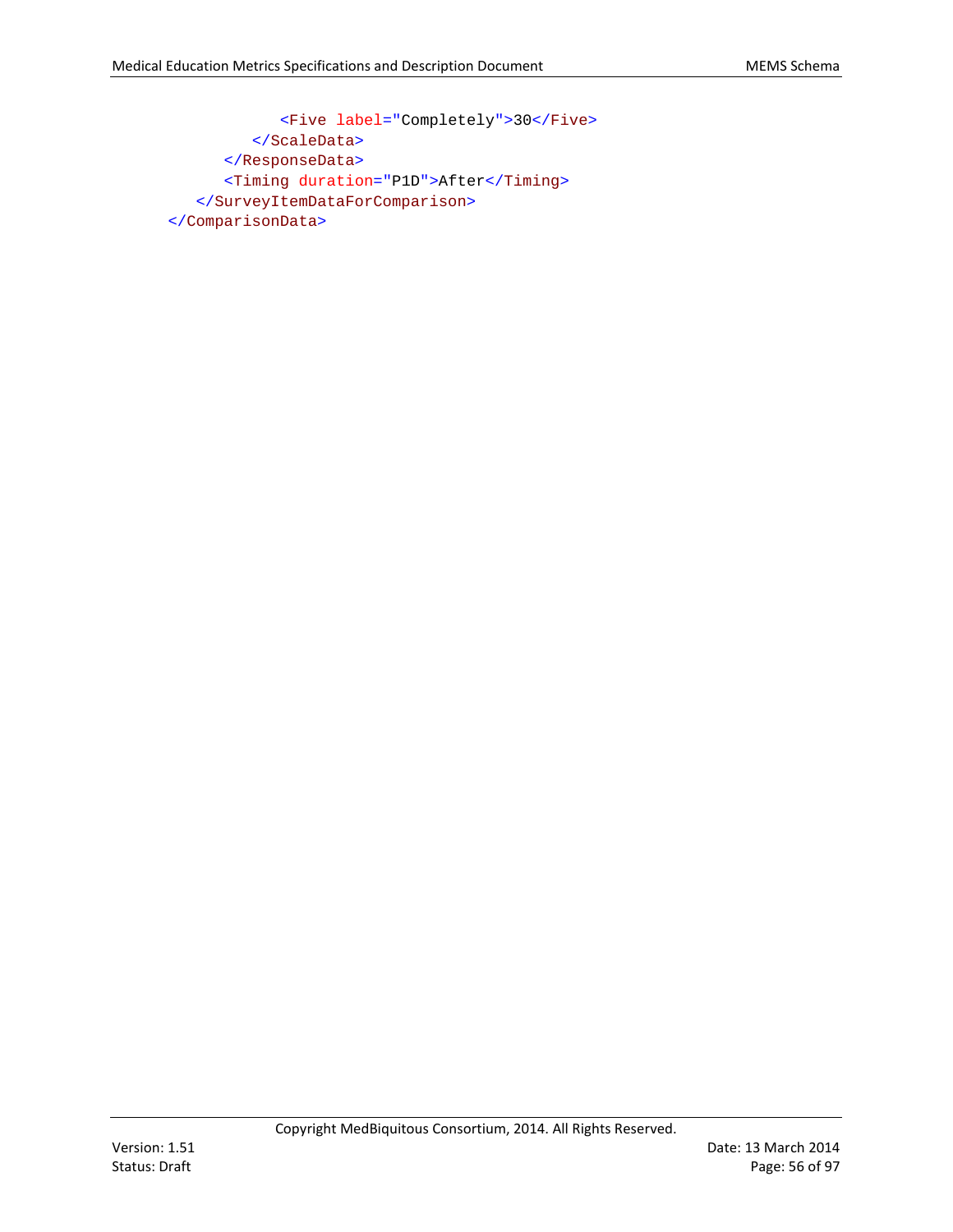# **7.8 KnowledgeAssessment**

KnowledgeAssessment indicates how participants responded to multiple choice assessment items. Knowledge Assessment is a sub-element of MedicalEducationMetrics.



## *KnowledgeAssessment Information*

| <b>Element</b>                   | <b>Description</b>                                                                                                                                                                    | <b>Required</b> | <b>Multiplicity</b> | <b>Datatype</b> |
|----------------------------------|---------------------------------------------------------------------------------------------------------------------------------------------------------------------------------------|-----------------|---------------------|-----------------|
| KnowledgeAssessment              | KnowledgeAssessment is the sub-<br>element of MedicalEducationMetrics.<br>It contains elements that define how<br>learners responded to a set of<br>multiple choice assessment items. | Optional        | $0$ or $1$          | Container       |
| MultipleChoiceAssessmentItemData | MultipleChoiceAssessmentItemData<br>is the subelement of<br>KnowledgeAssessment. It indicates<br>the set of responses corresponding<br>to a single multiple choice question.          | Optional        | 0 or more           | Container       |
|                                  | See section<br>MultipleChoiceAssessmentItemData<br>for more information.                                                                                                              |                 |                     |                 |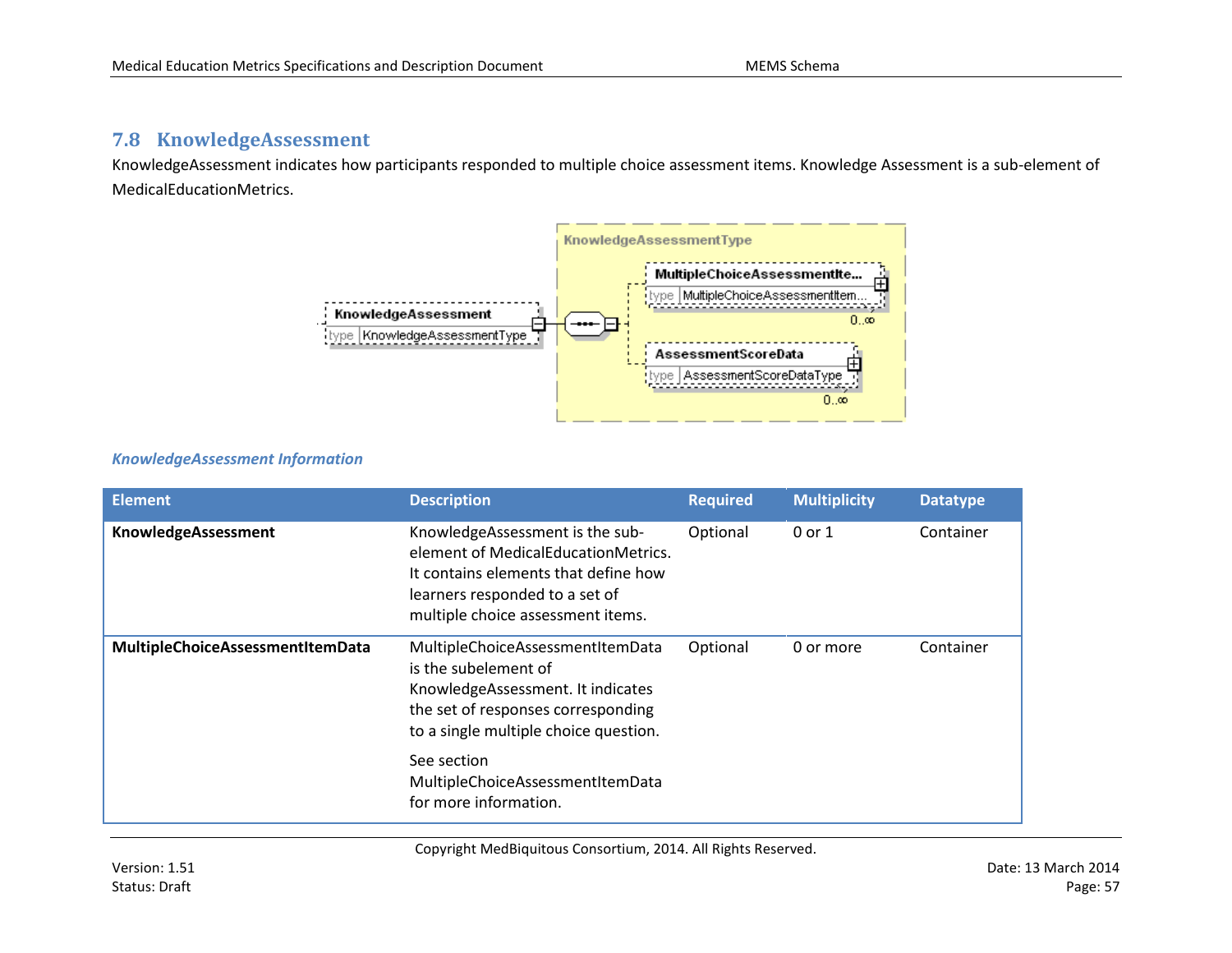| AssessmentScoreData | AssessmentScoreData is the<br>subelement of<br>KnowledgeAssessment that contains<br>assessment scores for a particular<br>assessment. | Optional | 0 or more | Container |
|---------------------|---------------------------------------------------------------------------------------------------------------------------------------|----------|-----------|-----------|
|                     | See section Assessment Score Data for<br>more information.                                                                            |          |           |           |

```
<KnowledgeAssessment>
   <MultipleChoiceAssessmentItemData>
   . . . 
   </MultipleChoiceAssessmentItemData>
   <MultipleChoiceAssessmentItemData>
   . . . 
   </MultipleChoiceAssessmentItemData>
   <MultipleChoiceAssessmentItemData>
   . . . 
   </MultipleChoiceAssessmentItemData>
   <MultipleChoiceAssessmentItemData>
   . . . 
   </MultipleChoiceAssessmentItemData>
   <AssessmentScoreData>
   . . .
   </AssessmentScoreData>
   <AssessmentScoreData>
   . . .
   </AssessmentScoreData>
   <AssessmentScoreData>
   . . .
   </AssessmentScoreData>
</KnowledgeAssessment>
```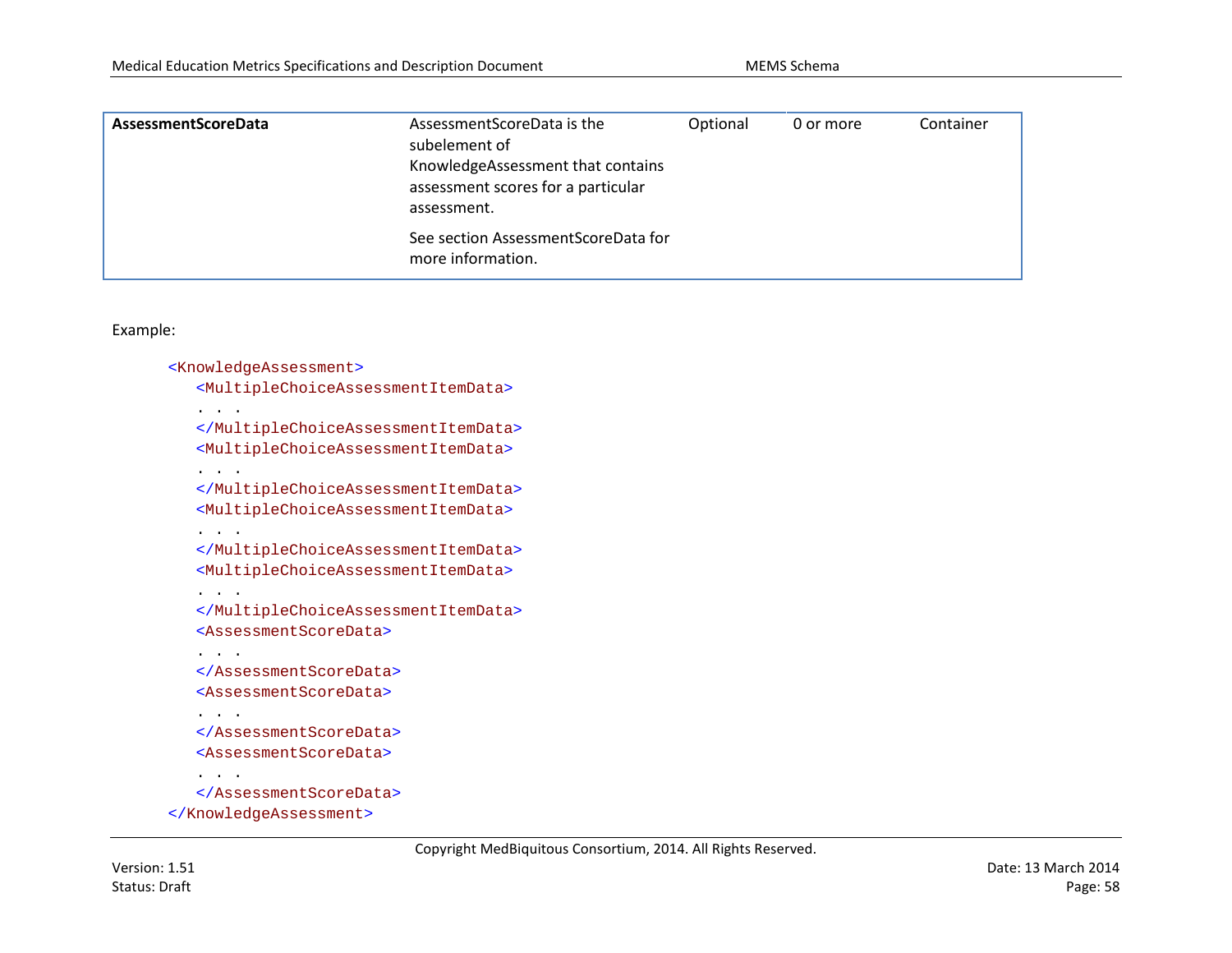## **7.8.1 MultipleChoiceAssessmentItemData**

MultipleChoiceAssessmentItem indicates how learners responded to a single multiple choice assessment item.



#### *MultipleChoiceAssessmentItemData Information*

| MultipleChoiceAssessmentItemData<br>MultipleChoiceAssessmentItemData<br>Required<br>Container<br>0 or more<br>is the subelement of | <b>Element</b> | <b>Description</b> | Reauired | <b>Multiplicity</b> | <b>Datatype</b> |
|------------------------------------------------------------------------------------------------------------------------------------|----------------|--------------------|----------|---------------------|-----------------|
| KnowledgeAssessment. It indicates                                                                                                  |                |                    |          |                     |                 |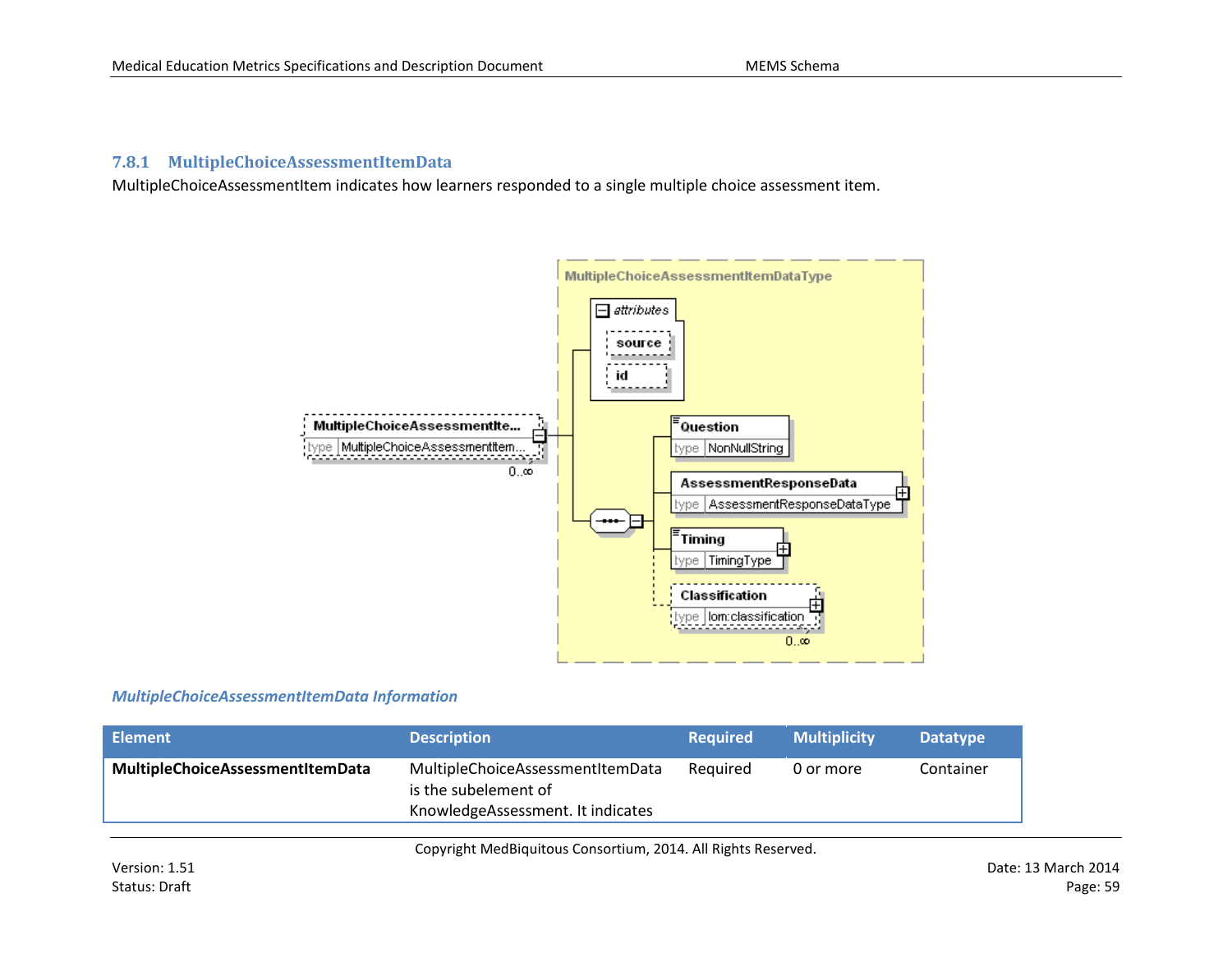|                        | the set of responses corresponding<br>to a single multiple choice question.                                                                                                                                                                                               |          |              |                    |
|------------------------|---------------------------------------------------------------------------------------------------------------------------------------------------------------------------------------------------------------------------------------------------------------------------|----------|--------------|--------------------|
|                        | MultipleChoiceAssessmentItemData<br>has the following attributes:                                                                                                                                                                                                         |          |              |                    |
|                        | source<br>Indicates a source vocabulary for the<br>assessment item.                                                                                                                                                                                                       |          |              |                    |
|                        | id<br>Indicates the item identifier in the<br>source vocabulary referenced.                                                                                                                                                                                               |          |              |                    |
| Question               | Question is a subelement of<br>MultipleChoiceAssessmentItemData.<br>It indicates the question or prompt<br>for the assessment item.                                                                                                                                       | Required | $\mathbf{1}$ | Non-null<br>string |
| AssessmentResponseData | AssessmentResponseData is a<br>subelement of<br>MultipleChoiceAssessmentItemData.<br>It indicates the possible responses to<br>this question and how many learners<br>indicated each response.                                                                            | Required | $\mathbf{1}$ | Container          |
|                        | For more information, see section<br>AssessmentResponseData.                                                                                                                                                                                                              |          |              |                    |
| Timing                 | Timing is a subelement of<br>MultipleChoiceAssessmentItemData<br>that indicates at what time in<br>relation to the learning event this<br>survey item was presented to the<br>learner. Valid values are: Before,<br>During, After.<br>Timing has the following attribute. | Required | $\mathbf{1}$ | Restricted         |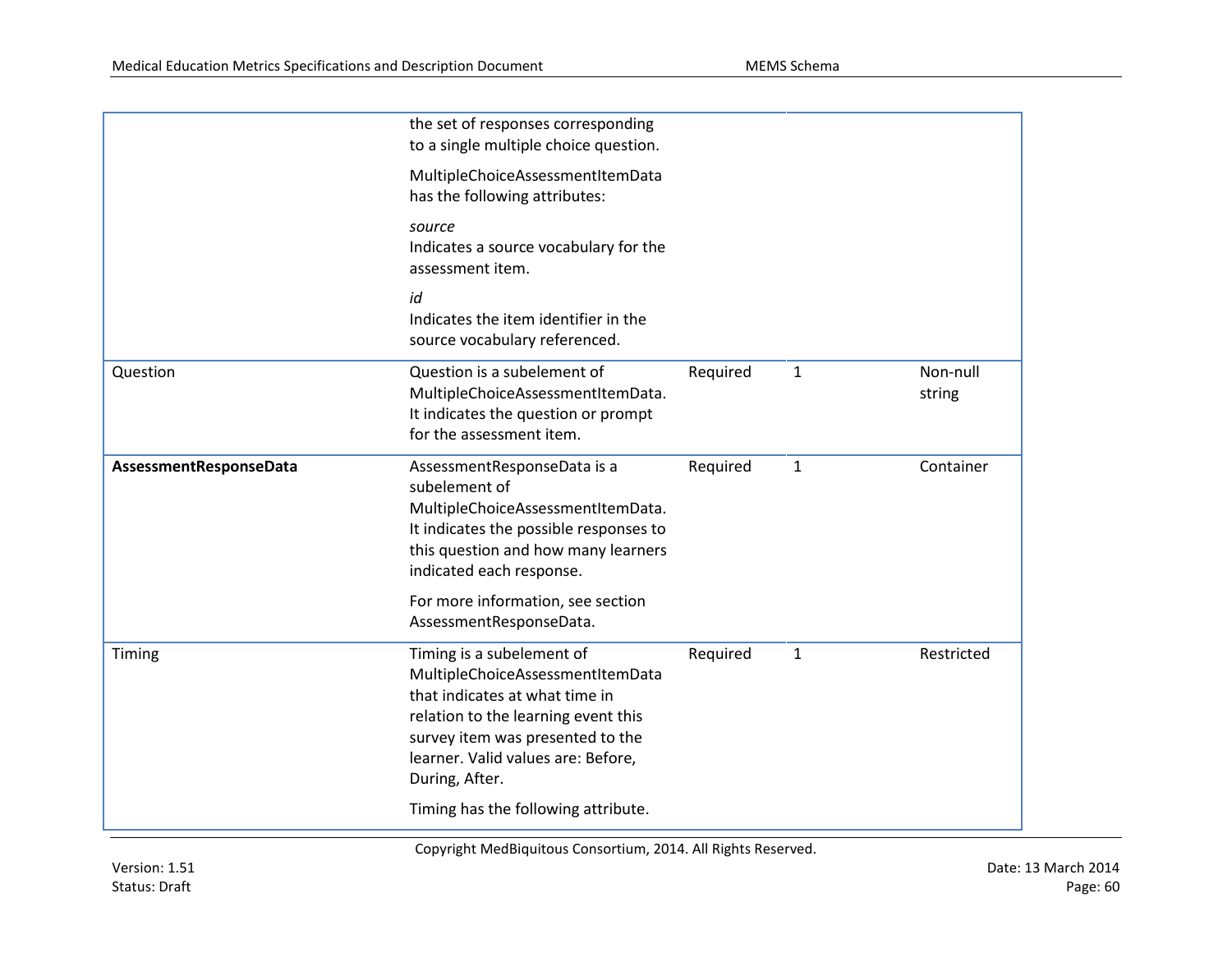|                       | duration<br>Indicates the amount of time before<br>or after the learning activity the<br>survey item was presented to the<br>learner. For example, P1D indicates<br>one day before or after. |          |           |                                                                                                                                                 |
|-----------------------|----------------------------------------------------------------------------------------------------------------------------------------------------------------------------------------------|----------|-----------|-------------------------------------------------------------------------------------------------------------------------------------------------|
| <b>Classification</b> | Classification is a subelement of<br>MultipleChoiceAssessmentItemData<br>that may indicate the educational<br>objective or competency associated<br>with this assessment item.               | Optional | 0 or more | Container<br>For more<br>information<br>see<br>ANSI/MEDBI                                                                                       |
|                       | Classification uses the classification<br>element type from LOM as profiled in<br>Healthcare LOM.                                                                                            |          |           | Q LO.10.1-<br>2008<br>Healthcare<br>Learning<br>Object<br>Metadata<br>Specification<br>s and<br>Description<br>Document<br>[Healthcare<br>LOM]. |

<MultipleChoiceAssessmentItemData> <Question>What class of medication are an appropriate treatment for asthma?</Question> <AssessmentResponseData> <AssessmentResponseItemData correct="true"> <ResponseText>Long Acting Beta Agonists</ResponseText> <TotalRespondents>140</TotalRespondents>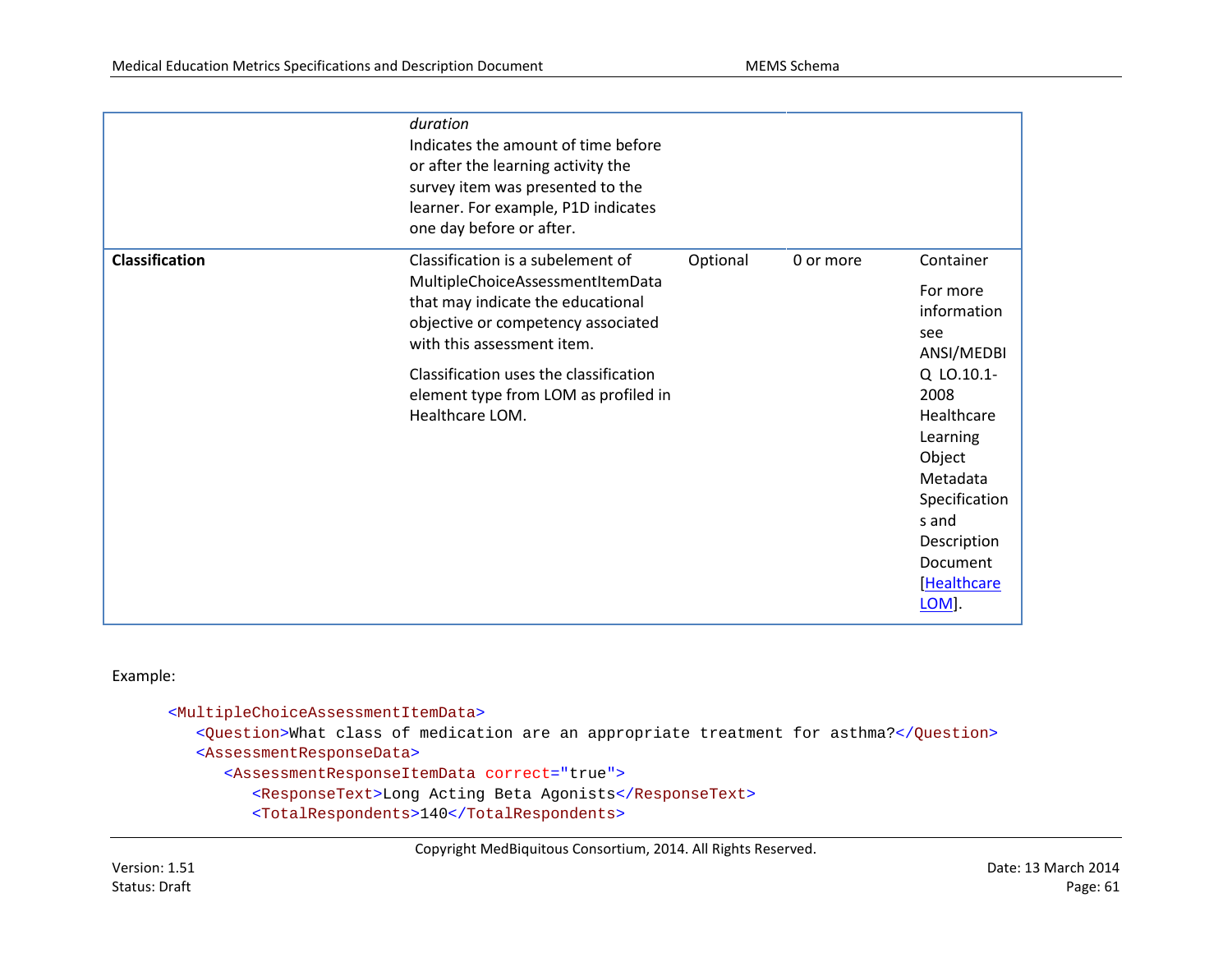```
</AssessmentResponseItemData>
     <AssessmentResponseItemData correct="false">
         <ResponseText>Acid Reducer</ResponseText>
        <TotalRespondents>5</TotalRespondents>
     </AssessmentResponseItemData>
     <AssessmentResponseItemData correct="false">
         <ResponseText>Antibiotics</ResponseText>
         <TotalRespondents>5</TotalRespondents>
     </AssessmentResponseItemData>
   </AssessmentResponseData>
   <Timing>After</Timing>
</MultipleChoiceAssessmentItemData>
```
### **7.8.2 AssessmentResponseData**

AssessmentResponseData indicates the possible responses to a multiple choice assessment item and the number of learners that indicated each response. Multiple choice items may offer the option to choose multiple responses or one response.



#### *AssessmentResponseData*

| Element                | <b>Description</b>                                                                                              | <b>Required</b> | <b>Multiplicity</b> | <b>Datatype</b> |
|------------------------|-----------------------------------------------------------------------------------------------------------------|-----------------|---------------------|-----------------|
| AssessmentResponseData | AssessmentResponseData is a<br>subelement of<br>MultipleChoiceAssessmentItemDat<br>a. It indicates the possible | Reauired        |                     | Container       |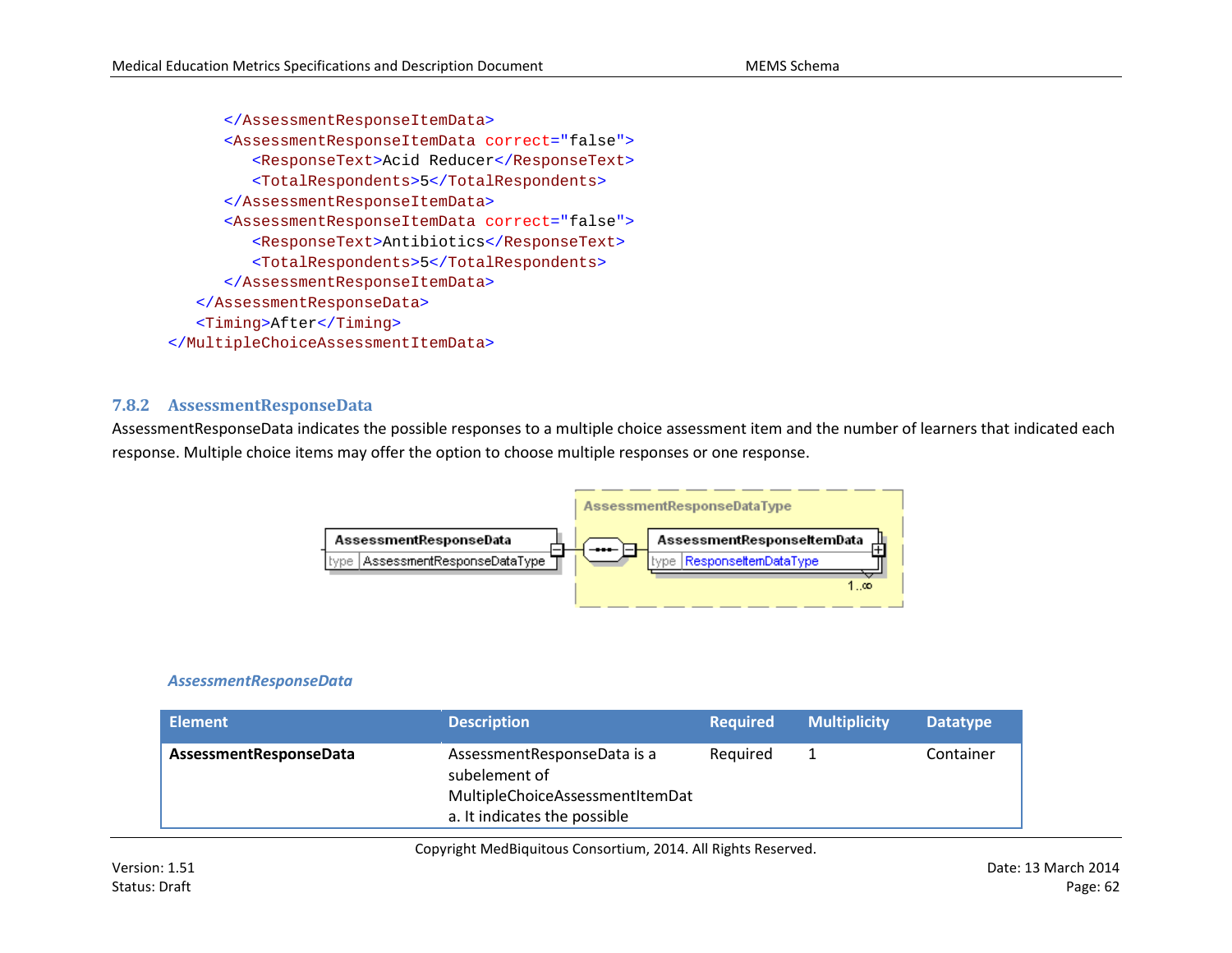|                            | responses to this question and<br>how many learners indicated each<br>response.                                                                                                                |          |           |           |
|----------------------------|------------------------------------------------------------------------------------------------------------------------------------------------------------------------------------------------|----------|-----------|-----------|
| AssessmentResponseItemData | AssessmentResponseItemData is a<br>subelement of<br>AssessmentResponseData. Its<br>subelements indicate a specific<br>response option and the number<br>of learners who gave that<br>response. | Required | 1 or more | Container |
|                            | See section<br>AssessmentResponseItemData for<br>more information.                                                                                                                             |          |           |           |

```
<AssessmentResponseData>
  <AssessmentResponseItemData correct="true">
   . . .
  </AssessmentResponseItemData>
  <AssessmentResponseItemData correct="false">
   . . .
  </AssessmentResponseItemData>
  <AssessmentResponseItemData correct="false">
   . . .
  </AssessmentResponseItemData>
</AssessmentResponseData>
```
### **7.8.3 AssessmentResponseItemData**

AssessmentResponseItemData indicates a specific assessment item response option and the number of learners who gave that response. It also indicates whether or not the response is correct.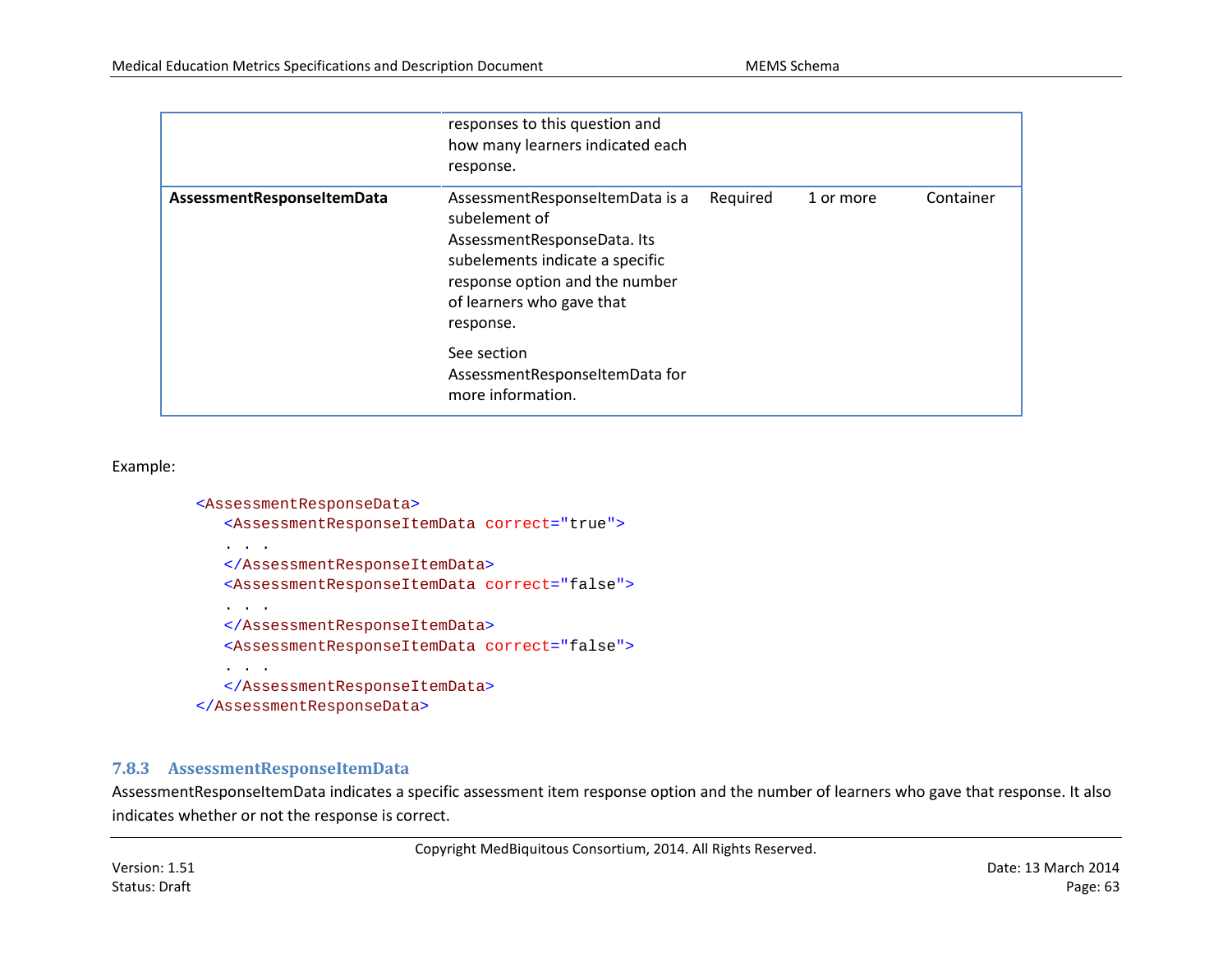

Generated by XMLSpy

www.altova.com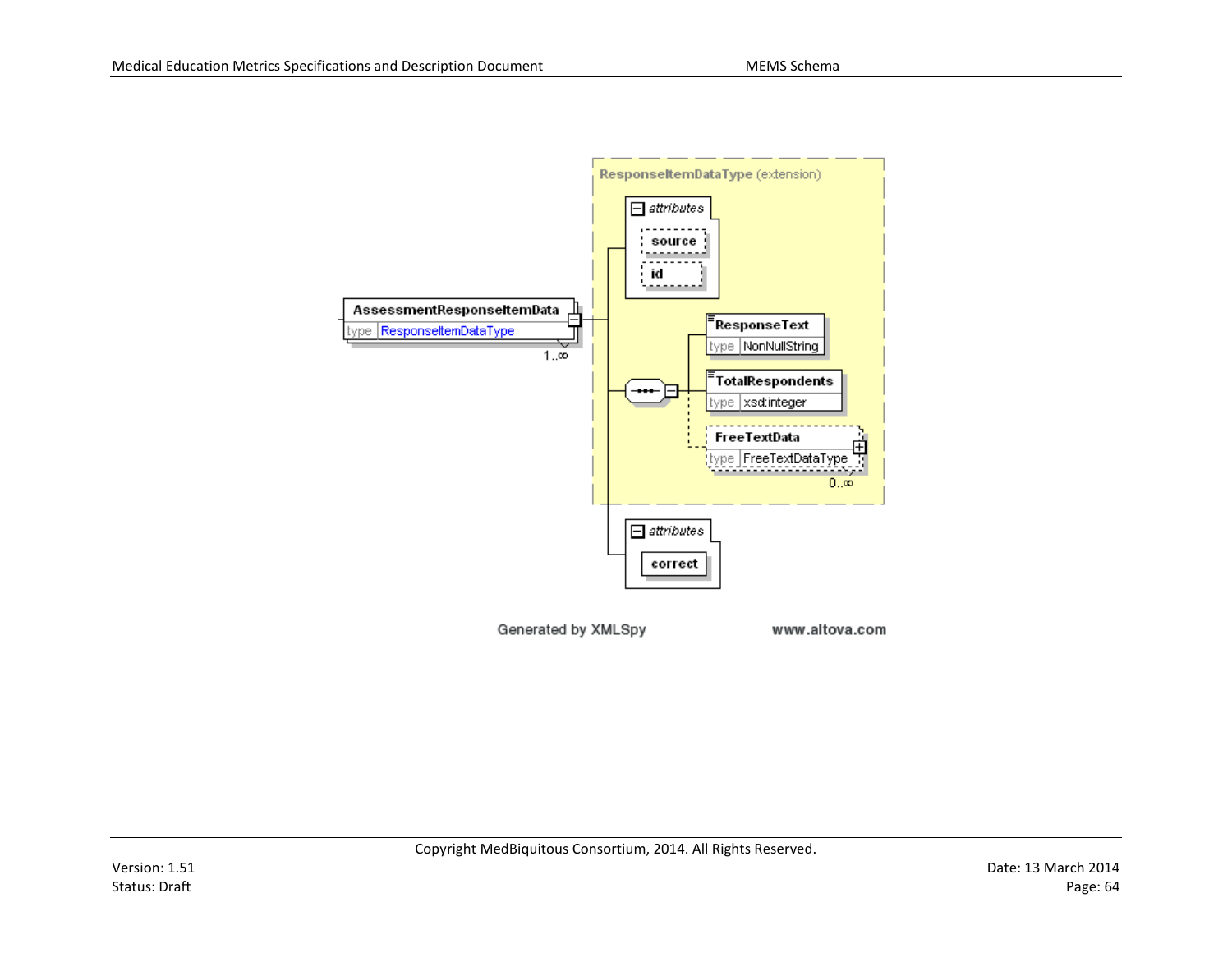### *AssessmentResponseItemData*

| <b>Element</b>             | <b>Description</b>                                                                                                                                                                             | <b>Required</b> | <b>Multiplicity</b> | <b>Datatype</b>    |
|----------------------------|------------------------------------------------------------------------------------------------------------------------------------------------------------------------------------------------|-----------------|---------------------|--------------------|
| AssessmentResponseltemData | AssessmentResponseItemData is a<br>subelement of<br>AssessmentResponseData. Its<br>subelements indicate a specific<br>response option and the number<br>of learners who gave that<br>response. | Required        | 1 or more           | Container          |
|                            | AssessmentResponseItemData has<br>the following attributes:                                                                                                                                    |                 |                     |                    |
|                            | source<br>Indicates a source vocabulary for<br>the assessment response item.                                                                                                                   |                 |                     |                    |
|                            | id<br>Indicates the item identifier in the<br>source vocabulary referenced.                                                                                                                    |                 |                     |                    |
|                            | correct<br>Indicates whether or not this<br>response item is a correct response<br>to the question. The correct<br>attribute is required. Valid values<br>are true and false.                  |                 |                     |                    |
| ResponseText               | ResponseText is a subelement of<br>AssessmentResponseItemData.<br>ResponseText defines the text of<br>the response option.                                                                     | Required        | $\mathbf{1}$        | Non-null<br>string |
| TotalRespondents           | TotalRespondents is the<br>subelement of<br>AssessmentResponseItemData that                                                                                                                    | Required        | $\mathbf{1}$        | Integer            |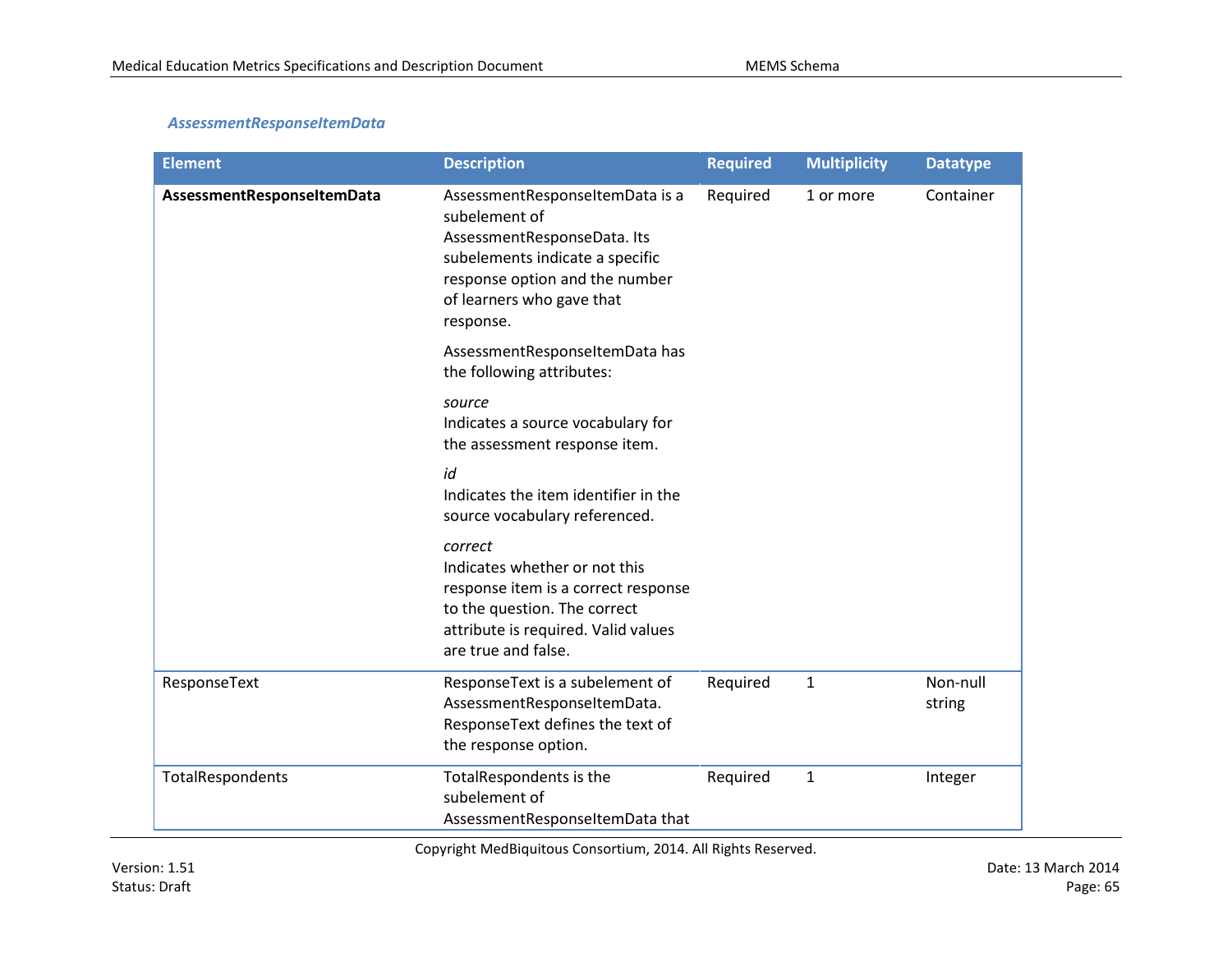|                     | indicates the number of<br>respondents that selected this<br>response item.                                                                                                                   |          |           |           |
|---------------------|-----------------------------------------------------------------------------------------------------------------------------------------------------------------------------------------------|----------|-----------|-----------|
| <b>FreeTextData</b> | FreeTextData is the subelement of<br>AssessmentResponseItemData.<br>Free Text Data is used when a<br>multiple choice question gives<br>respondents the option to enter<br>their own response. | Optional | 0 or more | Container |
|                     | See section FreeTextData for more<br>information.                                                                                                                                             |          |           |           |

```
<AssessmentResponseItemData correct="true">
```
<ResponseText>Long Acting Beta Agonists</ResponseText>

<TotalRespondents>140</TotalRespondents>

</AssessmentResponseItemData>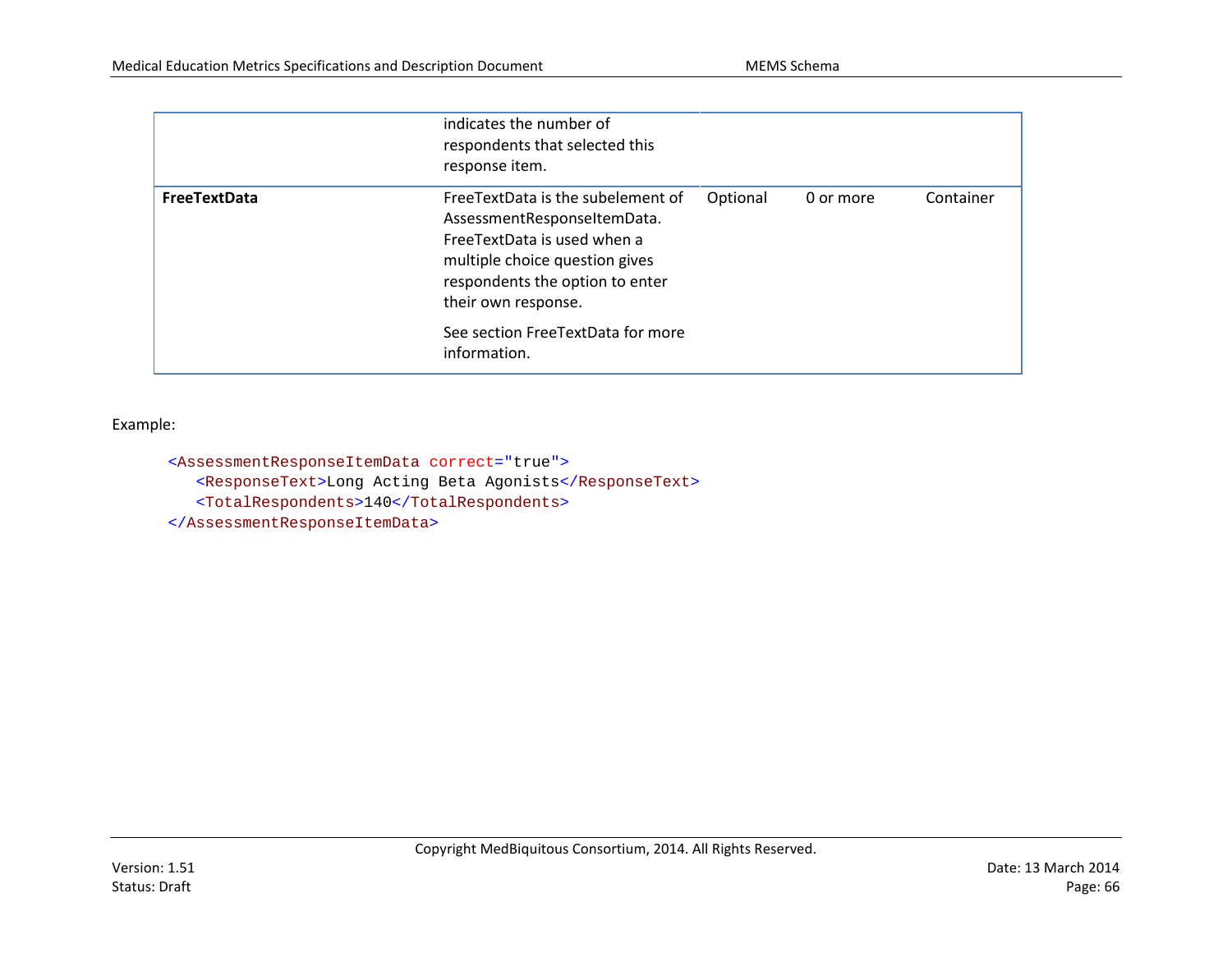## **7.8.4 AssessmentScoreData**

AssessmentScoreData contains assessment scores for a particular assessment as well as the scoring method, assessment timing, and classification.



Generated by XMLSpy

www.altova.com

### *AssessmentScoreData*

| <b>Element</b>      | <b>Description</b>                                                                                                                                                                                                                                                     | <b>Required</b> | <b>Multiplicity</b> | <b>Datatype</b> |
|---------------------|------------------------------------------------------------------------------------------------------------------------------------------------------------------------------------------------------------------------------------------------------------------------|-----------------|---------------------|-----------------|
| AssessmentScoreData | AssessmentScoreData is<br>the dsubelement of<br>KnowledgeAssessment<br>that contains assessment<br>scores for a particular<br>assessment.<br>AssessmentScoreData has<br>the following attributes:<br>source<br>Indicates a source<br>vocabulary for the<br>assessment. | Optional        | 0 or more           | Container       |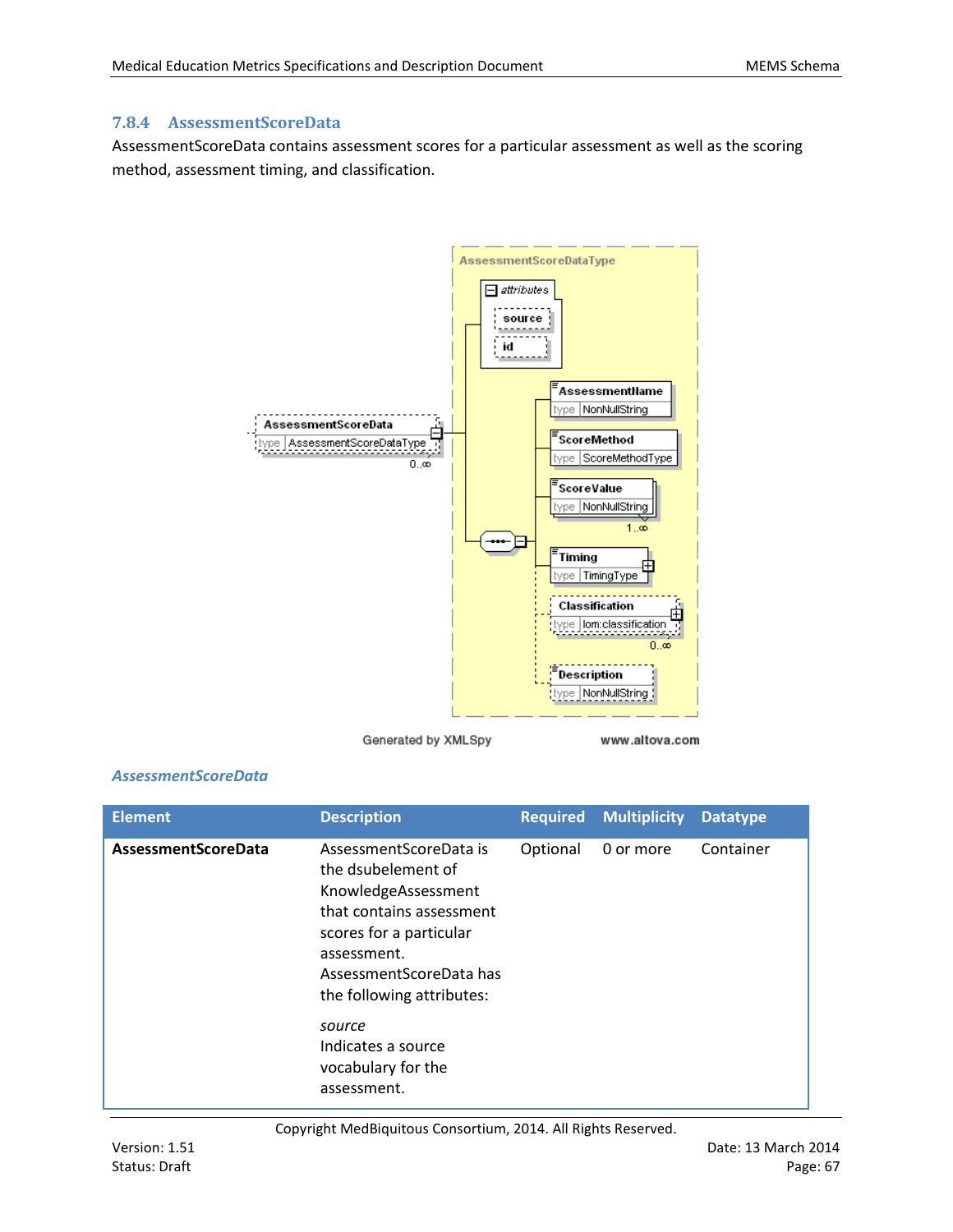| AssessmentName | id<br>Indicates the assessment<br>identifier in the source<br>vocabulary referenced.<br>AssessmentName is the<br>subelement of<br>AssessmentScoreData<br>that provides the name of<br>the assessment<br>instrument.                                                                                                                                                                                                                                                                                                                                                             | Required | $\mathbf{1}$ | Non-null<br>string |
|----------------|---------------------------------------------------------------------------------------------------------------------------------------------------------------------------------------------------------------------------------------------------------------------------------------------------------------------------------------------------------------------------------------------------------------------------------------------------------------------------------------------------------------------------------------------------------------------------------|----------|--------------|--------------------|
| ScoreMethod    | ScoreMethod leverages<br>the<br>TestScoreMethodType<br>definition from the<br>Postsecondary Electronic<br><b>Standards Council's Core</b><br>Main Specification version<br>1.50, [PESC] which defines<br>an XML schema for test<br>score reporting, among<br>other things. The<br>following documentation<br>and score method values<br>defined all come from the<br>PESC.<br>Valid values are: Scaled,<br>Graded, Standard, Raw,<br>Percent, Mastery,<br>Adjective, Stanine,<br>Percentile, NormalCurve,<br>Equated, Local.<br>For definitions of score<br>methods, please see | Required | $\mathbf{1}$ | Restricted         |
| ScoreValue     | Appendix 1.<br>ScoreValue is the<br>subelement of<br>AssessmentScoreData<br>that indicates one<br>learner's score on the<br>assessment. The score<br>should reflect the<br>ScoreMethod indicated.<br>For example, if the<br>ScoreMethod is percent,<br>the ScoreValue is a                                                                                                                                                                                                                                                                                                      | Required | 1 or more    | Non-null<br>string |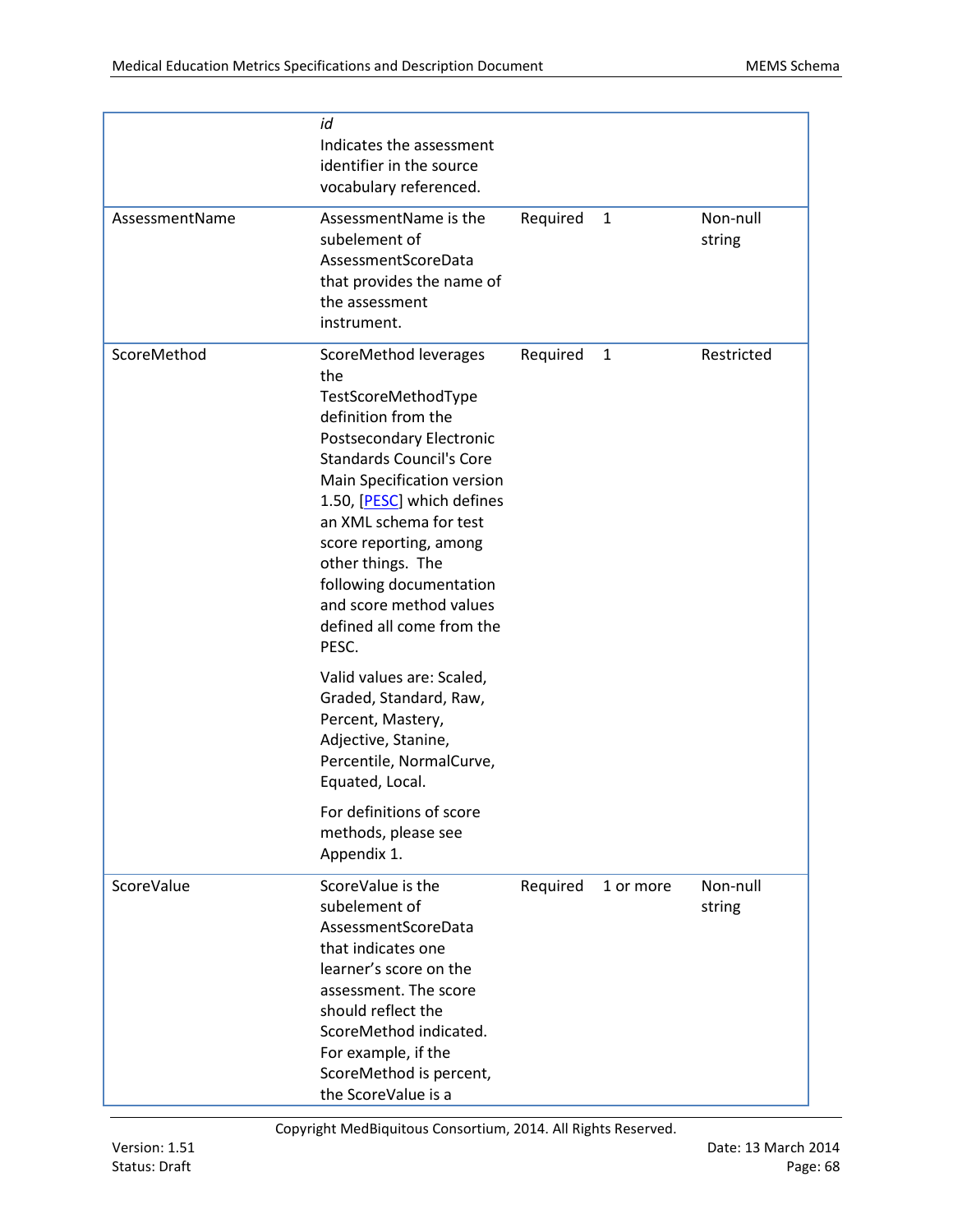|                       | number between 0 and<br>100.                                                                                                                                                                                                 |          |              |                                                                                     |
|-----------------------|------------------------------------------------------------------------------------------------------------------------------------------------------------------------------------------------------------------------------|----------|--------------|-------------------------------------------------------------------------------------|
| Timing                | Timing is the subelement<br>of AssessmentScoreData<br>that indicates at what<br>time in relation to the<br>learning event this<br>assessment was<br>presented to the learner.<br>Valid values are: Before,<br>During, After. | Required | $\mathbf{1}$ | Restricted                                                                          |
|                       | Timing has the following<br>attribute.                                                                                                                                                                                       |          |              |                                                                                     |
|                       | duration<br>Indicates the amount of<br>time before or after the<br>learning activity the<br>survey item was<br>presented to the learner.                                                                                     |          |              |                                                                                     |
| <b>Classification</b> | Classification is a<br>subelement of<br>AssessmentScoreData<br>that may indicate the<br>educational objective or<br>competency associated<br>with this assessment.                                                           | Optional | 0 or more    | Container<br>See<br>ANSI/MEDBIQ<br>LO.10.1-2008<br>Healthcare<br>Learning<br>Object |
|                       | Classification uses the<br>classification element<br>type from LOM as profiled<br>in Healthcare LOM.                                                                                                                         |          |              | Metadata<br>Specifications<br>and<br>Description<br>Document<br>[Healthcare<br>LOM] |
| Description           | Description is a<br>subelement of<br>AssessmentScoreData<br>that contains further<br>information about the<br>assessment. If the<br>ScoreMethod is Local, the<br>local method may be<br>defined in the description.          | Optional | 0 or 1       | Non-null<br>string                                                                  |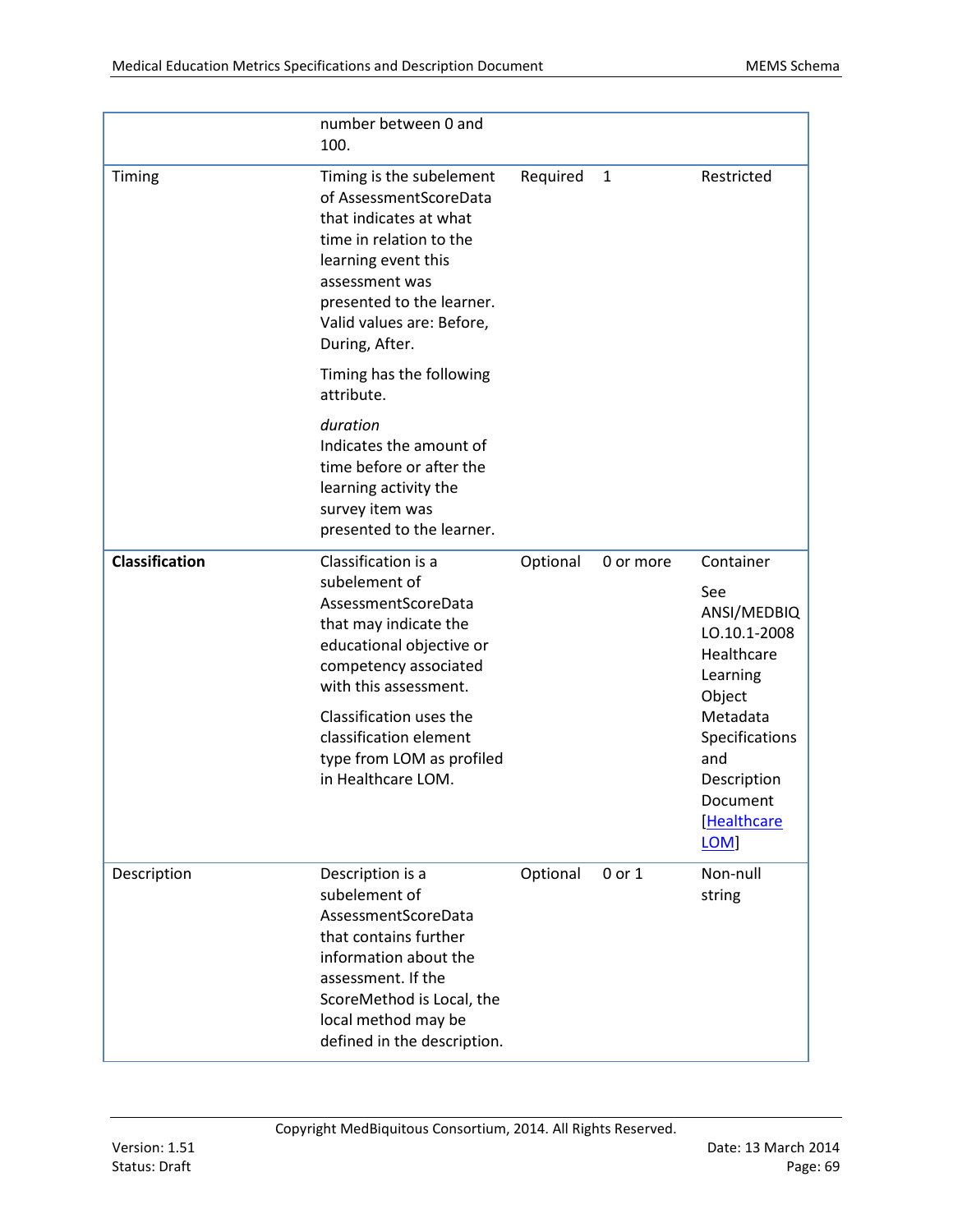```
<AssessmentScoreData>
   <AssessmentName>MySite Asthma Treatment Assessment</AssessmentName>
   <ScoreMethod>Percent</ScoreMethod>
   <ScoreValue>90</ScoreValue>
   <Timing duration="P30D">After</Timing>
</AssessmentScoreData>
```
# **7.9 ParticipationMetrics**

ParticipationMetrics defines how many participants participated in the educational activity, including how many CE credits were awarded. ParticipationMetrics is a sub-element of MedicalEducationMetrics.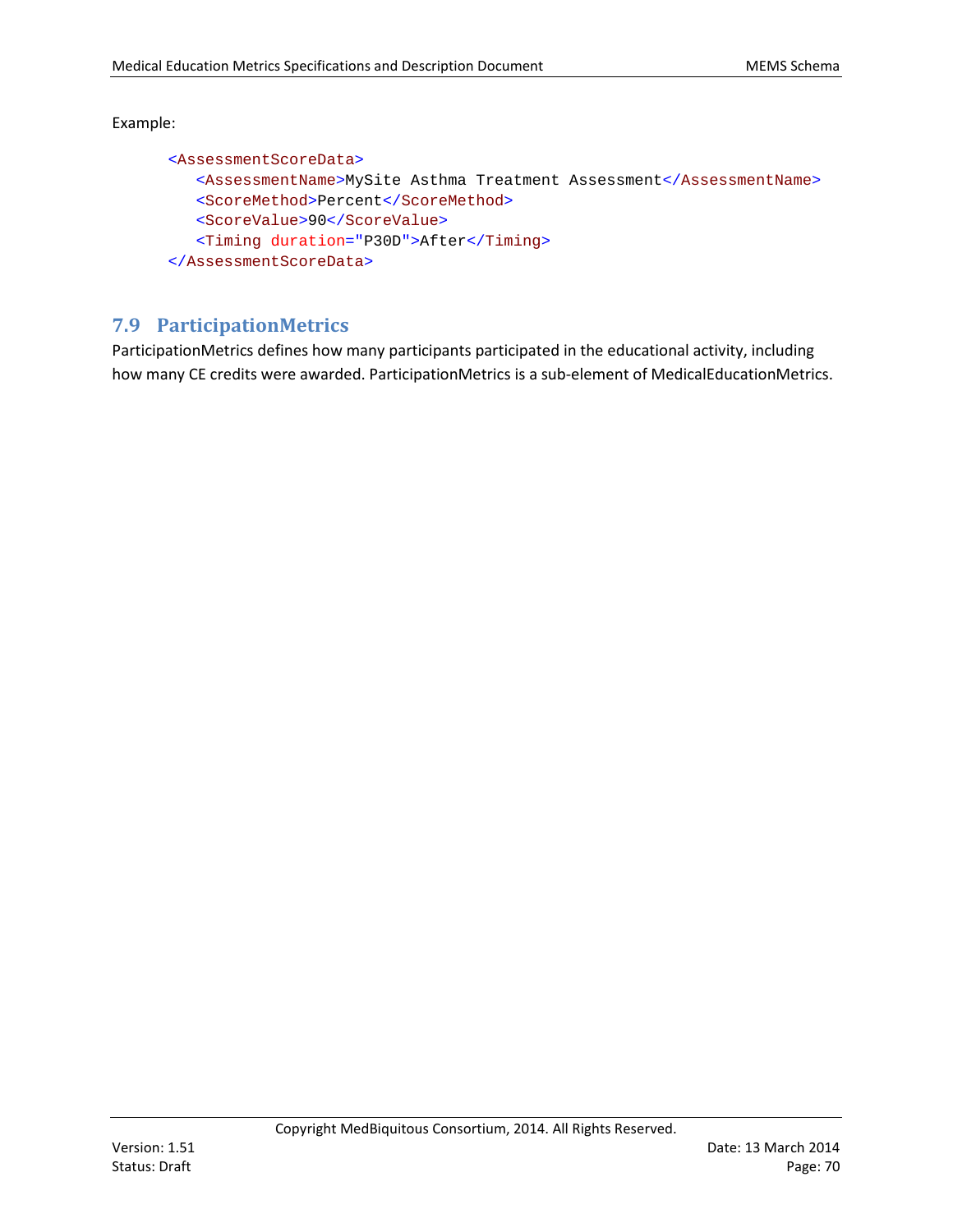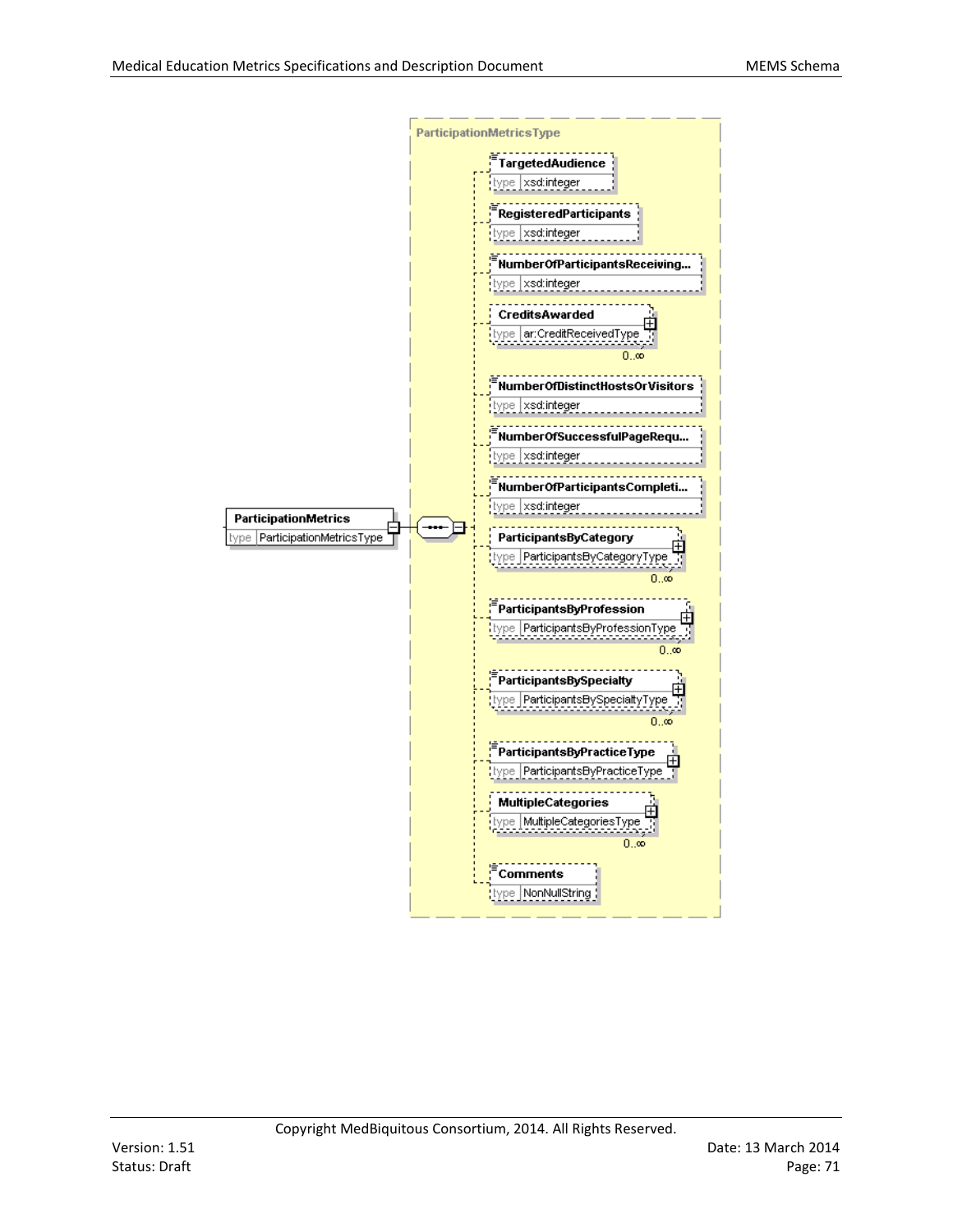## *ParticipationMetrics Information*

| <b>Element</b>                      | <b>Description</b>                                                                                                                                                                                                                                      | <b>Required</b> | <b>Multiplicity</b> | <b>Datatype</b>                                                 |
|-------------------------------------|---------------------------------------------------------------------------------------------------------------------------------------------------------------------------------------------------------------------------------------------------------|-----------------|---------------------|-----------------------------------------------------------------|
| <b>ParticipationMetrics</b>         | ParticipationMetrics is the sub-<br>element of MedicalEducationMetrics.<br>It contains elements that provide data<br>on the number of learners<br>participating in the activity and the<br>extent of their participation.                               | Required        | 1                   | <b>Container</b>                                                |
| TargetedAudience                    | TagetedAudience is the sub-element of<br>ParticipationMetrics. It defines how<br>many clinicians received promotional<br>materials for this educational activity<br>or were otherwise targeted to<br>participate in the activity.                       | Optional        | 0 or 1              | Integer                                                         |
| RegisteredParticipants              | RegisteredParticipants is the sub-<br>element of ParticiationMetrics. It<br>defines how many clinicians registered<br>to participate in the educational<br>activity.                                                                                    | Optional        | 0 or 1              | Integer                                                         |
| NumberOfParticipantsReceivingCredit | NumberOfParticipantsReceivingCredit<br>is the sub-element of<br>ParticipationMetrics. It defines the<br>number of participants that received<br>continuing education credits for<br>participating in this activity.                                     | Optional        | 0 or 1              | Integer                                                         |
| <b>CreditsAwarded</b>               | CreditsAwarded is the sub-element of<br>ParticipationMetrics. It defines the<br>number of credits and type of credit<br>awarded for an educational activity.<br>Activities often are eligible for several<br>different types of credit; to reflect this | Optional        | 0 or more           | Container<br>CreditsType<br>See ANSI<br>/MEDBIQ<br>AR.10.1-2009 |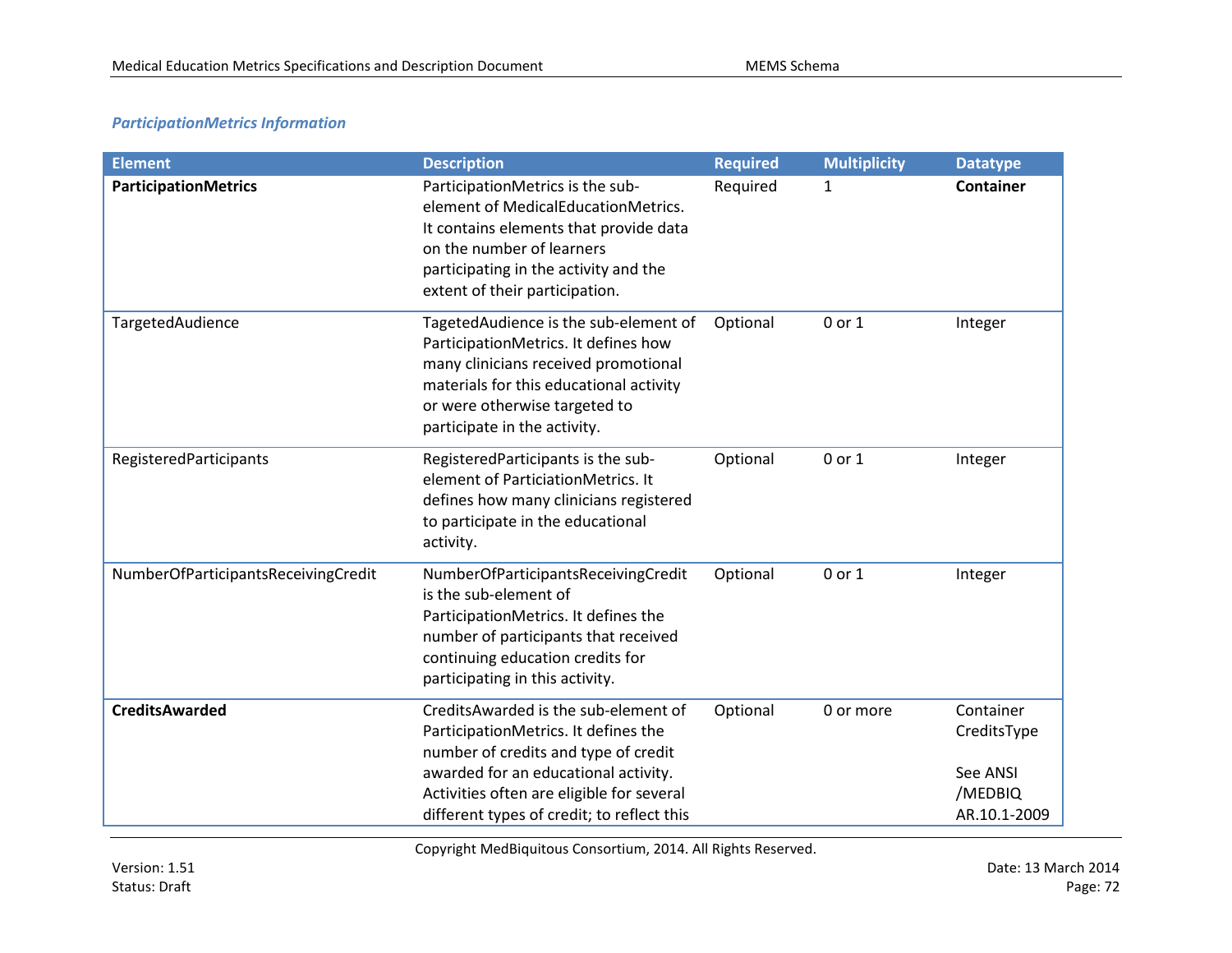|                                 | practice, the CreditsAwarded element<br>is repeatable.<br>CreditsAwarded uses the<br>CreditReceivedType type definition<br>from the Activity Report specification.                                                                                          |          |        | MedBiquitous<br>Activity<br>Report<br>Specifications<br>and<br>Description<br>Document<br>[Activity<br>Report] and<br>ANSI/MEDBIQ<br>LO.10.1-2008<br>Healthcare<br>Learning<br>Object<br>Metadata<br>Specifications<br>and<br>Description<br>Document<br>[Healthcare<br>LOM]. |
|---------------------------------|-------------------------------------------------------------------------------------------------------------------------------------------------------------------------------------------------------------------------------------------------------------|----------|--------|-------------------------------------------------------------------------------------------------------------------------------------------------------------------------------------------------------------------------------------------------------------------------------|
| NumberOfDistinctHostsOrVisitors | NumberOfDistinctHostsOrVisitors is<br>the sub-element of<br>ParticipationMetrics. It defines how<br>many different computers have<br>requested pages in the online course<br>or resource. Web server reporting<br>software keeps track of these statistics. | Optional | 0 or 1 | Integer                                                                                                                                                                                                                                                                       |
| NumberOfSuccessfulPageRequests  | NumberOfSuccessfulPageRequests is<br>the sub-element of<br>ParticipationMetrics. It defines the<br>number of requests for pages in the<br>course or resource. Web server                                                                                    | Optional | 0 or 1 | Integer                                                                                                                                                                                                                                                                       |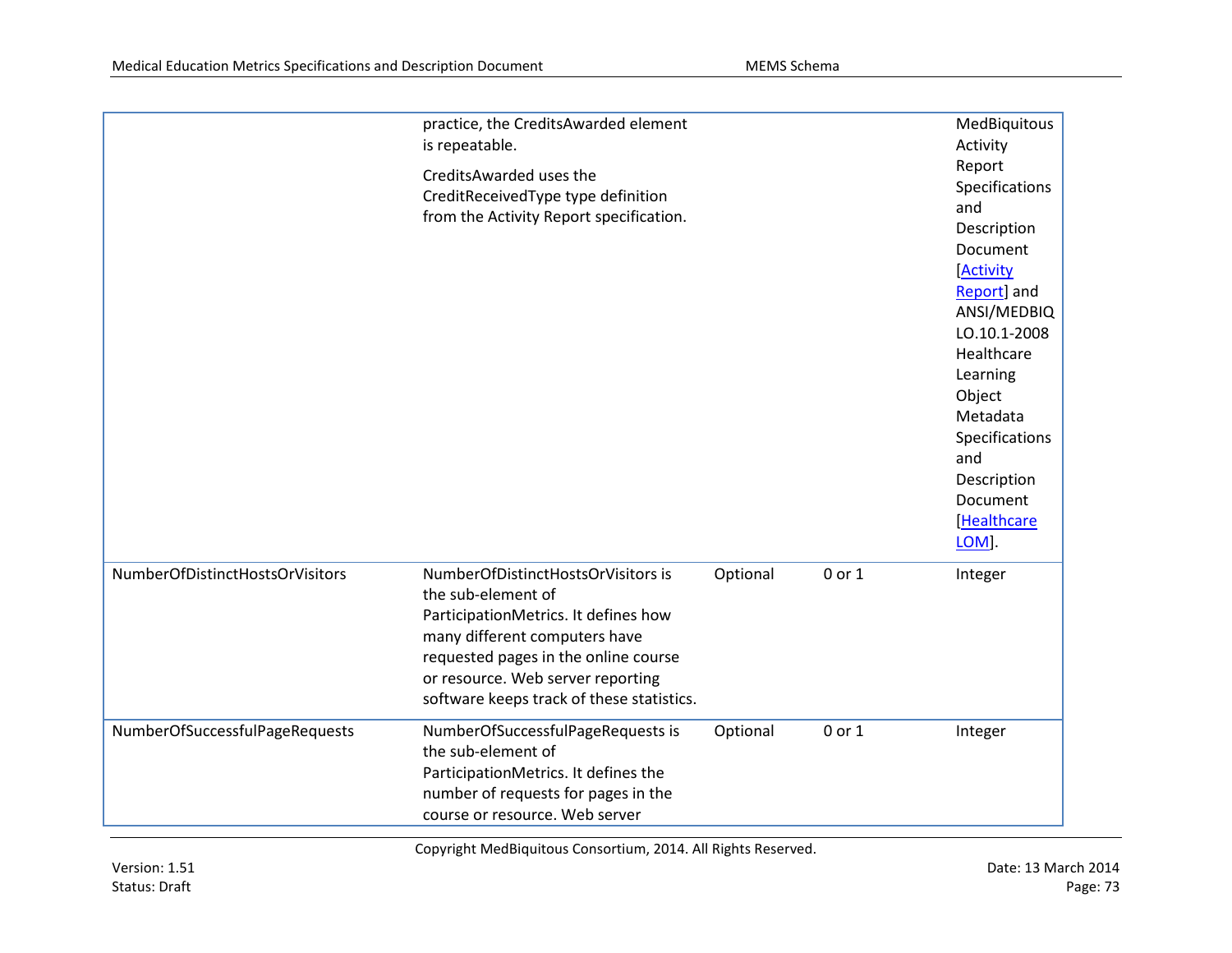|                                        | reporting software keeps track of these<br>statistics.                                                                                                                                                                                                                                                                                                                                              |          |           |           |
|----------------------------------------|-----------------------------------------------------------------------------------------------------------------------------------------------------------------------------------------------------------------------------------------------------------------------------------------------------------------------------------------------------------------------------------------------------|----------|-----------|-----------|
| NumberOfParticipantsCompletingActivity | NumberOfParticipantsCompletingActivi<br>ty is the sub-element of<br>ParticipationMetrics. It defines how<br>many individuals completed the course<br>or activity. Learning management<br>systems and other technologies allow<br>educators to track a learner's progress<br>through an online course. Educators<br>may have other criteria for<br>determining if an activity has been<br>completed. | Optional | 0 or 1    | Integer   |
| ParticipantsByCategory                 | ParticipantsByCategory is the sub-<br>element of ParticipationMetrics. It<br>defines the number of participants by<br>category.                                                                                                                                                                                                                                                                     | Optional | 0 or more | Container |
|                                        | For more information, see section<br>ParticipantsByCategory.                                                                                                                                                                                                                                                                                                                                        |          |           |           |
| ParticipantsByProfession               | ParticipantsByProfession is the sub-<br>element of ParticipationMetrics. It<br>defines the number of participants by<br>profession.                                                                                                                                                                                                                                                                 | Optional | 0 or more | Integer   |
|                                        | ParticipantsByProfession has the<br>following attribute:                                                                                                                                                                                                                                                                                                                                            |          |           |           |
|                                        | profession<br>Indicates the profession described. A<br>recommended list for REMs CE is<br>available by visiting Medical Education<br><b>Metrics Vocabularies [MEMS</b><br>Vocabularies]. For other activities, see                                                                                                                                                                                  |          |           |           |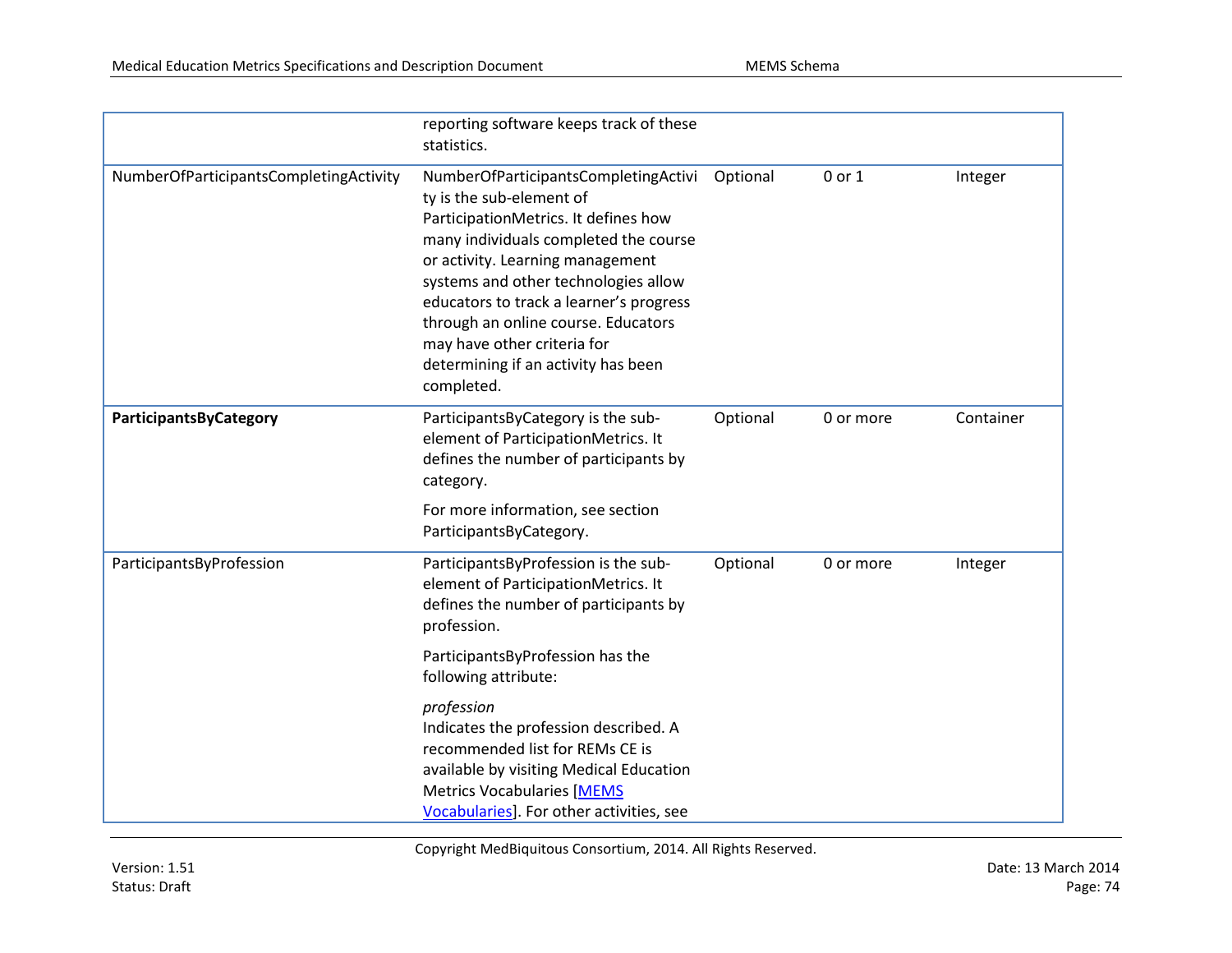|                            | the recommended list of professions in<br>ANSI/MEDBIQ LO.10.1-2008<br>Healthcare Learning Object Metadata<br>Specifications and Description<br>Document [Healthcare LOM].                                                                |          |           |         |
|----------------------------|------------------------------------------------------------------------------------------------------------------------------------------------------------------------------------------------------------------------------------------|----------|-----------|---------|
| ParticipantsBySpecialty    | ParticipantsBySpecialty is the sub-<br>element of ParticipationMetrics. It<br>defines the number of participants by<br>specialty.                                                                                                        | Optional | 0 or more | Integer |
|                            | ParticipantsBySpecialty has the<br>following attribute:                                                                                                                                                                                  |          |           |         |
|                            | specialty<br>Indicates the specialty described. See<br>ANSI/MEDBIQ LO.10.1-2008<br>Healthcare Learning Object Metadata<br>Specifications and Description<br>Document for a list of recommended<br>values for specialty [Healthcare LOM]. |          |           |         |
|                            | Recommended values for dental<br>specialties are also available [MEM<br><b>Vocabularies</b> ]                                                                                                                                            |          |           |         |
| ParticipantsByPracticeType | ParticipantsByPracticeType is the sub-<br>element of ParticipationMetrics. It<br>defines the number of participants by<br>broad category. For example, primary<br>care.                                                                  | Optional | 0 or more | Integer |
|                            | ParticipantsByPracticeType has the<br>following attribute:                                                                                                                                                                               |          |           |         |
|                            | practiceType                                                                                                                                                                                                                             |          |           |         |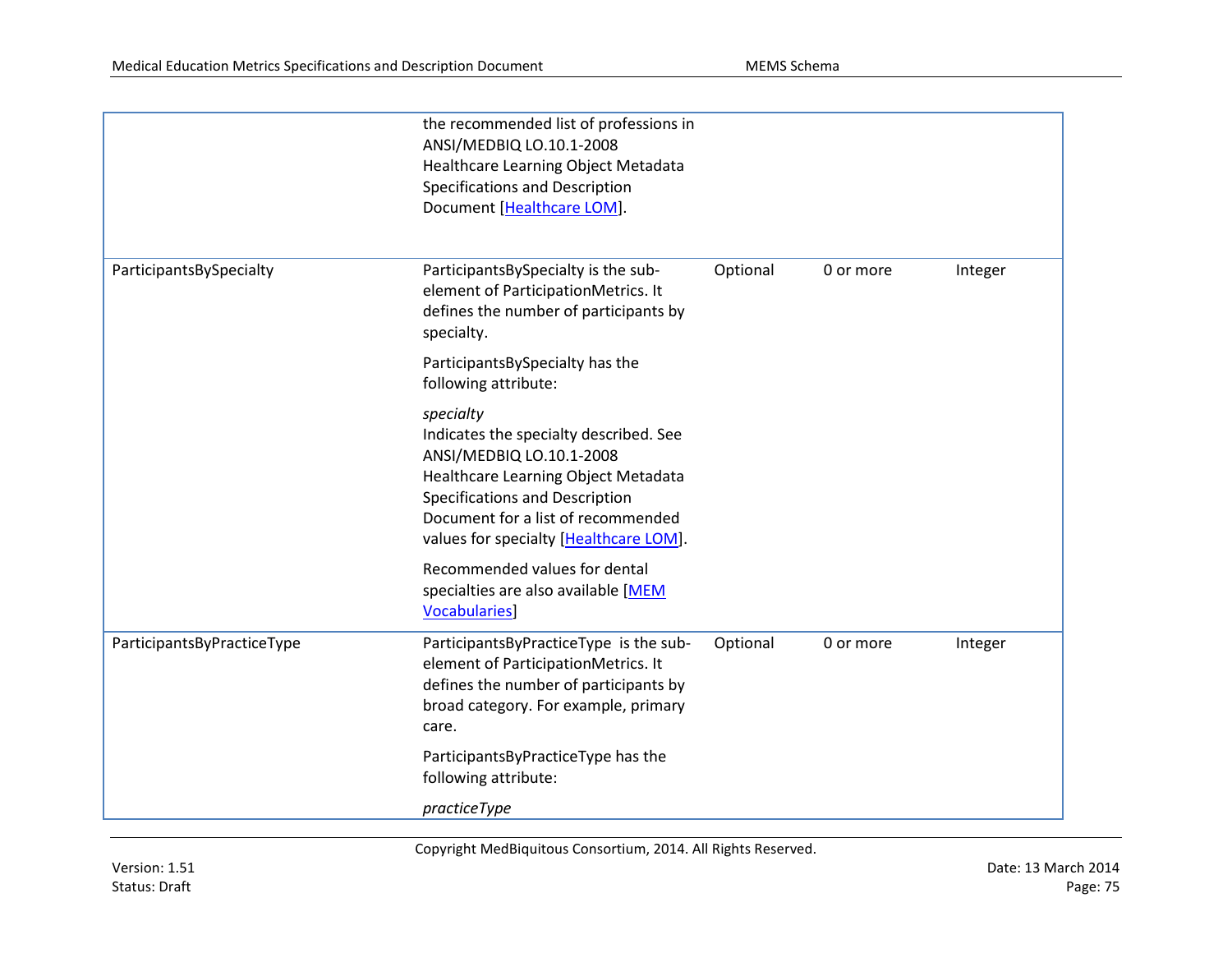|                           | Indicates the practice type described.<br>Recommended values for practice<br>types related to ER/LA Opioid REMS<br>[REMS]are available [MEM<br>Vocabularies].                                                                                                                                                                  |          |           |               |
|---------------------------|--------------------------------------------------------------------------------------------------------------------------------------------------------------------------------------------------------------------------------------------------------------------------------------------------------------------------------|----------|-----------|---------------|
| <b>MultipleCategories</b> | MultipleCategories allows one to<br>describe the number of participants<br>meeting multiple categories<br>simultaneously. For example, the<br>number of physicians with a specialty<br>of internal medicine that are active<br>prescribers of long acting opioids. For<br>more information, see section<br>MultipleCategories. | Optional | 0 or more | Container     |
| Comments                  | Comments is a sub-elelement of<br>ParticipationMetrics. It allows activity<br>providers to provide comments or<br>further explanation regarding any of<br>the participation metrics.                                                                                                                                           | Optional | 0 or 1    | NonNullString |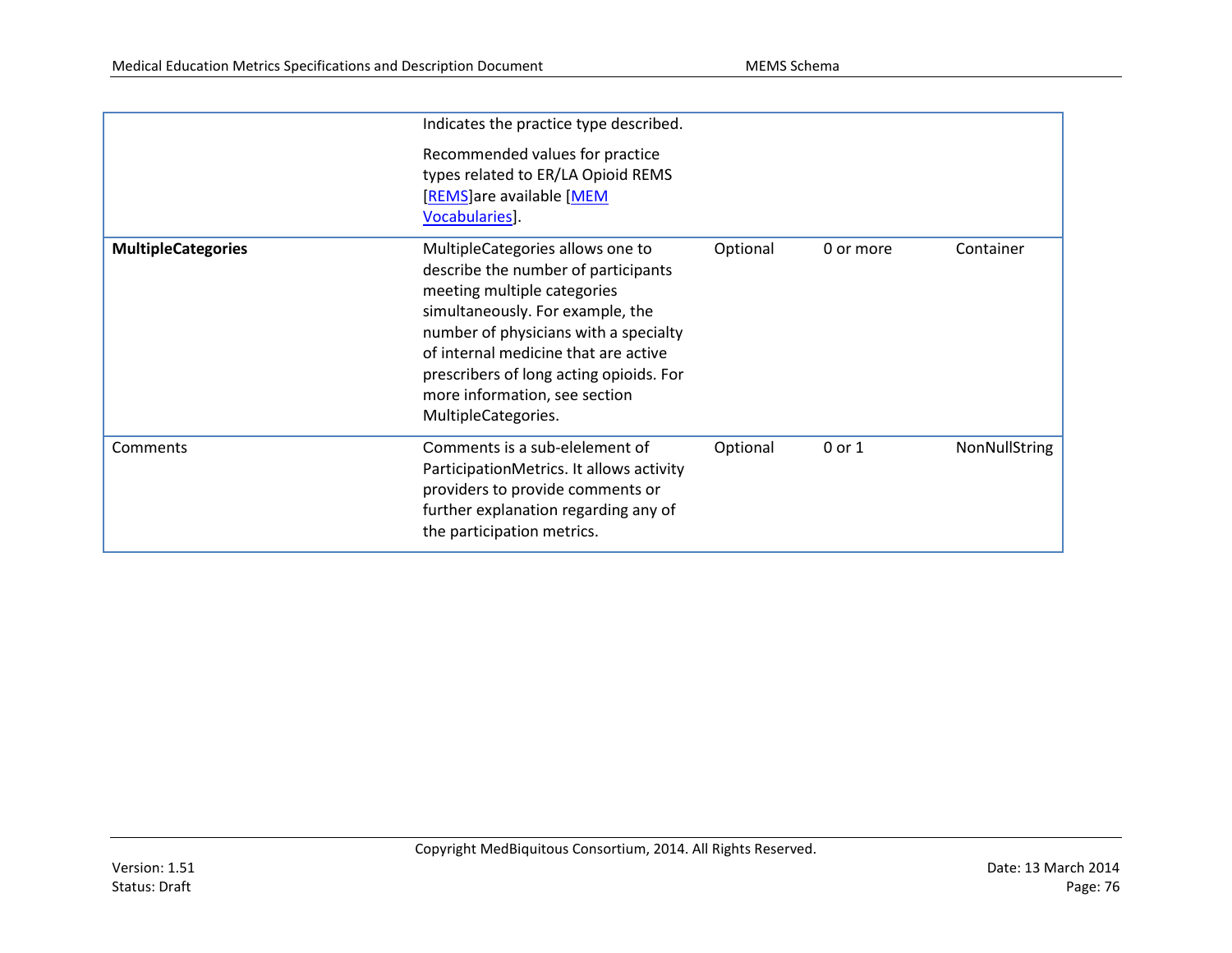#### Example:

```
<ParticipationMetrics>
      <TargetedAudience>1000</TargetedAudience>
      <RegisteredParticipants>200</RegisteredParticipants>
      <NumberOfParticipantsReceivingCredit>
 150
</NumberOfParticipantsReceivingCredit>
      <CreditsAwarded>
         <hx:creditType>CME</hx:creditType>
         <hx:numberOfCredits>150</hx:numberOfCredits>
      </CreditsAwarded>
   <NumberOfDistinctHostsOrVisitors>250</NumberOfDistinctHostsOrVisitors>
      <NumberOfSuccessfulPageRequests>500</NumberOfSuccessfulPageRequests>
      <NumberOfParticipantsCompletingActivity>
 150
</NumberOfParticipantsCompletingActivity>
      <ParticipantsBySpecialty specialty="radiology-diagnostic">
100
</ParticipantsBySpecialty>
      <ParticipantsBySpecialty specialty="radiation oncology">
50
</ParticipantsBySpecialty>
   </ParticipationMetrics>
```
#### **7.9.1 ParticipantsByCategory**

ParticipantsByCategory defines the number of participants by a category. The category may be defined by the person creating the metrics report, or it may be a definition agreed upon by a larger community.

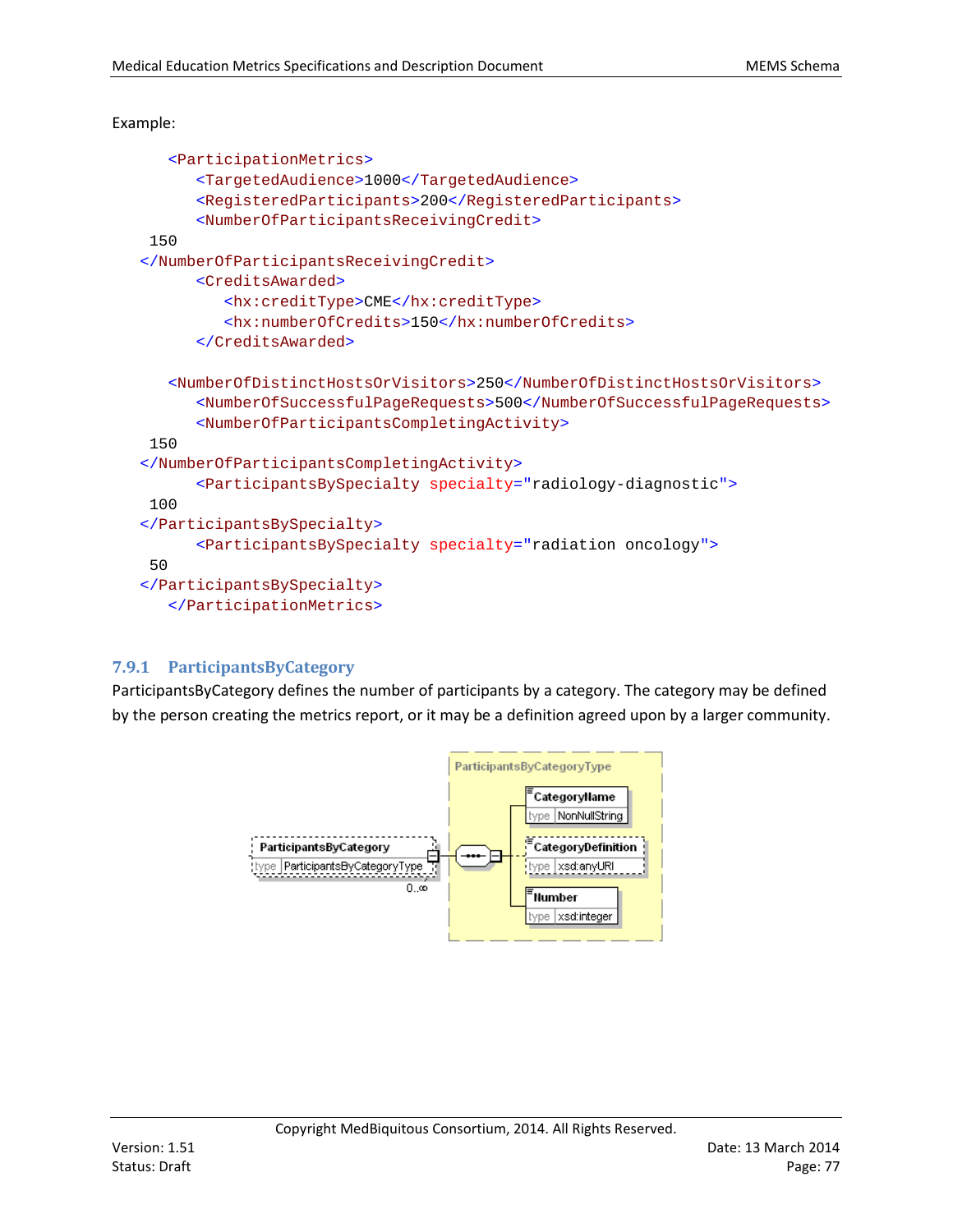## *ParticipantsByCategory Element Information*

| <b>Element</b>         | <b>Description</b>                                                                                                                   | <b>Required</b> | <b>Multiplicity</b> | <b>Datatype</b>          |
|------------------------|--------------------------------------------------------------------------------------------------------------------------------------|-----------------|---------------------|--------------------------|
| ParticipantsByCategory | ParticipantsByCategory<br>defines the number of<br>participants by category.                                                         | Optional        | 0 or more           | Container                |
| CategoryName           | A name for the category of<br>participants.                                                                                          | Required        | -1                  | NonNull<br><b>String</b> |
| CategoryDefinition     | A URI pointing to a<br>definition of a particular<br>category. For example:<br>http://www.medbiq.org/me<br>ms/definitions#prescriber | Optional        | 0 or 1              | Any URI                  |
| Number                 | The number of participants<br>in this category.                                                                                      | Required        | 1                   | Integer                  |

#### Example:

```
<ParticipantsByCategory>
   <CategoryName>ER/LA Opioid Prescriber</CategoryName>
   <CategoryDefinition>http://medbiq.org/mems/definitions#ER/LA_opioid_pre
scriber</CategoryDefinition>
   <Number>190</Number>
</ParticipantsByCategory>
```
## **7.9.2 MultipleCategories**

MultipleCategories allows one to describe the number of participants meeting multiple categories simultaneously. For example, the number of physicians with a specialty of internal medicine that are active prescribers of long acting opioids.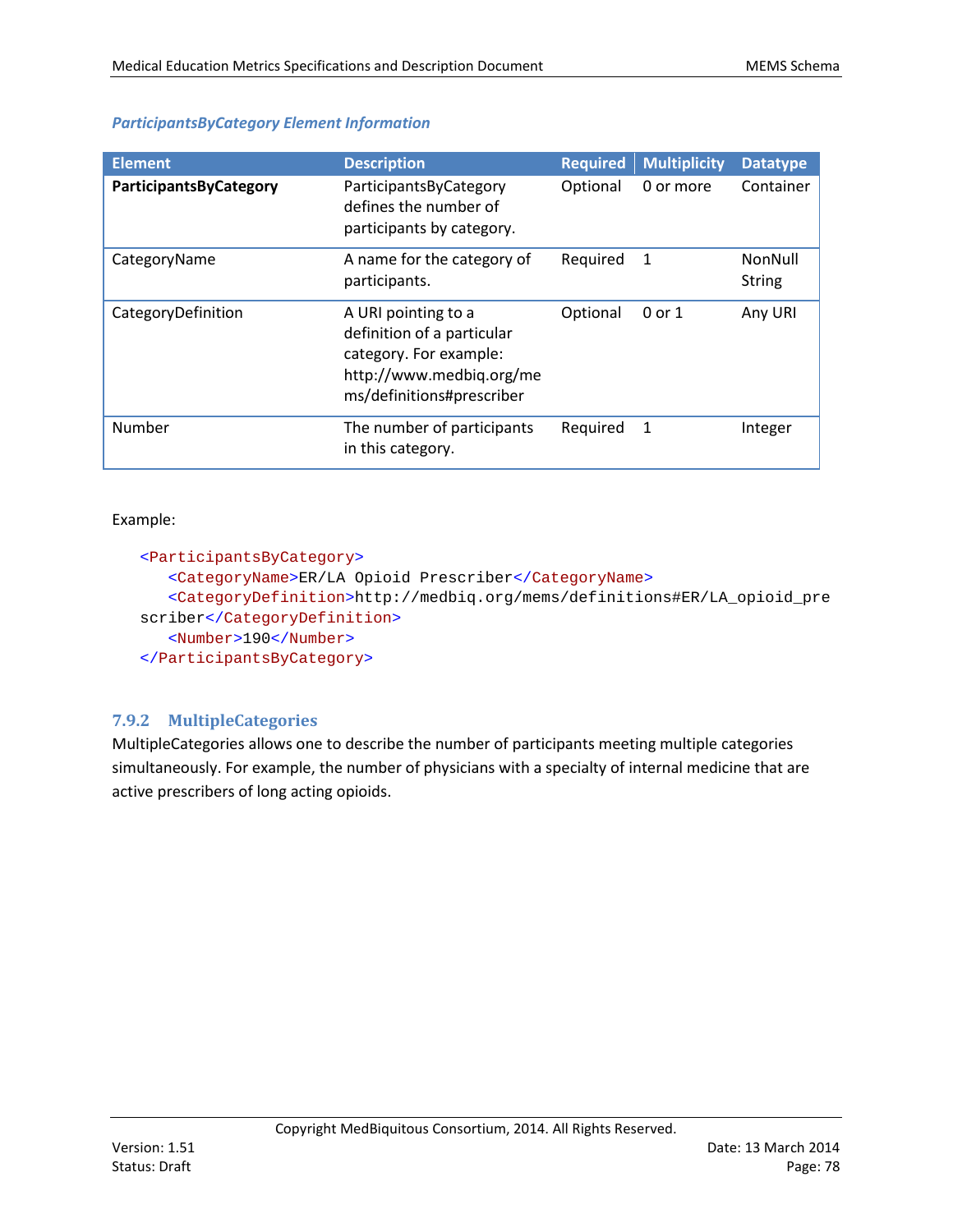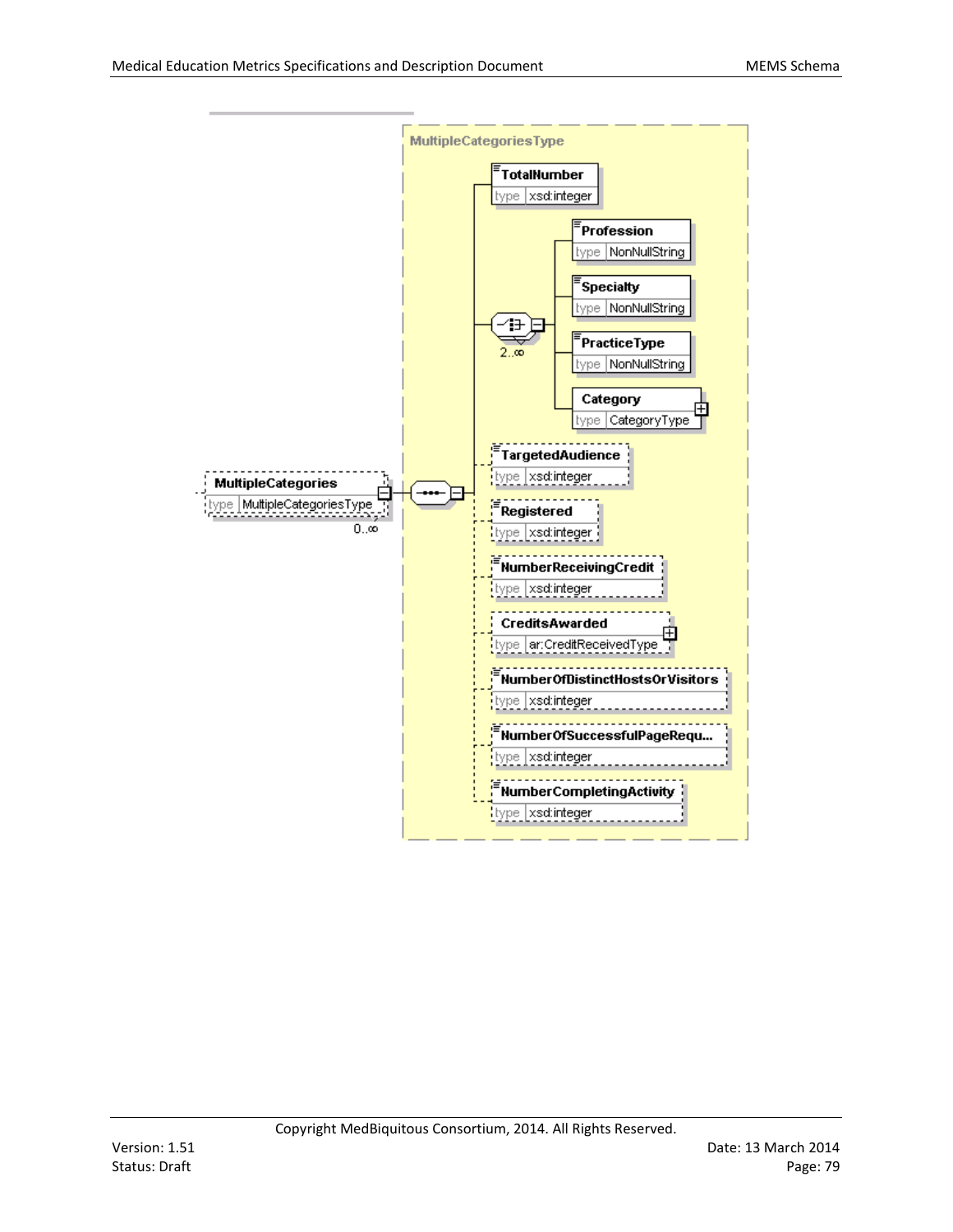## *MultipleCategoriesElement Information*

| <b>Element</b>            | <b>Description</b>                                                                                                                                                                                                                                                                                                   | <b>Required</b>                                                                                                                                                                        | <b>Multiplicity</b>                | <b>Datatype</b>       |
|---------------------------|----------------------------------------------------------------------------------------------------------------------------------------------------------------------------------------------------------------------------------------------------------------------------------------------------------------------|----------------------------------------------------------------------------------------------------------------------------------------------------------------------------------------|------------------------------------|-----------------------|
| <b>MultipleCategories</b> | Contains subelements that describe the<br>number of participants meeting multiple<br>categories simultaneously.                                                                                                                                                                                                      | Optional                                                                                                                                                                               | 0 or more                          | Container             |
| TotalNumber               | The number of participants meeting the<br>multiple categories specified.                                                                                                                                                                                                                                             | Required                                                                                                                                                                               | 1                                  | Integer               |
| Profession                | A healthcare profession.<br>ANSI/MEDBIQ LO.10.1-2008 Healthcare<br>Learning Object Metadata Specifications<br>and Description Document contains a<br>hierarchical list of recommended values<br>for profession [Healthcare LOM]. A subset<br>specific to ER/LA Opioid REMS is also<br>available [MEMS Vocabularies]. | Two or more Profession, Specialty,<br>PracticeType, or Category elements<br>are required.<br>Two or more Profession, Specialty,<br>PracticeType, or Category elements<br>are required. |                                    | Non NullString        |
| Specialty                 | A healthcare specialty.<br>ANSI/MEDBIQ LO.10.1-2008 Healthcare<br>Learning Object Metadata Specifications<br>and Description Document contains a list<br>of recommended values for specialty<br>[Healthcare LOM].                                                                                                    |                                                                                                                                                                                        |                                    | <b>Non NullString</b> |
| PracticeType              | A broad category of clinicians. For<br>example, primary care.<br>A vocabulary of practice types related to<br>ER/LA Opioid REMS [REMS] is available<br>[MEM Vocabularies].                                                                                                                                           | Two or more Profession, Specialty,<br>are required.                                                                                                                                    | PracticeType, or Category elements | <b>Non NullString</b> |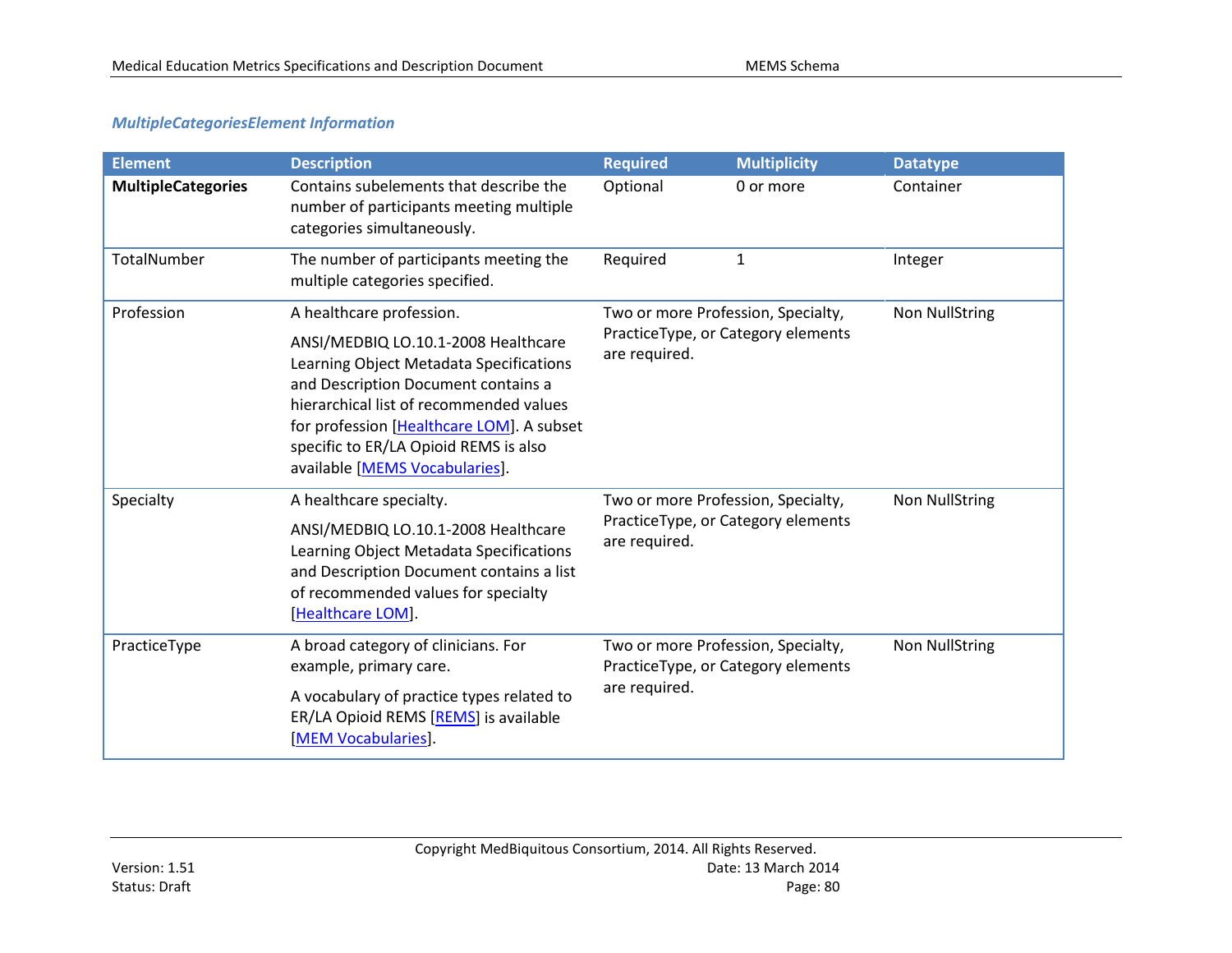| <b>Element</b>            | <b>Description</b>                                                                                                                                                                               | <b>Required</b> | <b>Multiplicity</b>                                                      | <b>Datatype</b> |
|---------------------------|--------------------------------------------------------------------------------------------------------------------------------------------------------------------------------------------------|-----------------|--------------------------------------------------------------------------|-----------------|
| Category                  | Contains subelements that provide the<br>name and a pointer to the definition of a<br>category of participants.                                                                                  | are required.   | Two or more Profession, Specialty,<br>PracticeType, or Category elements | Container       |
|                           | For more information, see section<br>Category.                                                                                                                                                   |                 |                                                                          |                 |
| <b>TargetedAudience</b>   | Defines how many participants meeting<br>the defined categories received<br>promotional materials for this educational<br>activity or were otherwise targeted to<br>participate in the activity. | Optional        | 0 or 1                                                                   | Integer         |
| Registered                | Defines how many participants meeting<br>the defined categories registered to<br>participate in the educational activity.                                                                        | Optional        | 0 or 1                                                                   | Integer         |
| NumberReceiving<br>Credit | Defines the number of participants<br>meeting the defined categories that<br>received continuing education credits for<br>participating in this activity.                                        | Optional        | 0 or 1                                                                   | Integer         |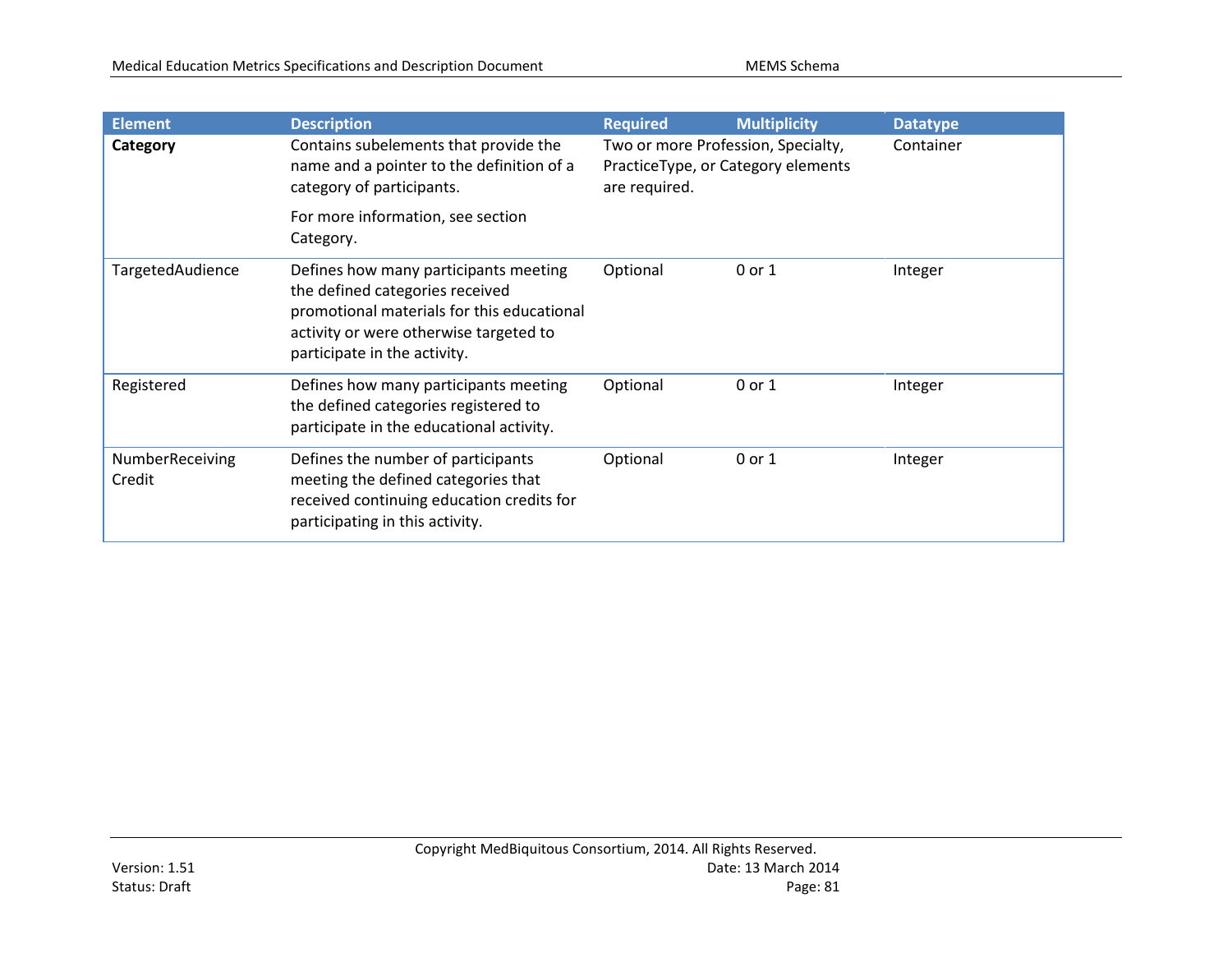| <b>Element</b>                                    | <b>Description</b>                                                                                                                                                                                                                                                                                           | <b>Required</b> | <b>Multiplicity</b> | <b>Datatype</b>                                                                                                                                                                                                 |
|---------------------------------------------------|--------------------------------------------------------------------------------------------------------------------------------------------------------------------------------------------------------------------------------------------------------------------------------------------------------------|-----------------|---------------------|-----------------------------------------------------------------------------------------------------------------------------------------------------------------------------------------------------------------|
| <b>CreditsAwarded</b>                             | Defines the number of credits and type of<br>Optional<br>credit awarded for an educational activity<br>for participants meeting the defined<br>categories. Activities often are eligible for<br>several different types of credit; to reflect<br>this practice, the CreditsAwarded element<br>is repeatable. |                 | 0 or more           | Container<br>Credits Type<br>See ANSI / MEDBIQ<br>AR.10.1-2009<br><b>MedBiquitous Activity</b><br><b>Report Specifications</b>                                                                                  |
|                                                   | CreditsAwarded uses the<br>CreditReceivedType type definition from<br>the Activity Report specification.                                                                                                                                                                                                     |                 |                     | and Description<br><b>Document [Activity</b><br>Report] and<br>ANSI/MEDBIQ LO.10.1-<br>2008 Healthcare<br>Learning Object<br>Metadata<br>Specifications and<br><b>Description Document</b><br>[Healthcare LOM]. |
| <b>NumberOfDistinct</b><br><b>HostsOrVisitors</b> | Defines how many different computers<br>have requested pages in the online course<br>or resource for participants meeting the<br>defined categories. Web server reporting<br>software keeps track of these statistics.                                                                                       | Optional        | 0 or 1              | Integer                                                                                                                                                                                                         |
| <b>NumberOfSuccessful</b><br>PageRequests         | Defines the number of requests for pages<br>in the course or resource for participants<br>meeting the defined categories. Web<br>server reporting software keeps track of<br>these statistics.                                                                                                               | Optional        | 0 or 1              | Integer                                                                                                                                                                                                         |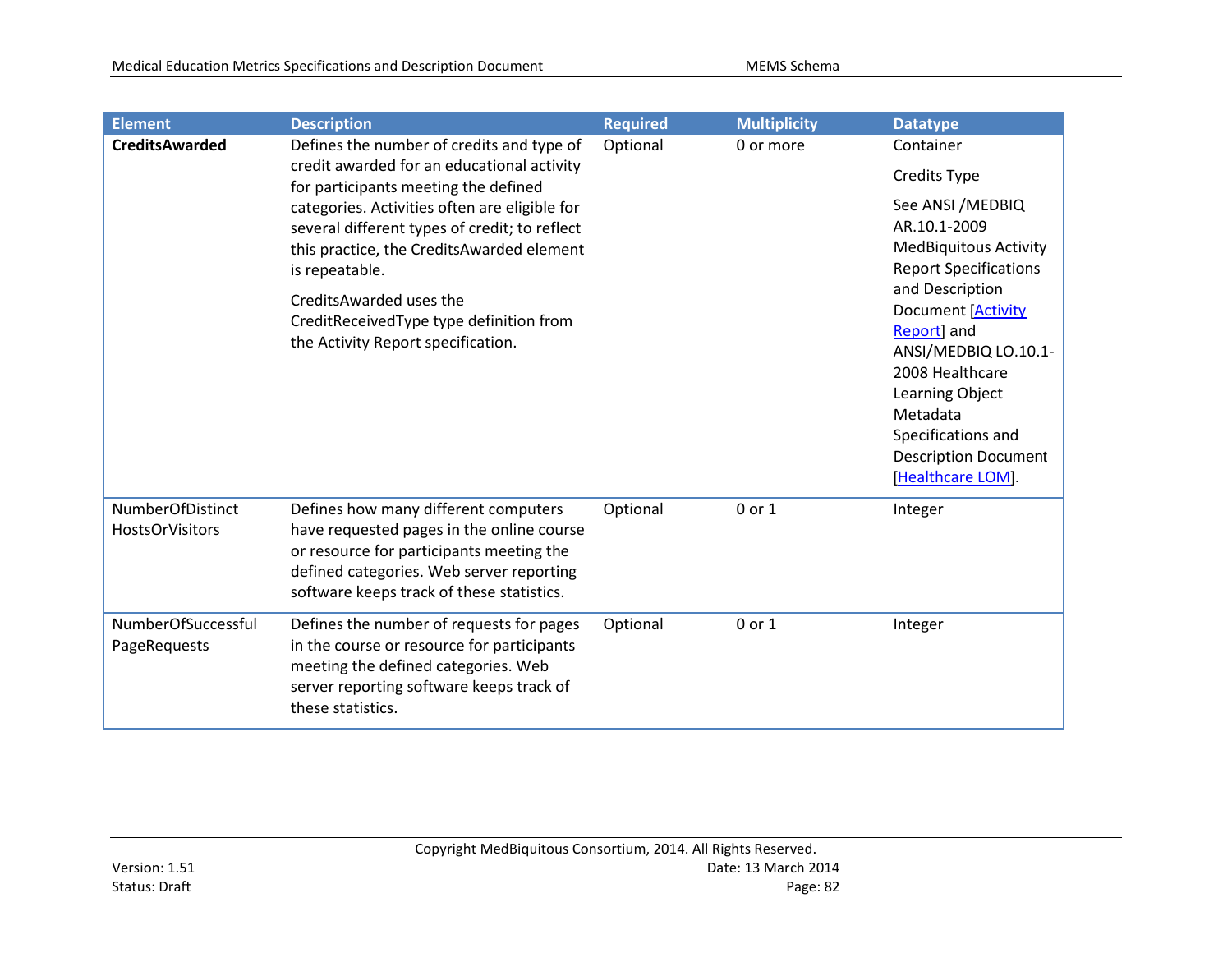| <b>Element</b>               | <b>Description</b>                                                                                                                                                                                                                                                                                                                 | <b>Required</b> | <b>Multiplicity</b> | <b>Datatype</b> |
|------------------------------|------------------------------------------------------------------------------------------------------------------------------------------------------------------------------------------------------------------------------------------------------------------------------------------------------------------------------------|-----------------|---------------------|-----------------|
| NumberCompleting<br>Activity | Defines how many individuals meeting the<br>defined categories completed the course<br>or activity. Learning management systems<br>and other technologies allow educators to<br>track a learner's progress through an<br>online course. Educators may have other<br>criteria for determining if an activity has<br>been completed. | Optional        | 0 or 1              | Integer         |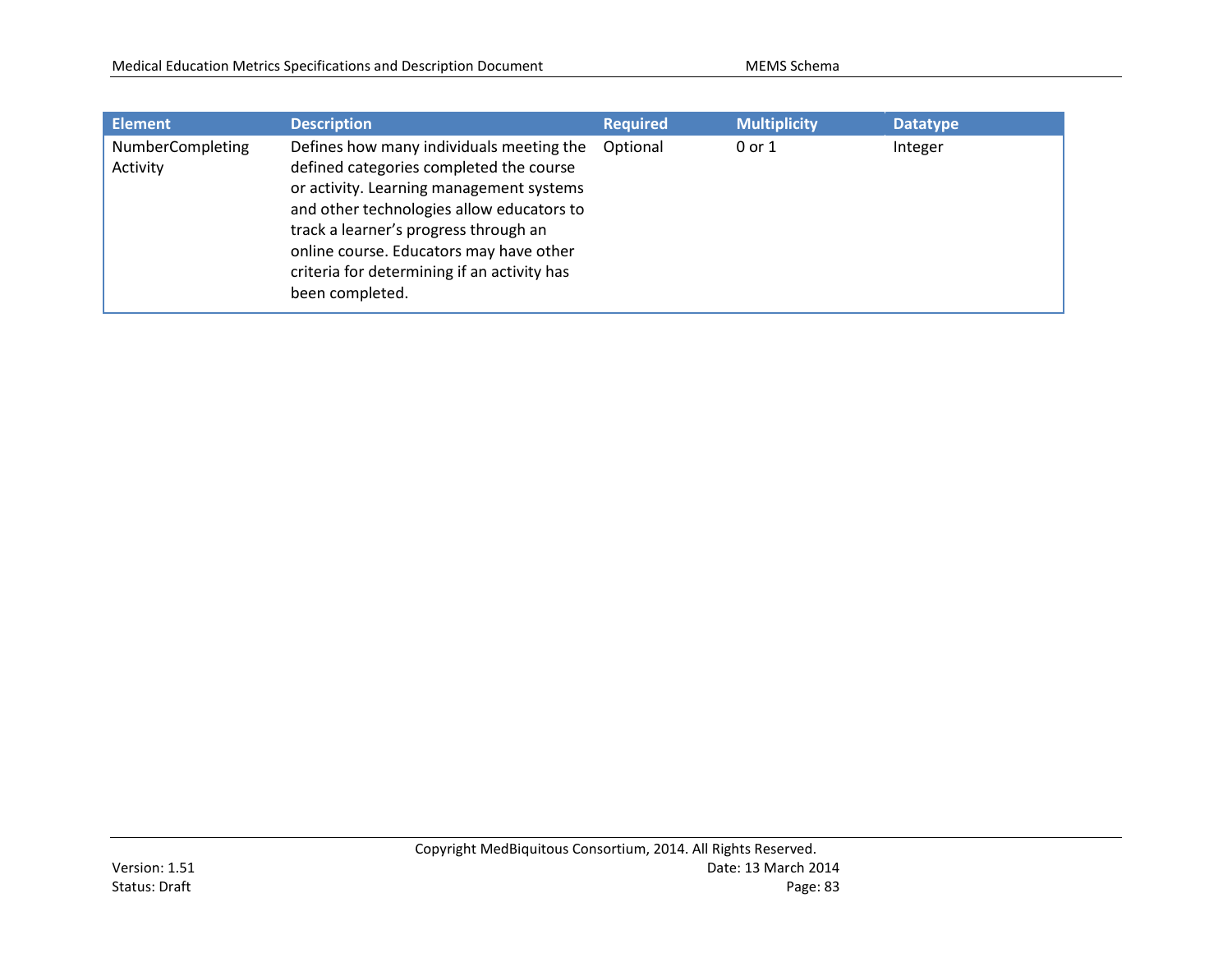#### Example:

```
<MultipleCategories>
   <TotalNumber>106</TotalNumber>
   <PracticeType>Specialist</PracticeType>
   <Category>
      <CategoryName>Prescribers successfully completing</CategoryName>
      <CategoryDefinition>
  http://medbiq.org/mems/definitions#prescribers_successfully_completing
      </CategoryDefinition>
  </Category>
   <TargetedAudience>350</TargetedAudience>
  <Registered>150</Registered>
   <NumberReceivingCredit>106</NumberReceivingCredit>
   <CreditsAwarded>
      <hx:creditType>CME</hx:creditType>
      <hx:numberOfCredits>106</hx:numberOfCredits>
   </CreditsAwarded>
   <NumberOfDistinctHostsOrVisitors>232</NumberOfDistinctHostsOrVisitors>
   <NumberOfSuccessfulPageRequests>2035</NumberOfSuccessfulPageRequests>
</MultipleCategories>
```
#### **7.9.3 Category**

Contains subelements that provide the name and a pointer to the definition of a category of participants.



Generated by XMLSpy

www.altova.com

#### *Category Element Information*

| <b>Element</b> | <b>Description</b>                                                                                                 | <b>Required</b>                                        | <b>Multiplicity</b>  | <b>Datatype</b>          |
|----------------|--------------------------------------------------------------------------------------------------------------------|--------------------------------------------------------|----------------------|--------------------------|
| Category       | Contains subelements that<br>provide the name and a<br>pointer to the definition of a<br>category of participants. | Two or more<br>Profession, Specialty,<br>are required. | or Category elements | Container                |
| CategoryName   | A name for the category of<br>participants.                                                                        | Required                                               | - 1                  | NonNull<br><b>String</b> |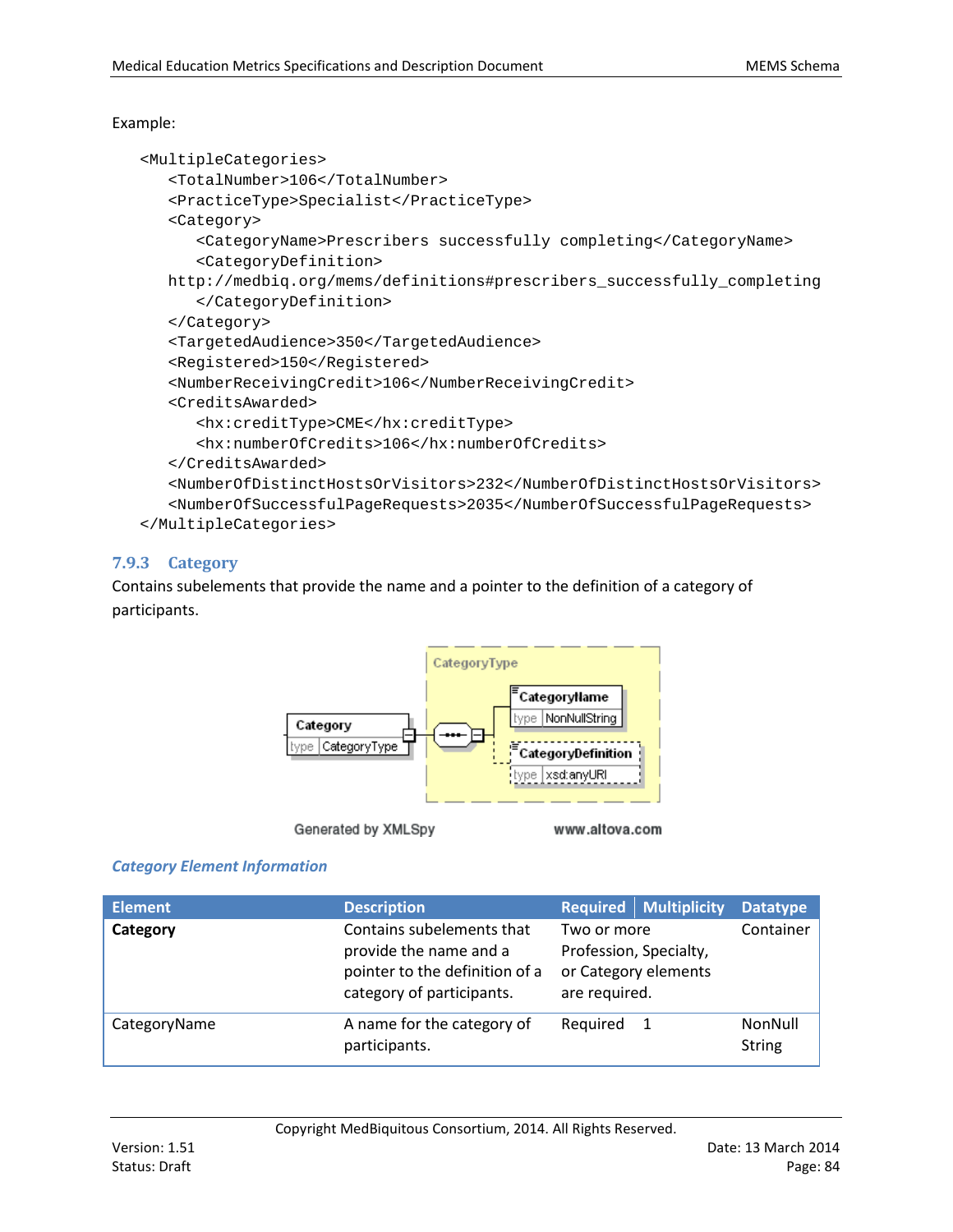| <b>Element</b>     | <b>Description</b>                                                                                                                   |          | <b>Required Multiplicity</b> | <b>Datatype</b> |
|--------------------|--------------------------------------------------------------------------------------------------------------------------------------|----------|------------------------------|-----------------|
| CategoryDefinition | A URI pointing to a<br>definition of a particular<br>category. For example:<br>http://www.medbig.org/me<br>ms/definitions#prescriber | Required |                              | Any URI         |

Example:

```
<Category>
   <CategoryName>Prescribers successfully completing</CategoryName>
   <CategoryDefinition>http://medbiq.org/mems/definitions#prescribers_succ
essfully_completing</CategoryDefinition>
</Category>
```
# **7.10 XtensibleInfo**

The XtensibleInfo element contains sub-elements defined by the organization implementing the schema. It extends the currently defined schema. XtensibleInfo is included for backward compatibility and is not the preferred method of extension.

XtensibleInfo is a sub-element of MedicalEducationMetrics.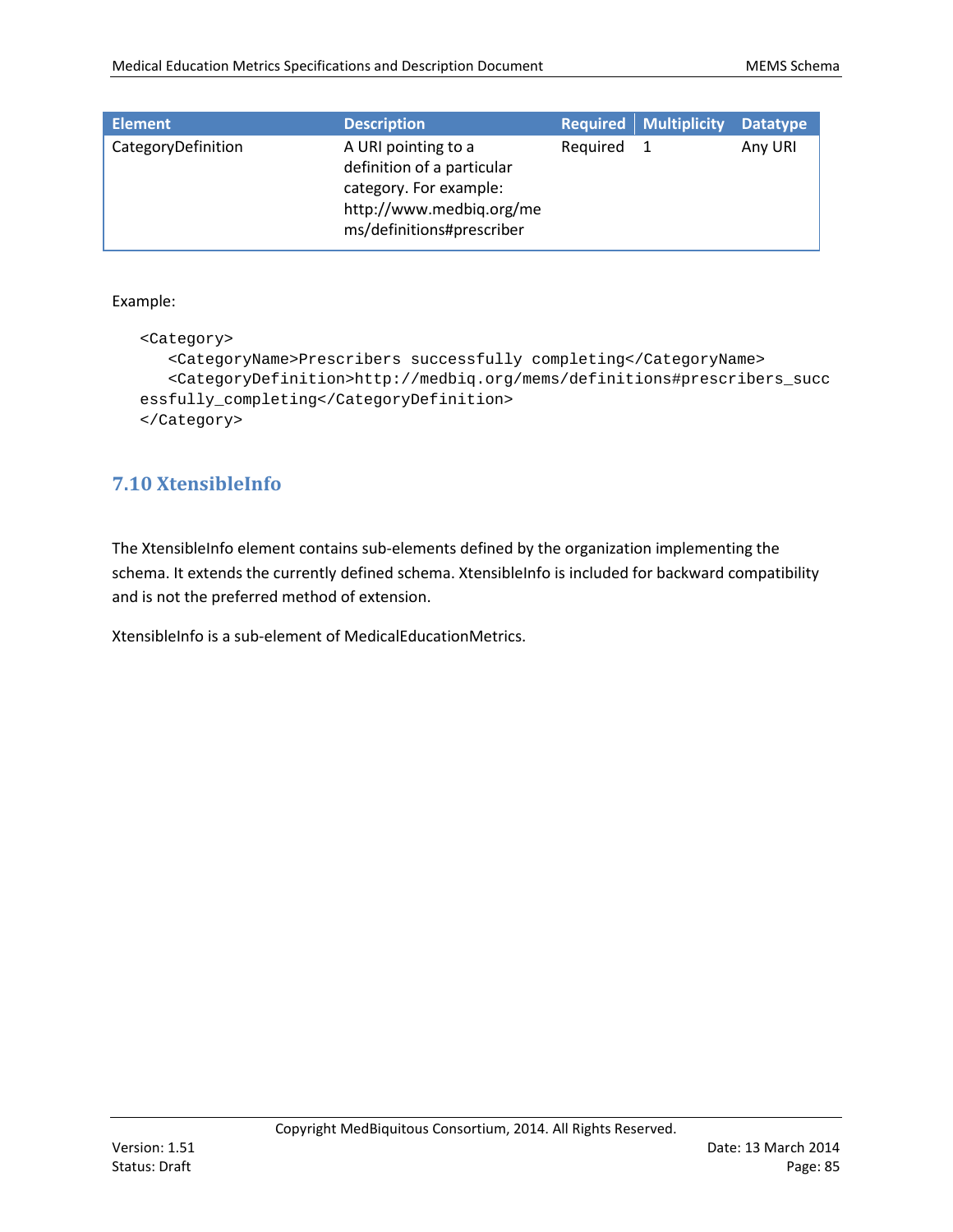# **8 Sample XML Documents**

#### **Non-REMS example**

```
<?xml version="1.0" encoding="UTF-8"?>
<MedicalEducationMetrics xmlns="http://ns.medbiq.org/metrics/v1/"
xmlns:lom="http://ltsc.ieee.org/xsd/LOM"
xmlns:ex="http://ltsc.ieee.org/xsd/LOM/extend"
xmlns:ag="http://ltsc.ieee.org/xsd/LOM/unique"
xmlns:voc="http://ltsc.ieee.org/xsd/LOM/vocab"
xmlns:a="http://ns.medbiq.org/address/v1/"
xmlns:hx="http://ns.medbiq.org/lom/extend/v1/"
xmlns:hv="http://ns.medbiq.org/lom/vocab/v1/"
xmlns:xsi="http://www.w3.org/2001/XMLSchema-instance"
xsi:schemaLocation="http://ns.medbiq.org/metrics/v1/://ns.medbiq.org/metri
cs/v1/medicaleducationmetrics.xsd">
   <ReportDescription>
      <ReportingStartDate>2008-01-01</ReportingStartDate>
      <ReportingEndDate>2008-03-31</ReportingEndDate>
   </ReportDescription>
   <ActivityDescription>
      <lom:lom>
         <lom:general>
            <lom:identifier>
               <lom:catalog>URI</lom:catalog>
   <lom:entry>https://www2.mysite.org/TNT_products.cfm?prod=COD77</lom:ent
ry>
            </lom:identifier>
            <lom:title>
               <lom:string>Case of the Day, May 2007</lom:string>
            </lom:title>
            <lom:language>en</lom:language>
            <lom:description>
               <lom:string>An introduction to breast imaging. Learning 
Objectives: 1) Identify, characterize, and analyze abnormal findings on 
multimodality breast imaging studies. </lom:string>
            </lom:description>
            <lom:keyword id="D001940" source="MeSH">
               <lom:string>breast</lom:string>
            </lom:keyword>
            <lom:keyword id="D003952" source="MeSH" >
               <lom:string>diagnostic imaging</lom:string>
            </lom:keyword>
         </lom:general>
         <hx:healthcareMetadata>
```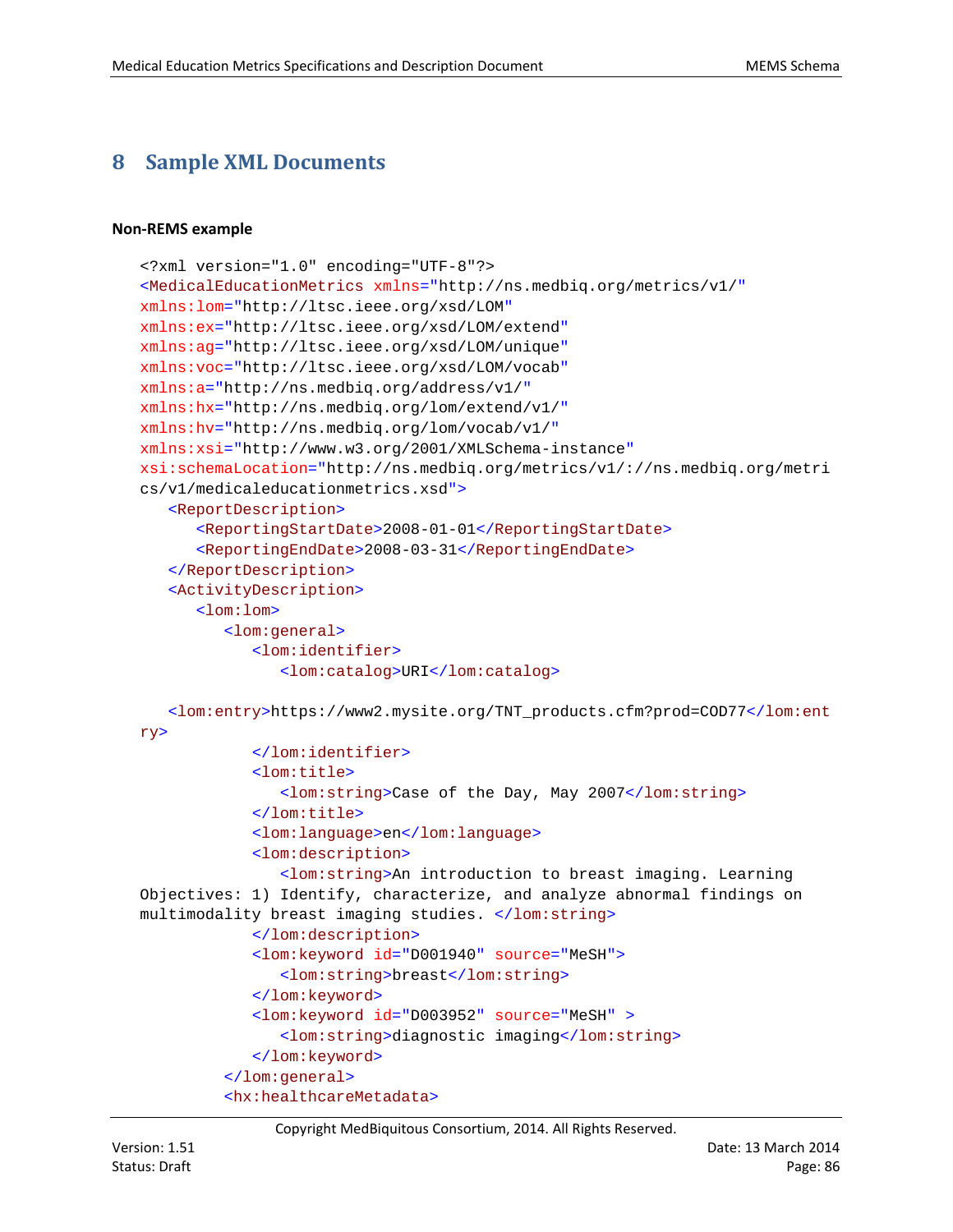```
<hx:healthcareEducation>
               <hx:expirationDate>2010-07-19</hx:expirationDate>
               <hx:creditsAvailable>yes</hx:creditsAvailable>
               <hx:credits>
                  <hx:accreditingBody>ACCME</hx:accreditingBody>
                  <hx:activityCertification>AMA PRA category 
1</hx:activityCertification>
                  <hx:creditType>CME</hx:creditType>
                  <hx:creditUnit>Credit</hx:creditUnit>
                  <hx:numberOfCredits>1</hx:numberOfCredits>
               </hx:credits>
               <hx:participationModality>technology 
based</hx:participationModality>
            </hx:healthcareEducation>
         </hx:healthcareMetadata>
      \langlelom:lom>
      <CommercialSupportAmount currency="USD" supportSource="SeeRite 
Imaging Company">5000</CommercialSupportAmount>
      <AdvertisingAndExhibitIncome>0</AdvertisingAndExhibitIncome>
      <OtherIncome currency="USD">5400</OtherIncome>
      <Expenses currency="USD">9550</Expenses>
      <DesignedToChangeCompetence>true</DesignedToChangeCompetence>
      <DesignedToChangePerformance>false</DesignedToChangePerformance>
   <DesignedToChangePatientOutcomes>false</DesignedToChangePatientOutcomes
>
      <ChangesInCompetenceMeasured>true</ChangesInCompetenceMeasured>
      <ChangesInPerformanceMeasured>false</ChangesInPerformanceMeasured>
   <ChangesInPatientOutcomesMeasured>false</ChangesInPatientOutcomesMeasur
ed>
   </ActivityDescription>
   <ParticipantActivityEvaluation>
      <SurveyItemData>
         <SurveyQuestion>The course met its stated learning 
objectives</SurveyQuestion>
         <ResponseData>
            <ScaleData type="likert" points="5">
               <One label="Strongly Agree">100</One>
               <Two>40</Two>
               <Three>10</Three>
               <Four>0</Four>
               <Five label="Strongly Disagree">0</Five>
            </ScaleData>
         </ResponseData>
      </SurveyItemData>
      <SurveyItemData>
         <SurveyQuestion>Did the course present a balanced view of 
clinical options?</SurveyQuestion>
```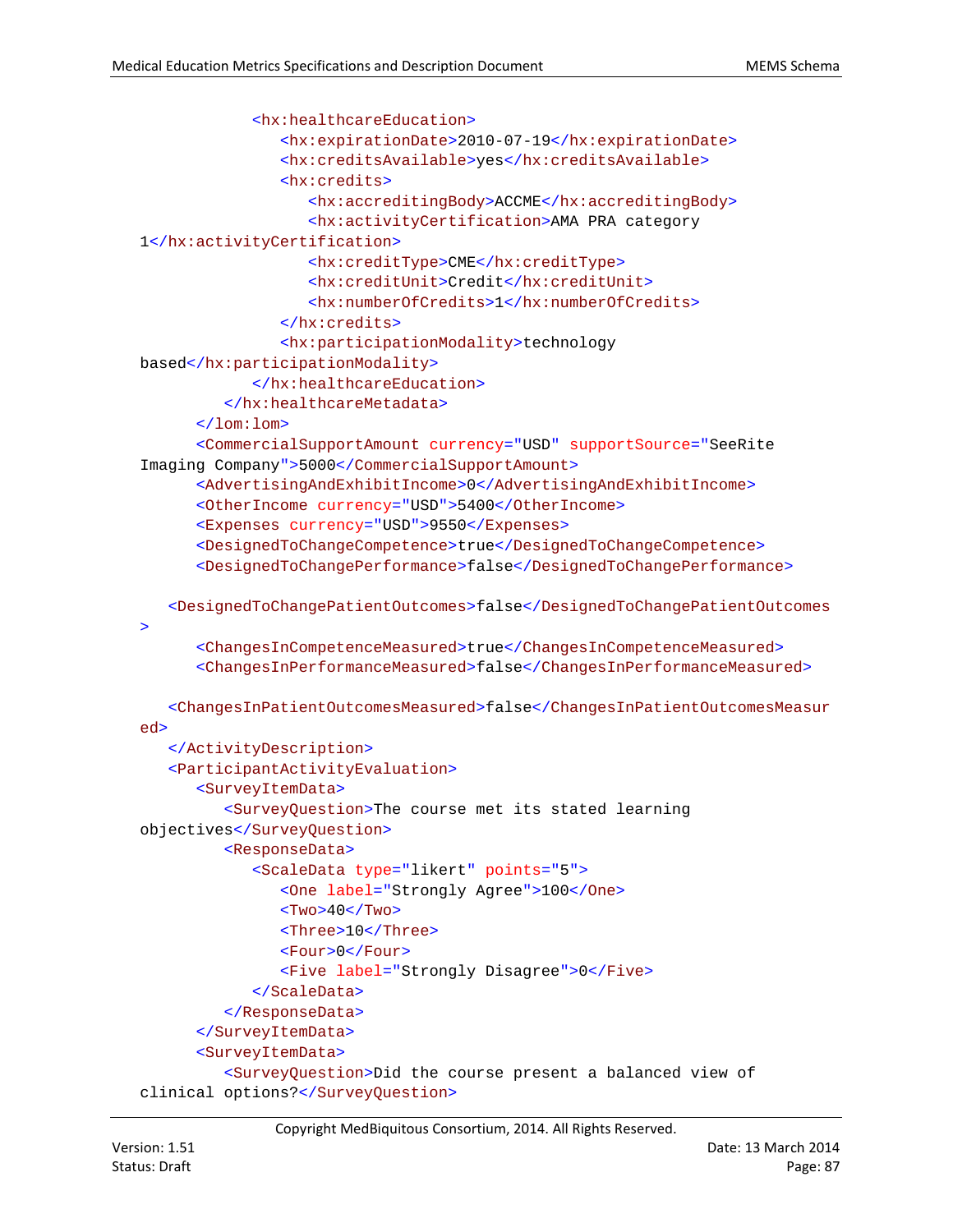```
<ResponseData>
            <YesNoData>
               <Yes>140</Yes>
               <No>10</No>
            </YesNoData>
         </ResponseData>
      </SurveyItemData>
      <SurveyItemData>
         <SurveyQuestion>How many years have you been in 
practice?</SurveyQuestion>
         <ResponseData>
            <MultipleChoiceSelectOneData>
               <ResponseItemData>
                  <ResponseText>less than 5 years</ResponseText>
                  <TotalRespondents>20</TotalRespondents>
               </ResponseItemData>
               <ResponseItemData>
                  <ResponseText>5-10 years</ResponseText>
                  <TotalRespondents>50</TotalRespondents>
               </ResponseItemData>
               <ResponseItemData>
                  <ResponseText>10-20 years</ResponseText>
                  <TotalRespondents>70</TotalRespondents>
               </ResponseItemData>
               <ResponseItemData>
                  <ResponseText>more than 20 years</ResponseText>
                  <TotalRespondents>20</TotalRespondents>
               </ResponseItemData>
            </MultipleChoiceSelectOneData>
         </ResponseData>
      </SurveyItemData>
      <SurveyItemData>
         <SurveyQuestion>What factors influenced you to attend this 
program?</SurveyQuestion>
         <ResponseData>
            <MultipleChoiceSelectManyData>
               <ResponseItemData>
                  <ResponseText>Course description</ResponseText>
                  <TotalRespondents>40</TotalRespondents>
               </ResponseItemData>
               <ResponseItemData>
                  <ResponseText>List of faculty</ResponseText>
                  <TotalRespondents>60</TotalRespondents>
               </ResponseItemData>
               <ResponseItemData>
                  <ResponseText>Host city</ResponseText>
                  <TotalRespondents>50</TotalRespondents>
               </ResponseItemData>
            </MultipleChoiceSelectManyData>
```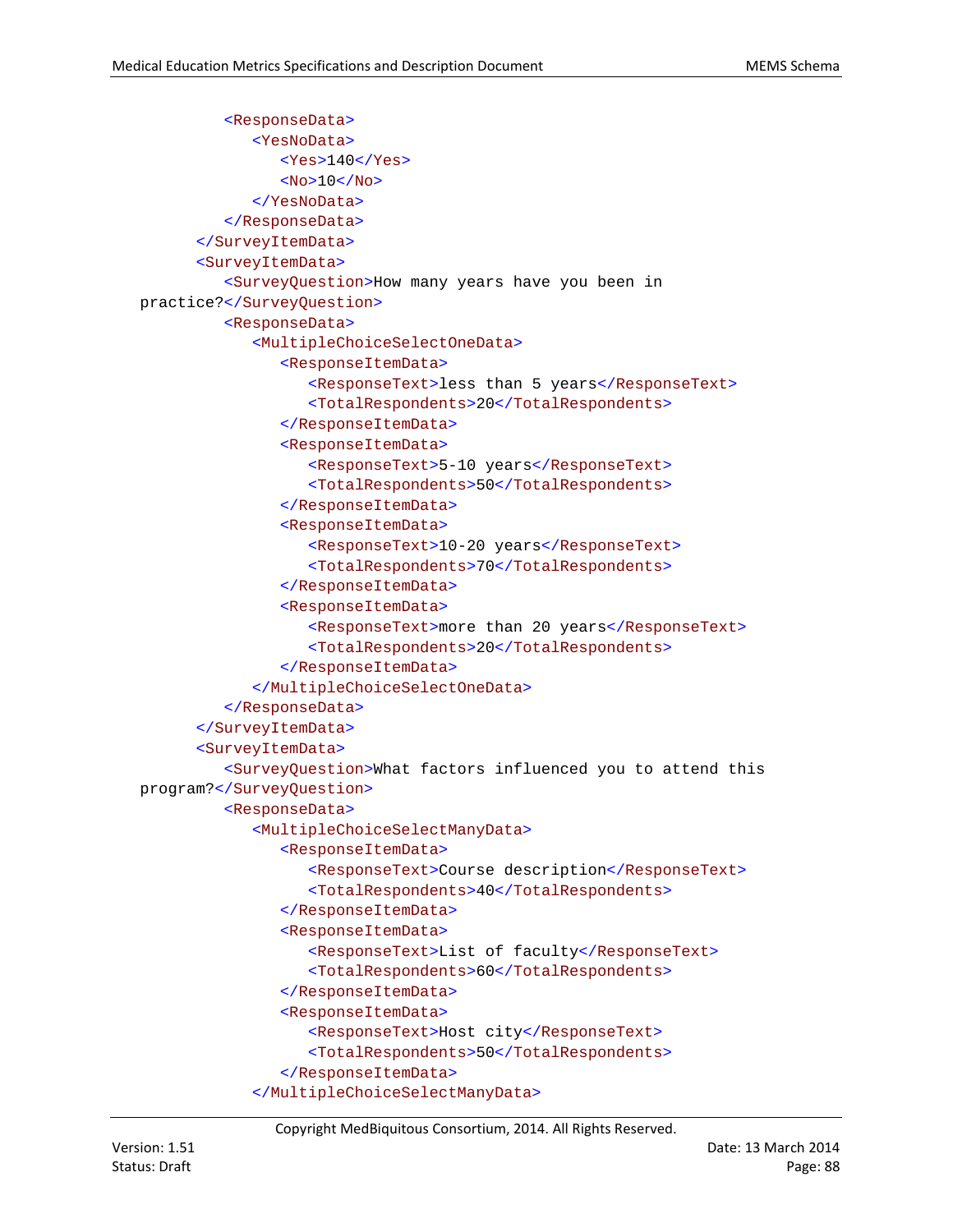```
</ResponseData>
      </SurveyItemData>
      <SurveyItemData>
         <SurveyQuestion>If there were one thing you would change about 
the program, what would it be?</SurveyQuestion>
         <ResponseData>
            <FreeTextData>
               <TextResponse>Great conference - wouldn't change a 
thing.</TextResponse>
               <AnalysisCategory>Positive comment</AnalysisCategory>
            </FreeTextData>
            <FreeTextData>
               <TextResponse>Longer lunch for networking.</TextResponse>
               <AnalysisCategory>Logistics</AnalysisCategory>
            </FreeTextData>
            <FreeTextData>
               <TextResponse>Different faculty - we see the same faces 
every year.</TextResponse>
               <AnalysisCategory>Faculty</AnalysisCategory>
            </FreeTextData>
            <FreeTextData>
               <TextResponse>Can we start later in the day?</TextResponse>
               <AnalysisCategory>Logistics</AnalysisCategory>
            </FreeTextData>
         </ResponseData>
      </SurveyItemData>
      <ComparisonData>
         <SurveyItemDataForComparison>
            <SurveyQuestion>Thinking about my expectations for this CME 
activity, it is important that it address my most pressing questions.
</SurveyQuestion>
            <ResponseData>
               <ScaleData type="low/high" points="5">
                  <One label="Low">5</One>
                  <Two>15</Two><Three>35</Three>
                  <Four>70</Four>
                  <Five label="High">25</Five>
               </ScaleData>
            </ResponseData>
            <Timing duration="P1D">Before</Timing>
         </SurveyItemDataForComparison>
         <SurveyItemDataForComparison>
            <SurveyQuestion>Thinking about my participation in this CME 
activity, I thought it was able to address my most pressing questions.
</SurveyQuestion>
            <ResponseData>
               <ScaleData type="minimally/completely" points="5">
                  <One label="Minimally">5</One>
```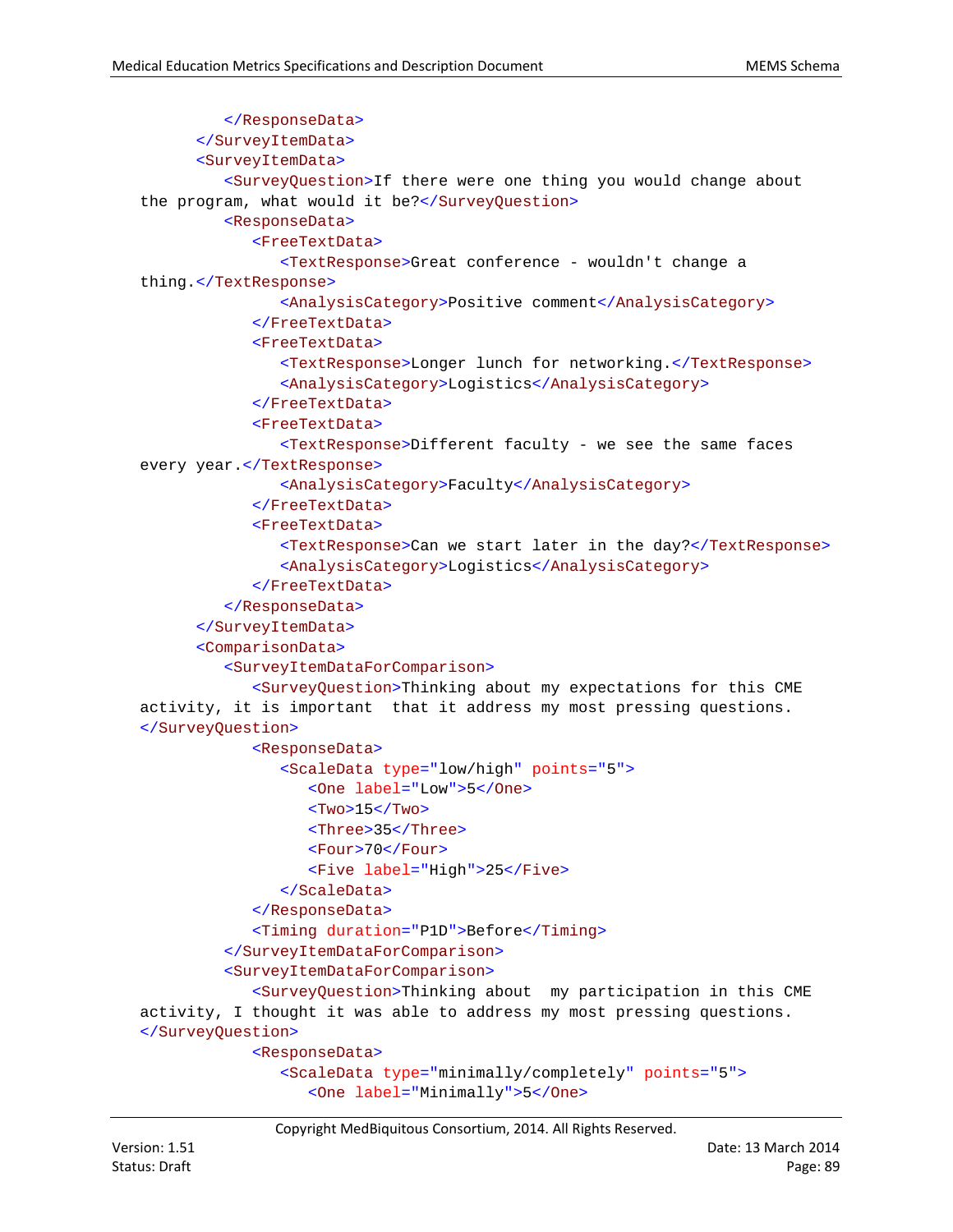```
<Two>10 < /Two><Three>30</Three>
                  <Four>75</Four>
                  <Five label="Completely">30</Five>
               </ScaleData>
            </ResponseData>
            <Timing duration="P1D">After</Timing>
         </SurveyItemDataForComparison>
      </ComparisonData>
   </ParticipantActivityEvaluation>
   <KnowledgeAssessment>
      <MultipleChoiceAssessmentItemData>
         <Question>What class of medication are an appropriate treatment 
for asthma?</Question>
         <AssessmentResponseData>
            <AssessmentResponseItemData correct="true">
               <ResponseText>Long Acting Beta Agonists</ResponseText>
               <TotalRespondents>140</TotalRespondents>
            </AssessmentResponseItemData>
            <AssessmentResponseItemData correct="false">
               <ResponseText>Acid Reducer</ResponseText>
               <TotalRespondents>5</TotalRespondents>
            </AssessmentResponseItemData>
            <AssessmentResponseItemData correct="false">
               <ResponseText>Antibiotics</ResponseText>
               <TotalRespondents>5</TotalRespondents>
            </AssessmentResponseItemData>
         </AssessmentResponseData>
         <Timing>After</Timing>
      </MultipleChoiceAssessmentItemData>
      <AssessmentScoreData>
         <AssessmentName>MySite Asthma Treatment 
Assessment</AssessmentName>
         <ScoreMethod>Percent</ScoreMethod>
         <ScoreValue>90</ScoreValue>
         <Timing duration="P30D">After</Timing>
      </AssessmentScoreData>
   </KnowledgeAssessment>
   <ParticipationMetrics>
      <TargetedAudience>1000</TargetedAudience>
      <RegisteredParticipants>200</RegisteredParticipants>
   <NumberOfParticipantsReceivingCredit>150</NumberOfParticipantsReceiving
Credit>
      <CreditsAwarded>
         <hx:creditType>CME</hx:creditType>
         <hx:numberOfCredits>150</hx:numberOfCredits>
```

```
</CreditsAwarded>
```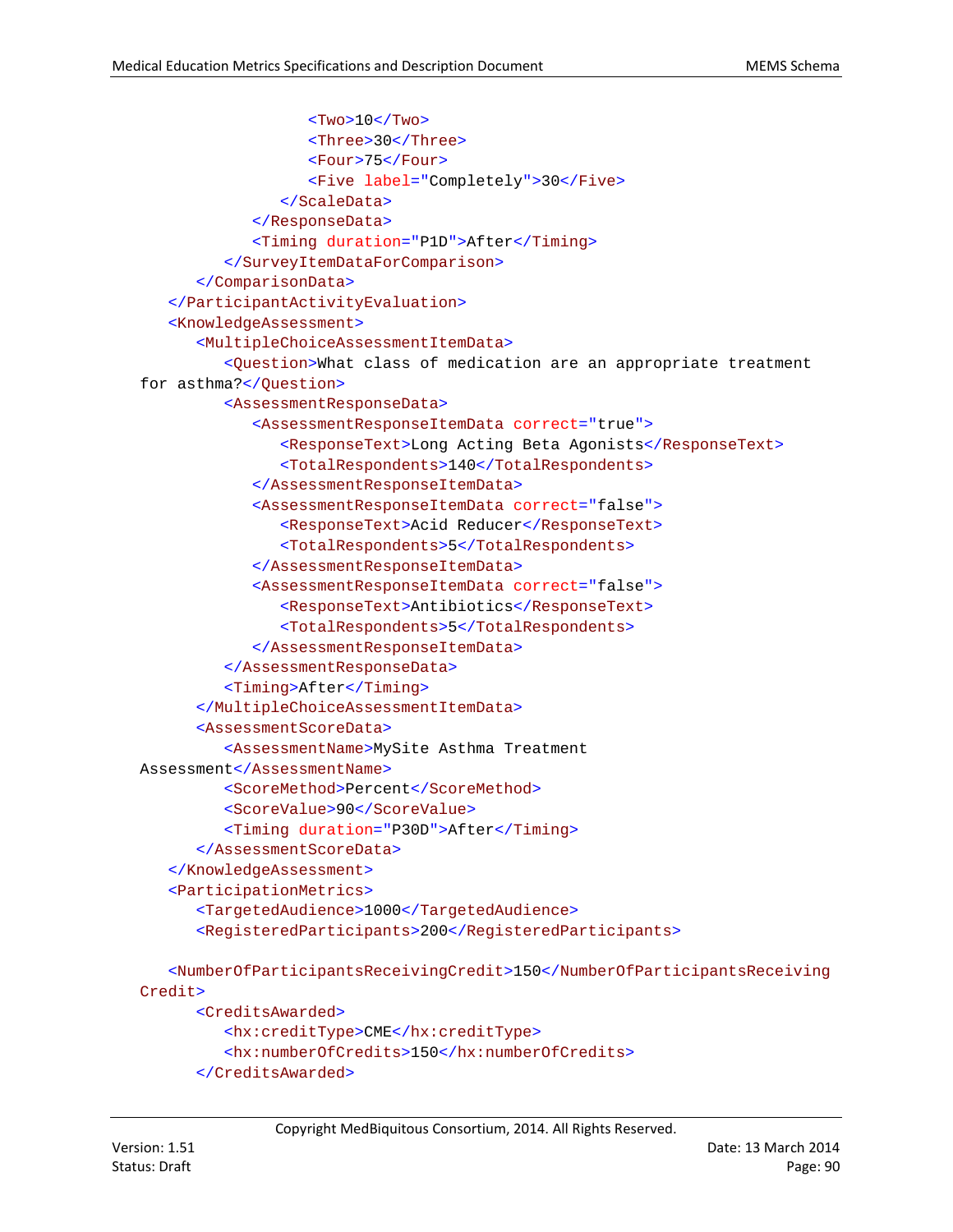```
<NumberOfDistinctHostsOrVisitors>250</NumberOfDistinctHostsOrVisitors>
      <NumberOfSuccessfulPageRequests>500</NumberOfSuccessfulPageRequests>
   <NumberOfParticipantsCompletingActivity>150</NumberOfParticipantsComple
tingActivity>
      <ParticipantsBySpecialty specialty="radiology-
diagnostic">100</ParticipantsBySpecialty>
      <ParticipantsBySpecialty specialty="radiation 
oncology">50</ParticipantsBySpecialty>
   </ParticipationMetrics>
```

```
</MedicalEducationMetrics>
```
#### **REMS Example**

```
<?xml version="1.0" encoding="UTF-8"?>
<MedicalEducationMetrics xmlns="http://ns.medbiq.org/metrics/v2/"
xmlns:lom="http://ltsc.ieee.org/xsd/LOM" 
xmlns:ar="http://ns.medbiq.org/activityreport/v1/" 
xmlns:hx="http://ns.medbiq.org/lom/extend/v1/"
xmlns:hv="http://ns.medbiq.org/lom/vocab/v1/"
xmlns:xsi="http://www.w3.org/2001/XMLSchema-instance"
xsi:schemaLocation="http://ns.medbiq.org/metrics/v2/
medicaleducationmetrics_test.xsd">
   <ReportDescription>
      <ReportingStartDate>2013-01-01</ReportingStartDate>
      <ReportingEndDate>2013-01-31</ReportingEndDate>
   </ReportDescription>
   <ActivityDescription>
      <lom:lom>
         <lom:general>
            <lom:title>
               <lom:string>Addressing the Risks of Pain 
Management</lom:string>
            </lom:title>
         </lom:general>
         <hx:healthcareMetadata>
            <hx:healthcareEducation>
               <hx:credits>
                  <hx:accreditingBody>ACCME</hx:accreditingBody>
                  <hx:accreditedProvider>NoSuch 
Society</hx:accreditedProvider>
               </hx:credits>
            </hx:healthcareEducation>
         </hx:healthcareMetadata>
      </lom:lom>
      <JointlyAccredited>false</JointlyAccredited>
```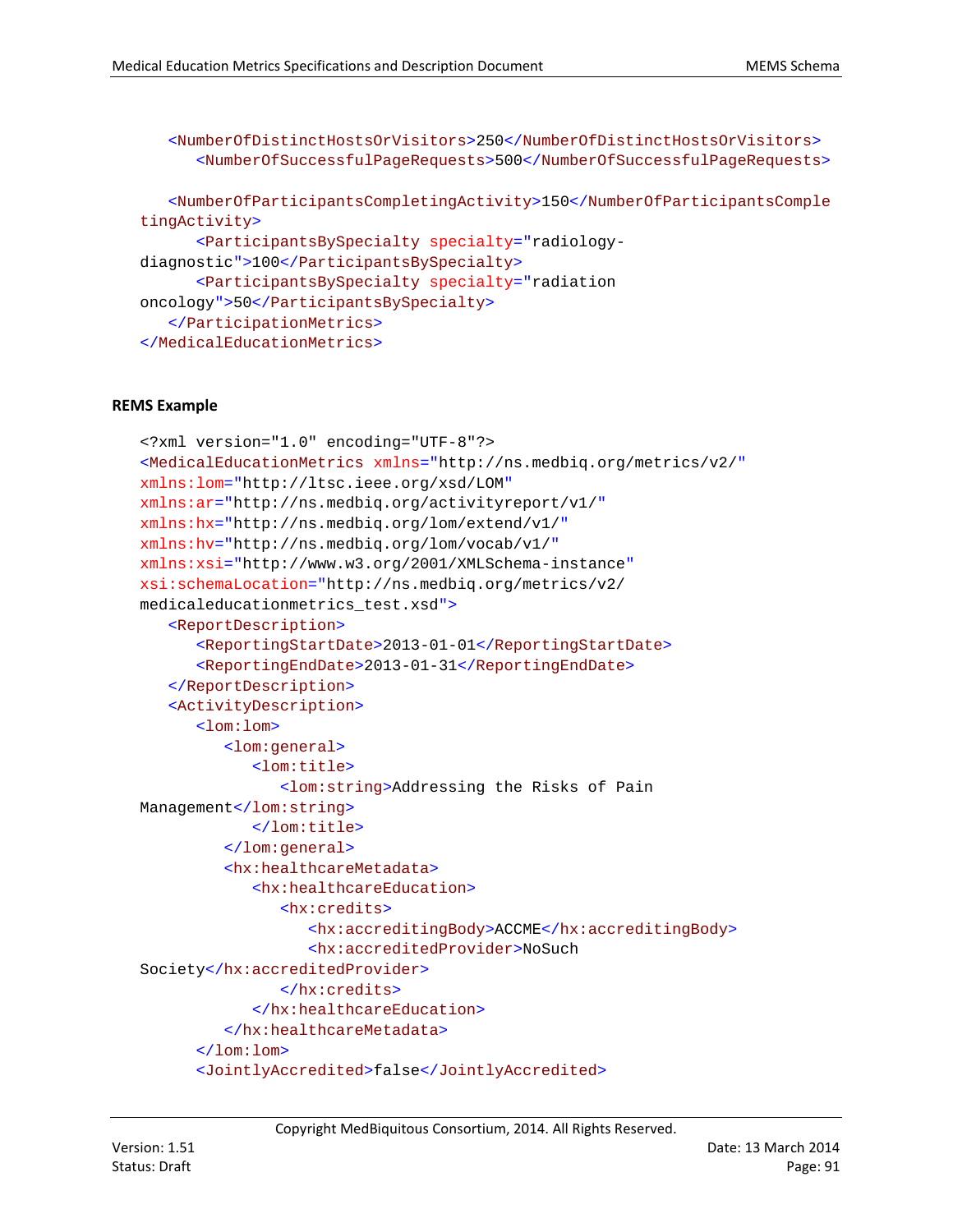```
<CommercialSupportAmount supportSource="REMS Program Companies"
xsi:nil="true"/>
   </ActivityDescription>
   <RegulatoryInformation>
      <CompliantToRegulation label="
http://www.accessdata.fda.gov/drugsatfda_docs/label/2012/OpioidREMJuly2012
.pdf</CompliantToRegulation>
      <RegulatoryClassification>
         <ClassificationRelation>Instruction 
Addresses</ClassificationRelation>
         <Regulation label="ER/LA Opioid REMS">
http://www.accessdata.fda.gov/drugsatfda_docs/label/2012/OpioidREMJuly2012
.pdf</Regulation>
         <ComponentID>II</ComponentID>
         <ComponentTitle>Initiating Therapy, Modifying Dosing, and 
Discontinuing Use of ER/LA Opioid Analgesics</ComponentTitle>
      </RegulatoryClassification>
   </RegulatoryInformation>
   <ParticipationMetrics>
      <RegisteredParticipants>220</RegisteredParticipants>
   <NumberOfParticipantsReceivingCredit>200</NumberOfParticipantsReceiving
Credit>
      <CreditsAwarded>
         <hx:creditType>CME</hx:creditType>
```

```
<hx:numberOfCredits>150</hx:numberOfCredits>
</CreditsAwarded>
<CreditsAwarded>
   <hx:creditType>CNE</hx:creditType>
   <hx:numberOfCredits>50</hx:numberOfCredits>
</CreditsAwarded>
```
<NumberOfParticipantsCompletingActivity>200</NumberOfParticipantsComple tingActivity>

<ParticipantsByCategory> <CategoryName>prescribers successfully completing</CategoryName>

```
<CategoryDefinition>http://www.medbiq.org/mems/definitions#prescribers_
successfully_completing</CategoryDefinition>
         <Number>89</Number>
      </ParticipantsByCategory>
```

```
<ParticipantsByCategory>
   <CategoryName>ER/LA Opioid Prescriber</CategoryName>
```

```
<CategoryDefinition>http://medbiq.org/mems/definitions#ER/LA_opioid_pre
scriber</CategoryDefinition>
         <Number>190</Number>
      </ParticipantsByCategory>
      <MultipleCategories>
```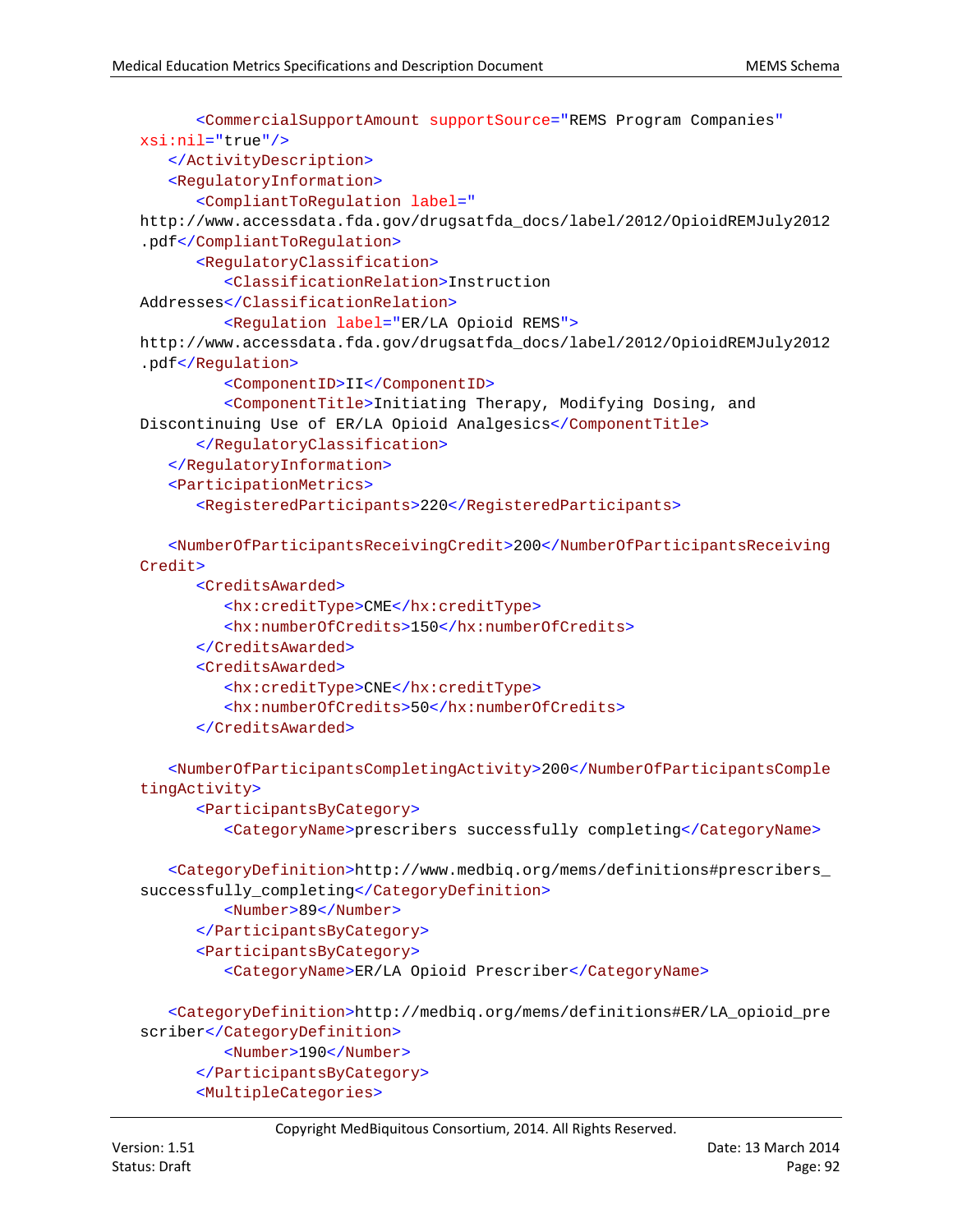```
<TotalNumber>106</TotalNumber>
         <PracticeType>Specialist</PracticeType>
         <Category>
            <CategoryName>Prescribers successfully 
completing</CategoryName>
   <CategoryDefinition>http://medbiq.org/mems/definitions#prescribers_succ
essfully_completing</CategoryDefinition>
         </Category>
         <TargetedAudience>350</TargetedAudience>
         <Registered>150</Registered>
         <NumberReceivingCredit>106</NumberReceivingCredit>
         <CreditsAwarded>
            <hx:creditType>CME</hx:creditType>
            <hx:numberOfCredits>106</hx:numberOfCredits>
         </CreditsAwarded>
   <NumberOfDistinctHostsOrVisitors>232</NumberOfDistinctHostsOrVisitors>
   <NumberOfSuccessfulPageRequests>2035</NumberOfSuccessfulPageRequests>
      </MultipleCategories>
      <MultipleCategories>
         <TotalNumber>134</TotalNumber>
         <Profession>Physician</Profession>
         <Category>
            <CategoryName>ER/LA opioid prescriber</CategoryName>
   <CategoryDefinition>http://www.medbiq.org/mems/definitions#ER/LA_opioid
_prescriber</CategoryDefinition>
         </Category>
      </MultipleCategories>
      <MultipleCategories>
         <TotalNumber>123</TotalNumber>
         <PracticeType>Primary care</PracticeType>
         <Category>
            <CategoryName>ER/LA opioid prescriber</CategoryName>
   <CategoryDefinition>http://www.medbiq.org/mems/definitions#ER/LA_opioid
_prescriber</CategoryDefinition>
         </Category>
      </MultipleCategories>
            <MultipleCategories>
         <TotalNumber>23</TotalNumber>
         <PracticeType>Pain specialist</PracticeType>
         <Category>
            <CategoryName>ER/LA opioid prescriber</CategoryName>
   <CategoryDefinition>http://www.medbiq.org/mems/definitions#ER/LA_opioid
_prescriber</CategoryDefinition>
```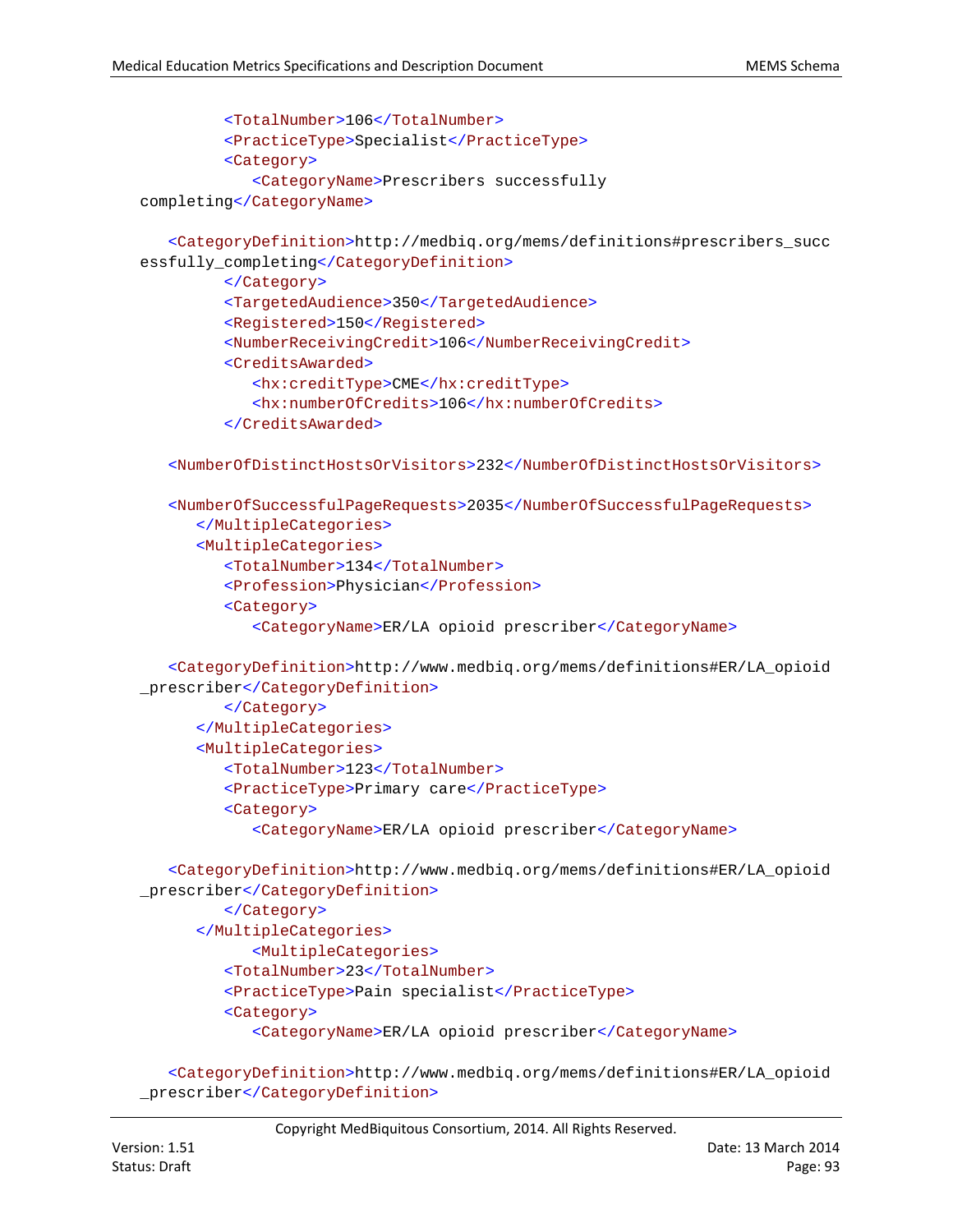```
</Category>
</MultipleCategories>
<MultipleCategories>
   <TotalNumber>18</TotalNumber>
  <PracticeType>Non-pain specialist</PracticeType>
  <Category>
      <CategoryName>ER/LA opioid prescriber</CategoryName>
```
<CategoryDefinition>http://www.medbiq.org/mems/definitions#ER/LA\_opioid \_prescriber</CategoryDefinition> </Category> </MultipleCategories>

</ParticipationMetrics>

</MedicalEducationMetrics>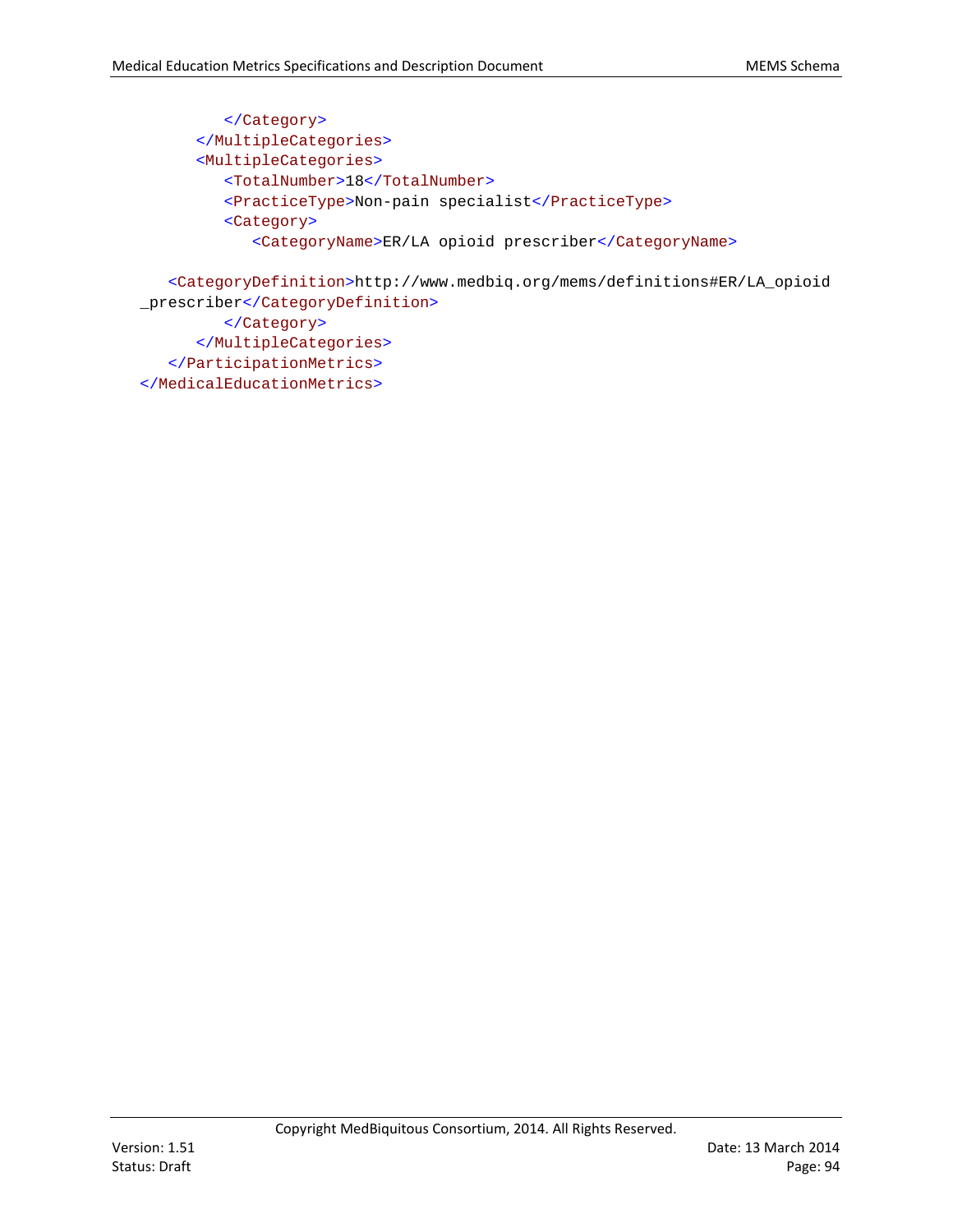# <span id="page-94-3"></span><span id="page-94-2"></span><span id="page-94-0"></span>**9 References**

## **Activity Report**

ANSI /MEDBIQ AR.10.1-2009 MedBiquitous Activity Report Specifications and Description Document, MedBiquitous Website.

<span id="page-94-1"></span>[http://www.medbiq.org/working\\_groups/activity\\_report/ActivityReportSpecification.pdf](http://www.medbiq.org/working_groups/activity_report/ActivityReportSpecification.pdf) Accessed February 8, 2013

## **Design Guide**

MedBiquitous XML Schema Design Guidelines v1.3, MedBiquitous. [http://medbiq.org/std\\_specs/techguidelines/xmldesignguidelines.pdf](http://medbiq.org/std_specs/techguidelines/xmldesignguidelines.pdf) Published October 25, 2004. Accessed February 8, 2013

## **REMS**

Food and Drug Administration. Extended-Release (ER) and Long-Acting (LA) Opioid Analgesics Risk Evaluation And Mitigation Strategy (REMS).

[http://www.fda.gov/downloads/Drugs/DrugSafety/PostmarketDrugSafetyInformationforPatientsandPro](http://www.fda.gov/downloads/Drugs/DrugSafety/PostmarketDrugSafetyInformationforPatientsandProviders/UCM311290.pdf%20.%20Updated%20August%202012) [viders/UCM311290.pdf . Updated August 2012.](http://www.fda.gov/downloads/Drugs/DrugSafety/PostmarketDrugSafetyInformationforPatientsandProviders/UCM311290.pdf%20.%20Updated%20August%202012) Accessed March 22, 2013.

## **Healthcare LOM**

ANSI/MEDBIQ LO.10.1-2008 Healthcare Learning Object Metadata Specifications and Description Document, MedBiquitous Website.

[http://medbiq.org/working\\_groups/learning\\_objects/HealthcareLOMSpecification.pdf](http://medbiq.org/working_groups/learning_objects/HealthcareLOMSpecification.pdf) . Accessed February 8, 2013

## **LOM**

IEEE Standard for Learning Object Metadata, 1484.12.1-2002, IEEE website. <http://ieeexplore.ieee.org/servlet/opac?punumber=8032> 2002. Accessed January 11, 2013

## **LOM XML**

IEEE Standard for Learning Technology-Extensible Markup Language (XML) Schema Definition Language Binding for Learning Object Metadata, 1484.12.3-2005, IEEE website. <http://ieeexplore.ieee.org/servlet/opac?punumber=10263>

Accessed January 11, 2013

## **MedBiquitous Procedures**

MedBiquitous Standards Program Operating Procedures, MedBiquitous Website. [http://www.medbiq.org/std\\_specs/devprocess/MedBiquitousANSIProcess.pdf](http://www.medbiq.org/std_specs/devprocess/MedBiquitousANSIProcess.pdf) Accessed March 4, 2013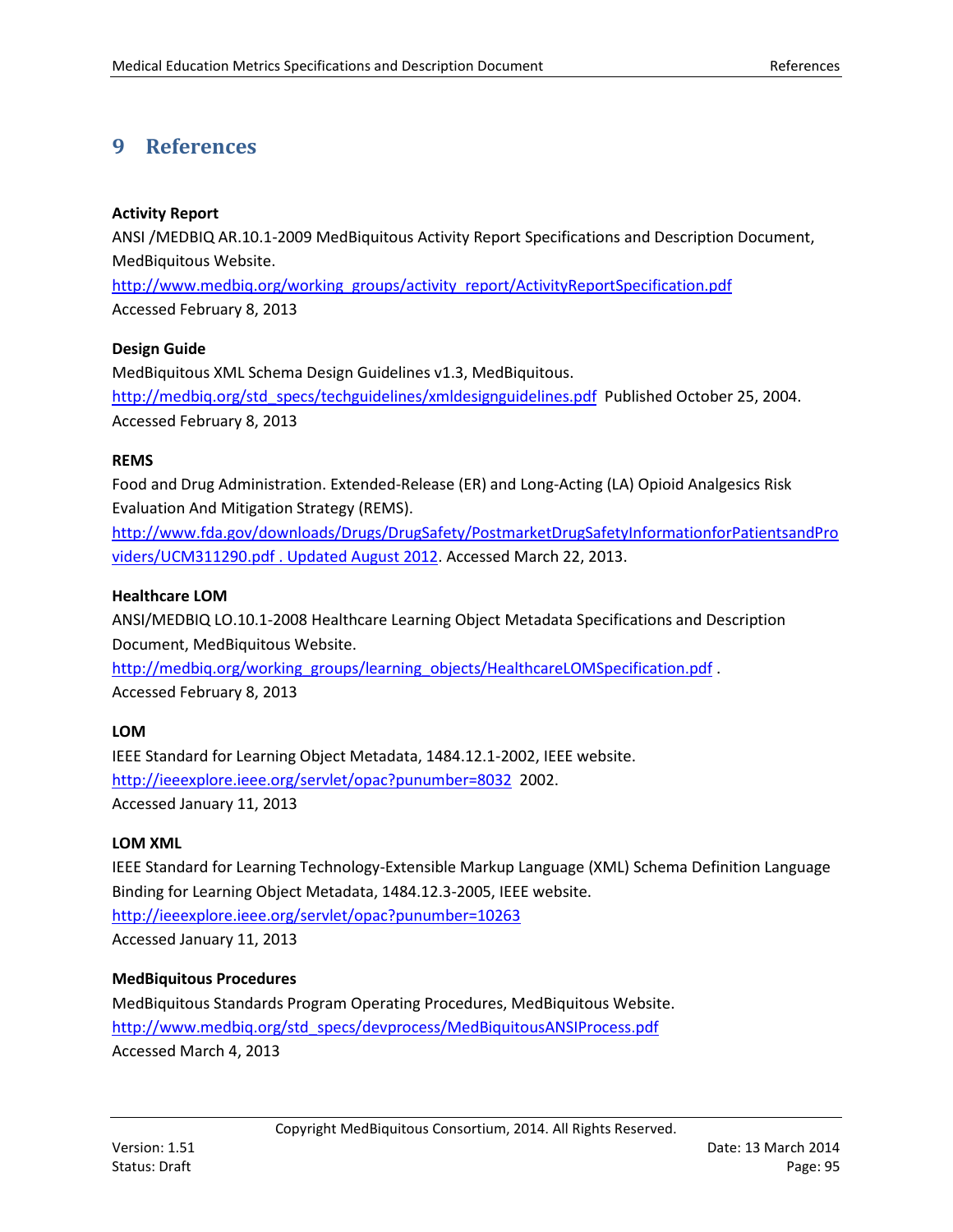#### <span id="page-95-0"></span>**MEMS Vocabularies**

Medical Education Metrics Vocabularies, MedBiquitous Website. <http://medbiq.org/mems/vocabularies> Accessed February 27, 2013

### <span id="page-95-1"></span>**PESC Core**

Postsecondary Electronic Standards Council Core Main version 1.5.0, PESC. [http://www.pesc.org/interior.php?page\\_id=181](http://www.pesc.org/interior.php?page_id=181) Accessed February 8, 2013

### **SCORM CAM**

SCORM Content Aggregation Model [CAM] version 1.1, Advanced Distributed Learning. <http://www.adlnet.gov/capabilities/scorm/scorm-2004-4th#tab-resources> Published August 14, 2009. Accessed February 8, 2013

#### **XML**

W3C Extensible Markup Language (XML) 1.0 (Fourth Edition)[, http://www.w3.org/TR/xml](http://www.w3.org/TR/xml) . Published November 26, 2008. Accessed February 8, 2013

### **XML Repository**

MedBiquitous XML Repository, MedBiquitous. [http://medbiq.org/std\\_specs/repository/index.html](http://medbiq.org/std_specs/repository/index.html) Accessed March 4, 2013